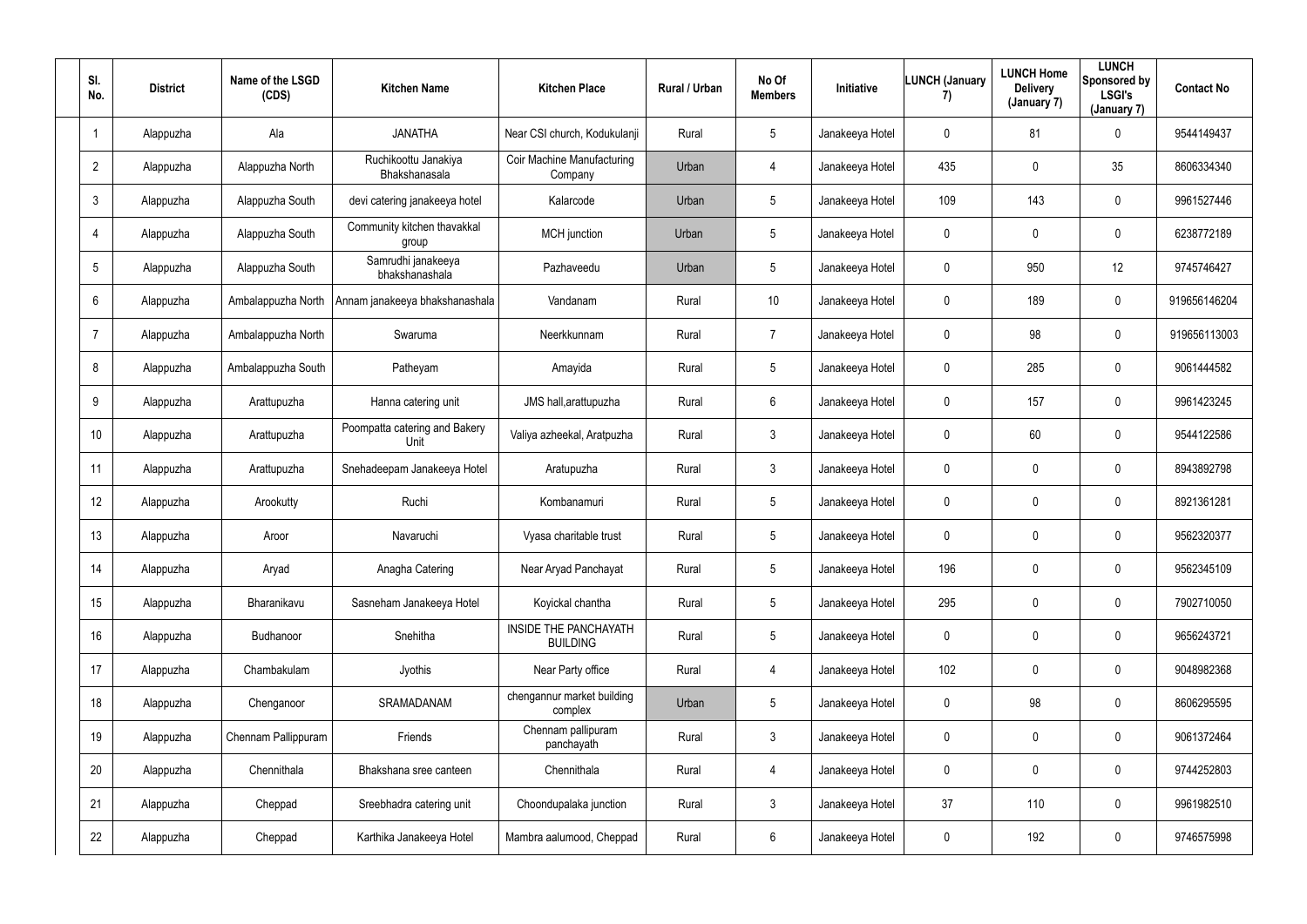|           | SI.<br>No.      | <b>District</b> | Name of the LSGD<br>(CDS) | <b>Kitchen Name</b>                     | <b>Kitchen Place</b>                           | Rural / Urban | No Of<br><b>Members</b> | <b>Initiative</b> | <b>LUNCH (January</b><br>7) | <b>LUNCH Home</b><br><b>Delivery</b><br>(January 7) | <b>LUNCH</b><br>Sponsored by<br><b>LSGI's</b><br>(January 7) | <b>Contact No</b> |
|-----------|-----------------|-----------------|---------------------------|-----------------------------------------|------------------------------------------------|---------------|-------------------------|-------------------|-----------------------------|-----------------------------------------------------|--------------------------------------------------------------|-------------------|
|           | 23              | Alappuzha       | Cheriyanad                | <b>DARSANA</b>                          | <b>Near GOLDEN PALACE</b><br><b>AUDITORIUM</b> | Rural         | 5                       | Janakeeya Hotel   | $\mathbf 0$                 | 103                                                 | $\mathbf 0$                                                  | 9747958424        |
|           | 24              | Alappuzha       | Cherthala Municipality    | Santwanam                               | Ward 10                                        | Urban         | $5\overline{)}$         | Janakeeya Hotel   | $\mathbf 0$                 | 0                                                   | $\overline{0}$                                               | 8848178001        |
|           | 25              | Alappuzha       | Cherthala Municipality    | <b>NULM</b> canteen                     | Cherthala Municipality                         | Urban         | 5                       | Janakeeya Hotel   | $\mathbf 0$                 | 0                                                   | $\mathbf 0$                                                  | 6282870356        |
|           | 26              | Alappuzha       | Cherthala South           | Kashinandana                            | Cherthala S                                    | Rural         | 10                      | Janakeeya Hotel   | $\mathbf 0$                 | 0                                                   | $\mathbf 0$                                                  | 9745940057        |
|           | 27              | Alappuzha       | Cheruthana                | Sreedurga janakeeya hotel               | Near govt HSS aayaparambu                      | Rural         | 4                       | Janakeeya Hotel   | 175                         | 0                                                   | $\mathbf 0$                                                  | 9961178936        |
|           | 28              | Alappuzha       | Chettikulangara           | SREE VINAYAKA JANAKEEYA<br><b>HOTEL</b> | <b>KARIPUZHA</b>                               | Rural         | $\mathbf{3}$            | Janakeeya Hotel   | 164                         | 0                                                   | $\mathbf 0$                                                  | 9656810109        |
|           | 29              | Alappuzha       | Chingoli                  | souhridam unit                          | karthikappally I p school                      | Rural         | $\mathbf{3}$            | Janakeeya Hotel   | 92                          | 106                                                 | $\mathbf 0$                                                  | 7559808470        |
|           | 30 <sup>°</sup> | Alappuzha       | Chunakkara                | Vanitha Canteen                         | Chunakkara                                     | Rural         | $\mathbf{3}$            | Janakeeya Hotel   | 194                         | 0                                                   | $\mathbf 0$                                                  | 9400509985        |
|           | 31              | Alappuzha       | Devikulangara             | Thripthi                                | Buds school, devikulangara                     | Rural         | 4                       | Janakeeya Hotel   | $\overline{0}$              | 80                                                  | $\mathbf 0$                                                  | 9746712528        |
|           | 32              | Alappuzha       | Edathua                   | Theertham                               | Edathua market                                 | Rural         | $\mathfrak{Z}$          | Janakeeya Hotel   | 98                          | 0                                                   | $\mathbf 0$                                                  | 9544351169        |
|           | 33              | Alappuzha       | Ezhupunna                 | Neethipeedam                            | Eramalloor                                     | Rural         | 8                       | Janakeeya Hotel   | $\mathbf 0$                 | 0                                                   | $\overline{0}$                                               | 9946790986        |
|           | 34              | Alappuzha       | Harippad                  | Swad                                    | A private Hotel's Kitchen                      | Urban         | 4                       | Janakeeya Hotel   | 162                         | 0                                                   | $\mathbf 0$                                                  | 9562373933        |
|           | 35              | Alappuzha       | Kadakkarappally           | Soorya                                  | Kandamangalam temple<br>auditorium             | Rural         | 5                       | Janakeeya Hotel   | $\mathbf 0$                 | 0                                                   | $\overline{0}$                                               | 9895266763        |
|           | 36              | Alappuzha       | Kainakary                 | Sivakashi                               | Near Panchayath                                | Rural         | $5\phantom{.0}$         | Janakeeya Hotel   | $\mathbf 0$                 | $\mathbf 0$                                         | $\mathbf 0$                                                  | 8111821552        |
|           | 37              | Alappuzha       | Kandalloor                | Annapoorna Hotel                        | Near Velanchira junction                       | Rural         | $\overline{4}$          | Janakeeya Hotel   | $\mathbf 0$                 | 110                                                 | $\overline{0}$                                               | -9747600181       |
|           | 38              | Alappuzha       | Kanjikuzhy                | Santhwanam                              | Opposite NSS college                           | Rural         | 5                       | Janakeeya Hotel   | $\mathbf 0$                 | 0                                                   | $\mathbf 0$                                                  | 9605307328        |
|           | 39              | Alappuzha       | Karthikappally            | Ruchi                                   | Community hall                                 | Rural         | $6\overline{6}$         | Janakeeya Hotel   | 398                         | $\mathbf 0$                                         | $\mathbf 0$                                                  | 9747607478        |
|           | 40              | Alappuzha       | Karuvatta                 | Karunya janakeeya hotel                 | Near Aashramam junction                        | Rural         | 6                       | Janakeeya Hotel   | $\mathbf 0$                 | 0                                                   | $\mathbf 0$                                                  | 916282508791      |
|           | 41              | Alappuzha       | Kavalam                   | Koottukari Janakeeya Hotel              | <b>Near Permanent Outlet</b>                   | Rural         | 5                       | Janakeeya Hotel   | $\mathbf 0$                 | 0                                                   | $\overline{0}$                                               | 9744173219        |
|           | 42              | Alappuzha       | Kayamkulam West           | palazhy catering unit                   | Kallummood junction                            | Urban         | 5                       | Janakeeya Hotel   | $\mathbf 0$                 | 144                                                 | $\mathbf 0$                                                  | 9388819110        |
|           | 43              | Alappuzha       | Kodamthurath              | <b>MATRUSAKTHI</b>                      | <b>KUTHIYATHODE</b>                            | Rural         | 5                       | Janakeeya Hotel   | $\mathbf 0$                 | $\pmb{0}$                                           | $\mathbf 0$                                                  | 8281687439        |
| <b>RR</b> | 44              | Alappuzha       | Krishnapuram              | Kanivu catering unit                    | Near SCB, kappil                               | Rural         | $\overline{4}$          | Janakeeya Hotel   | $\mathbf 0$                 | 175                                                 | $\overline{0}$                                               | 9544047480        |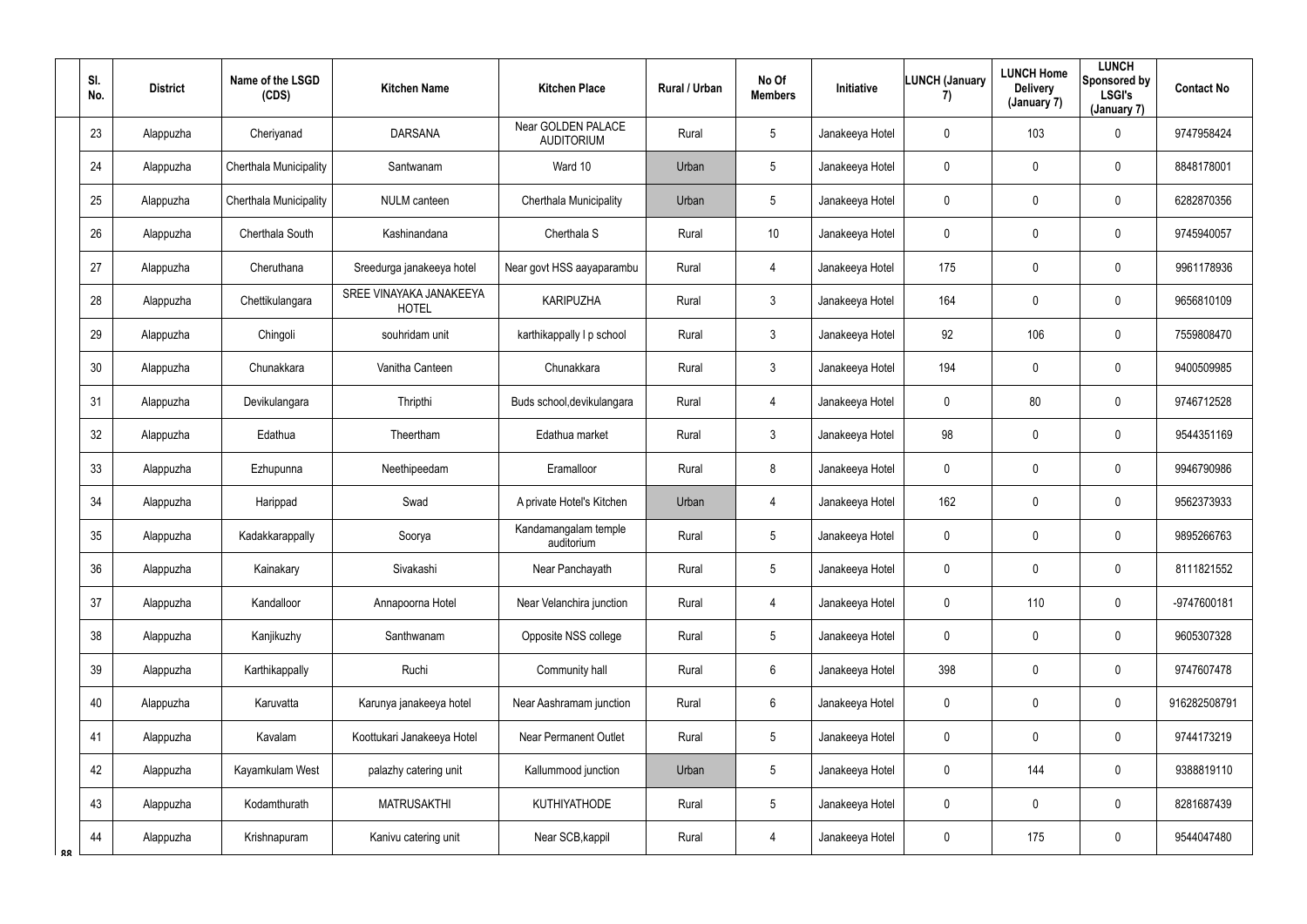| ŌŎ | SI.<br>No. | <b>District</b> | Name of the LSGD<br>(CDS)   | <b>Kitchen Name</b>                | <b>Kitchen Place</b>                        | Rural / Urban | No Of<br><b>Members</b> | Initiative      | <b>LUNCH (January</b><br>7) | <b>LUNCH Home</b><br><b>Delivery</b><br>(January 7) | <b>LUNCH</b><br>Sponsored by<br><b>LSGI's</b><br>(January 7) | <b>Contact No</b> |
|----|------------|-----------------|-----------------------------|------------------------------------|---------------------------------------------|---------------|-------------------------|-----------------|-----------------------------|-----------------------------------------------------|--------------------------------------------------------------|-------------------|
|    | 45         | Alappuzha       | Kumarapuram                 | Mahadeva jankeeya hotel            | Near kavarattu temple                       | Rural         | $\mathbf{3}$            | Janakeeya Hotel | 634                         | $\mathbf 0$                                         | $\mathbf 0$                                                  | 918606736168      |
|    | 46         | Alappuzha       | Kumarapuram                 | Navodhaya janakeeya hotel          | Kumarapuram                                 | Rural         | $\mathbf{3}$            | Janakeeya Hotel | 307                         | $\mathbf 0$                                         | $\overline{0}$                                               | 9037499871        |
|    | 47         | Alappuzha       | Kuthiyathode                | Ruchi Janakeeya Hotel              | Near kuthiyathode panchayath<br>office      | Rural         | 5                       | Janakeeya Hotel | $\mathbf 0$                 | $\mathbf 0$                                         | $\mathbf 0$                                                  | 9249269374        |
|    | 48         | Alappuzha       | Mannanchery                 | Snehitha                           | Panchayat building                          | Rural         | 4                       | Janakeeya Hotel | 43                          | 47                                                  | $\overline{0}$                                               | 9544461740        |
|    | 49         | Alappuzha       | Mannar                      | Snehadhara                         | Kunnathur devasom                           | Rural         | $5\phantom{.0}$         | Janakeeya Hotel | $\overline{0}$              | $\mathbf 0$                                         | $\mathbf 0$                                                  | 9567853570        |
|    | 50         | Alappuzha       | Mararikulam South           | Snehasparsham                      | Kattoor                                     | Rural         | 4                       | Janakeeya Hotel | $\overline{0}$              | 10                                                  | $\mathbf 0$                                                  | 9747881642        |
|    | 51         | Alappuzha       | Mavelikara<br>Municipality  | Ruchi janakeeya hotel              | Municipality building                       | Urban         | 10                      | Janakeeya Hotel | $\mathbf 0$                 | $\mathbf 0$                                         | $\mathbf 0$                                                  | 8289996136        |
|    | 52         | Alappuzha       | Mavelikkara<br>Thamarakulam | Thripthi Catering                  | Thamarakulam                                | Rural         | 5                       | Janakeeya Hotel | 129                         | $\mathbf 0$                                         | $\overline{0}$                                               | 8281558036        |
|    | 53         | Alappuzha       | Mavelikkara<br>Thekkekara   | Bhai catering                      | Pallarimangalam                             | Rural         | 5                       | Janakeeya Hotel | $\mathbf 0$                 | $\mathbf 0$                                         | $\overline{0}$                                               | 9539851155        |
|    | 54         | Alappuzha       | Mavelikkara<br>Thekkekara   | Snehatheeram                       | Kurathikkadu                                | Rural         | 5                       | Janakeeya Hotel | $\mathbf 0$                 | $\mathbf 0$                                         | $\overline{0}$                                               | 9656960190        |
|    | 55         | Alappuzha       | Muhamma                     | <b>SNV Catering</b>                | <b>Near Community Health</b><br>Centre      | Rural         | $5\overline{)}$         | Janakeeya Hotel | 180                         | $\mathbf 0$                                         | $\mathbf 0$                                                  | 9605388763        |
|    | 56         | Alappuzha       | Mulakkuzha                  | Snehathanal                        | Mulakkuzha                                  | Rural         | 5                       | Janakeeya Hotel | $\mathbf 0$                 | $\mathbf 0$                                         | $\overline{0}$                                               | 9037085079        |
|    | 57         | Alappuzha       | Muttar                      | Ruchi Catering Unit                | Panchayat Building                          | Rural         |                         | Janakeeya Hotel | $\mathbf 0$                 | $\mathbf 0$                                         | $\overline{0}$                                               | 9072276826        |
|    | 58         | Alappuzha       | Nedumudy                    | Oruma                              | Champakulam                                 | Rural         | 5                       | Janakeeya Hotel | $\mathbf 0$                 | $\pmb{0}$                                           | $\mathbf 0$                                                  | 9188536147        |
|    | 59         | Alappuzha       | Neelamperoor                | Amrutha Janakeeya<br>Bhakshanasala | Panchayat Building                          | Rural         | $\mathbf{3}$            | Janakeeya Hotel | $\mathbf 0$                 | 0                                                   | $\mathbf 0$                                                  | 9656167060        |
|    | 60         | Alappuzha       | Nooranad                    | Amma Canteen                       | Inside market place, Noornad                | Rural         | $5\phantom{.0}$         | Janakeeya Hotel | 210                         | $\pmb{0}$                                           | $\mathbf 0$                                                  | 7034377340        |
|    | 61         | Alappuzha       | Palamel                     | Arogya Canteen                     | Panchayat office compound                   | Rural         | $\overline{4}$          | Janakeeya Hotel | 319                         | $\mathbf 0$                                         | $\mathbf 0$                                                  | 9497107651        |
|    | 62         | Alappuzha       | Pallippad                   | Annapoorneswari catering unit      | Irattakulangara junction                    | Rural         | 5                       | Janakeeya Hotel | 161                         | 0                                                   | $\mathbf 0$                                                  | 9562318624        |
|    | 63         | Alappuzha       | Panavally                   | Harikrishnan                       | near nalpatheneswaram<br>temple             | Rural         | 1                       | Janakeeya Hotel | $\mathbf 0$                 | $\pmb{0}$                                           | $\mathbf 0$                                                  | 9961774363        |
|    | 64         | Alappuzha       | Pandanad                    | Sreebhadra                         | Muthavazhi                                  | Rural         | $5\phantom{.0}$         | Janakeeya Hotel | $\mathbf 0$                 | 60                                                  | $\overline{0}$                                               | 9947120239        |
|    | 65         | Alappuzha       | Pathiyoor                   | Dakshina catering unit             | Mahalekshmi auditorium,<br>kareelakulangara | Rural         | $5\phantom{.0}$         | Janakeeya Hotel | 110                         | 55                                                  | $\mathbf 0$                                                  | 9048200655        |
|    | 66         | Alappuzha       | Pattanakkad                 | Aparna                             | Opposite of pattanakkad<br>gramapanchayath  | Rural         | $5\phantom{.0}$         | Janakeeya Hotel | $\mathbf 0$                 | 0                                                   | $\overline{0}$                                               | 9037450634        |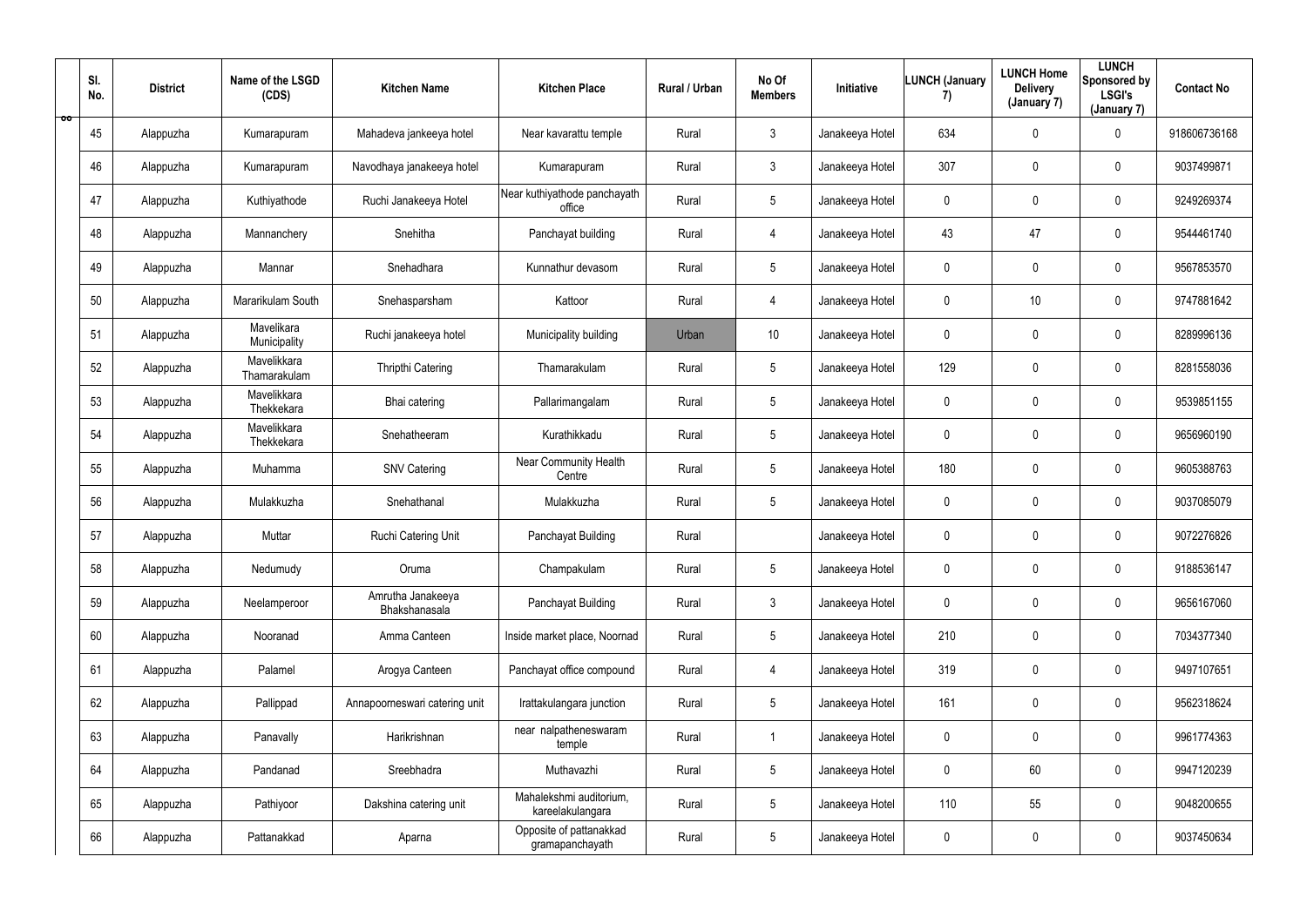| SI.<br>No. | <b>District</b> | Name of the LSGD<br>(CDS) | <b>Kitchen Name</b>         | <b>Kitchen Place</b>                                        | Rural / Urban | No Of<br><b>Members</b> | Initiative      | <b>LUNCH (January</b><br>7) | <b>LUNCH Home</b><br><b>Delivery</b><br>(January 7) | <b>LUNCH</b><br>Sponsored by<br><b>LSGI's</b><br>(January 7) | <b>Contact No</b> |
|------------|-----------------|---------------------------|-----------------------------|-------------------------------------------------------------|---------------|-------------------------|-----------------|-----------------------------|-----------------------------------------------------|--------------------------------------------------------------|-------------------|
| 67         | Alappuzha       | Perumbalam                | Amritham                    | Near by govt hospital                                       | Rural         | $\overline{4}$          | Janakeeya Hotel | $\mathbf 0$                 | $\mathbf 0$                                         | $\overline{0}$                                               | 8592809257        |
| 68         | Alappuzha       | Pulincunnu                | Nanma Janakeeya Hotel       | Near Krishi Bhavan                                          | Rural         | 5                       | Janakeeya Hotel | $\mathbf 0$                 | 0                                                   | $\overline{0}$                                               | 9544752465        |
| 69         | Alappuzha       | Puliyoor                  | <b>UPPUM MULAKUM</b>        | <b>INSIDE PANCHAYATH</b><br>COMPOUND                        | Rural         | 5                       | Janakeeya Hotel | $\mathbf 0$                 | 115                                                 | $\mathbf 0$                                                  | 6238836314        |
| 70         | Alappuzha       | Punnapra North            | Annapoorneshwary            | Janajagrithi                                                | Rural         | 4                       | Janakeeya Hotel | $\overline{0}$              | $\mathbf 0$                                         | $\overline{0}$                                               | 8129450136        |
| 71         | Alappuzha       | Punnapra South            | Thripthy janakeeya hotel    | Punnapra south                                              | Rural         | 9                       | Janakeeya Hotel | $\overline{0}$              | 110                                                 | $\mathbf 0$                                                  | 9846179646        |
| 72         | Alappuzha       | Purakad                   | Pulari                      | Purakkad gp                                                 | Rural         | $5\phantom{.0}$         | Janakeeya Hotel | $\overline{0}$              | 75                                                  | $\mathbf 0$                                                  | 7034494313        |
| 73         | Alappuzha       | Purakad                   | Thiruvonam catering service | Thottappally                                                | Rural         | 4                       | Janakeeya Hotel | $\overline{0}$              | 165                                                 | $\mathbf 0$                                                  |                   |
| 74         | Alappuzha       | Ramankary                 | Kudumbashree Vanitha Hotel  | Ramankary Town, Opposite<br>Judicial First Class Magistrate | Rural         | 4                       | Janakeeya Hotel | $\mathbf 0$                 | $\mathbf 0$                                         | $\mathbf 0$                                                  | 8281314746        |
| 75         | Alappuzha       | Thaicattussery            | Unarv                       | Thyakattusheri junction                                     | Rural         | 4                       | Janakeeya Hotel | $\overline{0}$              | $\mathbf 0$                                         | $\overline{0}$                                               | 9605897567        |
| 76         | Alappuzha       | Thakazhy                  | Thripthi Thakazhy           | <b>GBHSS Thakazhy</b>                                       | Rural         | 6                       | Janakeeya Hotel | $\overline{0}$              | 0                                                   | $\overline{0}$                                               | 9747405368        |
| 77         | Alappuzha       | Thalavady                 | Sakthi                      | Panayanbnoorkavu Temple<br>Auditorium                       | Rural         | 5                       | Janakeeya Hotel | $\mathbf 0$                 | $\mathbf 0$                                         | $\mathbf 0$                                                  |                   |
| 78         | Alappuzha       | Thannermukkom             | Patheyam                    | Panchayath office                                           | Rural         | 4                       | Janakeeya Hotel | $\mathbf 0$                 | 0                                                   | $\mathbf 0$                                                  | 9633933288        |
| 79         | Alappuzha       | Thazhakkara               | Akshaya catering            | Building at glassfactory<br>junction                        | Rural         | 5                       | Janakeeya Hotel | $\overline{0}$              | $\mathbf 0$                                         | $\overline{0}$                                               | 9847177930        |
| 80         | Alappuzha       | Thiruvanvandoor           | <b>SREE KRISHNA</b>         | Near pravinkoodu junction,                                  | Rural         | 5                       | Janakeeya Hotel | $\overline{0}$              | 116                                                 | $\overline{0}$                                               | 9446627175        |
| 81         | Alappuzha       | Thrikkunnappuzha          | Akshara janakeeya hotel     | KV jetty road                                               | Rural         | $5\phantom{.0}$         | Janakeeya Hotel | 353                         | $\mathbf 0$                                         | $\overline{0}$                                               | 918891921223      |
| 82         | Alappuzha       | Thuravoor                 | RUCHI JANAKEEYA HOTEL       | Near alakkaparambu                                          | Rural         | $5\phantom{.0}$         | Janakeeya Hotel | $\mathbf 0$                 | 0                                                   | $\mathbf 0$                                                  | 8157934346        |
| 83         | Alappuzha       | Vallikunnam               | Samthripthi                 | Padayanivattom temple<br>Auditorium                         | Rural         | $\overline{4}$          | Janakeeya Hotel | 86                          | $\mathbf 0$                                         | $\mathbf 0$                                                  | 8078962129        |
| 84         | Alappuzha       | Vayalar                   | Five star                   | Near Nagamkulangara Market                                  | Rural         | $5\phantom{.0}$         | Janakeeya Hotel | $\mathbf 0$                 | $\pmb{0}$                                           | $\overline{0}$                                               | 8606081847        |
| 85         | Alappuzha       | Veeyapuram                | Swad 2                      | Veeyapuram jn                                               | Rural         | 5                       | Janakeeya Hotel | 336                         | 0                                                   | $\mathbf 0$                                                  |                   |
| 86         | Alappuzha       | Veeyapuram                | Karuthal                    | Payippad LPS                                                | Rural         | $5\overline{)}$         | Janakeeya Hotel | $\mathbf 0$                 | $\pmb{0}$                                           | $\mathbf 0$                                                  | 8606846513        |
| 87         | Alappuzha       | Veliyanad                 | Manus Janakeeya Hotel       | Kurishmoodu, Near Veliyanadu<br>Grama Panchayat             | Rural         | $\mathbf{3}$            | Janakeeya Hotel | $\mathbf 0$                 | 0                                                   | $\mathbf 0$                                                  | 8086782924        |
| 88         | Alappuzha       | Venmoney                  | Annapoorna                  | Poyka                                                       | Rural         | $5\overline{)}$         | Janakeeya Hotel | $\mathbf 0$                 | 180                                                 | $\mathbf 0$                                                  |                   |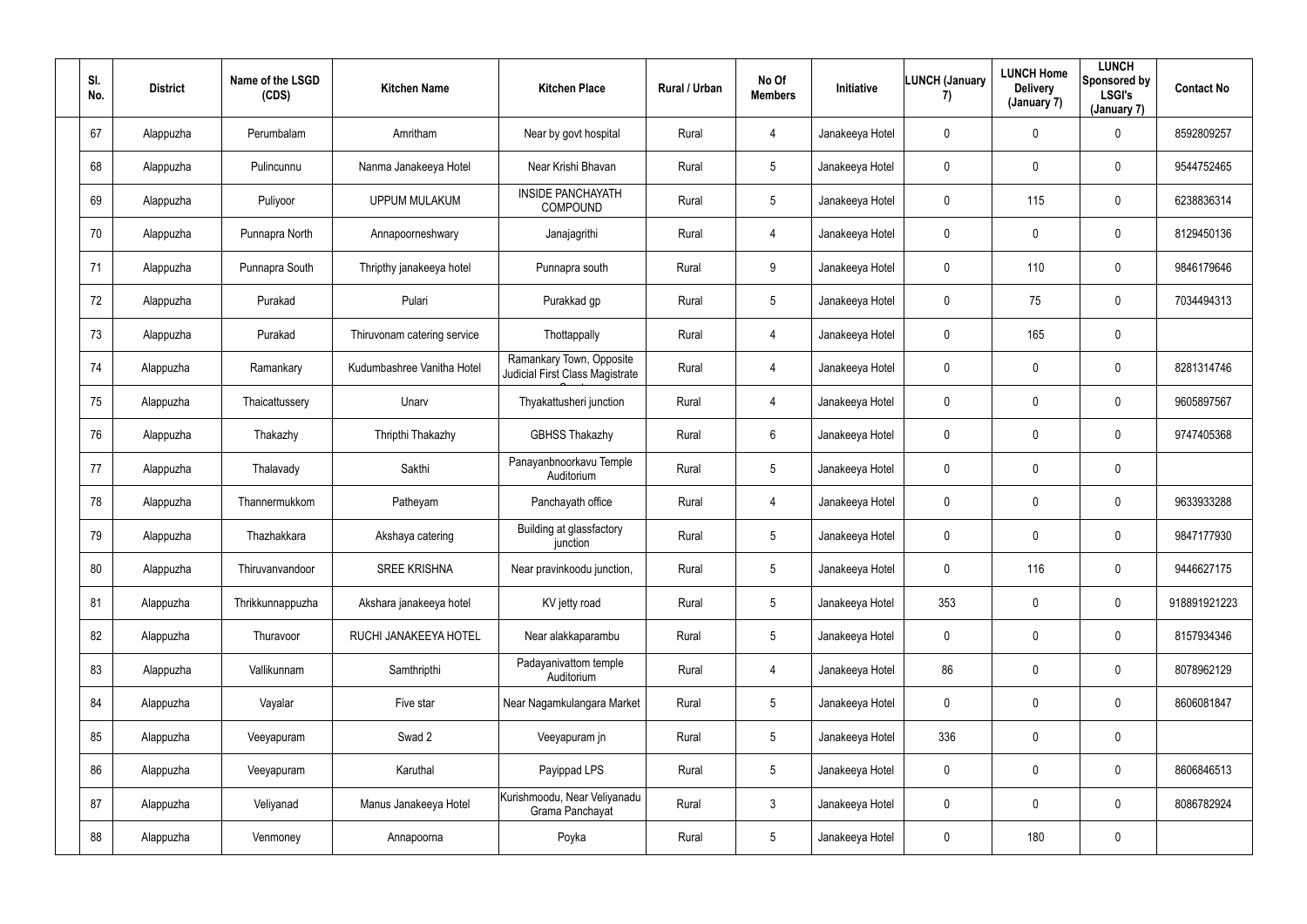|    | SI.<br>No.     | <b>District</b> | Name of the LSGD<br>(CDS) | <b>Kitchen Name</b>              | <b>Kitchen Place</b>         | Rural / Urban | No Of<br><b>Members</b> | Initiative      | <b>LUNCH (January</b><br>7) | <b>LUNCH Home</b><br><b>Delivery</b><br>(January 7) | <b>LUNCH</b><br>Sponsored by<br><b>LSGI's</b><br>(January 7) | <b>Contact No</b> |
|----|----------------|-----------------|---------------------------|----------------------------------|------------------------------|---------------|-------------------------|-----------------|-----------------------------|-----------------------------------------------------|--------------------------------------------------------------|-------------------|
| 86 |                |                 |                           |                                  |                              |               | 418                     |                 | 5325                        | 4014                                                | 47                                                           |                   |
|    | -1             | Ernakulam       | Aikkaranad                | Subiksha Janakeeya Hotel         | Kolancherry                  | Rural         | 4                       | Janakeeya Hotel | $\mathbf 0$                 | $\mathbf 0$                                         | $\mathbf 0$                                                  | 9074033529        |
|    | $\overline{2}$ | Ernakulam       | Alengade                  | Kasthurba kitchen                | Neerikkode                   | Rural         | $\mathfrak{Z}$          | Janakeeya Hotel | 112                         | $\mathbf 0$                                         | $\mathbf 0$                                                  | 9388462558        |
|    | $\mathbf{3}$   | Ernakulam       | Alengade                  | Thanima foods                    | Koduvazhanga                 | Rural         | $\mathbf{3}$            | Janakeeya Hotel | 68                          | $\mathbf 0$                                         | $\mathbf 0$                                                  | 9349013322        |
|    | 4              | Ernakulam       | Alengade                  | Mr.Bakers                        | Malikam peedika              | Rural         | $\mathbf{3}$            | Janakeeya Hotel | 22                          | $\mathbf 0$                                         | $\mathbf 0$                                                  | 9633887779        |
|    | 5              | Ernakulam       | Aluva                     | Ruchi janakeeya hotel            | Aluva                        | Urban         | 4                       | Janakeeya Hotel | $\mathbf 0$                 | 132                                                 | $\mathbf 0$                                                  | 9947236080        |
|    | 6              | Ernakulam       | Amballoor                 | Dhanshree catering               | St.ignatius schools Amballur | Rural         | $5\phantom{.0}$         | Janakeeya Hotel | $\overline{0}$              | $\mathbf 0$                                         | $\overline{0}$                                               | 8330081552        |
|    | $\overline{7}$ | Ernakulam       | Angamaly                  | Cafe Shree Canteen               | Municipality Canteen         | Urban         | $5\phantom{.0}$         | Janakeeya Hotel | 278                         | 0                                                   | $\mathbf 0$                                                  | 9656619614        |
|    | 8              | Ernakulam       | Angamaly                  | Cafe Kudumbashree                | T B Junction                 | Urban         | 3                       | Janakeeya Hotel | 168                         | 0                                                   | $\bf{0}$                                                     | 9447924974        |
|    | 9              | Ernakulam       | Arakuzha                  | Ruchi Janakeeya hotel, Arakkuzha | Pandappilly                  | Rural         | $5\phantom{.0}$         | Janakeeya Hotel | 155                         | $\mathbf 0$                                         | $\mathbf 0$                                                  | 9744864225        |
|    | 10             | Ernakulam       | Assamannoor               | New Life kudumbasree Hotel       | Cherukunnam                  | Rural         | $\mathbf{3}$            | Janakeeya Hotel | $\mathbf 0$                 | $\mathbf 0$                                         | $\mathbf 0$                                                  | 9656729450        |
|    | 11             | Ernakulam       | Avoly                     | Janakeeya Hotel, Avoli           | Hostel Junction, Avoli       | Rural         | 3 <sup>1</sup>          | Janakeeya Hotel | 112                         | $\mathbf 0$                                         | $\mathbf 0$                                                  | 9847983621        |
|    | 12             | Ernakulam       | Ayavana                   | Keralashree Janakeeya hotel      | Ayavana                      | Rural         | $5\phantom{.0}$         | Janakeeya Hotel | 58                          | $\mathbf 0$                                         | $\mathbf 0$                                                  | 9744864210        |
|    | 13             | Ernakulam       | Ayyampuzha                | Sneha Janakeeya Hotel            | Ayyamppuzha                  | Rural         | $\overline{4}$          | Janakeeya Hotel | 319                         | $\mathbf 0$                                         | $\mathbf 0$                                                  | 8590753551        |
|    | 14             | Ernakulam       | Ayyampuzha                | Five Star Hotel and Catering     | Panchayat Junction           | Rural         | 4                       | Janakeeya Hotel | 97                          | 0                                                   | $\overline{0}$                                               | 9744836324        |
|    | 15             | Ernakulam       | Chendamangalam            | Anugraha Kudumbashree hotel      | Vadakkumpuram                | Rural         | $5\phantom{.0}$         | Janakeeya Hotel | 188                         | $\pmb{0}$                                           | $\overline{0}$                                               | 9061419729        |
|    | 16             | Ernakulam       | Chengamanade              | Mythri janakeeya hotel           | Purayar                      | Rural         | $5\phantom{.0}$         | Janakeeya Hotel | $\mathbf 0$                 | 195                                                 | $\overline{0}$                                               | 9496818865        |
|    | 17             | Ernakulam       | Cheranalloor              | Adukkala                         | Chittoor                     | Rural         | $5\phantom{.0}$         | Janakeeya Hotel | $\mathbf 0$                 | 0                                                   | $\overline{0}$                                               | 9846423001        |
|    | 18             | Ernakulam       | Cheranalloor              | Chaithanya Janakeeya hotel       | Vishnupuram                  | Rural         | $5\phantom{.0}$         | Janakeeya Hotel | $\mathbf 0$                 | $\pmb{0}$                                           | $\overline{0}$                                               | 9747411465        |
|    | 19             | Ernakulam       | Chittattukara             | Swadh Janakeeya Hotel            | Neendoor                     | Rural         | $5\phantom{.0}$         | Janakeeya Hotel | 191                         | $\pmb{0}$                                           | $\overline{0}$                                               | 9447812788        |
|    | 20             | Ernakulam       | Choornikkara              | Metro hotel                      | Ambattukavu                  | Rural         | $\mathbf{3}$            | Janakeeya Hotel | 300                         | 0                                                   | $\overline{0}$                                               | 9605319455        |
|    | 21             | Ernakulam       | Chottanikkara             | Ahalya Cafe                      | Kottayatthupara              | Rural         | 6                       | Janakeeya Hotel | $\overline{0}$              | 0                                                   | $\overline{0}$                                               | 9567512337        |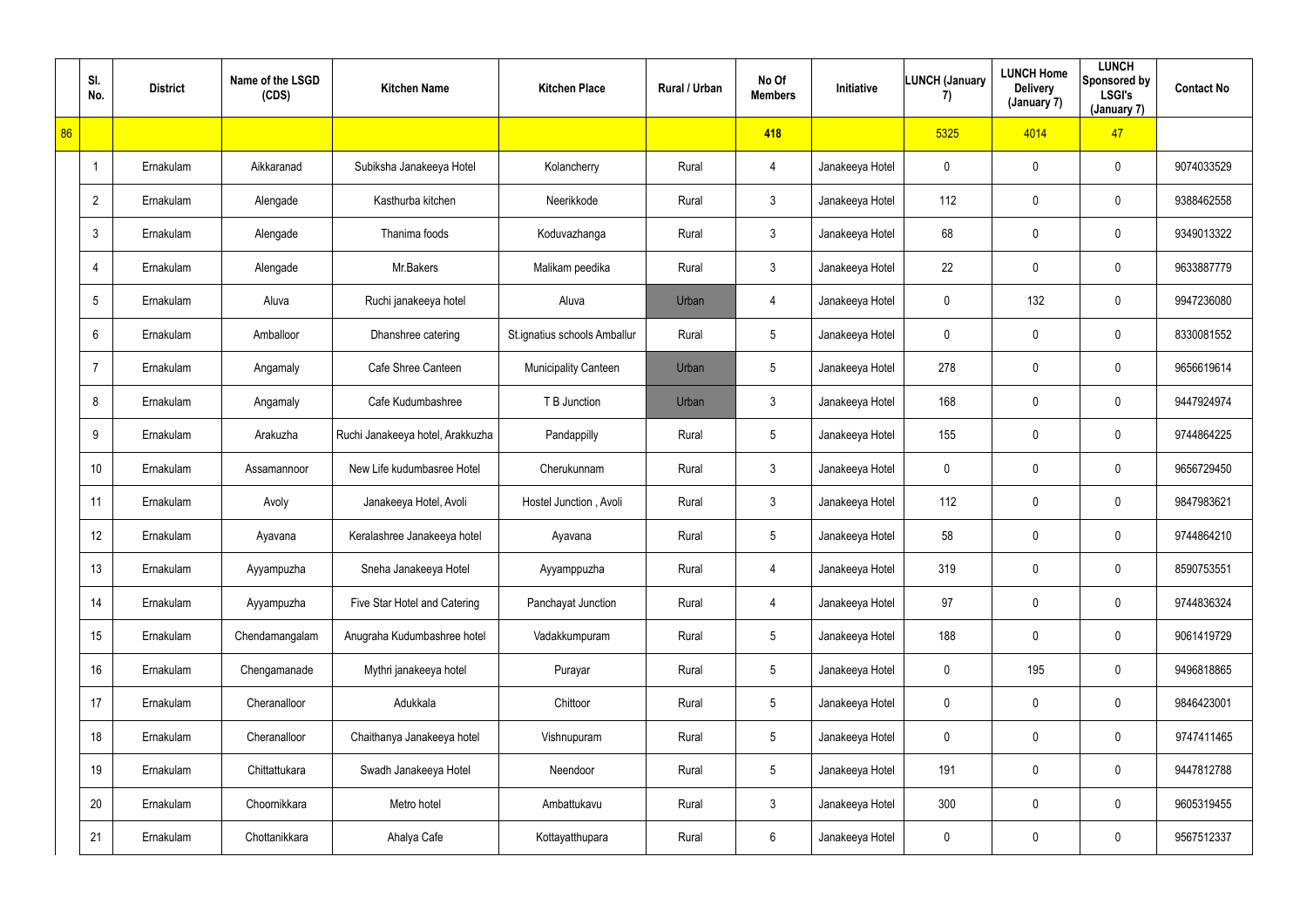| SI.<br>No. | <b>District</b> | Name of the LSGD<br>(CDS) | <b>Kitchen Name</b>                   | <b>Kitchen Place</b>                 | Rural / Urban | No Of<br><b>Members</b> | Initiative      | LUNCH (January<br>7) | <b>LUNCH Home</b><br><b>Delivery</b><br>(January 7) | <b>LUNCH</b><br>Sponsored by<br><b>LSGI's</b><br>(January 7) | <b>Contact No</b> |
|------------|-----------------|---------------------------|---------------------------------------|--------------------------------------|---------------|-------------------------|-----------------|----------------------|-----------------------------------------------------|--------------------------------------------------------------|-------------------|
| 22         | Ernakulam       | Edakkattuvayal            | SANDHVANAM JANAKEEYA<br><b>HOTEL</b>  | <b>PEPPATHI</b>                      | Rural         | $\mathbf{3}$            | Janakeeya Hotel | $\mathbf 0$          | $\mathbf 0$                                         | $\mathbf 0$                                                  | 9447047980        |
| 23         | Ernakulam       | Edathala                  | Souhridam Kudumbashree canteen        | Edathala                             | Rural         | $\mathbf{3}$            | Janakeeya Hotel | 287                  | 0                                                   | $\overline{0}$                                               | 7593057378        |
| 24         | Ernakulam       | Edathala                  | Veetiloru oonne                       | Manalimukke                          | Rural         | $\mathbf{3}$            | Janakeeya Hotel | 232                  | 0                                                   | $\mathbf 0$                                                  |                   |
| 25         | Ernakulam       | Edavanakkad               | Royal Hotel                           | Edavanakad                           | Rural         | $\mathbf{3}$            | Janakeeya Hotel | 73                   | 0                                                   | $\overline{0}$                                               | 9446742863        |
| 26         | Ernakulam       | Elanji                    | janakiya hotel elanji                 | elanji punjayathu junction           | Rural         | $5\overline{)}$         | Janakeeya Hotel | 49                   | 0                                                   | $\mathbf 0$                                                  | 8921266850        |
| 27         | Ernakulam       | Eloor                     | Nalanandhana janakeeya hotel          | Eloor                                | Urban         | $\mathbf{3}$            | Janakeeya Hotel | 122                  | 0                                                   | $\mathbf 0$                                                  | 8848524108        |
| 28         | Ernakulam       | Ezhikkara                 | Sree Rajarajeswari Janakeeya<br>Hotel | Ezhikkara                            | Rural         | $5\phantom{.0}$         | Janakeeya Hotel | 126                  | 0                                                   | $\overline{0}$                                               | 7558020438        |
| 29         | Ernakulam       | Kadungalloor              | Snehitha janakeeya hotel              | Kadungalloor                         | Rural         | $\mathbf{3}$            | Janakeeya Hotel | 200                  | 0                                                   | $\overline{0}$                                               | 9.20E+11          |
| 30         | Ernakulam       | Kalady                    | Jyothi Vanitha Canteen                | Kalady                               | Rural         | $5\overline{)}$         | Janakeeya Hotel | 369                  | 0                                                   | $\overline{0}$                                               | 9544624439        |
| 31         | Ernakulam       | <b>Kalamassery East</b>   | Nanma janakeeya hotel                 | HMT, kalammassery                    | Urban         | $\mathbf{3}$            | Janakeeya Hotel | 356                  | 0                                                   | $\overline{0}$                                               | 9061986861        |
| 32         | Ernakulam       | <b>Kalamassery East</b>   | Thanima Janakeeya Hotel               | Kangarappady Medical college<br>Road | Urban         | $\mathbf{3}$            | Janakeeya Hotel | 342                  | 0                                                   | $\mathbf 0$                                                  | 9745481742        |
| 33         | Ernakulam       | Kalamassery West          | Pulari janakeeya hotel                | Kunamthai                            | Urban         | 3 <sup>1</sup>          | Janakeeya Hotel | 435                  | 0                                                   | $\mathbf 0$                                                  | 7736594305        |
| 34         | Ernakulam       | <b>Kalamassery West</b>   | Kismath janakeeya hotel               | Vattekkunnam                         | Urban         | $\mathbf{3}$            | Janakeeya Hotel | 170                  | 0                                                   | $\mathbf 0$                                                  | 9895049873        |
| 35         | Ernakulam       | Kalloorkkad               | Puthuma Janakeeya Hotel               | Kallorkkad                           | Rural         | 3 <sup>1</sup>          | Janakeeya Hotel | 189                  | 0                                                   | $\mathbf 0$                                                  | 7558091353        |
| 36         | Ernakulam       | Kanjoor                   | Ammachiyude Adukkala                  | Parappuram                           | Rural         | $\mathbf{3}$            | Janakeeya Hotel | 142                  | 0                                                   | $\mathbf 0$                                                  | 8547064578        |
| 37         | Ernakulam       | Karukutty                 | Anugraha Janakeeya Hotel              | Pallissery                           | Rural         | $5\overline{)}$         | Janakeeya Hotel | 120                  | 0                                                   | $\mathbf 0$                                                  | 8943838295        |
| 38         | Ernakulam       | Karumalloor               | Koottayma janakeeya hotel             | Kariyachira                          | Rural         | $\overline{4}$          | Janakeeya Hotel | $\pmb{0}$            | 0                                                   | $\mathbf 0$                                                  | 8281548828        |
| 39         | Ernakulam       | Kavalangad                | Five star Janakeeya Hotel             | Nellimattom                          | Rural         | $5\phantom{.0}$         | Janakeeya Hotel | 320                  | 0                                                   | $\mathbf 0$                                                  | 9744705648        |
| 40         | Ernakulam       | Keerampara                | Abhaya Janakeeya Hotel                | Punnekkad                            | Rural         | $\overline{4}$          | Janakeeya Hotel | 100                  | $\mathbf 0$                                         | $\mathbf 0$                                                  | 9074528135        |
| 41         | Ernakulam       | Keezhmad                  | Sadyalayam janakeeya hotel            | Keezhmad                             | Rural         | $5\overline{)}$         | Janakeeya Hotel | 98                   | 0                                                   | $\mathbf 0$                                                  | 7012778281        |
| 42         | Ernakulam       | Kochi East                | ANNAPOORNA JANAKEEYA<br><b>HOTEL</b>  | ALINCHUVADU                          | Urban         | $5\overline{)}$         | Janakeeya Hotel | $\mathbf 0$          | 0                                                   | $\mathbf 0$                                                  | 9567529849        |
| 43         | Ernakulam       | Kochi East                | YUMMEES KITCHEN                       | VADUTHALA                            | Urban         | $5\phantom{.0}$         | Janakeeya Hotel | 151                  | 18                                                  |                                                              | 9497680558        |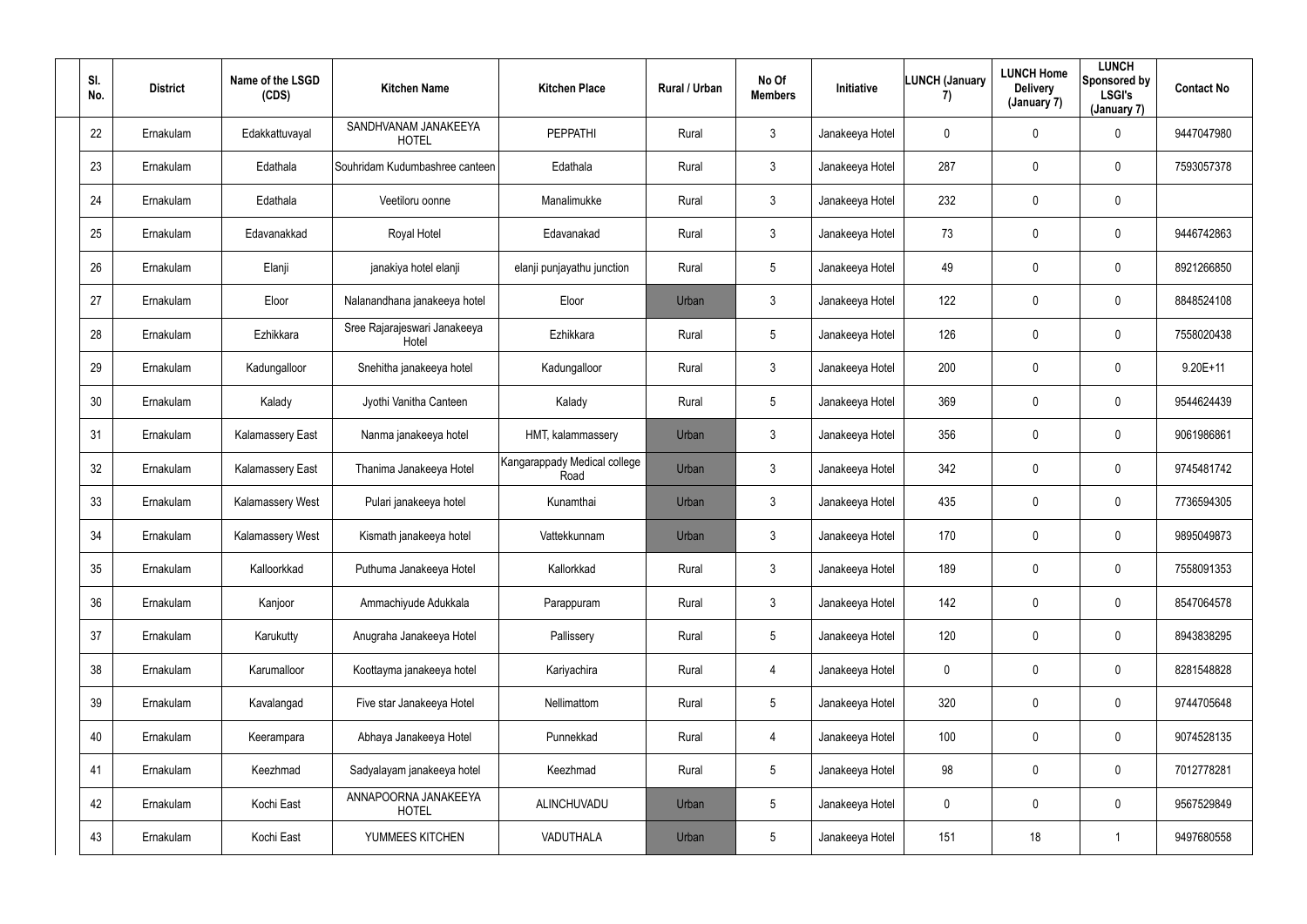|     | SI.<br>No. | <b>District</b> | Name of the LSGD<br>(CDS) | <b>Kitchen Name</b>                       | <b>Kitchen Place</b>                      | Rural / Urban | No Of<br><b>Members</b> | Initiative      | <b>LUNCH (January</b><br>7) | <b>LUNCH Home</b><br><b>Delivery</b><br>(January 7) | <b>LUNCH</b><br>Sponsored by<br><b>LSGI's</b><br>(January 7) | <b>Contact No</b> |
|-----|------------|-----------------|---------------------------|-------------------------------------------|-------------------------------------------|---------------|-------------------------|-----------------|-----------------------------|-----------------------------------------------------|--------------------------------------------------------------|-------------------|
|     | 44         | Ernakulam       | Kochi East                | <b>ORUMA KITCHEN</b>                      | <b>PACHALAM</b>                           | Urban         | $\mathbf{3}$            | Janakeeya Hotel | 287                         | $\mathbf 0$                                         | 3                                                            | 9497680558        |
|     | 45         | Ernakulam       | Kochi East                | <b>PONPULARI</b>                          | <b>KEERHI NAGAR,</b><br><b>ELAMAKKARA</b> | Urban         | $\mathfrak{Z}$          | Janakeeya Hotel | 331                         | $\mathbf 0$                                         | 4                                                            | 9446607548        |
|     | 46         | Ernakulam       | Kochi East                | <b>RUCHI CATERING</b>                     | <b>PUNNACKAL</b>                          | Urban         | $5\phantom{.0}$         | Janakeeya Hotel | 387                         | $\mathbf 0$                                         | $\bf{0}$                                                     | 9947080022        |
|     | 47         | Ernakulam       | Kochi East                | Samrudhi @ Kochi                          | Ernakulam North                           | Urban         | 14                      | Janakeeya Hotel | 1917                        | 961                                                 | $\mathbf 0$                                                  | 9048609615        |
|     | 48         | Ernakulam       | Kochi South               | <b>NEW AKSHAYA HOTEL</b>                  | <b>PONNURUNNI</b>                         | Urban         | $5\phantom{.0}$         | Janakeeya Hotel | 596                         | $\mathbf 0$                                         | $\mathbf 0$                                                  | 8547855284        |
|     | 49         | Ernakulam       | Kochi South               | <b>AMMAS KITCHEN</b>                      | <b>THEVARA</b>                            | Urban         | 4                       | Janakeeya Hotel | 400                         | $\mathbf 0$                                         | $\mathbf 0$                                                  | 8547855284        |
|     | 50         | Ernakulam       | Kochi South               | <b>FRIENDS</b>                            | <b>MINI PARK</b>                          | Urban         | $5\phantom{.0}$         | Janakeeya Hotel | 128                         | $\mathbf 0$                                         | $\mathbf 0$                                                  | 9567127064        |
|     | 51         | Ernakulam       | Kochi West                | <b>USHUS KUDUMBASHREE</b><br><b>HOTEL</b> | <b>FORT KOCHI</b>                         | Urban         | 4                       | Janakeeya Hotel | 426                         | $\mathbf 0$                                         | $\mathbf 0$                                                  | 9847866090        |
|     | 52         | Ernakulam       | Kochi West                | PUTHUMA KUDUMBASHREE<br><b>HOTEL</b>      | PALLURUTHY NADA                           | Urban         | $5\phantom{.0}$         | Janakeeya Hotel | 274                         | $\mathbf 0$                                         | $\mathbf 0$                                                  | 9496025576        |
|     | 53         | Ernakulam       | Kochi West                | NAMMUDE ADUKKALA                          | ERAVELI COLONY                            | Urban         | $5\phantom{.0}$         | Janakeeya Hotel | $\overline{0}$              | $\mathbf 0$                                         | $\mathbf 0$                                                  | 9496025576        |
|     | 54         | Ernakulam       | Koothattukulam            | Niravu janakeeya hotel                    | Near ksrtc bus stand<br>koothattukulam    | Urban         | $\mathbf{3}$            | Janakeeya Hotel | 214                         | $\mathbf 0$                                         | $\mathbf 0$                                                  | 9656619614        |
|     | 55         | Ernakulam       | Koovappady                | Kaipunyam Janakeeya hotel                 | Koovappady                                | Rural         | $5\phantom{.0}$         | Janakeeya Hotel | 92                          | $\mathbf 0$                                         | $\mathbf 0$                                                  | 9526628158        |
|     | 56         | Ernakulam       | Kothamangalam             | P.K Janakeeya hotel                       | Kothamangalam                             | Urban         | 3                       | Janakeeya Hotel | 305                         | $\mathbf 0$                                         | $\mathbf 0$                                                  | 8156869114        |
|     | 57         | Ernakulam       | Kothamangalam             | Thanima catering unit                     | Kothamangalam                             | Urban         | $\mathbf{3}$            | Janakeeya Hotel | 86                          | $\mathbf 0$                                         | $\overline{0}$                                               | 9846664377        |
| 114 | 58         | Ernakulam       | Kottapady                 | Janakeeya Hotel                           | Kottappady junction                       | Rural         | $\mathfrak{Z}$          | Janakeeya Hotel | 173                         | 0                                                   | $\overline{0}$                                               | 9497406993        |
|     | 59         | Ernakulam       | Kottuvally                | Amritha Janakeeya Hotel                   | kottuvally                                | Rural         | $5\phantom{.0}$         | Janakeeya Hotel | 82                          | 0                                                   | $\overline{0}$                                               | 8590034196        |
|     | 60         | Ernakulam       | Kumbalam                  | JANAKEEYA HOTEL KUMBALAM                  | <b>MADAVANA</b>                           | Rural         | $5\phantom{.0}$         | Janakeeya Hotel | 315                         | 0                                                   | $\overline{0}$                                               | 9746652717        |
|     | 61         | Ernakulam       | Kumbalangy                | St Antoneys kudumbashree                  | OLD POST OFFICE                           | Rural         | $\mathbf{3}$            | Janakeeya Hotel | 166                         | 0                                                   | $\overline{0}$                                               | 8138860764        |
|     | 62         | Ernakulam       | Kunnathunad               | Thripthi Janakeeya Hotel                  | Pallikkara                                | Rural         | $6\phantom{.0}$         | Janakeeya Hotel | 89                          | 0                                                   | $\overline{0}$                                               | 9744561425        |
|     | 63         | Ernakulam       | Kunnukara                 | Greenchilly cafe                          | Kunnukara                                 | Rural         | $\mathfrak{Z}$          | Janakeeya Hotel | $\mathbf 0$                 | 54                                                  | $\overline{0}$                                               | 9496852989        |
|     | 64         | Ernakulam       | Kunnukara                 | Thanima canteen                           | North aduvassery                          | Rural         | $5\phantom{.0}$         | Janakeeya Hotel | $\overline{0}$              | 58                                                  | $\boldsymbol{0}$                                             | 9744200583        |
|     | 65         | Ernakulam       | Kuttampuzha               | Nila kudumbashree janakiya hotel          | Mini stadium, vadattupara                 | Rural         | 6                       | Janakeeya Hotel | $\overline{0}$              | 0                                                   | $\pmb{0}$                                                    | 9496754018        |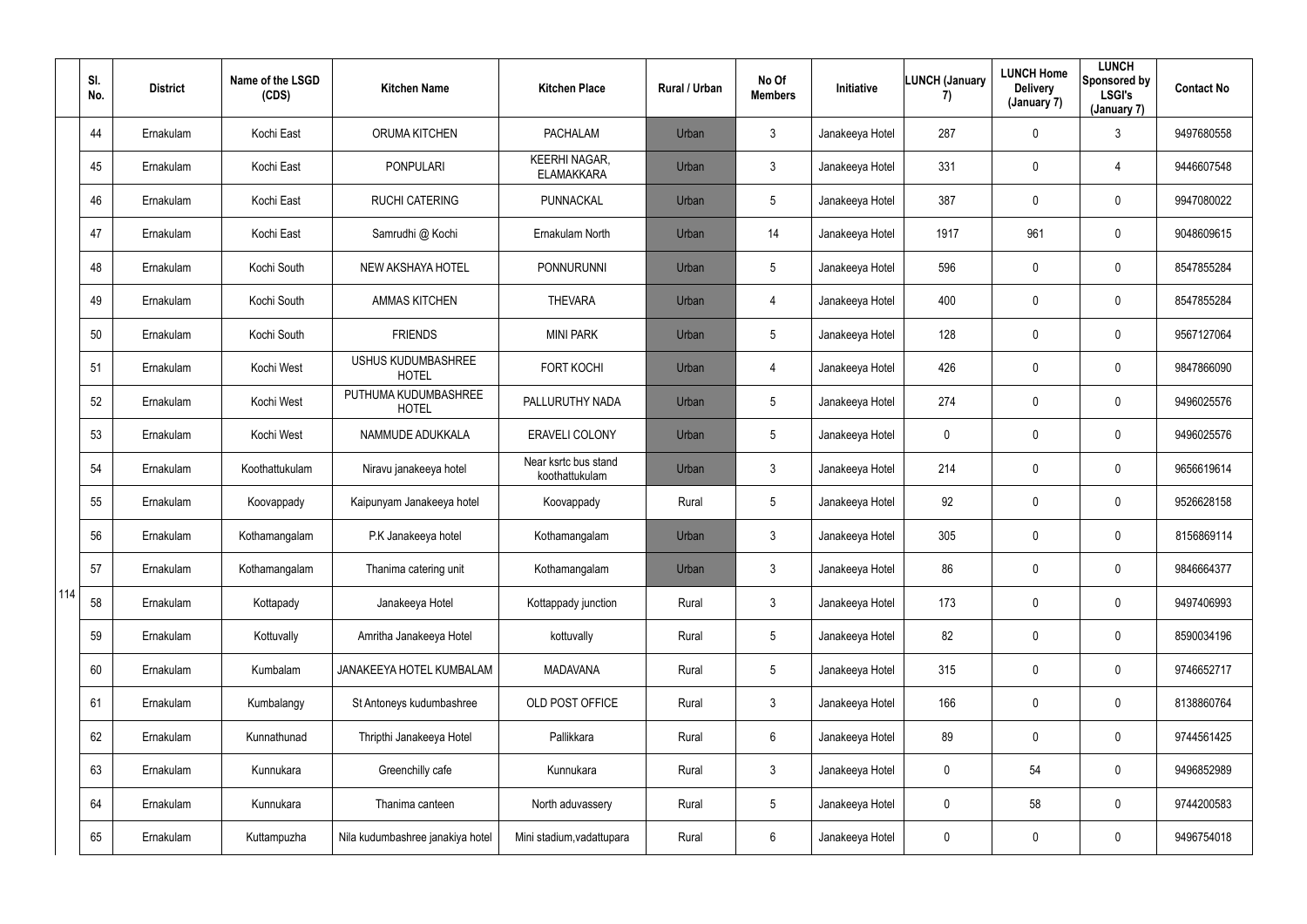| SI.<br>No. | <b>District</b> | Name of the LSGD<br>(CDS) | <b>Kitchen Name</b>            | <b>Kitchen Place</b>        | Rural / Urban | No Of<br><b>Members</b> | Initiative      | <b>LUNCH (January</b><br>7) | <b>LUNCH Home</b><br><b>Delivery</b><br>(January 7) | <b>LUNCH</b><br>Sponsored by<br><b>LSGI's</b><br>(January 7) | <b>Contact No</b> |
|------------|-----------------|---------------------------|--------------------------------|-----------------------------|---------------|-------------------------|-----------------|-----------------------------|-----------------------------------------------------|--------------------------------------------------------------|-------------------|
| 66         | Ernakulam       | Kuzhippilly               | Janakeeya hotel                | Kuzhupilli                  | Rural         | $\mathbf 0$             | Janakeeya Hotel | 98                          | $\mathbf 0$                                         | $\mathbf 0$                                                  | 9744631998        |
| 67         | Ernakulam       | Malayattoor               | Whats app Janakeeya Hotel      | Thottuva                    | Rural         | $\mathbf{3}$            | Janakeeya Hotel | 335                         | $\mathbf 0$                                         | $\mathbf 0$                                                  | $9.19E+11$        |
| 68         | Ernakulam       | Malayattoor               | Natturuchi Janakeeya Hotel     | Ettakkadavu                 | Rural         | $3\phantom{.0}$         | Janakeeya Hotel | 295                         | $\mathbf 0$                                         | $\mathbf 0$                                                  | 9745470234        |
| 69         | Ernakulam       | Maneed                    | Coral Island                   | Maneed                      | Rural         | $\overline{4}$          | Janakeeya Hotel | $\mathbf 0$                 | $\pmb{0}$                                           | $\mathbf 0$                                                  | 7012652495        |
| 70         | Ernakulam       | Manjalloor                | Thanima Kudumbashree hotel     | Vazhakkulam                 | Rural         | $5\phantom{.0}$         | Janakeeya Hotel | 430                         | $\mathbf 0$                                         | $\mathbf 0$                                                  | 7306907918        |
| 71         | Ernakulam       | Manjapra                  | Sara's Kitchen                 | Puthenpalli                 | Rural         | $\mathbf{3}$            | Janakeeya Hotel | 269                         | $\mathbf 0$                                         | $\mathbf 0$                                                  | 8547392730        |
| 72         | Ernakulam       | Maradu                    | <b>VANITHA HOTEL</b>           | <b>KUNDANNOR JN</b>         | Urban         | $\overline{4}$          | Janakeeya Hotel | $\mathbf 0$                 | $\mathbf 0$                                         | $\mathbf 0$                                                  | 9349505008        |
| 73         | Ernakulam       | Marady                    | Janakeeya hotel, Marady        | Unnakkuppa                  | Rural         | $\overline{4}$          | Janakeeya Hotel | 36                          | $\mathbf 0$                                         | $\mathbf 0$                                                  | 9947943177        |
| 74         | Ernakulam       | Mazhuvannoor              | Sruthi Janakeeya Hotel         | Valayanchirangara           | Rural         | $\mathbf{3}$            | Janakeeya Hotel | 187                         | $\mathbf 0$                                         | $\mathbf 0$                                                  | 9747924485        |
| 75         | Ernakulam       | Mookkannoor               | Mammaks Kitchen                | Mookkannoor                 | Rural         | 3 <sup>1</sup>          | Janakeeya Hotel | 167                         | $\pmb{0}$                                           | $\mathbf 0$                                                  | $9.19E+11$        |
| 76         | Ernakulam       | Mudakkuzha                | Janakeeya Hotel                | Mudakkuzha                  | Rural         | $\mathbf{3}$            | Janakeeya Hotel | $\mathbf 0$                 | $\mathbf 0$                                         | $\mathbf 0$                                                  | $9.19E + 11$      |
| 77         | Ernakulam       | Mulanthuruthy             | Sulabha                        | karikode, mulanthuruthy     | Rural         | $\mathbf 0$             | Janakeeya Hotel | 165                         | $\mathbf 0$                                         | $\mathbf 0$                                                  | 9633427553        |
| 78         | Ernakulam       | Mulavukad                 | Kudumbashree Veetile bakshanam | Mulavukad                   | Rural         | $5\phantom{.0}$         | Janakeeya Hotel | 117                         | 32                                                  | $\mathbf 0$                                                  | 9061339557        |
| 79         | Ernakulam       | Muvattupuzha              | Oottupura                      | Muvattupuzha                | Urban         | $3\phantom{.0}$         | Janakeeya Hotel | 307                         | $\mathbf 0$                                         | $\mathbf 0$                                                  |                   |
| 80         | Ernakulam       | Nayarambalam              | Four star cafe                 | Nayarambalam                | Rural         | $3\phantom{.0}$         | Janakeeya Hotel | 88                          | $\mathbf 0$                                         | $\overline{0}$                                               | 8891755948        |
| 81         | Ernakulam       | Nedumbassery              | Thani Nadan                    | Athani                      | Rural         | $5\overline{)}$         | Janakeeya Hotel | $\pmb{0}$                   | 220                                                 | $\mathbf 0$                                                  | 8138917514        |
| 82         | Ernakulam       | Nellikuzhy                | Janakeeya Hotel                | Nellikkuzhi                 | Rural         | $3\phantom{.0}$         | Janakeeya Hotel | 310                         | $\mathbf 0$                                         | $\mathbf 0$                                                  | 9562713076        |
| 83         | Ernakulam       | Njarakkal                 | Kripa Catering Unit            | Njarakkal                   | Rural         | 3 <sup>1</sup>          | Janakeeya Hotel | 35                          | $\mathbf 0$                                         | $\mathbf 0$                                                  | 9567534006        |
| 84         | Ernakulam       | Okkal                     | Manna Janakeeya Hotel          | Edavoor                     | Rural         | $\overline{4}$          | Janakeeya Hotel | $\pmb{0}$                   | $\mathbf 0$                                         | $\mathbf 0$                                                  | 9539507674        |
| 85         | Ernakulam       | Paingottoor               | Janakeeya hotel                | Paingottoor                 | Rural         | $\overline{7}$          | Janakeeya Hotel | 50                          | $\mathbf 0$                                         | $\mathbf 0$                                                  | 9656855730        |
| 86         | Ernakulam       | Paipra                    | Nanma Janakeeya Hotel          | Pezhakkappilly              | Rural         | $3\phantom{.0}$         | Janakeeya Hotel | $\pmb{0}$                   | $\mathbf 0$                                         | $\mathbf 0$                                                  | 9567747725        |
| 87         | Ernakulam       | Pallarimangalam           | Janakeeya Hotel                | Janakeeya Hotel, Koovalloor | Rural         | $\overline{4}$          | Janakeeya Hotel | 142                         | $\mathbf 0$                                         | $\overline{0}$                                               | 7025992310        |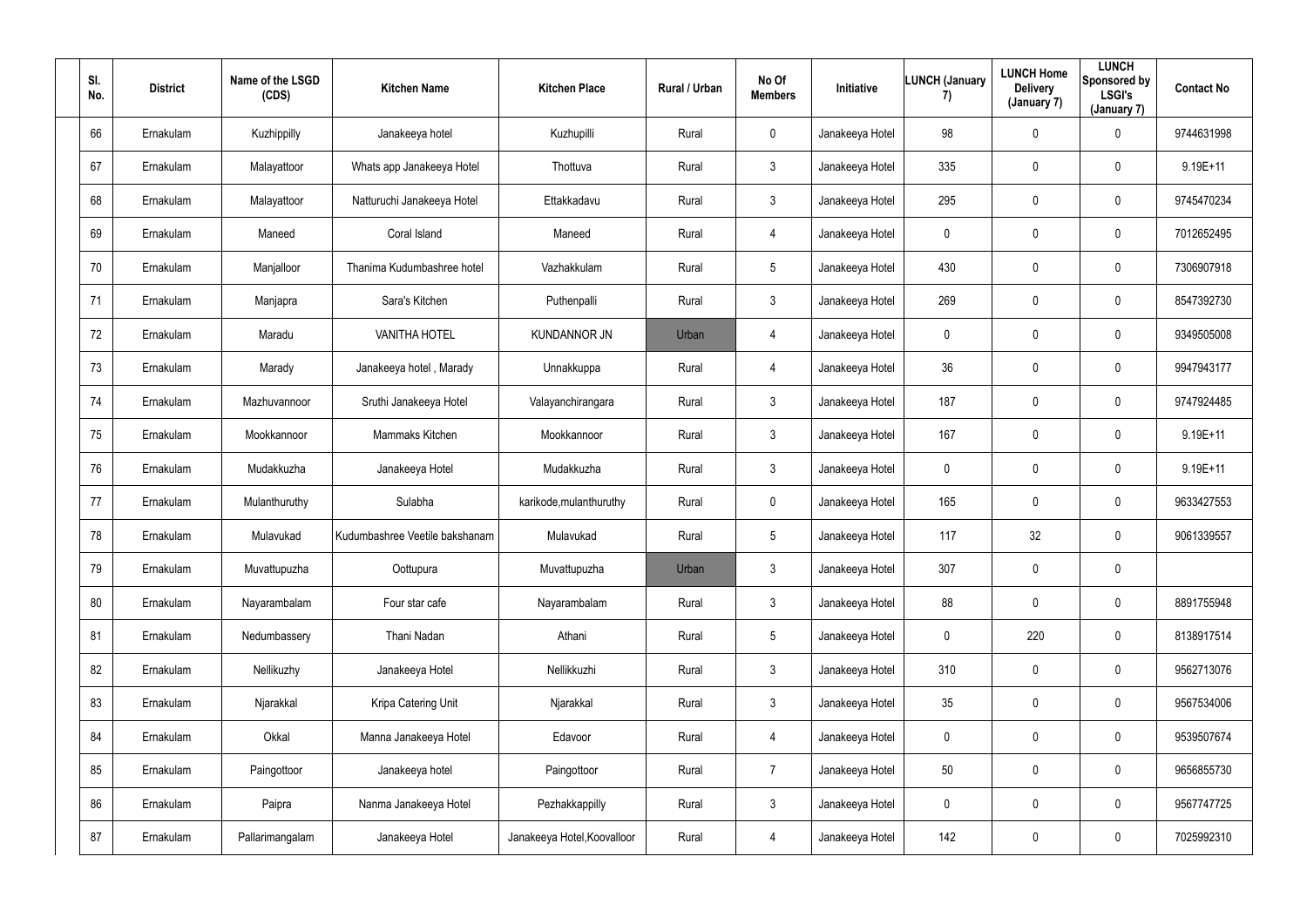| SI.<br>No. | <b>District</b> | Name of the LSGD<br>(CDS) | <b>Kitchen Name</b>                                             | <b>Kitchen Place</b>                        | Rural / Urban | No Of<br><b>Members</b> | Initiative      | <b>LUNCH (January</b><br>7) | <b>LUNCH Home</b><br><b>Delivery</b><br>(January 7) | <b>LUNCH</b><br>Sponsored by<br><b>LSGI's</b><br>(January 7) | <b>Contact No</b> |
|------------|-----------------|---------------------------|-----------------------------------------------------------------|---------------------------------------------|---------------|-------------------------|-----------------|-----------------------------|-----------------------------------------------------|--------------------------------------------------------------|-------------------|
| 88         | Ernakulam       | Pallipuram                | SANTHWANAM Janakeeyahotel                                       | Pothen valav                                | Rural         | 5 <sup>5</sup>          | Janakeeya Hotel | 240                         | $\mathbf 0$                                         | $\mathbf 0$                                                  | 9747525176        |
| 89         | Ernakulam       | Pambakkuda                | viswastha catering unit                                         | pambakkuda block punjayathu<br>building     | Rural         | 4                       | Janakeeya Hotel | 45                          | 0                                                   | $\mathbf 0$                                                  | 9946404045        |
| $90\,$     | Ernakulam       | Parakkadave               | Thejus catering unit                                            | Moozhikkulam                                | Rural         | 10                      | Janakeeya Hotel | $\mathbf 0$                 | 77                                                  | $\mathbf 0$                                                  | 9847936303        |
| 91         | Ernakulam       | Paravoor                  | sree vigneswara sc cafe                                         | Govt.boys' HSS, N.Paravur                   | Urban         | 4                       | Janakeeya Hotel | 86                          | 0                                                   | $\mathbf 0$                                                  |                   |
| 92         | Ernakulam       | Perumbavoor               | <b>JANAKEEYA HOTEL MINI CIVIL</b><br><b>STATION PERUMBAVOOR</b> | <b>CIVIL STATION</b>                        | Urban         | 3 <sup>1</sup>          | Janakeeya Hotel | 387                         | 0                                                   | $\mathbf 0$                                                  | 9847008734        |
| 93         | Ernakulam       | Perumbavoor               | Swath kudumbashree canteen                                      | Perumbavoor                                 | Urban         | 3 <sup>1</sup>          | Janakeeya Hotel | 313                         | 0                                                   | $\mathbf 0$                                                  | 9847015470        |
| 94         | Ernakulam       | Perumbavoor               | Janakeeya Hotel                                                 | Kanjirakkad pallippady                      | Urban         | 3 <sup>1</sup>          | Janakeeya Hotel | 276                         | 0                                                   | $\mathbf 0$                                                  | 9847015470        |
| 95         | Ernakulam       | Pindimana                 | Janakeeya hotel                                                 | Muthamkuzhi                                 | Rural         | 4                       | Janakeeya Hotel | 55                          | 0                                                   | $\mathbf 0$                                                  | 9656297799        |
| 96         | Ernakulam       | Piravam                   | sneha canteen                                                   | municipality building base floor<br>piravom | Urban         | 4                       | Janakeeya Hotel | 250                         | 0                                                   | $\mathbf 0$                                                  | 8075376906        |
| 97         | Ernakulam       | Pootrikka                 | <b>GRANDMA JANAKEEYA HOTEL</b>                                  | <b>CHOONDI</b>                              | Rural         | $\mathbf{3}$            | Janakeeya Hotel | $\mathbf 0$                 | 0                                                   | $\mathbf 0$                                                  | 9400550287        |
| 98         | Ernakulam       | Pothanikkad               | Taj hotel                                                       | Pothanikkad                                 | Rural         | 3 <sup>1</sup>          | Janakeeya Hotel | 145                         | $\mathbf 0$                                         | $\mathbf 0$                                                  | 9645079573        |
| 99         | Ernakulam       | Puthanvelikkara           | Panjami cafe kudumbashree                                       | Near panjayath office                       | Rural         | $5\phantom{.0}$         | Janakeeya Hotel | $\mathbf 0$                 | 110                                                 | $\mathbf 0$                                                  | 9645530669        |
| 100        | Ernakulam       | Ramamangalam              | Kalavara janakeeya hotel                                        | ramamngalam                                 | Rural         | 4                       | Janakeeya Hotel | 247                         | 0                                                   | $\mathbf 0$                                                  | 9961344346        |
| 101        | Ernakulam       | Rayamangalam              | Arya canteen                                                    | Kuruppampady                                | Rural         | $\mathbf{3}$            | Janakeeya Hotel | 134                         | 0                                                   | $\mathbf 0$                                                  | 8281825730        |
| 102        | Ernakulam       | Thirumarady               | janakiya hotel thirumarady                                      | edappara jn.                                | Rural         | 3 <sup>1</sup>          | Janakeeya Hotel | 54                          | 0                                                   | $\mathbf 0$                                                  | 7594811868        |
| 103        | Ernakulam       | Thiruvaniyoor             | Thanima                                                         | Thiruvaniyoor                               | Rural         | $\mathbf 0$             | Janakeeya Hotel | $\boldsymbol{0}$            | 106                                                 | $\mathbf 0$                                                  | 9061239698        |
| 104        | Ernakulam       | Thrikkakkara East         | Thanima Janakeeya Hotel                                         | Kakkanad                                    | Urban         | 8                       | Janakeeya Hotel | $\mathbf 0$                 | 0                                                   | $\mathbf 0$                                                  | 9207134763        |
| 105        | Ernakulam       | Thrikkakkara west         | Janakeeya hotel                                                 | Chembumukku                                 | Urban         | $5\overline{)}$         | Janakeeya Hotel | 98                          | 0                                                   | $\mathbf 0$                                                  | 9496530576        |
| 106        | Ernakulam       | Thuravoor                 | e-grill Janakeeya Hotel                                         | Yudapuram                                   | Rural         | $\overline{4}$          | Janakeeya Hotel | 537                         | 0                                                   | $\mathbf 0$                                                  | 9526845935        |
| 107        | Ernakulam       | Tripunithura              | Janakeeya Hotel Tripunithura                                    | Eroor                                       | Urban         | 3 <sup>7</sup>          | Janakeeya Hotel | 124                         | 0                                                   | $\mathbf 0$                                                  | 8137977644        |
| 108        | Ernakulam       | Vadakkekkara              | vadakkekkara kudumbasree<br>janakeeya hotel                     | Madaplathuruth                              | Rural         | $\overline{4}$          | Janakeeya Hotel | 166                         | 0                                                   | $\mathbf 0$                                                  | 8301806778        |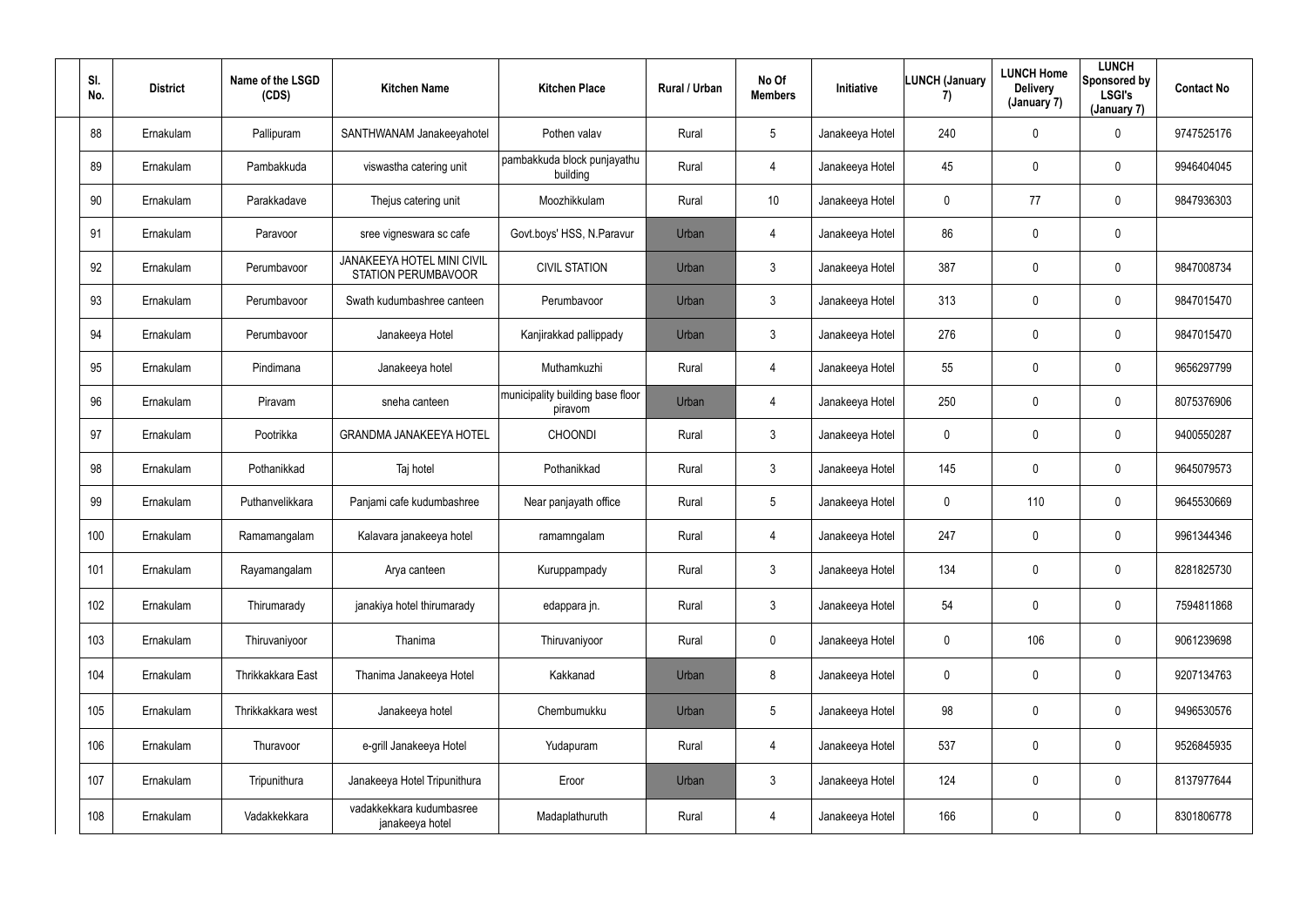|            | SI.<br>No.      | <b>District</b> | Name of the LSGD<br>(CDS) | <b>Kitchen Name</b>          | <b>Kitchen Place</b>                              | Rural / Urban | No Of<br><b>Members</b> | Initiative      | <b>LUNCH (January</b><br>7) | <b>LUNCH Home</b><br><b>Delivery</b><br>(January 7) | <b>LUNCH</b><br>Sponsored by<br><b>LSGI's</b><br>(January 7) | <b>Contact No</b> |
|------------|-----------------|-----------------|---------------------------|------------------------------|---------------------------------------------------|---------------|-------------------------|-----------------|-----------------------------|-----------------------------------------------------|--------------------------------------------------------------|-------------------|
|            | 109             | Ernakulam       | Vadavukode<br>Puthancruz  | <b>JANAKEEYA HOTEL</b>       | Puthencruz                                        | Rural         | $\mathfrak{Z}$          | Janakeeya Hotel | $\mathbf 0$                 | $\mathbf 0$                                         | $\pmb{0}$                                                    | $9.19E + 11$      |
|            | 110             | Ernakulam       | Valakom                   | Ruchi                        | Valakom                                           | Rural         | $5\phantom{.0}$         | Janakeeya Hotel | $\mathbf 0$                 | 0                                                   | $\mathbf 0$                                                  | 9074232700        |
|            | 111             | Ernakulam       | Varapuzha                 | <b>DURGA ACTIVITY</b>        | CHETTIBHAGAM                                      | Rural         | 8                       | Janakeeya Hotel | 130                         | 0                                                   | 4                                                            | 9496160074        |
|            | 112             | Ernakulam       | Vazhakulam                | Three Star Hotel             | Marampally                                        | Rural         | 3 <sup>1</sup>          | Janakeeya Hotel | 294                         | 0                                                   | $\mathbf 0$                                                  | 6282644893        |
|            | 113             | Ernakulam       | Vengola                   | Janakeeya Hotel              | Pathipalam                                        | Rural         | 5                       | Janakeeya Hotel | 87                          | 0                                                   | $\mathbf 0$                                                  | 8137887455        |
|            | 114             | Ernakulam       | Vengoor                   | <b>JANAKEEYA HOTEL</b>       | Choorathod                                        | Rural         | 4                       | Janakeeya Hotel | 130                         | 0                                                   | $\pmb{0}$                                                    | 9656904682        |
| <b>114</b> |                 |                 |                           |                              |                                                   |               | 449                     |                 | 19046                       | 1963                                                | 12                                                           |                   |
|            |                 | Idukki          | Adimaly                   | Friends Janakeeya Hotel      | Adimaly                                           | Rural         | 4                       | Janakeeya Hotel | 170                         | 0                                                   | $\mathbf 0$                                                  | 9961635779        |
|            | $\overline{2}$  | Idukki          | Alackode                  | Five Star Canteen            | Elamdesham Block<br>Panchayath Building, Alakode  | Rural         | 5 <sup>5</sup>          | Janakeeya Hotel | 35                          | 0                                                   | $\mathbf 0$                                                  | 9961482164        |
|            | 3               | Idukki          | Arakkulam                 | Sabhalyam                    | Moolamattom                                       | Rural         | 4                       | Janakeeya Hotel | 210                         | 0                                                   | $\mathbf 0$                                                  | 8848124921        |
|            |                 | Idukki          | Ayyappancovil             | Maria Janakeeya Hotel        | Parappu                                           | Rural         | $\mathfrak{Z}$          | Janakeeya Hotel | 128                         | 0                                                   | $\mathbf 0$                                                  | 9544622096        |
|            | 5               | Idukki          | Bysonvalley               | Famous Janakiya Hotel        | Pottankad                                         | Rural         | 4                       | Janakeeya Hotel | 141                         | $\mathbf 0$                                         | $\mathbf 0$                                                  | 9744566398        |
|            | 6               | Idukki          | Chakkupallam              | Vanithasree Janakeeya Hotel  | Anakkara                                          | Rural         | $\mathfrak{Z}$          | Janakeeya Hotel | 294                         | 0                                                   | $\mathbf 0$                                                  | 8075143547        |
|            | $\overline{7}$  | Idukki          | Devikulam                 | Kudumbashree Janakeeya Hotel | Echo point                                        | Rural         | $\mathfrak{Z}$          | Janakeeya Hotel | 148                         | 0                                                   | $\overline{0}$                                               | 8281640208        |
|            | 8               | Idukki          | Edavetty                  | Kudumbashree Janakeeya Hotel | Edavetty                                          | Rural         | 3 <sup>1</sup>          | Janakeeya Hotel | $\mathbf 0$                 | 0                                                   | $\overline{0}$                                               | 6238694173        |
|            | 9               | Idukki          | Erattayar                 | Vanitha Janakeeya Hotel      | Erattayar                                         | Rural         | $\overline{4}$          | Janakeeya Hotel | 105                         | $\pmb{0}$                                           | $\overline{0}$                                               | 9188166929        |
|            | 10 <sup>°</sup> | Idukki          | Kamakshi                  | Kripa Catering               | Thankamani                                        | Rural         | $5\overline{)}$         | Janakeeya Hotel | 325                         | $\pmb{0}$                                           | $\overline{0}$                                               | 9544021398        |
|            | 11              | Idukki          | Kanchiyar                 | Swadh Janakeeya Hotel        | Kanchiyar                                         | Rural         | 5 <sup>5</sup>          | Janakeeya Hotel | 112                         | 0                                                   | $\overline{0}$                                               | 8606856496        |
|            | 12              | Idukki          | Kanjikkuzhi               | Samarppanam                  | Kanjikkuzhi                                       | Rural         | 4                       | Janakeeya Hotel | 178                         | $\pmb{0}$                                           | 1                                                            | 9447169262        |
|            | 13              | Idukki          | Kanthaloor                | Morningstar Janakeeya Hotel  | Sahayagiri complex, near<br>Kanthalloor Bus stand | Rural         | 4                       | Janakeeya Hotel | 120                         | $\pmb{0}$                                           | $\overline{0}$                                               | 9447941632        |
|            | 14              | Idukki          | Karimannoor               | Rujiya Catering Unit         | Karimannoor                                       | Rural         | 5 <sub>5</sub>          | Janakeeya Hotel | 65                          | 0                                                   | $\overline{0}$                                               | 9497454952        |
|            | 15              | Idukki          | Karunapuram               | Karuna Hotel                 | Panchayathu complex                               | Rural         | 4                       | Janakeeya Hotel | 196                         | 0                                                   | $\overline{0}$                                               | 9961152820        |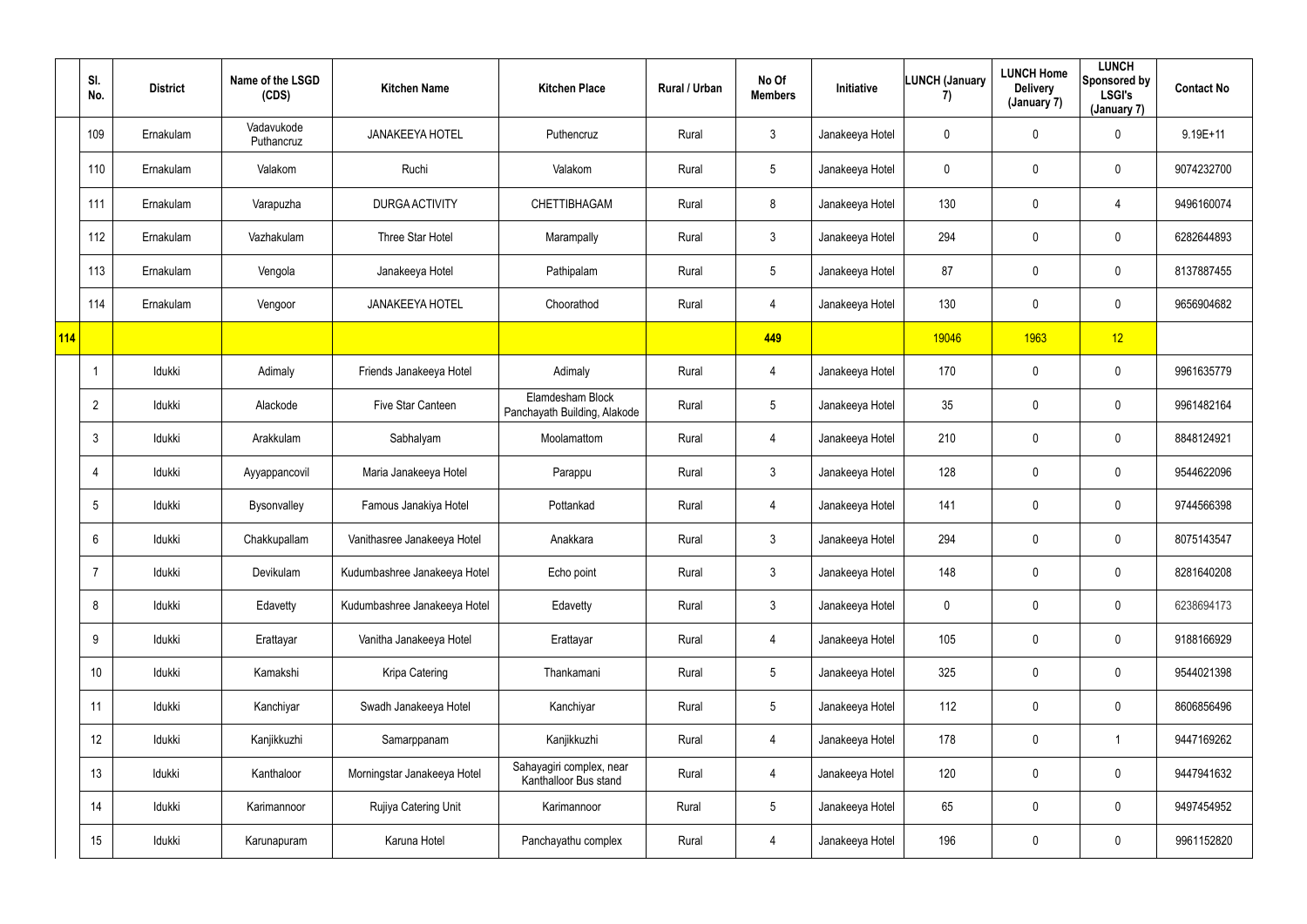|    | SI.<br>No. | <b>District</b> | Name of the LSGD<br>(CDS) | <b>Kitchen Name</b>                   | <b>Kitchen Place</b>          | Rural / Urban | No Of<br><b>Members</b> | Initiative      | <b>LUNCH (January</b><br>7) | <b>LUNCH Home</b><br><b>Delivery</b><br>(January 7) | <b>LUNCH</b><br>Sponsored by<br><b>LSGI's</b><br>(January 7) | <b>Contact No</b> |
|----|------------|-----------------|---------------------------|---------------------------------------|-------------------------------|---------------|-------------------------|-----------------|-----------------------------|-----------------------------------------------------|--------------------------------------------------------------|-------------------|
|    | 16         | Idukki          | Kattappana                | Karunya Janakeeya Hotel               | Kattappana                    | Urban         | 5 <sub>5</sub>          | Janakeeya Hotel | 315                         | 0                                                   | $\mathbf 0$                                                  | 9497684477        |
|    | 17         | Idukki          | Kodikkulam                | Kulirma Janakiya Hotel                | Kodikkulam                    | Rural         | $6\overline{6}$         | Janakeeya Hotel | 47                          | 0                                                   | $\mathbf 0$                                                  | 9605111852        |
|    | 18         | Idukki          | Kokkayar                  | Sevana Janakeeya hotel                | 35th Mile                     | Rural         | $\mathbf{3}$            | Janakeeya Hotel | 21                          | 0                                                   | $\mathbf 0$                                                  | 9562067674        |
|    | 19         | Idukki          | Konnathadi                | Friends Janakeeya Hotel               | Panickankudi                  | Rural         | $6\overline{6}$         | Janakeeya Hotel | 68                          | 0                                                   | $\mathbf 0$                                                  | 9544048878        |
|    | 20         | Idukki          | Konnathadi                | Janapriya Janakeeya Hotel             | Konnathadi                    | Rural         | $\mathbf{3}$            | Janakeeya Hotel | 190                         | 0                                                   | $\mathbf 0$                                                  | 9895147074        |
|    | 21         | Idukki          | Kudayathoor               | Kudumbashree Janakeeya Hotel          | Kanjar                        | Rural         | $\mathbf{3}$            | Janakeeya Hotel | 135                         | 0                                                   | $\mathbf 0$                                                  | 9526762560        |
|    | 22         | Idukki          | Kumaramangalam            | Kumaramangalam Janakeeya<br>Hotel     | Kumaramangalam                | Rural         | 4                       | Janakeeya Hotel | 134                         | 0                                                   | $\mathbf 0$                                                  | 9745633509        |
|    | 23         | Idukki          | Kumili                    | Ruchi Hotel                           | Kumili                        | Rural         | 4                       | Janakeeya Hotel | 211                         | 0                                                   | $\mathbf 0$                                                  | 9447980637        |
|    | 24         | Idukki          | Manakkadu                 | Vanitha Hotel                         | Chittoor                      | Rural         | 3 <sup>1</sup>          | Janakeeya Hotel | 52                          | 0                                                   | $\mathbf 0$                                                  | 8330097933        |
|    | 25         | Idukki          | Mankulam                  | Jeevanam Catering Janakeeya<br>Hotel  | Panchayathu Building          | Rural         | 4                       | Janakeeya Hotel | 128                         | 0                                                   | $\mathbf 0$                                                  | 9495060505        |
| 51 | 26         | Idukki          | Mankulam                  | Happy Janakéeya Hotel                 | Aanakkulam                    | Rural         | $\mathbf{3}$            | Janakeeya Hotel | $\overline{0}$              | 0                                                   | $\mathbf 0$                                                  | 9496251027        |
|    | 27         | Idukki          | Marayoor                  | Malabar food court Janakeeya<br>Hotel | Marayoor Near IDCB bank       | Rural         | 4                       | Janakeeya Hotel | 123                         | 0                                                   | $\mathbf 0$                                                  | 9446925610        |
|    | 28         | Idukki          | Mariyapuram               | Anaswara Hotel & Catering             | Idukki                        | Rural         | 4                       | Janakeeya Hotel | 173                         | 0                                                   | $\overline{2}$                                               | 9526329438        |
|    | 29         | Idukki          | Munnar                    | Annapoorna catering                   | Lorry stand, old munnar       | Rural         | $5\phantom{.0}$         | Janakeeya Hotel | 215                         | $\mathbf 0$                                         | $\mathbf 0$                                                  | 8281009478        |
|    | 30         | Idukki          | Muttom                    | Nila Janakeeya Hotel                  | Muttom                        | Rural         | $\mathbf{3}$            | Janakeeya hotel | 265                         | 0                                                   | $\overline{0}$                                               | 9961104818        |
|    | 31         | Idukki          | Nedumkandam               | Annus catering                        | Nedumkandam<br>Kizhakkekavala | Rural         | $\overline{4}$          | Janakeeya Hotel | 233                         | 0                                                   | $\mathbf 0$                                                  | 9747458576        |
|    | 32         | Idukki          | Pallivasal                | <b>Blessing Janakeeya Hotel</b>       | Pallivasal                    | Rural         | $\overline{4}$          | Janakeeya Hotel | 60                          | $\mathbf 0$                                         | $\mathbf 0$                                                  | 9947981574        |
|    | 33         | Idukki          | Pampadumpara              | Thripthy Janakeeya Hotel              | Pampadumpara                  | Rural         | 3 <sup>1</sup>          | Janakeeya Hotel | 159                         | $\mathbf 0$                                         | $\mathbf 0$                                                  | 9207150558        |
|    | 34         | Idukki          | Peermedu                  | Thripthy Janakeeya Hotel              | Peermedu                      | Rural         | 3 <sup>1</sup>          | Janakeeya Hotel | 98                          | $\mathbf 0$                                         | $\mathbf 0$                                                  | 9633311267        |
|    | 35         | Idukki          | Peruvanthanam             | Janakeeya Hotel                       | Peruvanthanam                 | Rural         | 5 <sub>5</sub>          | Janakeeya Hotel | 48                          | 0                                                   | $\mathbf 0$                                                  | 9562274720        |
|    | 36         | Idukki          | Purappuzha                | Ammas Janakeeya Hotel                 | Purappuzha                    | Rural         | $\mathbf{3}$            | Janakeeya Hotel | 45                          | 0                                                   | $\mathbf 0$                                                  | 9744954032        |
|    | 37         | Idukki          | Rajakkadu                 | Janakeeya Hotel                       | Rajakkadu Town                | Rural         | 3 <sup>1</sup>          | Janakeeya Hotel | 447                         | $\pmb{0}$                                           | $\overline{0}$                                               | 9446766999        |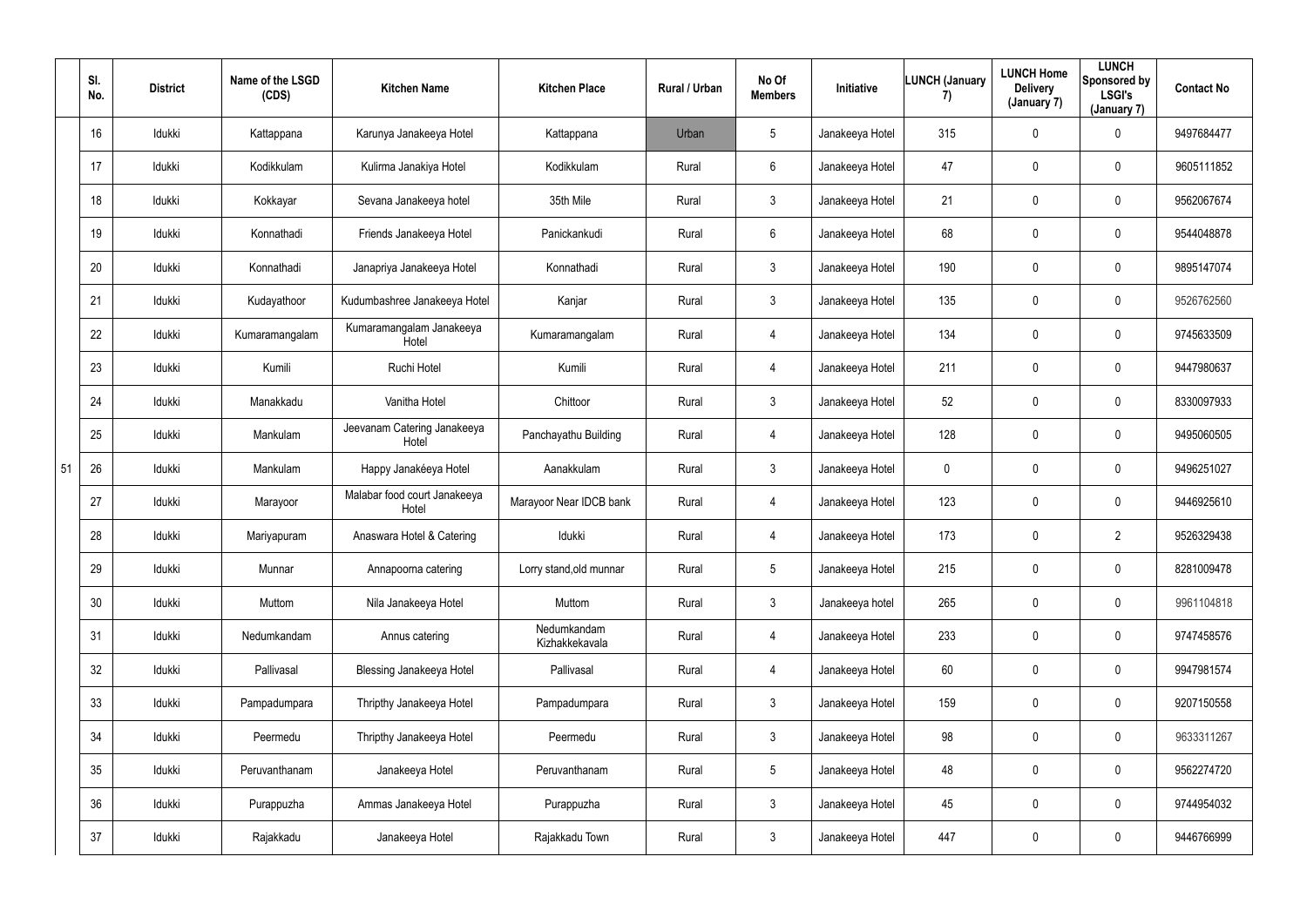|    | SI.<br>No.     | <b>District</b> | Name of the LSGD<br>(CDS) | <b>Kitchen Name</b>                       | <b>Kitchen Place</b>                      | Rural / Urban | No Of<br><b>Members</b> | Initiative      | <b>LUNCH (January</b><br>7) | <b>LUNCH Home</b><br><b>Delivery</b><br>(January 7) | <b>LUNCH</b><br>Sponsored by<br><b>LSGI's</b><br>(January 7) | <b>Contact No</b> |
|----|----------------|-----------------|---------------------------|-------------------------------------------|-------------------------------------------|---------------|-------------------------|-----------------|-----------------------------|-----------------------------------------------------|--------------------------------------------------------------|-------------------|
|    | 38             | Idukki          | Rajakumari                | Aiswarya Vanitha Restaurent               | Rajakumari South                          | Rural         | 4                       | Janakeeya Hotel | 320                         | $\mathbf 0$                                         | $\mathbf 0$                                                  | 9526570410        |
|    | 39             | Idukki          | Santhanpara               | Janakeeya Hotel                           | Santhanpara                               | Rural         | 4                       | Janakeeya Hotel | 170                         | 0                                                   | $\mathbf 0$                                                  | 9526174553        |
|    | 40             | Idukki          | Senapathy                 | Ammoose Hotel                             | Mangathotty                               | Rural         | $\mathfrak{Z}$          | Janakeeya Hotel | $\mathbf 0$                 | 0                                                   | $\pmb{0}$                                                    | 9539396626        |
|    | 41             | Idukki          | Udumbannoor               | Kudumbashree Janakeeya Hotel              | Udumbannor                                | Rural         | $\mathfrak{Z}$          | Janakeeya Hotel | 165                         | $\mathbf 0$                                         | $\pmb{0}$                                                    | 9633678438        |
|    | 42             | Idukki          | Upputhara                 | Samarppitha Janakeeya hotel               | Upputhara                                 | Rural         | $5\phantom{.0}$         | Janakeeya Hotel | 112                         | $\mathbf 0$                                         | $\mathbf 0$                                                  | 9526590710        |
|    | 43             | Idukki          | Vandanmedu                | Dharshana Janakeeya Hotel                 | Vandanmedu                                | Rural         | 4                       | Janakeeya Hotel | 112                         | $\mathbf 0$                                         | $\pmb{0}$                                                    | 9744038737        |
|    | 44             | Idukki          | Vandiperiyar              | Vandiperiyar Janakeeya Hotel              | Vandiperiyar                              | Rural         | $5\phantom{.0}$         | Janakeeya Hotel | 245                         | 0                                                   | $\overline{0}$                                               | 8086863254        |
|    | 45             | Idukki          | Vannappuram               | Souhrudham Janakeeya Hotel                | Vannappuram                               | Rural         | $5\phantom{.0}$         | Janakeeya Hotel | 36                          | 0                                                   | $\mathbf 0$                                                  | 8113054492        |
|    | 46             | Idukki          | Vathikudy                 | Karthika                                  | Thopramkudi                               | Rural         | 4                       | Janakeeya Hotel | $\mathbf{0}$                | 0                                                   | $\pmb{0}$                                                    | 9947636989        |
|    | 47             | Idukki          | Vathikudy                 | Mahima                                    | Murickassery                              | Rural         | $\mathfrak{Z}$          | Janakeeya Hotel | 150                         | 0                                                   | $\mathbf 0$                                                  | 8289945652        |
|    | 48             | Idukki          | Vattavada                 | Vattavada Kudumbashree<br>Janakeeya Hotel | Keekkara, Kovilur                         | Rural         | 4                       | Janakeeya Hotel | 149                         | $\mathbf 0$                                         | $\mathbf 0$                                                  | 9497790469        |
|    | 49             | Idukki          | Vazhathoppu               | Grahalakshmi Hotel & Catering             | Cheruthoni                                | Rural         | 4                       | Janakeeya Hotel | 180                         | $\mathbf 0$                                         | 1                                                            | 9496178884        |
|    | 50             | Idukki          | Vellathooval              | Flowers Janakeeya Hotel                   | Vellathooval                              | Rural         | 4                       | Janakeeya Hotel | 59                          | $\mathbf 0$                                         | $\pmb{0}$                                                    | 9961419892        |
|    | 51             | Idukki          | Velliyamattam             | Padhayam Kudumbashree<br>Janakeeya Hotel  | Velliyamattam                             | Rural         | 4                       | Janakeeya Hotel | 30                          | $\mathbf 0$                                         | $\mathbf 0$                                                  | 7902854627        |
| 51 |                |                 |                           |                                           |                                           |               | 201                     |                 | 7122                        | $\bullet$                                           | $\overline{4}$                                               |                   |
|    |                | Kannur          | Maloor                    | Maloor Janakeeya Hotel                    | Thrikandaripoyil, PO-<br>Thrikandaripoyil | Rural         | $\mathbf{3}$            | Janakeeya Hotel | 150                         | $\pmb{0}$                                           | $\overline{0}$                                               | 9656132294        |
|    | $\overline{2}$ | Kannur          | Kolachery                 | Janakeeya Hotel                           | Kolachery Paramba, PO-<br>Kolacheri       | Rural         | $5\overline{)}$         | Janakeeya Hotel | 210                         | 0                                                   | $\overline{2}$                                               | 9895324699        |
|    | $\mathbf{3}$   | Kannur          | Pinarayi                  | Janakeeya hotel, Pinarayi                 | Pinarayi                                  | Rural         | $6\overline{6}$         | Janakeeya Hotel | 225                         | 0                                                   | $\overline{0}$                                               | 9447215211        |
|    | 4              | Kannur          | Muzhakunnu                | Thripthy Janakeeya Hotel                  | Kakkayangad, Muzhakkunnu                  | Rural         | $5\overline{)}$         | Janakeeya Hotel | 331                         | 0                                                   | $2\overline{ }$                                              | 9526047538        |
|    | 5              | Kannur          | Chapparappadavu           | Kudumbasree janakeeya hotel               | Near village office,<br>Chapparappadav    | Rural         | $\mathfrak{Z}$          | Janakeeya Hotel | 174                         | 0                                                   | $\overline{0}$                                               | 9605413324        |
|    | 6              | Kannur          | Iritty                    | Roopasree Kudumbashree hotel              | Koolichembra                              | Urban         | 8                       | Janakeeya Hotel | 406                         | 0                                                   | $\overline{0}$                                               | 8589921533        |
|    |                | Kannur          | Dharmadam                 | Dharmadam Janakeeya hotel                 | Near Andalloor kav,<br>Dharmadam          | Rural         | $\mathfrak{Z}$          | Janakeeya Hotel | 116                         | $\pmb{0}$                                           | $\pmb{0}$                                                    | 9526975778        |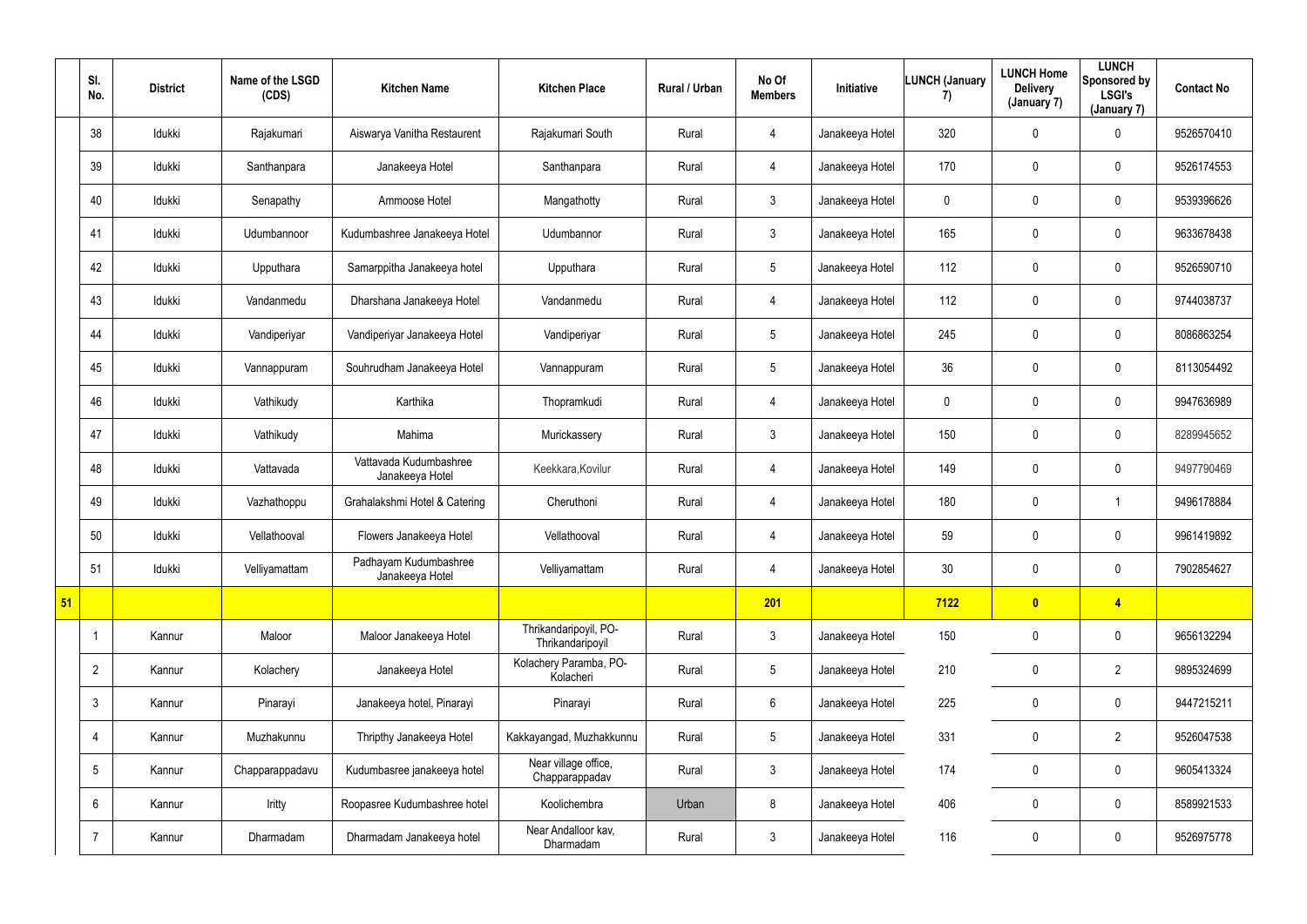| SI.<br>No.      | <b>District</b> | Name of the LSGD<br>(CDS)   | <b>Kitchen Name</b>                                | <b>Kitchen Place</b>                           | Rural / Urban | No Of<br><b>Members</b> | Initiative      | <b>LUNCH (January</b><br>7) | <b>LUNCH Home</b><br><b>Delivery</b><br>(January 7) | <b>LUNCH</b><br>Sponsored by<br><b>LSGI's</b><br>(January 7) | <b>Contact No</b> |
|-----------------|-----------------|-----------------------------|----------------------------------------------------|------------------------------------------------|---------------|-------------------------|-----------------|-----------------------------|-----------------------------------------------------|--------------------------------------------------------------|-------------------|
| 8               | Kannur          | Peralassery                 | Janakeeya Hotel                                    | Peralassery Town, PO -<br>Mundallur            | Rural         | 9                       | Janakeeya Hotel | 423                         | 0                                                   | $\mathbf 0$                                                  | 70256213909       |
| 9               | Kannur          | Kadannappalli<br>Panappuzha | Kudumbasree janakeeya hotel                        | Chanthappura                                   | Rural         | $\overline{4}$          | Janakeeya Hotel | 157                         | 0                                                   | $\mathbf 0$                                                  | 9961089935        |
| 10 <sup>°</sup> | Kannur          | Anthur                      | Janakeeya hotel                                    | Dharmasala                                     | Urban         | $5\overline{)}$         | Janakeeya Hotel | 301                         | 0                                                   | $\mathbf 0$                                                  | 9544138650        |
| 11              | Kannur          | Cheruthazham                | Janakeeya Hotel (Thripthi<br>Kudumbashree Canteen) | Pilathara                                      | Rural         | $\mathfrak{Z}$          | Janakeeya Hotel | 237                         | 0                                                   | $\overline{0}$                                               | 9947540361        |
| 12              | Kannur          | Peravoor                    | Kudumbashree Janakeeya Hotel                       | Peravoor Bus stand, Peravoor<br>P <sub>O</sub> | Rural         | $\mathbf{3}$            | Janakeeya Hotel | 226                         | 0                                                   | $\mathbf 0$                                                  | 9947567857        |
| 13              | Kannur          | Kalliassery                 | Janakeeya Hotel                                    | Irinav Road, Payyattam, PO-<br>Irinav          | Rural         | 4                       | Janakeeya Hotel | 251                         | $\mathbf 0$                                         | $\mathbf 0$                                                  | 8848330570        |
| 14              | Kannur          | Panniyannur                 | Janakeeya Hotel                                    | Panoor Block office compound                   | Rural         | 6                       | Janakeeya Hotel | 352                         | 0                                                   | $\overline{0}$                                               | 9447449875        |
| 15              | Kannur          | Kannapuram                  | Janakeeya Hotel                                    | Chynaclay road, Kannapuram                     | Rural         | 5 <sub>5</sub>          | Janakeeya Hotel | 185                         | 0                                                   | $\overline{2}$                                               | 8089127045        |
| 16              | Kannur          | Sreekandapuram              | Janakeeya Hotel                                    | Sreekandapuram, near bus<br>stand              | Urban         | 5 <sub>5</sub>          | Janakeeya Hotel | 323                         | 0                                                   |                                                              | 7591948757        |
| 17              | Kannur          | Thalasseri                  | Janakeeya Hotel                                    | New bus stand, Thalasseri                      | Urban         | 6                       | Janakeeya Hotel | 751                         | 0                                                   | $\overline{0}$                                               | 9446263864        |
| 18              | Kannur          | Chokli                      | Janakeeya Hotel                                    | Olavilam, Chokli                               | Rural         | 5 <sub>5</sub>          | Janakeeya Hotel | 120                         | 0                                                   | $\mathbf 0$                                                  | 9846892821        |
| 19              | Kannur          | Udayagiri                   | Janakeeya Hotel                                    | Karthikapuram                                  | Rural         | 4                       | Janakeeya Hotel | 298                         | 0                                                   | $\overline{0}$                                               | 9562375342        |
| 20              | Kannur          | Karivellur Peralam          | Janakeeya Hotel                                    | Panchayah building,<br>Onakkunnu               | Rural         | 4                       | Janakeeya Hotel | 224                         | 0                                                   | $\overline{0}$                                               | 7025519714        |
| 21              | Kannur          | Muzhappilangad              | Janakeeya Hotel                                    | Near FCI godown,<br>Muzhappilangad             | Rural         | $5\overline{)}$         | Janakeeya Hotel | 278                         | 0                                                   | $\mathbf 0$                                                  | 7306005267        |
| 22              | Kannur          | Narath                      | Janakeeya Hotel                                    | Janakeeya Hotel, Kambil,<br>Narath             | Rural         | $\overline{7}$          | Janakeeya Hotel | 135                         | 0                                                   | $\overline{2}$                                               | 9747441162        |
| 23              | Kannur          | Payyannur                   | Janakeeya Hotel                                    | Municipality compoud,<br>Payyannur             | Urban         | 3 <sup>1</sup>          | Janakeeya Hotel | 555                         | 0                                                   | $\mathbf 0$                                                  | 9526620805        |
| 24              | Kannur          | Kangol Alappadamba          | Janakeeya Hotel                                    | Mathil, Near Kangol<br>Alappadamba Panchayath  | Rural         | $\overline{4}$          | Janakeeya Hotel | 111                         | 0                                                   | $\mathbf 0$                                                  | 9495296142        |
| 25              | Kannur          | Naduvil                     | Janakeeya Hotel                                    | Panchayath compound,<br>Naduvil town           | Rural         | $\overline{4}$          | Janakeeya Hotel | 169                         | 0                                                   | $\mathbf 0$                                                  | 7902902490        |
| 26              | Kannur          | Koothuparamba               | Janakeeya Hotel                                    | Manghad Vayal, Near HSS<br>Koothuparamba, PO-  | Urban         | 8                       | Janakeeya Hotel | 413                         | 0                                                   | $\mathbf 0$                                                  | 9645608253        |
| 27              | Kannur          | Kuttiatoor                  | Janakeeya Hotel                                    | Near Panchayath office,<br>Chattukappara       | Rural         | $5\phantom{.0}$         | Janakeeya Hotel | $90\,$                      | 0                                                   | $\mathbf 0$                                                  | 9544644195        |
| 28              | Kannur          | Kathirur                    | Janakeeya Hotel                                    | Panchayath office building,<br>Kathirur        | Rural         | $5\overline{)}$         | Janakeeya Hotel | 268                         | 0                                                   |                                                              | 8129404833        |
| 29              | Kannur          | Panoor                      | Janakeeya Hotel                                    | Elangode, Panoor                               | Urban         | 5 <sub>5</sub>          | Janakeeya Hotel | 166                         | 0                                                   | $\overline{0}$                                               | 9605852157        |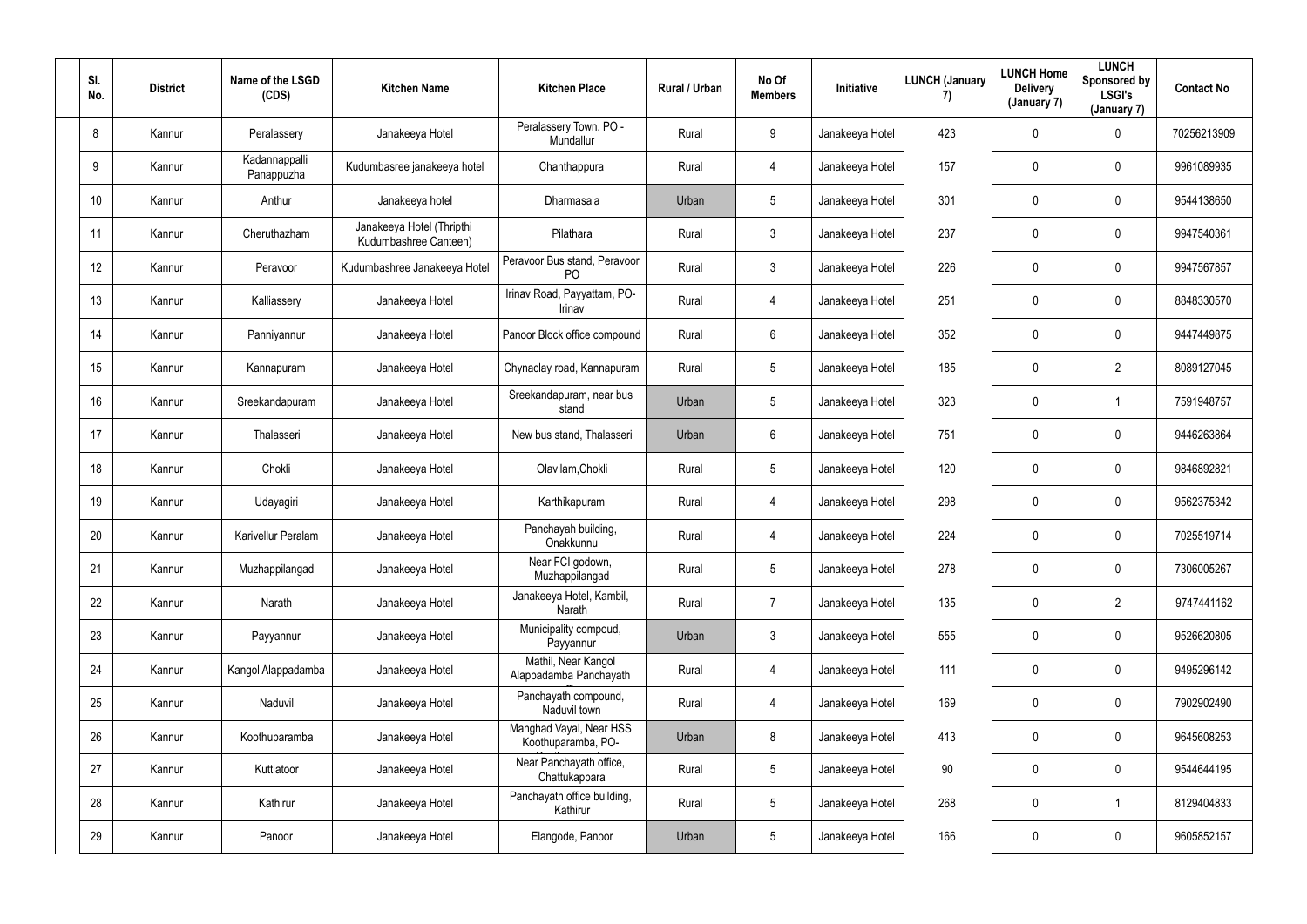|    | SI.<br>No. | <b>District</b> | Name of the LSGD<br>(CDS) | <b>Kitchen Name</b> | <b>Kitchen Place</b>                                           | Rural / Urban | No Of<br><b>Members</b> | Initiative      | <b>LUNCH (January</b><br>7) | <b>LUNCH Home</b><br><b>Delivery</b><br>(January 7) | <b>LUNCH</b><br>Sponsored by<br><b>LSGI's</b><br>(January 7) | <b>Contact No</b> |
|----|------------|-----------------|---------------------------|---------------------|----------------------------------------------------------------|---------------|-------------------------|-----------------|-----------------------------|-----------------------------------------------------|--------------------------------------------------------------|-------------------|
|    | 30         | Kannur          | Chirakkal                 | Janakeeya Hotel     | Chirakkal weavers,<br>Puthiyatheru                             | Rural         | 5 <sub>5</sub>          | Janakeeya Hotel | 281                         | 0                                                   | $\mathbf 0$                                                  | 9895854873        |
|    | 31         | Kannur          | Eranjoli                  | Janakeeya Hotel     | Near Thalassery RTO office,<br>Chungam                         | Rural         | $5\overline{)}$         | Janakeeya Hotel | 232                         | $\mathbf 0$                                         | $\overline{0}$                                               | 9656368808        |
|    | 32         | Kannur          | Payam                     | Janakeeya Hotel     | Near Panchayath office,<br>Madathil                            | Rural         | 4                       | Janakeeya Hotel | 208                         | 0                                                   | $\overline{0}$                                               | 9496554678        |
|    | 33         | Kannur          | Eramam Kuttoor            | Janakeeya Hotel     | Mathamangalam, Near CDS<br>office                              | Rural         | 4                       | Janakeeya Hotel | 145                         | $\mathbf 0$                                         | $\mathbf 0$                                                  | 9562473576        |
|    | 34         | Kannur          | Ramanthally               | Janakeeya hotel     | Ramanthally                                                    | Rural         | 4                       | Janakeeya Hotel | 215                         | $\mathbf 0$                                         | $\overline{0}$                                               | 9496705429        |
|    | 35         | Kannur          | Thripangottur             | Janakeeya Hotel     | Kallikkandy, Thripangottur                                     | Rural         | $\mathbf{3}$            | Janakeeya Hotel | 284                         | $\mathbf 0$                                         | $\overline{0}$                                               | 9495191659        |
|    | 36         | Kannur          | Madayi                    | Janakeeya Hotel     | Eripuram, Near Vrindhavan<br>Residency, PO Pazhayangadi        | Rural         | $\mathfrak{Z}$          | Janakeeya Hotel | 166                         | 0                                                   | $\mathbf 0$                                                  | 7561006271        |
|    | 37         | Kannur          | Kelakam                   | Janakeeya Hotel     | Kelakam PO                                                     | Rural         | $\mathfrak{Z}$          | Janakeeya Hotel | 117                         | $\mathbf 0$                                         | $\overline{0}$                                               | 8113866296        |
|    | 38         | Kannur          | Kurumathoor               | Janakeeya Hotel     | Near GVHSS, Kurumathoor                                        | Rural         | 3 <sup>1</sup>          | Janakeeya Hotel | 118                         | 0                                                   | $\overline{0}$                                               | 9633816470        |
|    | 39         | Kannur          | Peringome Vayakkara       | Janakeeya Hotel     | Peringome, Near Police station                                 | Rural         | 5 <sub>5</sub>          | Janakeeya Hotel | 130                         | $\mathbf 0$                                         | $\overline{0}$                                               | 9961413726        |
|    | 40         | Kannur          | Munderi                   | Janakeeya Hotel     | Kanjirode Karakkadu, Munderi                                   | Rural         | 4                       | Janakeeya Hotel | 331                         | 0                                                   | $\overline{0}$                                               | 8547609196        |
|    | 41         | Kannur          | Anjarakandy               | Janakeeya Hotel     | Panayatham Paramba,<br>Anjarankandy                            | Rural         | 4                       | Janakeeya Hotel | 161                         | 0                                                   | $\mathbf 0$                                                  | 9496900755        |
| 89 | 42         | Kannur          | Ayyankkunnu               | Janakeeya Hotel     | Ayyankunnu Panchayth<br>Anghadikkadavu                         | Rural         |                         | Janakeeya Hotel | 120                         | $\mathbf{0}$                                        | $\mathbf 0$                                                  | 9946734976        |
|    | 43         | Kannur          | Padiyoor                  | Janakeeya Hotel     | Padiyoor PO                                                    | Rural         | 4                       | Janakeeya Hotel | 75                          | 0                                                   | $\overline{0}$                                               | 9539028498        |
|    | 44         | Kannur          | Ezhome                    | Janakeeya Hotel     | Pazhayangadi bus stand,<br>Ezhom                               | Rural         | $5\phantom{.0}$         | Janakeeya Hotel | 277                         | $\mathbf 0$                                         | $\overline{0}$                                               | 8086910862        |
|    | 45         | Kannur          | Koodali                   | Janakeeya Hotel     | Near Koodali Panchayath<br>Office, Kololam, PO -<br>Edayannoor | Rural         | $\overline{4}$          | Janakeeya Hotel | 144                         | 0                                                   | $\overline{0}$                                               | 9526524230        |
|    | 46         | Kannur          | Pappinisseri              | Janakeeya Hotel     | Near EMS Smaraka Govt.<br>Higher secondary school,             | Rural         | 4                       | Janakeeya Hotel | 206                         | 0                                                   | $\overline{0}$                                               | 9605727307        |
|    | 47         | Kannur          | Mattannur                 | Janakeeya Hotel     | Near Municipality office,<br>Mattannur                         | Urban         | $5\overline{)}$         | Janakeeya Hotel | 190                         | 0                                                   | $\overline{0}$                                               | 7510706897        |
|    | 48         | Kannur          | Chenghalayi               | Janakeeya Hotel     | Valakai, Chenghalayi                                           | Rural         | $\mathbf{3}$            | Janakeeya Hotel | 120                         | 0                                                   | $\overline{0}$                                               | 8547696233        |
|    | 49         | Kannur          | Pattiam                   | Janakeeya Hotel     | Cheruvancheri PO,<br>Cheruvancheri                             | Rural         | $\overline{4}$          | Janakeeya Hotel | 277                         | 0                                                   | $\overline{0}$                                               | 7025025275        |
|    | 50         | Kannur          | Thaliparamba              | Janakeeya Hotel     | Municipality compoud,<br>Thaliparamba                          | Urban         | 4                       | Janakeeya Hotel | 180                         | 0                                                   | $\overline{0}$                                               | 8547849019        |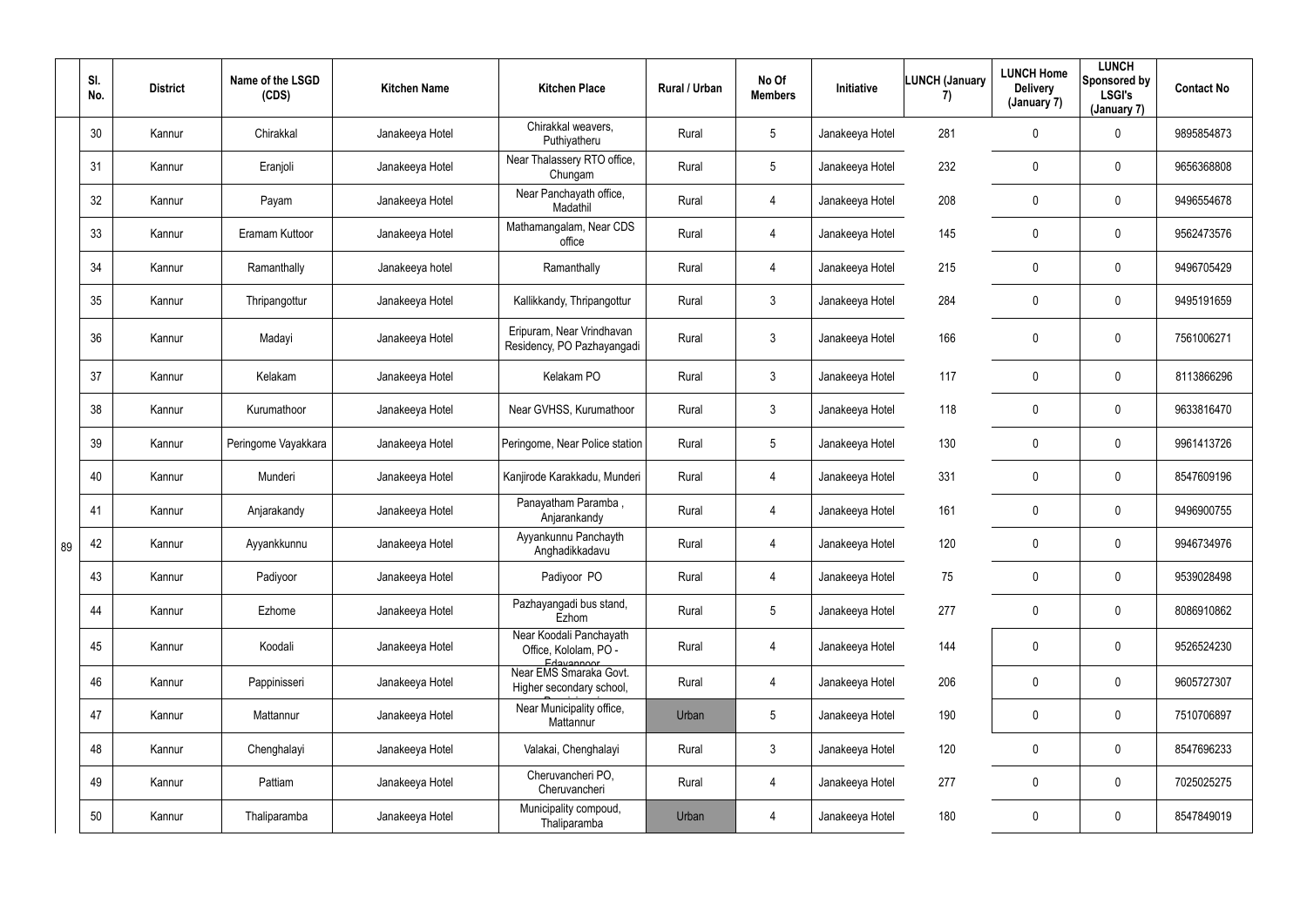| SI.<br>No. | <b>District</b> | Name of the LSGD<br>(CDS) | <b>Kitchen Name</b>                          | <b>Kitchen Place</b>                                    | Rural / Urban | No Of<br><b>Members</b> | Initiative      | <b>LUNCH (January</b><br>7) | <b>LUNCH Home</b><br><b>Delivery</b><br>(January 7) | <b>LUNCH</b><br>Sponsored by<br><b>LSGI's</b><br>(January 7) | <b>Contact No</b> |
|------------|-----------------|---------------------------|----------------------------------------------|---------------------------------------------------------|---------------|-------------------------|-----------------|-----------------------------|-----------------------------------------------------|--------------------------------------------------------------|-------------------|
| 51         | Kannur          | Payyavoor                 | Janakeeya Hotel                              | Payyavoor - PO, Payyavoor                               | Rural         | $5\overline{)}$         | Janakeeya Hotel | 295                         | 0                                                   | $\mathbf 0$                                                  | 9495311608        |
| 52         | Kannur          | Kottiyoor                 | Janakeeya Hotel                              | Neendunokki, Kottiyoor - PO                             | Rural         | $5\overline{)}$         | Janakeeya Hotel | 110                         | $\mathbf 0$                                         | $\mathbf 0$                                                  | 6282565854        |
| 53         | Kannur          | Kunnothparamba            | Janakeeya Hotel                              | Kunnothparamba PO,<br>Kunnothparamba                    | Rural         | $\mathbf{3}$            | Janakeeya Hotel | 238                         | 0                                                   | $\mathbf 0$                                                  | 8156840487        |
| 54         | Kannur          | Pariyaram                 | Janakeeya Hotel                              | Near Panchayath Office,<br>Chithappile poyil, Pariyaram | Rural         | $\overline{4}$          | Janakeeya Hotel | 142                         | 0                                                   | $\mathbf 0$                                                  | 9744385083        |
| 55         | Kannur          | Kunjimangalam             | Janakeeya Hotel                              | Old Post office building,<br>Andamkovil, Kunjimangalam  | Rural         | 4                       | Janakeeya Hotel | 159                         | 0                                                   | $\mathbf 0$                                                  | 9526981326        |
| 56         | Kannur          | Thillenkeri               | Janakeeya Hotel                              | Thekkam poyil, Near Uliyil<br>Town                      | Rural         | $\mathfrak{Z}$          | Janakeeya Hotel | 306                         | 0                                                   | $\mathbf 0$                                                  | 9745059451        |
| 57         | Kannur          | Chittariparamba           | Janakeeya Hotel                              | Poovathinkeezhil, PO-<br>Chittariparamba                | Rural         | $6\overline{6}$         | Janakeeya Hotel | 165                         | $\mathbf 0$                                         | $\mathbf 0$                                                  | 8943506825        |
| 58         | Kannur          | Mayyil                    | Janakeeya Hotel                              | Near Mayyil Panchayath office,<br>Mayyil                | Rural         | 4                       | Janakeeya Hotel | 135                         | $\overline{0}$                                      | $\mathbf 0$                                                  | 9526072638        |
| 59         | Kannur          | Cherukunnu                | Janakeeya Hotel                              | Pallichal, PO - Cherukunnu,<br>Pin -670301              | Rural         | $\overline{4}$          | Janakeeya Hotel | 176                         | $\mathbf 0$                                         | $\overline{2}$                                               | 8547361298        |
| 60         | Kannur          | Aaralam                   | Janakeeya Hotel                              | Athikkal, PO - Keezhpally                               | Rural         | $5\phantom{.0}$         | Janakeeya Hotel | 300                         | $\mathbf 0$                                         | $\mathbf 0$                                                  | 9961285762        |
| 61         | Kannur          | Alakkode                  | Janakeeya Hotel                              | Therthally, Therthally PO,<br>Alakkode                  | Rural         | $5\phantom{.0}$         | Janakeeya Hotel | 214                         | 0                                                   | $\mathbf 0$                                                  | 8547045070        |
| 62         | Kannur          | Malappattam               | Janakeeya Hotel                              | Near Malappattam<br>panchayath, Malappattam             | Rural         | $\mathbf{3}$            | Janakeeya Hotel | 171                         | 0                                                   | $\mathbf 0$                                                  | 9400571842        |
| 63         | Kannur          | Kanichar                  | Janakeeya Hotel                              | Kanichar PO, Kanichar                                   | Rural         | 3                       | Janakeeya Hotel | 276                         | 0                                                   | 0                                                            | 9526167667        |
| 64         | Kannur          | Mokeri                    | Kudumbashree Janakeeya Hotel,<br>Mokeri      | Vallangad, Mokeri                                       | Rural         | $5\phantom{.0}$         | Janakeeya Hotel | 310                         | $\mathbf 0$                                         | $\mathbf 0$                                                  | 9947037223        |
| 65         | Kannur          | Anjarakandy 2             | Kudumbashree Janakeeya Hotel,<br>Anjarakandy | Kavinmoola, Anjarakandy                                 | Rural         | $5\phantom{.0}$         | Janakeeya Hotel | 259                         | $\mathbf 0$                                         | $\mathbf 0$                                                  | 9446657510        |
| 66         | Kannur          | Newmahi                   | Kudumbashree Janakeeya Hotel                 | Newmahi bridge, Newmahi                                 | Rural         | $\mathbf{3}$            | Janakeeya Hotel | 214\$                       | 0\$                                                 | 0\$                                                          | 9946056862        |
| 67         | Kannur          | Keezhallur                | Janakeeya Hotel                              | Kummanam, Elambara                                      | Rural         | 3 <sup>5</sup>          | Janakeeya Hotel | 255                         | 0                                                   | $\mathbf 0$                                                  | 9947648580        |
| 68         | Kannur          | Chembilode                | Janakeeya hotel                              | Chakkarakal bus stand,<br>mowanchery                    | Rural         | $5\overline{)}$         | Janakeeya Hotel | 587                         | $\mathbf 0$                                         | $\mathbf 0$                                                  | 9847951631        |
| 69         | Kannur          | vengad                    | Janakeeya hotel                              | mambaram                                                | Rural         | $6\overline{6}$         | Janakeeya Hotel | 205                         | $\mathbf 0$                                         | $\mathbf 0$                                                  | 7902970902        |
| 70         | Kannur          | Azhikode                  | Janakeeya hotel                              | vankulathvayayal                                        | Rural         | $\overline{4}$          | Janakeeya Hotel | 140                         | $\mathbf 0$                                         | $\mathbf 0$                                                  | 9895910633        |
| 71         | Kannur          | Kolayad                   | Janakeeya hotel                              | kolayad                                                 | rural         | $\mathbf{3}$            | janakeeya hotel | 155                         | 0                                                   | $\pmb{0}$                                                    | 8592065431        |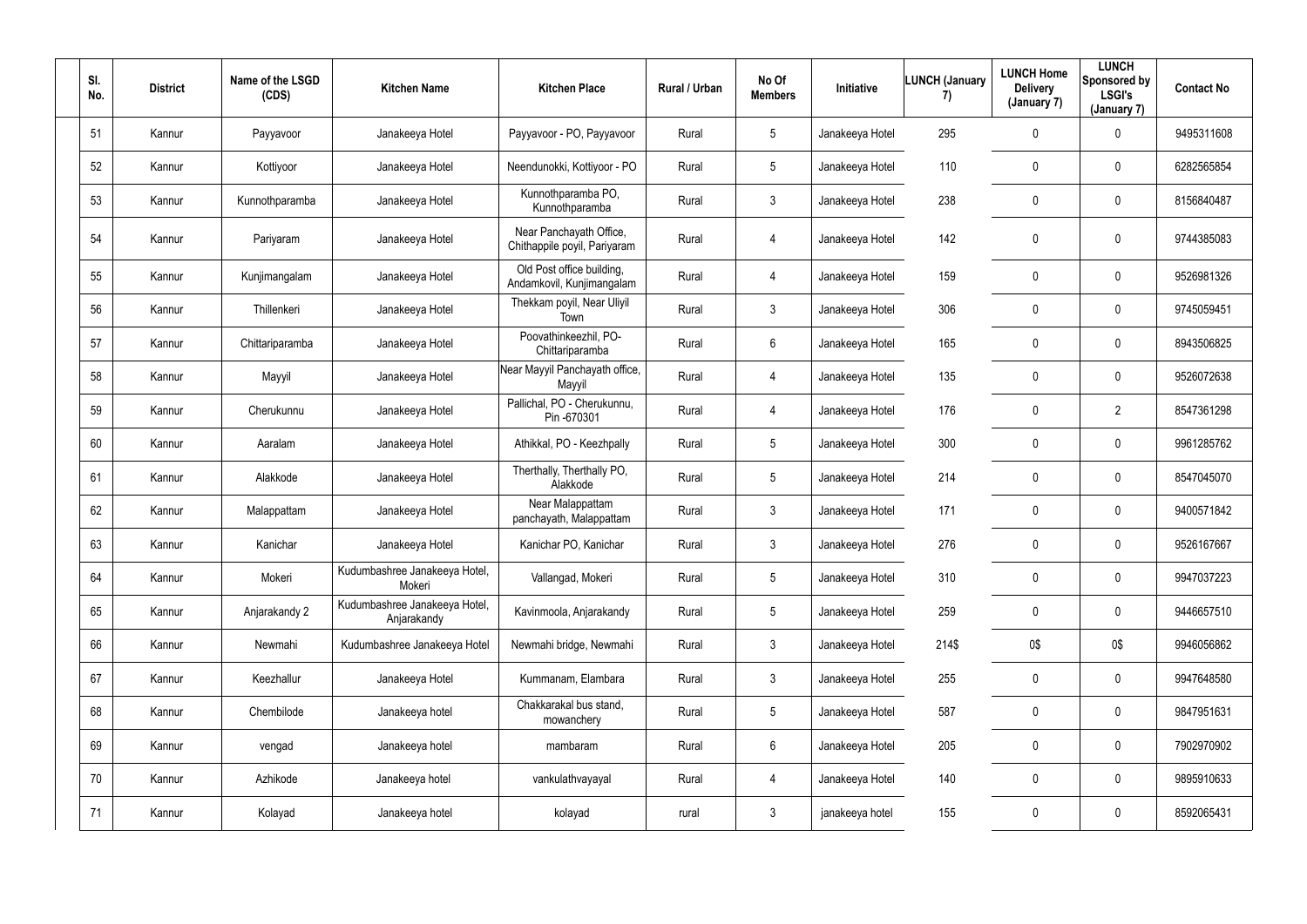|    | SI.<br>No.     | <b>District</b> | Name of the LSGD<br>(CDS) | <b>Kitchen Name</b>             | <b>Kitchen Place</b>                                        | Rural / Urban | No Of<br><b>Members</b> | Initiative      | <b>LUNCH (January</b><br>7) | <b>LUNCH Home</b><br><b>Delivery</b><br>(January 7) | <b>LUNCH</b><br>Sponsored by<br><b>LSGI's</b><br>(January 7) | <b>Contact No</b> |
|----|----------------|-----------------|---------------------------|---------------------------------|-------------------------------------------------------------|---------------|-------------------------|-----------------|-----------------------------|-----------------------------------------------------|--------------------------------------------------------------|-------------------|
|    | 72             | Kannur          | valapattanam              | janakeeya hotel                 | mill road, valapattanam                                     | rural         | $\mathbf{3}$            | janakeeya hotel | $\bf{0}$                    | $\mathbf 0$                                         | $\mathbf 0$                                                  | 9061345312        |
|    | 73             | Kannur          | Anthur 2                  | annapoorna janakeeya hotel      | paliyath valapp, po morazha                                 | urban         | $\mathbf{3}$            | janakeeya hotel | 172                         | $\mathbf 0$                                         | $\overline{0}$                                               | 9526183004        |
|    | 74             | Kannur          | payyannur 2               | janakeeya hotel                 | kaniyeri, po vellur                                         | urban         | $\mathbf{3}$            | janakeeya hotel | 49                          | $\overline{0}$                                      | $\pmb{0}$                                                    | 8301817232        |
|    | 75             | Kannur          | cherupuzha                | janakeeya hotel                 | near panjayath office,<br>cherupuzha, 670511                | rural         | $\overline{4}$          | janakeeya hotel | 256                         | $\overline{0}$                                      | $\mathbf 0$                                                  | 8547114024        |
|    | 76             | Kannur          | Eruvessy                  | Janakeeya hotel                 | Panchayath office road,<br>Chemberi                         | Rural         | 4                       | Janakeeya hotel | 281                         | $\overline{0}$                                      | $\overline{0}$                                               | 9544893463        |
|    | 77             | Kannur          | Pattuvam                  | Janakeeya Hotel                 | Near Pattuvam panchayath<br>office, Pattuvam                | Rural         | $5\overline{)}$         | Janakeeya hotel | 179                         | $\mathbf 0$                                         | $\mathbf 0$                                                  | 9539731430        |
|    | 78             | Kannur          | Mangattidom               | Janakeeya Hotel                 | Kaitheri idam, Nirmalagiri PO,<br>Mangattidom               | Rural         | $\overline{7}$          | Janakeeya hotel | 160                         | $\overline{0}$                                      | $\overline{0}$                                               | 9207253934        |
|    | 79             | Kannur          | Panoor                    | Janakeeya Hotel                 | Thundayi peedika, Pukkom,<br>Panoor PO                      | Urban         | $5\overline{)}$         | Janakeeya hotel | 176                         | $\overline{0}$                                      | $\pmb{0}$                                                    | 9605852157        |
|    | 80             | Kannur          | Kottayam                  | Janakeeya hotel                 | Kottayam malabar, Kottayam<br>panchayath building, Kottayam | Rural         | $5\overline{)}$         | Janakeeya hotel | 159                         | $\overline{0}$                                      | $\mathbf 0$                                                  | 9656672187        |
|    | 81             | Kannur          | Ulikkal                   | Janakeeya hotel                 | Vattiyam thodu (po) Mattara,<br><b>Ulikkal, 670705</b>      | Rural         | $5\overline{)}$         | Janakeeya hotel | 82                          | $\mathbf 0$                                         | $\mathbf 0$                                                  | 8086777517        |
|    | 82             | Kannur          | Kadambur                  | Janakeeya hotel                 | Kadachira, Kadambur                                         | Rural         | $5\overline{)}$         | Janakeeya hotel | 137                         | $\mathbf 0$                                         | $\mathbf 0$                                                  | 9847178332        |
|    | 83             | Kannur          | Irikkoor                  | Janakeeya hotel                 | Peruvalathuparambu, PO -<br>Irikkoor                        | Rural         | $\overline{4}$          | Janakeeya hotel | 190                         | $\pmb{0}$                                           | $\overline{0}$                                               | 9746864255        |
|    | 84             | Kannur          | Mattool                   | Janakeeya hotel                 | Mattool central, Mattool                                    | Rural         | 5                       | Janakeeya hotel | $\mathbf 0$                 | $\mathbf 0$                                         | $\pmb{0}$                                                    | 9895321842        |
|    | 85             | Kannur          | Thalasseri -2             | Janakeeya hotel                 | Thalayi harbour, Thalasseri                                 | Urban         | $5\phantom{.0}$         | Janakeeya hotel | 150                         | $\mathbf 0$                                         | $\pmb{0}$                                                    | 9605745402        |
|    | 86             | Kannur          | Kannur                    | Janakeeya hotel                 | Pallipoyil division, Kannur<br>corporation                  | Urban         | 3 <sup>1</sup>          | Janakeeya hotel | 238                         | $\pmb{0}$                                           | $\overline{0}$                                               | 9745243643        |
|    | 87             | Kannur          | Ulikkal                   | Janakeeya hotel                 | Manikkadavu PO,<br>Manikkadadavu - 670705                   | Rural         | $5\overline{)}$         | Janakeeya hotel | 150                         | $\mathbf 0$                                         | $\overline{0}$                                               | 8547972988        |
|    | 88             | Kannur          | payam                     | Janakeeya hotel                 | vallithod, Kiliyanthara po<br>670706                        | Rural         | $5\overline{)}$         | Janakeeya Hotel | 363                         | $\mathbf 0$                                         | $\overline{0}$                                               | 8848760234        |
|    | 89             | Kannur          | Naduvil                   | Janakeeya Hotel                 | karuvanchal                                                 | Rural         | $6^{\circ}$             | janakeeya hotel | 453                         | $\pmb{0}$                                           | $\overline{0}$                                               | 9495191934        |
| 89 |                |                 |                           |                                 |                                                             |               | 396                     |                 | 19629                       | $\mathbf 0$                                         | 12                                                           |                   |
|    | $\mathbf 1$    | kasaragod       | kayyur cheemeni           | janakeeya hotel cheemeni        | cheemeni                                                    | Rural         | $\overline{4}$          | janakeeya hotel | 210                         |                                                     |                                                              |                   |
|    | $\overline{2}$ | Kasaragod       | Pilicode                  | Janakeeya Hotel, Pilicode       | Kalikkadavu                                                 | Rural         | 4                       | Janakeeya Hotel | 183                         | $\mathbf 0$                                         | $\overline{0}$                                               | 9944087661        |
|    | $\mathbf{3}$   | Kasaragod       | Kodom belur               | janakeeya hotel kalichanadukkam | Kalichanadukkam                                             | Rural         | $\overline{4}$          | Janakeeya Hotel | 107                         | $\pmb{0}$                                           | $\pmb{0}$                                                    | 9562820280        |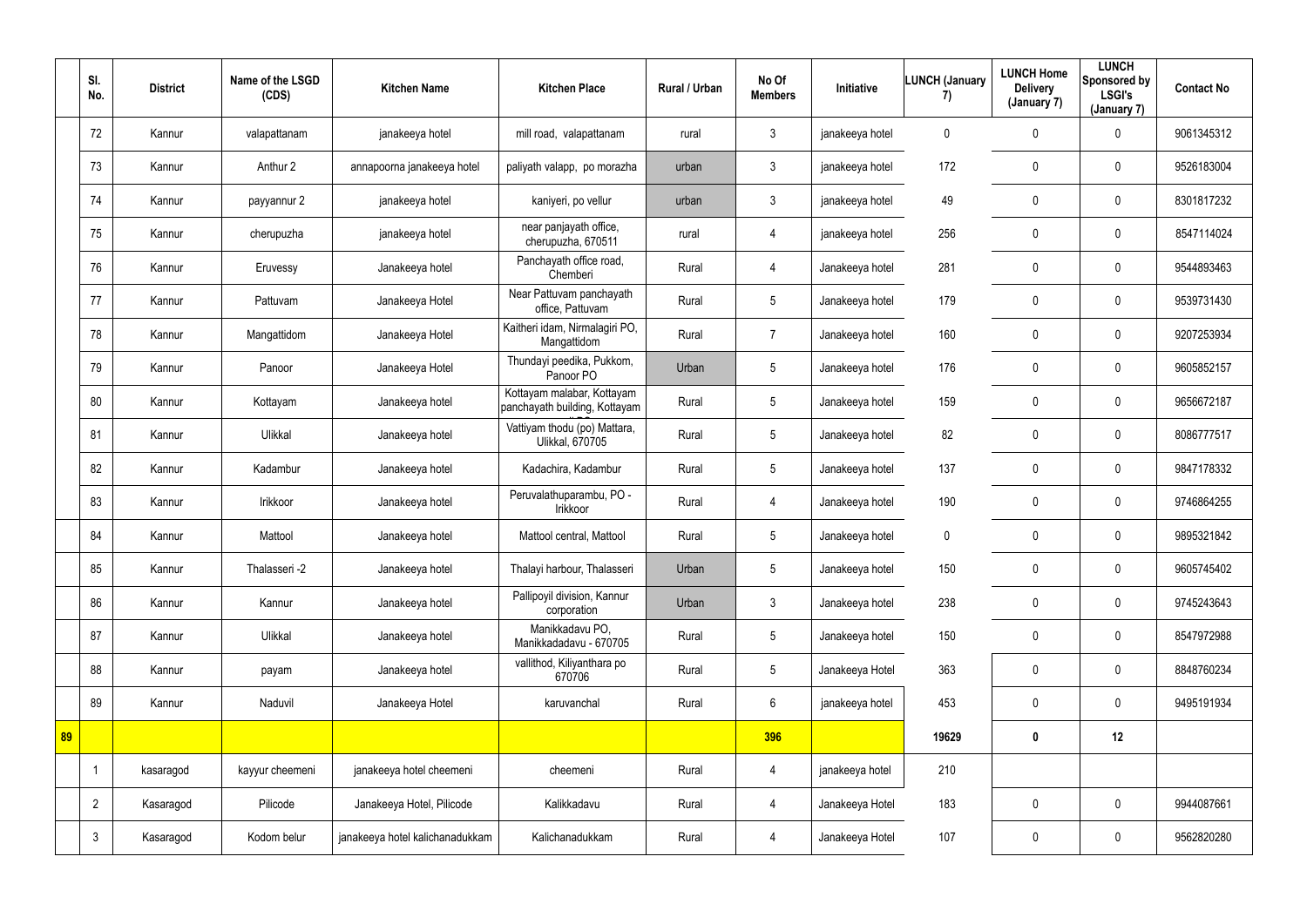| SI.<br>No.      | <b>District</b> | Name of the LSGD<br>(CDS) | <b>Kitchen Name</b>      | <b>Kitchen Place</b>  | Rural / Urban | No Of<br><b>Members</b> | Initiative      | <b>LUNCH (January</b><br>7) | <b>LUNCH Home</b><br><b>Delivery</b><br>(January 7) | <b>LUNCH</b><br><b>Sponsored by</b><br><b>LSGI's</b><br>(January 7) | <b>Contact No</b> |
|-----------------|-----------------|---------------------------|--------------------------|-----------------------|---------------|-------------------------|-----------------|-----------------------------|-----------------------------------------------------|---------------------------------------------------------------------|-------------------|
| $\overline{4}$  | Kasaragod       | Chemnad                   | Oruma janakeeya hotel    | Koliyadkam            | Rural         | 5 <sup>5</sup>          | Janakeeya Hotel | 270                         | 0                                                   | $\mathbf 0$                                                         | 9567660603        |
| $5\phantom{.0}$ | Kasaragod       | Trikarpur                 | Janakeeya Hotel          | Trikaripur            | Rural         | 5 <sup>5</sup>          | Janakeeya Hotel | 210                         | $\mathbf 0$                                         | $\overline{0}$                                                      | 8086392698        |
| $6\phantom{.}6$ | Kasaragod       | Panathady                 | janakeeya hotel panthoor | Panathoor             | Rural         | 4                       | Janakeeya Hotel | 83                          | $\pmb{0}$                                           | $\overline{0}$                                                      | 8943109804        |
| $\overline{7}$  | Kasaragod       | West eleri                | Thripthi Janakeeya hotel | Bheemanadi            | Rural         | $\overline{4}$          | Janakeeya Hotel | 268                         | 0                                                   | $\mathbf 0$                                                         | 9497847040        |
| 8               | Kasaragod       | Madikai                   | Salkara Janakeeya hotel  | Madikai               | Rural         | 3 <sup>1</sup>          | Janakeeya Hotel | 102                         | 0                                                   | $\overline{0}$                                                      | 8281850733        |
| 9               | Kasaragod       | Valiyaparamba             | Janakeeya hotel          | Valiyaparamba         | Rural         | 3 <sup>1</sup>          | Janakeeya Hotel | 70                          | 0                                                   | $\overline{0}$                                                      | 9745962447        |
| 10              | Kasaragod       | Ajanur                    | Janakeeya hotel          | Vellikkoth            | Rural         | 3 <sup>1</sup>          | Janakeeya Hotel | 203                         | $\mathbf 0$                                         | $\overline{0}$                                                      | 7558068272        |
| 11              | Kasaragod       | <b>Badiadka</b>           | Janakeeya hotel          | Badiadka              | Rural         | 4                       | Janakeeya Hotel | 56                          | $\mathbf 0$                                         | $\mathbf 0$                                                         | 9539359291        |
| 12              | Kasaragod       | Kuttikkol                 | Janakeeya hotel          | Kuttikkol             | Rural         | 4                       | Janakeeya Hotel | 135                         | 0                                                   | $\overline{0}$                                                      | 8547062480        |
| 13              | Kasaragod       | Delampadi                 | Janakeeya hotel          | Delampadi             | Rural         | $\overline{4}$          | Janakeeya hotel | 92                          | $\mathbf 0$                                         | $\mathbf 0$                                                         | 9496702505        |
| 14              | Kasaragod       | Meenja                    | Janakeeya hotel          | Miyapadav             | Rural         | 4                       | Janakeeya Hotel | 61                          | 0                                                   | $\overline{0}$                                                      | 9497161960        |
| 15              | Kasaragod       | Puthige                   | Janakeeya hotel          | Puthige               | Rural         | 3 <sup>1</sup>          | Janakeeya hotel | 53                          | $\mathbf 0$                                         | $\overline{0}$                                                      | 8592071686        |
| 16              | Kasaragod       | Bedaduka                  | Janakeeya hotel          | Kundamkuzhi           | Rural         | $\mathbf{3}$            | Janakeeya hotel | $\mathbf 0$                 | $\mathbf 0$                                         | $\mathbf 0$                                                         | 8281092860        |
| 17              | Kasaragod       | muliyar                   | Janakeeya Hotel          | Bovikanam             | Rural         | 9                       | Janakeeya Hotel | 220                         | $\mathbf 0$                                         | $\overline{0}$                                                      | 7034632654        |
| 18              | Kasaragod       | Pallikara                 | Janakeeya Hotel          | Pallikara             | Rural         | $\overline{4}$          | Janakeeya Hotel | 195                         | $\pmb{0}$                                           | $\mathbf 0$                                                         | 7034016505        |
| 19              | Kasaragod       | Kinanoor karinthalam      | Janakeeya Hotel          | Parappa               | Rural         | 5 <sup>5</sup>          | Janakeeya hotel | 216                         | 0                                                   | $\overline{0}$                                                      | 9526063885        |
| 20              | Kasaragod       | Nileswaram                | Janakeeya Hotel          | Nileswaram market     | Urban         | 5 <sub>5</sub>          | Janakeeya hotel | 215                         | $\pmb{0}$                                           | $\mathbf 0$                                                         | 6235177323        |
| 21              | Kasaragod       | Kanhangad 1               | Janakeeya hotel          | Kanhangad town        | Urban         | 5 <sub>5</sub>          | Janakeeya hotel | 481                         | $\pmb{0}$                                           | $\mathbf 0$                                                         | 8111858204        |
| 22              | Kasaragod       | Kanhangad 1               | Janakeeya hotel          | Nr.Mini civil station | Urban         | 3 <sup>1</sup>          | Janakeeya hotel | 146                         | 125                                                 | $\mathbf 0$                                                         | 9495561250        |
| 23              | Kasaragod       | Paivalige                 | Janakeeya hotel          | Paivalige             | Rural         | $\overline{4}$          | Janakeeya hotel | 140                         | $\pmb{0}$                                           | $\mathbf 0$                                                         | 7356491447        |
| 24              | Kasaragod       | Manjeswaram               | Janakeeya Hotel          | Manjeswaram           | Rural         | $\overline{4}$          | Janakeeya Hotel | 84                          | 0                                                   | $\overline{0}$                                                      | 9562867549        |
| 25              | Kasaragod       | Kanhangad 2               | Janakeeya Hotel          | Kottrachal            | Urban         | 3 <sup>1</sup>          | Janakeeya Hotel | 75                          | $\pmb{0}$                                           | $\mathbf 0$                                                         | 7025961094        |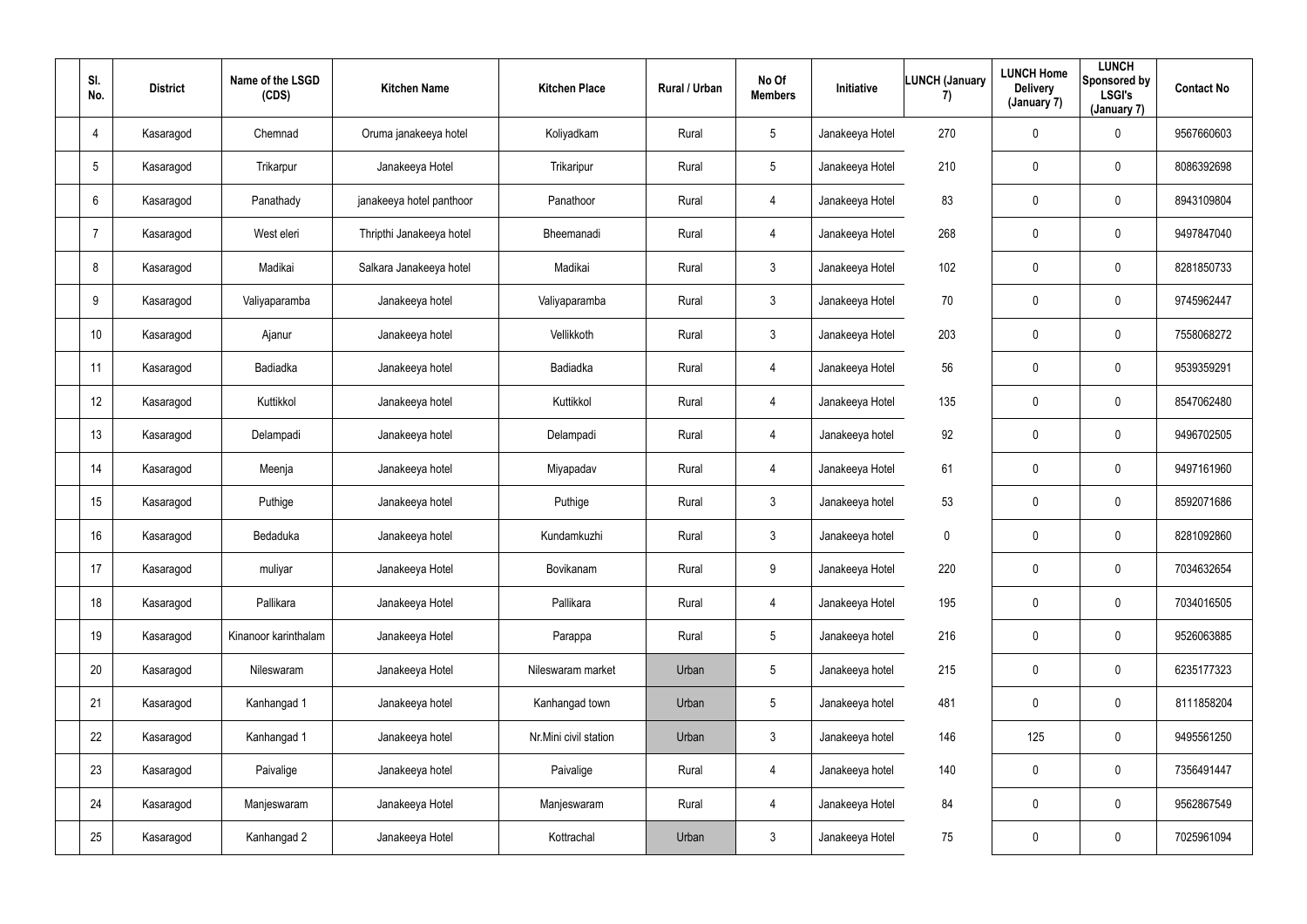|    | SI.<br>No.     | <b>District</b> | Name of the LSGD<br>(CDS) | <b>Kitchen Name</b>          | <b>Kitchen Place</b> | Rural / Urban | No Of<br><b>Members</b> | Initiative      | <b>LUNCH (January</b><br>7) | <b>LUNCH Home</b><br><b>Delivery</b><br>(January 7) | <b>LUNCH</b><br><b>Sponsored by</b><br><b>LSGI's</b><br>(January 7) | <b>Contact No</b> |
|----|----------------|-----------------|---------------------------|------------------------------|----------------------|---------------|-------------------------|-----------------|-----------------------------|-----------------------------------------------------|---------------------------------------------------------------------|-------------------|
|    | 26             | Kasaragod       | Cheruvathur               | Janakeeya hotel              | Kavumchira           | Rural         | 5 <sup>5</sup>          | Janakeeya Hotel | 237                         | $\pmb{0}$                                           | $\overline{0}$                                                      | 9562358039        |
|    | 27             | Kasaragod       | Padne                     | Janakeeya Hotel              | Nadakkavu            | Rural         | 3 <sup>1</sup>          | Janakeeya Hotel | 236                         | $\pmb{0}$                                           | $\overline{0}$                                                      | 9744087661        |
|    | 28             | Kasaragod       | Kasaragod                 | Janakeeya Hotel              | Kasaragod            | Urban         | $\overline{4}$          | Janakeeya Hotel | 230                         | $\pmb{0}$                                           | $\overline{0}$                                                      | 9633400269        |
|    | 29             | Kasarkode       | Pallikkara                | Janakeeya Hotel              | Perladukkam          | Rural         | 4                       | Janakeeya Hotel | 248                         | 0                                                   | $\mathbf 0$                                                         | 9544582935        |
|    | 30             | Kasargode       | Kumbala                   | Janakeeya Hotel              | Kumbala              | Rural         | 3 <sup>1</sup>          | Janakeeya Hotel | 55                          | $\pmb{0}$                                           | $\mathbf 0$                                                         | 7012142329        |
|    | 31             | Kasargode       | Karadka                   | Janakeeya Hotel              | Mulleria             | Rural         | $\overline{7}$          | Janakeeya Hotel | 110                         | $\boldsymbol{0}$                                    | $\overline{0}$                                                      | 8281395910        |
|    | 32             | Kasaragode      | Vorkady                   | Janakeeya Hotel              | Vorkady              | Rural         | 3 <sup>1</sup>          | Janakeeya Hotel | $\mathbf 0$                 | $\boldsymbol{0}$                                    | $\overline{0}$                                                      | 8547223339        |
|    | 33             | Kasaragode      | Balal                     | Janakeeya hotel              | Balal                | Rural         | $\mathbf{3}$            | Janakeeya hotel | 95                          | $\pmb{0}$                                           | $\overline{0}$                                                      | 7510839676        |
|    | 34             | Kasaragod       | Nileswaram                | mahima janakeeya hotel       | kanichira            | urban         | $\overline{4}$          | janakeeya hotel | 150                         | $\boldsymbol{0}$                                    | $\overline{0}$                                                      | 8590121681        |
|    | 35             | Kasaragode      | Kallar                    | janakeeya hotel              | kallar               | rural         | 4                       | janakeeya hotel | 154                         | $\pmb{0}$                                           | $\overline{0}$                                                      | 9562820280        |
|    | 36             | Kasaragode      | Mangalpady                | janakeeya hotel              | mangalpady           | rural         | 4                       | janakeeya hotel | 165                         | $\boldsymbol{0}$                                    | $\overline{0}$                                                      | 9633488309        |
|    | 37             | kasaragod       | Uduma                     | granma janakeeya hotel       | palakkunnu           | Rural         | 4                       | janakeeya hotel | 338                         | $\pmb{0}$                                           | $\overline{0}$                                                      | 8129957159        |
|    | 38             | Kasaragod       | pullur periya             | Salkara Janakeeya hotel      | periya               | Rural         | 5 <sup>5</sup>          | janakeeya hotel | 460                         | $\boldsymbol{0}$                                    | $\overline{0}$                                                      | 8547309266        |
|    | 39             | kasaragod       | kumbadaje                 | janakeeya hotel              | kumbadaje            | Rural         | 3 <sup>1</sup>          | janakeeya hotel | 80                          | $\mathbf 0$                                         | $\overline{0}$                                                      | 8593848698        |
|    | 40             | Kasaragod       | Chengala                  | Janakeeya Hotel              | Cherkkala            | Rural         | 3 <sup>1</sup>          | Janakeeya Hotel | 226                         | $\mathbf 0$                                         | $\mathbf 0$                                                         |                   |
|    | 41             | kasaragod       | East eleri                | janakeeya hotel              | east eleri           | Rural         | 3 <sup>1</sup>          | janakeeya hotel | 137                         | $\pmb{0}$                                           | $\mathbf 0$                                                         |                   |
|    | 42             | kasaragod       | karadka                   | janakeeya hotel              | karmam thody         | Rural         | 10                      | janakeeya hotel | 80                          | $\mathbf 0$                                         | $\overline{0}$                                                      |                   |
|    | 43             | kasargod        | madhur                    | janakeeya hotel              | madhur               | Rural         |                         | janakeeya hotel | 236                         |                                                     |                                                                     |                   |
| 43 |                |                 |                           |                              |                      |               | 175                     |                 | 7112                        | $\mathbf 0$                                         | $\mathbf 0$                                                         |                   |
|    | $\overline{1}$ | Kollam          | Chathannur                | Memsahib                     | Sheemaaty junction   | Rural         | 5 <sub>5</sub>          | Janakeeya Hotel | 359                         | $\pmb{0}$                                           | $\overline{0}$                                                      | 9446246685        |
|    | $\overline{2}$ | Kollam          | Melila                    | <b>Atham Unit</b>            | Melila               | Rural         | $7^{\circ}$             | Janakeeya Hotel | 171                         | $\pmb{0}$                                           | $\mathbf 0$                                                         | 9961178040        |
|    | $\mathfrak{Z}$ | Kollam          | Kulakkada                 | Ruchi Snacks & Catering Unit | Poovattoor           | Rural         | 4                       | Janakeeya Hotel | 196                         | $\mathbf 0$                                         | $\overline{0}$                                                      | 7907941183        |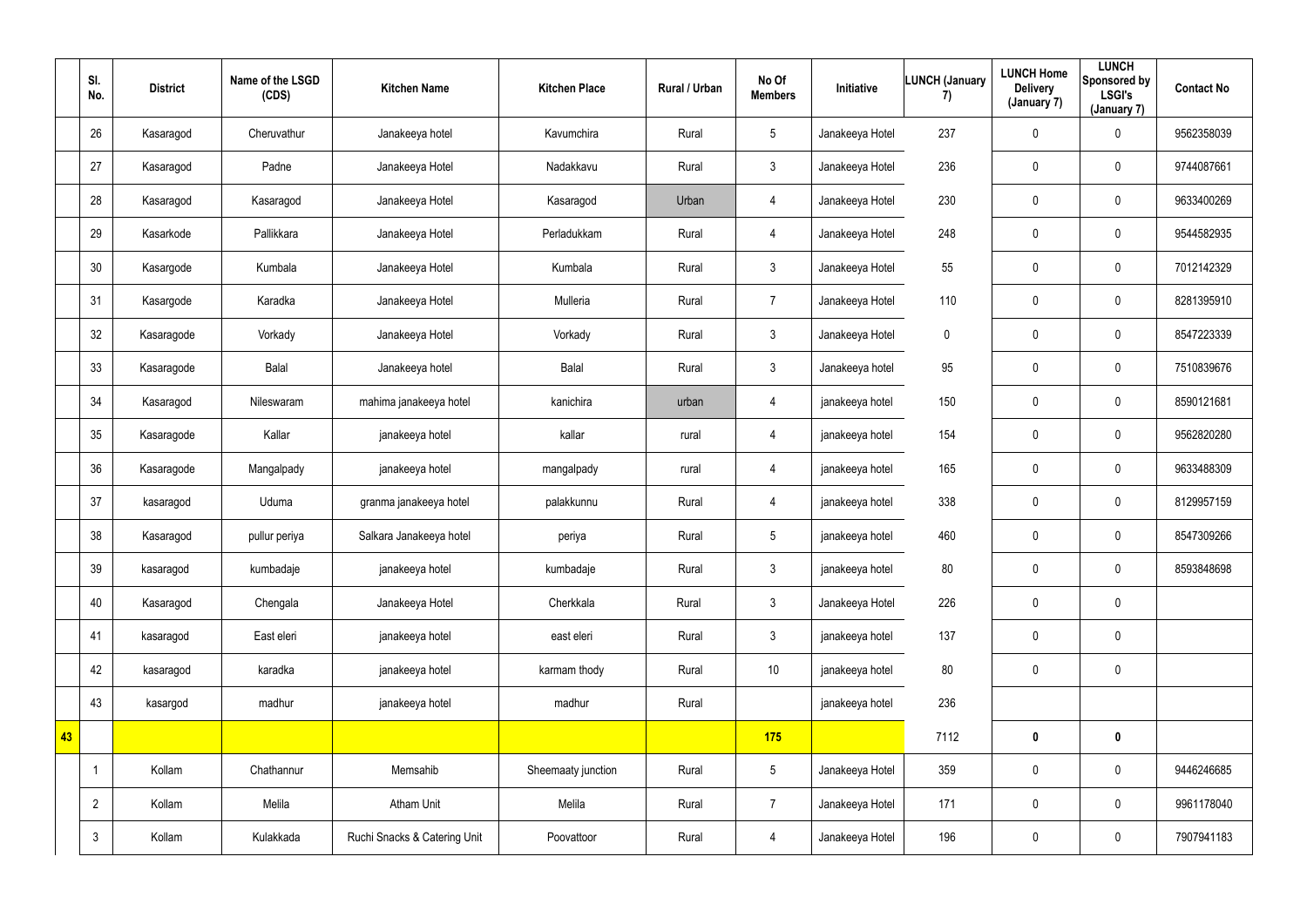| SI.<br>No.     | <b>District</b> | Name of the LSGD<br>(CDS) | <b>Kitchen Name</b>              | <b>Kitchen Place</b>                 | Rural / Urban | No Of<br><b>Members</b> | Initiative      | <b>LUNCH (January</b><br>7) | <b>LUNCH Home</b><br><b>Delivery</b><br>(January 7) | <b>LUNCH</b><br>Sponsored by<br><b>LSGI's</b><br>(January 7) | <b>Contact No</b> |
|----------------|-----------------|---------------------------|----------------------------------|--------------------------------------|---------------|-------------------------|-----------------|-----------------------------|-----------------------------------------------------|--------------------------------------------------------------|-------------------|
| $\overline{4}$ | Kollam          | Ittiva                    | Nanma Janakeeya hotel            | Kattampally                          | Rural         | 5 <sub>5</sub>          | Janakeeya Hotel | $\mathbf 0$                 | $\mathbf 0$                                         | $\mathbf 0$                                                  | 9809171887        |
| 5              | Kollam          | Sooranad North            | Nanma catering unit              | Sooranadu higher secondary<br>school | Rural         | 5 <sup>5</sup>          | Janakeeya Hotel | 285                         | 0                                                   | $\mathbf 0$                                                  | 9846082469        |
| 6              | Kollam          | Clappana                  | Bismi catering                   | Palakulangara                        | Rural         | 5 <sub>5</sub>          | Janakeeya Hotel | 72                          | 0                                                   | $\overline{0}$                                               | 9847901413        |
| $\overline{7}$ | Kollam          | Mayyanad                  | Krishnas Janakeeya hotel         | Eravipuram                           | Rural         | 3 <sup>1</sup>          | Janakeeya Hotel | 143                         | 0                                                   | $\overline{0}$                                               | 9656477455        |
| 8              | Kollam          | Mayyanad                  | Souhridha Janakeeya hotel        | Pattarumukku,                        | Rural         | 9                       | Janakeeya Hotel | 260                         | 0                                                   | $\mathbf 0$                                                  | 7902645448        |
| 9              | Kollam          | Kulasekharapuram          | adi sakthi                       | Puthentheruvu.                       | Rural         | 5 <sub>5</sub>          | Janakeeya Hotel | 186                         | 0                                                   | $\mathbf 0$                                                  | 9656890790        |
| 10             | Kollam          | Thekkumbhagam             | Krishna hotel                    | Nadakavu junction                    | Rural         | 4                       | Janakeeya Hotel | 57                          | 0                                                   | $\mathbf 0$                                                  | 9961070031        |
| 11             | Kollam          | Oachira                   | Parabhramam catering             | near oachira , ITI canteen,          | Rural         | 4                       | Janakeeya Hotel | $\overline{0}$              | 0                                                   | $\mathbf 0$                                                  | 9562283927        |
| 12             | Kollam          | Thodiyoor                 | Samridhi activity group          | Lpschool thodiyoor                   | Rural         | 5 <sub>5</sub>          | Janakeeya Hotel | 203                         | 0                                                   | $\overline{0}$                                               | 9895703572        |
| 13             | Kollam          | Thrikkovilvattom          | Murari catering, janakeeya hotel | Mukhathala                           | Rural         | 4                       | Janakeeya Hotel | 89                          | 0                                                   | $\overline{0}$                                               | 9847072544        |
| 14             | Kollam          | Sasthamcotta              | Sreedurgha catering              | Jemini hotel sasthamcotta            | Rural         | $\overline{7}$          | Janakeeya Hotel | 290                         | 0                                                   | $\mathbf 0$                                                  | 9744368496        |
| 15             | Kollam          | Kollam                    | Athulya catering                 | Thirumullavaram                      | Urban         | 4                       | Janakeeya Hotel | 175                         | 0                                                   | $\mathbf 0$                                                  | 9048646080        |
| 16             | Kollam          | West Kallada              | Keerthi catering                 | Karalimukku                          | Rural         | $5\phantom{.0}$         | Janakeeya Hotel | 260                         | 0                                                   | $\overline{0}$                                               | 9605206907        |
| 17             | Kollam          | Thazhava                  | Pavizham                         | Karutheri junction                   | Rural         | $5\overline{)}$         | Janakeeya Hotel | 215                         | 0                                                   | $\mathbf 0$                                                  | 8086704216        |
| 18             | Kollam          | Kollam                    | Niravu catering                  | Chinnakkada                          | Urban         | $5\overline{)}$         | Janakeeya Hotel | 196                         | 0                                                   | $\mathbf 0$                                                  | 9633073613        |
| 19             | Kollam          | Kundara                   | Ammu Catering unit               | Mulavana LP school                   | Rural         | $\overline{4}$          | Janakeeya Hotel | 139                         | 0                                                   | $\mathbf 0$                                                  | 9633518572        |
| 20             | Kollam          | Neduvathur                | Pooja hotel                      | Thevalappuram                        | Rural         | 3 <sup>1</sup>          | Janakeeya Hotel | 36                          | 0                                                   | $\mathbf 0$                                                  | 9745376675        |
| 21             | Kollam          | Punalur                   | Jyothi Catering                  | Punalur                              | Urban         | $\overline{4}$          | Janakeeya Hotel | 295                         | 0                                                   | $\mathbf 0$                                                  | 9961249345        |
| 22             | Kollam          | Punalur                   | Mahima Catering                  | Punalur                              | Urban         | $5\phantom{.0}$         | Janakeeya Hotel | 283                         | 0                                                   | $\mathbf 0$                                                  | 9496112957        |
| 23             | Kollam          | Punalur                   | Safalyam Catering                | Punalur                              | Urban         | 5 <sub>5</sub>          | Janakeeya Hotel | 365                         | 0                                                   | $\mathbf 0$                                                  | 9495476197        |
| 24             | Kollam          | Thrikkaruva               | Janakeeya Bhakshanashala         | <b>Thinavila Junction Kanjaveli</b>  | Rural         | $\overline{4}$          | Janakeeya Hotel | $\mathbf 0$                 | 0                                                   | $\mathbf 0$                                                  | 9645069880        |
| 25             | Kollam          | Chithara                  | AKG Janakeeya Hotel              | Kizhakkumbagom                       | Rural         | 5 <sub>5</sub>          | Janakeeya Hotel | 135                         | 0                                                   | $\overline{0}$                                               | 9495701987        |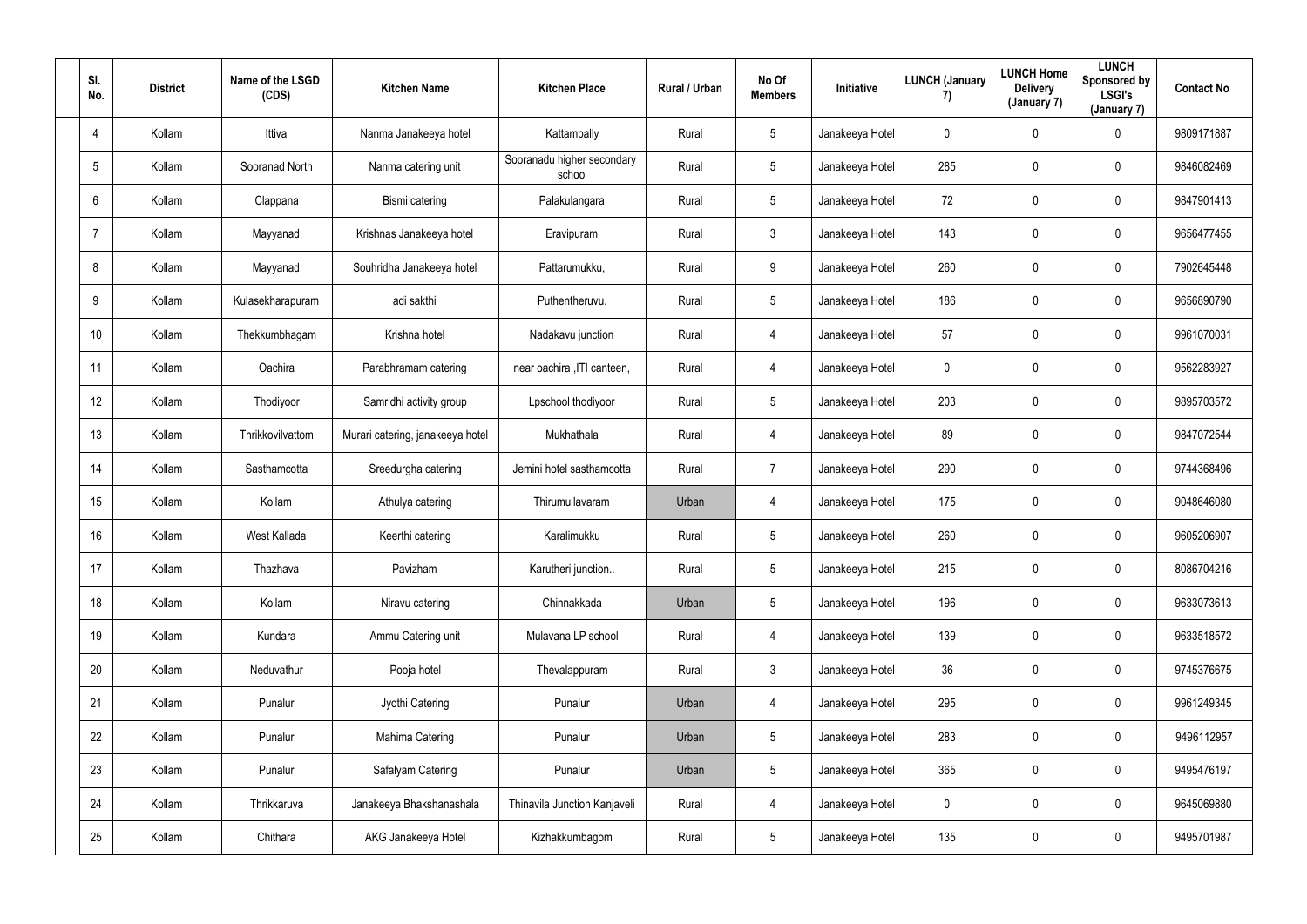|    | SI.<br>No. | <b>District</b> | Name of the LSGD<br>(CDS) | <b>Kitchen Name</b>         | <b>Kitchen Place</b>              | Rural / Urban | No Of<br><b>Members</b> | Initiative      | <b>LUNCH (January</b><br>7) | <b>LUNCH Home</b><br><b>Delivery</b><br>(January 7) | <b>LUNCH</b><br>Sponsored by<br><b>LSGI's</b><br>(January 7) | <b>Contact No</b> |
|----|------------|-----------------|---------------------------|-----------------------------|-----------------------------------|---------------|-------------------------|-----------------|-----------------------------|-----------------------------------------------------|--------------------------------------------------------------|-------------------|
|    | 26         | Kollam          | South Paravur             | Kshree janakeeya hotel      | Busstand , paravur                | Urban         | $5\overline{)}$         | Janakeeya Hotel | 200                         | $\mathbf 0$                                         | $5\overline{)}$                                              | 8606179380        |
|    | 27         | Kollam          | Mynagappally              | Anugraha hotel              | Kadappa                           | Rural         | $5\phantom{.0}$         | Janakeeya Hotel | 194                         | 0                                                   | $\overline{0}$                                               | 9995085705        |
|    | 28         | Kollam          | Mandrothuruthu            | Janakeeya Bhakshanashala    | Thoombummukham                    | Rural         | 4                       | Janakeeya Hotel | 88                          | 0                                                   | $\mathbf 0$                                                  | 9526648057        |
|    | 29         | Kollam          | Karungappally             | Bagya catering              | Muncipality                       | Urban         | 4                       | Janakeeya Hotel | $\mathbf 0$                 | $\mathbf 0$                                         | $\mathbf 0$                                                  | 9947702130        |
|    | 30         | Kollam          | Kollam East               | Bharathlekshmi              | Vadakkevila                       | Urban         | $\mathbf{3}$            | Janakeeya Hotel | 285                         | $\mathbf 0$                                         | $\mathbf 0$                                                  | 9744300901        |
|    | 31         | Kollam          | Chavara                   | Harisree janakeya hotel     | Panchayath                        | Rural         | $\mathbf{3}$            | Janakeeya Hotel | 55                          | $\mathbf 0$                                         | $\mathbf 0$                                                  | 9995166343        |
|    | 32         | Kollam          | Pavithreswaram            | Kairali                     | Pavithreswaram                    | Rural         | 4                       | Janakeeya Hotel | 219                         | $\mathbf 0$                                         | $\mathbf 0$                                                  | 9605836414        |
|    | 33         | Kollam          | Veliyam                   | Kantharees                  | Panchayathu building              | Rural         | 5                       | Janakeeya Hotel | 112                         | 0                                                   | $\mathbf 0$                                                  | 9562111715        |
|    | 34         | Kollam          | Velinalloor               | Quality Janakeeya hotel     | Alummod, Velinalloor              | Rural         | 4                       | Janakeeya Hotel | 110                         | $\mathbf 0$                                         | $\mathbf 0$                                                  | 9605896303        |
|    | 35         | Kollam          | Elamadu                   | Swaruma janakeeya hotel     | Near cooperative bank,<br>Elamadu | Rural         | 3                       | Janakeeya Hotel | 158                         | 0                                                   | $\mathbf{3}$                                                 | 8129611321        |
|    | 36         | Kollam          | Kadakkal                  | Nanma janakeeya hotel       | Kadakkal                          | Rural         | 4                       | Janakeeya Hotel | 325                         | 0                                                   | $\overline{0}$                                               | 9847936390        |
|    | 37         | Kollam          | Perayam                   | Janakeeya hotel             | Onambalam                         | Rural         | 4                       | Janakeeya Hotel | $\mathbf 0$                 | $\mathbf 0$                                         | $\mathbf 0$                                                  | 9446855866        |
|    | 38         | Kollam          | Ezhukone                  | Ezhukone janakeeya hotel    | Near panchayathu office           | Rural         | 5                       | Janakeeya Hotel | $\mathbf 0$                 | $\mathbf 0$                                         | $\overline{0}$                                               | 8086757275        |
| 80 | 39         | Kollam          | Adichanalloor             | Ruchikkoottu                | Mylakkaadu                        | Rural         | $\overline{4}$          | Janakeeya Hotel | 106                         | $\mathbf 0$                                         | $\mathbf 0$                                                  | 8136954461        |
|    | 40         | Kollam          | Poruvazhi                 | Amma janakeeya hotel        | Poruvaxhy                         | Rural         | $5\phantom{.0}$         | Janakeeya Hotel | 299                         | $\mathbf 0$                                         | $\overline{0}$                                               | 9656421272        |
|    | 41         | Kollam          | Nilamel                   | Vanitha Janakeeya Hotel     | Nilamel                           | Rural         | $\overline{4}$          | Janakeeya Hotel | 141                         | 0                                                   | $\mathbf 0$                                                  | 9447407264        |
|    | 42         | Kollam          | Panmana                   | SV janakeeya hotel          | Kollaka CN junction               | Rural         | 3 <sup>1</sup>          | Janakeeya Hotel | $\mathbf 0$                 | $\overline{0}$                                      | $\mathbf 0$                                                  | 8113020216        |
|    | 43         | Kollam          | Ummannoor                 | Thanal                      | Nellikunnam                       | Rural         | $\overline{4}$          | Janakeeya Hotel | 205                         | 0                                                   | $\mathbf 0$                                                  | 9656194614        |
|    | 44         | Kollam          | Kulathupuzha              | Karunya Janakeeya Hotel     | Thinkal karikkam                  | Rural         | $\overline{4}$          | Janakeeya Hotel | 195                         | $\mathbf 0$                                         | $\overline{0}$                                               | 9048034267        |
|    | 45         | Kollam          | Kareepra                  | Kareepra janakeeya hotel    | Panchayathu office junction       | Rural         | $5\overline{)}$         | Janakeeya Hotel | 28                          | 0                                                   | $\mathbf 0$                                                  | 9656783244        |
|    | 46         | Kollam          | Piravanthur               | Thanima catering unit       | Piravanthoor                      | Rural         | $5\phantom{.0}$         | Janakeeya Hotel | 153                         | $\pmb{0}$                                           | $\overline{0}$                                               | 9207907284        |
|    | 47         | Kollam          | Karavaloor                | Sreelekshmi Janakeeya Hotel | Karavalur                         | Rural         | $5\phantom{.0}$         | Janakeeya Hotel | 183                         | $\pmb{0}$                                           | $\overline{0}$                                               | 9745719860        |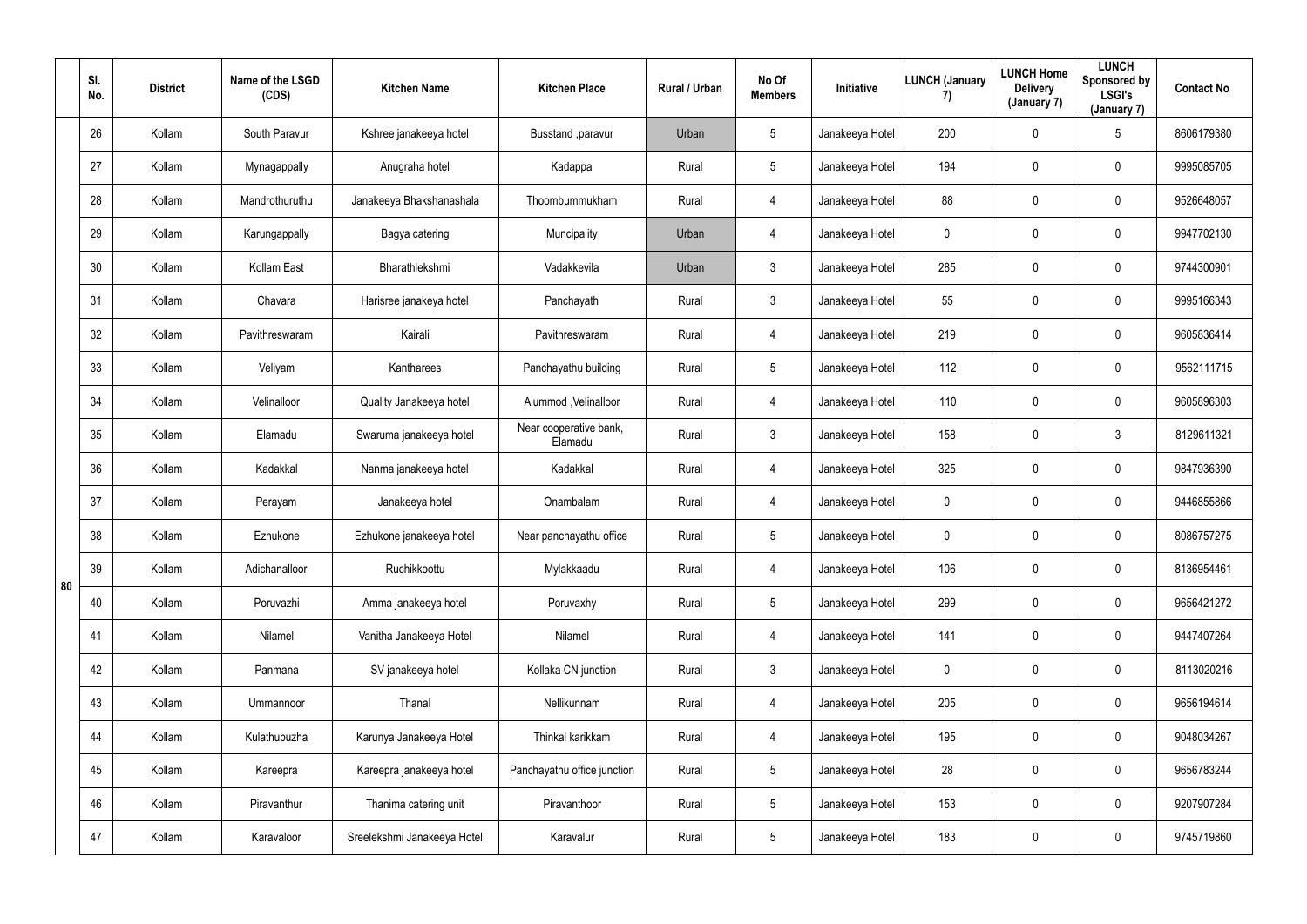| SI.<br>No. | <b>District</b> | Name of the LSGD<br>(CDS) | <b>Kitchen Name</b>                              | <b>Kitchen Place</b>                                 | Rural / Urban | No Of<br><b>Members</b> | Initiative      | LUNCH (January<br>7) | <b>LUNCH Home</b><br><b>Delivery</b><br>(January 7) | <b>LUNCH</b><br>Sponsored by<br><b>LSGI's</b><br>(January 7) | <b>Contact No</b> |
|------------|-----------------|---------------------------|--------------------------------------------------|------------------------------------------------------|---------------|-------------------------|-----------------|----------------------|-----------------------------------------------------|--------------------------------------------------------------|-------------------|
| 48         | Kollam          | Kunnathur                 | Sneha janakeeya hotel                            | Bhoothakuzhi                                         | Rural         | 3 <sup>1</sup>          | Janakeeya Hotel | $\mathbf 0$          | 0                                                   | $\mathbf 0$                                                  | 9061504141        |
| 49         | Kollam          | Alayaman                  | Sreelakam Janakeeya Hotel                        | Karukone                                             | Rural         | 4                       | Janakeeya Hotel | 208                  | 0                                                   | $\mathbf 0$                                                  | 8592858448        |
| 50         | Kollam          | Kottarakkara              | Ruchi                                            | Kottarakkara christuraj hospital<br>hospital canteen | Urban         | $5\overline{)}$         | Janakeeya Hotel | $\mathbf 0$          | 0                                                   | $\mathbf 0$                                                  | 9447997809        |
| 51         | Kollam          | Chirakkara                | Bhoomika Jh                                      | Bhajanamadam mukku                                   | Rural         | 5 <sup>5</sup>          | Janakeeya Hotel | 192                  | 0                                                   | $\mathbf 0$                                                  | 9567024263        |
| 52         | Kollam          | Kalluvathukkal            | Deepam Jh                                        | Parippally                                           | Rural         | 4                       | Janakeeya Hotel | $\mathbf 0$          | 0                                                   | $\mathbf 0$                                                  | 8593984144        |
| 53         | Kollam          | Chirakkara                | Niram Jh                                         | Vadakkemukku ,chirakkara                             | Rural         | 4                       | Janakeeya Hotel | 199                  | $\mathbf 0$                                         | $\mathbf 0$                                                  | 9847286593        |
| 54         | Kollam          | Velinalloor               | Mathrika janakeeya hotel                         | Govt PHC canteen                                     | Rural         | 4                       | Janakeeya Hotel | 147                  | 0                                                   | $\mathbf 0$                                                  | 7592859804        |
| 55         | Kollam          | East Kallada              | kudumbashree janakeeya hotel                     | marthandapuram                                       | Rural         | 5 <sup>5</sup>          | Janakeeya Hotel | 183                  | 0                                                   | $\mathbf 0$                                                  | 9746964557        |
| 56         | Kollam          | Anchal                    | Malu janakeeya hotel                             | Anchal, Town ward                                    | Rural         | 3 <sup>1</sup>          | Janakeeya Hotel | 307                  | 0                                                   | $\mathbf 0$                                                  | 9656920091        |
| 57         | Kollam          | Kummil                    | Sreebhadra janakeeya hotel                       | Thachonam                                            | Rural         | 3 <sup>1</sup>          | Janakeeya Hotel | 75                   | 0                                                   | $\mathbf 0$                                                  | 9846327312        |
| 58         | Kollam          | Yeroor                    | Oottupura janakeeya hotel                        | yeroor                                               | Rural         | $6\overline{6}$         | Janakeeya Hotel | 203                  | 0                                                   | $\mathbf 0$                                                  | 9526031467        |
| 59         | Kollam          | Nedumpana                 | Samthripthy janakeeya hotel                      | Pallimon                                             | Rural         | 4                       | Janakeeya Hotel | 45                   | 0                                                   | $\mathbf 0$                                                  | 9539780119        |
| 60         | Kollam          | Kollam                    | Ishwarya janakeeya hotel                         | Near collectorate, Thevally<br>division              | Urban         | $\mathbf{3}$            | Janakeeya Hotel | 113                  | 167                                                 | $\mathbf 0$                                                  | 8848893882        |
| 61         | Kollam          | Edamulakkal               | Sahya janakeeya hotel                            | Edamulackal                                          | Rural         | $\overline{4}$          | Janakeeya Hotel | 156                  | 0                                                   | $\mathbf 0$                                                  | 7025532998        |
| 62         | Kollam          | Mylom                     | Amrutha                                          | Inchakkadu                                           | Rural         | $5\overline{)}$         | Janakeeya Hotel | 135                  | 0                                                   | $\mathbf 0$                                                  | 9539780965        |
| 63         | Kollam          | Thevalakkara              | Kerala Janakeeya Hotel                           | Thevalakkara                                         | Rural         | 3 <sup>1</sup>          | Janakeeya Hotel | 72                   | 0                                                   | $\mathbf 0$                                                  | 9847291089        |
| 64         | Kollam          | Thalavoor                 | Kudumbasheree Nadan<br>Bhakshanashala            | Pidavoor                                             | Rural         | $\overline{4}$          | Janakeeya Hotel | 139                  | 0                                                   | $\mathbf 0$                                                  | 9747324839        |
| 65         | Kollam          | Vilakkudy                 | vadhanam                                         | <b>KUNNICODU</b>                                     | Rural         | $5\phantom{.0}$         | Janakeeya Hotel | 165                  | 0                                                   | $\mathbf 0$                                                  | 9526354689        |
| 66         | Kollam          | Poothakkulam              | Avani catering                                   | Poothakkulam gp                                      | Rural         | $\overline{4}$          | Janakeeya Hotel | 85                   | 0                                                   | $\mathbf 0$                                                  | 9562782082        |
| 67         | Kollam          | Pathanapuram              | Pathanapuram Grama Panchayath<br>Janakeeya Hotel | Pathanapuram                                         | Rural         | $\overline{4}$          | Janakeeya Hotel | 99                   | 0                                                   | $\mathbf 0$                                                  | 9061291033        |
| 68         | Kollam          | Chadayamangalam           | Real janakeeya hotel                             | Chadayamangalam                                      | Rural         | $\mathbf{3}$            | Janakeeya Hotel | 56                   | 0                                                   | $\mathbf 0$                                                  | 9562123039        |
| 69         | Kollam          | Elampalloor               | Kalavara janakeeya hotel                         | Ashupathri mukku, Kundara                            | Rural         | $5\phantom{.0}$         | Janakeeya Hotel | 265                  | 0                                                   | $\overline{0}$                                               | 8943182967        |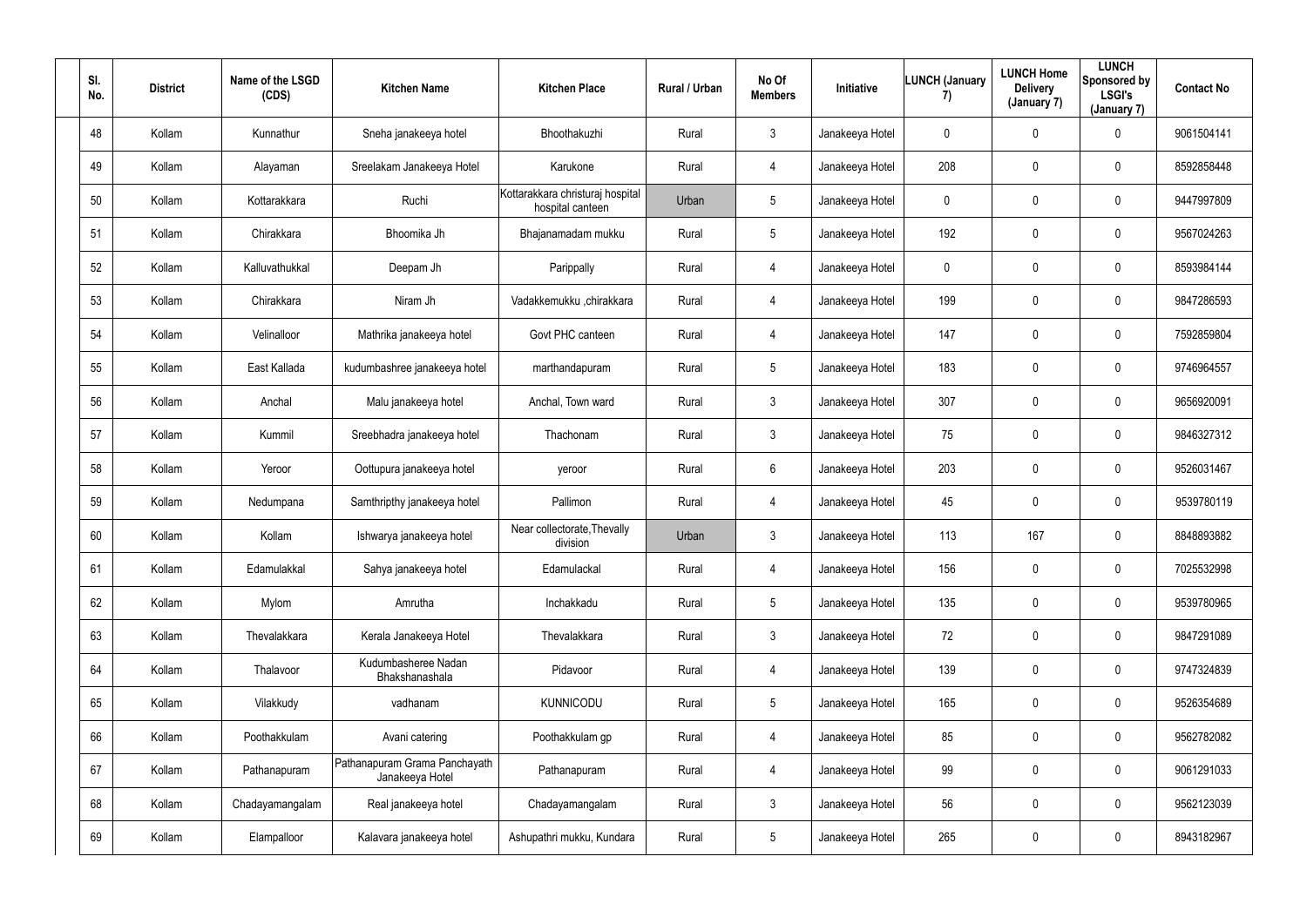|    | SI.<br>No.      | <b>District</b> | Name of the LSGD<br>(CDS) | <b>Kitchen Name</b>                | <b>Kitchen Place</b>      | Rural / Urban | No Of<br><b>Members</b> | Initiative      | LUNCH (January<br>7) | <b>LUNCH Home</b><br><b>Delivery</b><br>(January 7) | <b>LUNCH</b><br>Sponsored by<br><b>LSGI's</b><br>(January 7) | <b>Contact No</b> |
|----|-----------------|-----------------|---------------------------|------------------------------------|---------------------------|---------------|-------------------------|-----------------|----------------------|-----------------------------------------------------|--------------------------------------------------------------|-------------------|
|    | 70              | Kollam          | Kottamkara                | Ishwarya janakeeya hotel           | Keralapuram               | Rural         | $5\overline{)}$         | Janakeeya Hotel | $\mathbf 0$          | $\overline{0}$                                      | $\mathbf 0$                                                  | 9747765979        |
|    | 71              | Kollam          | Vettikavala               | Nanma                              | Vettikkavala              | Rural         | $\mathbf{3}$            | Janakeeya Hotel | 164                  | $\mathbf 0$                                         | $\overline{0}$                                               | 9645070430        |
|    | 72              | Kollam          | Pooyappally               | Anaswara janakeeya hotel           | Maruthamanpally           | Rural         | $5\phantom{.0}$         | Janakeeya Hotel | 194                  | $\mathbf 0$                                         | $\overline{0}$                                               | 9947289476        |
|    | 73              | Kollam          | Thenmala                  | Nanma janakeeya hotel              | Thennala                  | Rural         | $\overline{4}$          | Janakeeya Hotel | 305                  | $\overline{0}$                                      | $\pmb{0}$                                                    | 9446274943        |
|    | 74              | Kollam          | Pattazhi                  | Suprabhatham Catering Unit         | pattazhy                  | Rural         | $\overline{4}$          | Janakeeya Hotel | 64                   | $\mathbf 0$                                         | $\mathbf 0$                                                  | 9495195796        |
|    | 75              | Kollam          | Neendakara                | Darshana Janakeeya Hotel           | Puthenthura Junction      | Rural         | $\mathbf{3}$            | Janakeeya Hotel | 191                  | $\overline{0}$                                      | $\overline{0}$                                               | 9633106463        |
|    | 76              | Kollam          | Panayam                   | snehadeepam activity group         | Thanikkamukku             | Rural         | 4                       | Janakeeya Hotel | $\mathbf 0$          | $\mathbf 0$                                         | $\mathbf 0$                                                  | 8606117577        |
|    | 77              | Kollam          | Clappana                  | Vijayasree                         | Near alumpeedika junction | Rural         | $5\phantom{.0}$         | Janakeeya Hotel | 120                  | $\mathbf 0$                                         | $\overline{0}$                                               | 9567797660        |
|    | 78              | Kollam          | Sooranad South            | Akshaya janakeeya hotel            | Patharam                  | Rural         | 4                       | Janakeeya Hotel | 300                  | $\overline{0}$                                      | $\pmb{0}$                                                    | 9746919825        |
|    | 79              | Kollam          | Edamulakkal               | Deepam janakeeya hotel             | Edamulackal               | Rural         | $\mathbf{3}$            | Janakeeya Hotel | 288                  | $\mathbf 0$                                         | $\pmb{0}$                                                    | 9400684494        |
|    | 80              | Kollam          | Aryankavu                 | Sevana janakeeya hotel             | Kazhuthurutty             | Rural         | 3 <sup>1</sup>          | Janakeeya Hotel | $\mathbf 0$          | $\overline{0}$                                      | $\overline{0}$                                               | 8921381398        |
|    | 81              | Kollam          | Pattazhi Vadakkekara      | Annapoorna                         | Kaduvathode               | Rural         | 4                       | Janakeeya Hotel | 99                   | $\overline{0}$                                      | $\mathbf 0$                                                  | 7561013776        |
|    | 82              | Kollam          | Kulasekharapuram          | Vinayaka                           | Puthiykavu                | Rural         | 4                       | Janakeeya Hotel | 197                  | $\mathbf 0$                                         | $\mathbf 0$                                                  | 9947499053        |
| 82 |                 |                 |                           |                                    |                           |               | 354                     |                 | 12232                | <b>167</b>                                          | 8                                                            |                   |
|    | -1              | Kottayam        | Akalakkunnam              | Navaruchi                          | Chengalam                 | Rural         | $5\overline{)}$         | Janakeeya Hotel | 132                  | $\mathbf 0$                                         | $\overline{0}$                                               | 9188362235        |
|    | $\overline{2}$  | Kottayam        | Arpookkara                | Niravu                             | <b>Medical College</b>    | Rural         | 8                       | Janakeeya Hotel | 178                  | $\pmb{0}$                                           | $\overline{0}$                                               | 9744719092        |
|    | $\mathfrak{Z}$  | Kottayam        | Arpookkara                | Ruchi Janakeeya Hotel              | Kaippuzha mutt            | Rural         | 4                       | Janakeeya Hotel | 95                   | $\mathbf 0$                                         | $\mathbf 0$                                                  | 9847147156        |
|    | $\overline{4}$  | Kottayam        | Athirampuzha              | Hannas                             | Mannanam                  | Rural         | $\overline{4}$          | Janakeeya Hotel | 48                   | $\pmb{0}$                                           | $\mathbf 0$                                                  | 9496136682        |
|    | $5\phantom{.0}$ | Kottayam        | Ayarkunnam                | Panchami Unit                      | Near PHC Ayarkunnam       | Rural         | $5\phantom{.0}$         | Janakeeya Hotel | 43                   | $\pmb{0}$                                           | $\overline{0}$                                               | 9744560994        |
|    | $6\phantom{.}$  | Kottayam        | Aymanam                   | Bisiya                             | Aymanam panchayath hall   | Rural         | 3 <sup>1</sup>          | Janakeeya Hotel | 109                  | $\mathbf 0$                                         | $\overline{0}$                                               | 9544560606        |
|    | $\overline{7}$  | Kottayam        | Bharananganam             | Kudumbshree nadan<br>bhakshanasala | Bharananganam             | Rural         | 3 <sup>1</sup>          | Janakeeya Hotel | 172                  | $\pmb{0}$                                           | $\overline{0}$                                               | 8113827680        |
|    | 8               | Kottayam        | Changanassery             | Janakeeya Hotel                    | Near Railway station      | Urban         | 3 <sup>1</sup>          | Janakeeya Hotel | 143                  | $\pmb{0}$                                           | $\pmb{0}$                                                    | 7560866821        |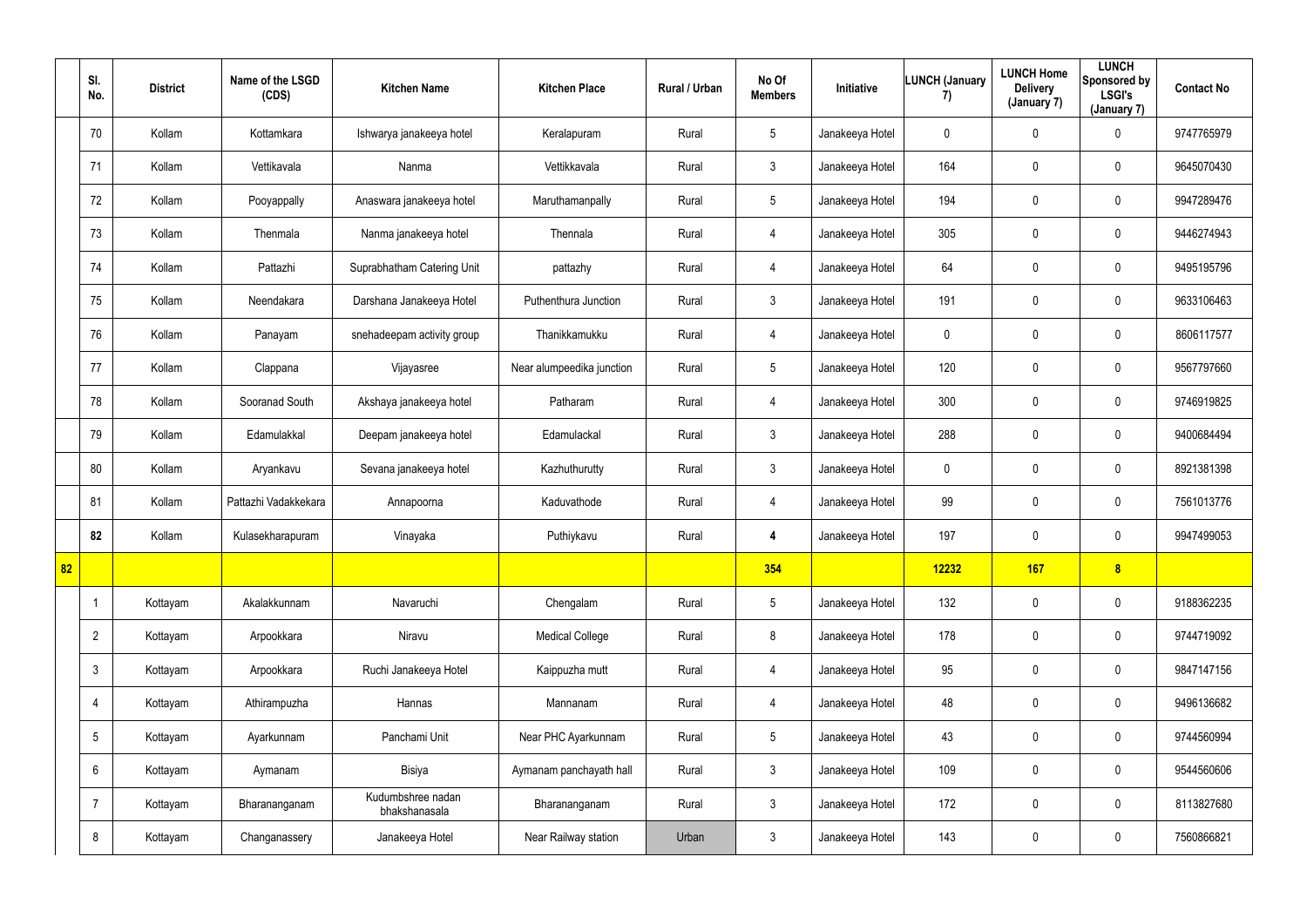| SI.<br>No.      | <b>District</b> | Name of the LSGD<br>(CDS) | <b>Kitchen Name</b>            | <b>Kitchen Place</b>                   | Rural / Urban | No Of<br><b>Members</b> | Initiative      | <b>LUNCH (January</b><br>7) | <b>LUNCH Home</b><br><b>Delivery</b><br>(January 7) | <b>LUNCH</b><br>Sponsored by<br><b>LSGI's</b><br>(January 7) | <b>Contact No</b> |
|-----------------|-----------------|---------------------------|--------------------------------|----------------------------------------|---------------|-------------------------|-----------------|-----------------------------|-----------------------------------------------------|--------------------------------------------------------------|-------------------|
| 9               | Kottayam        | Chemp                     | Thanima                        | Chemp                                  | Rural         | 4                       | Janakeeya Hotel | $\mathbf 0$                 | $\mathbf 0$                                         | $\mathbf 0$                                                  | 9809940907        |
| 10              | Kottayam        | Chirakkadav               | <b>Udaya Catering Unit</b>     | Mahatma Gandhi Town Hall,<br>Ponkunnam | Rural         | $5\overline{)}$         | Janakeeya Hotel | 116                         | 0                                                   | $\mathbf 0$                                                  | 6282479410        |
| 11              | Kottayam        | Chirakkadav               | Sargam                         | Thekkethu Kavala                       | Rural         | $\mathbf{3}$            | Janakeeya Hotel | 45                          | 0                                                   | $\overline{0}$                                               | 9656087110        |
| 12              | Kottayam        | Elikulam                  | Janakeeya Hotel Elikkulam      | Manchakuzhy                            | Rural         | $\mathbf{3}$            | Janakeeya Hotel | 57                          | 0                                                   | $\mathbf 0$                                                  | 9074768314        |
| 13              | Kottayam        | Ettumanoor                | Gramashree cafe kudumbasree    | Nandanam auditorium,<br>Ettumanoor     | Urban         | $5\overline{)}$         | Janakeeya Hotel | 136                         | 0                                                   | $\mathbf 0$                                                  | 9847334071        |
| 14              | Kottayam        | Kadanad                   | Thanal catering                | Kadanad                                | Rural         | $5\overline{)}$         | Janakeeya Hotel | 97                          | 0                                                   | $\mathbf 0$                                                  | 9048099040        |
| 15              | Kottayam        | Kadaplamattam             | Salt &pepper                   | Near Kadaplamattom CDS                 | Rural         | 4                       | Janakeeya Hotel | 63                          | 45                                                  | $\mathbf 0$                                                  | 9645400860        |
| 16              | Kottayam        | Kadaplamattam             | Kadaplamattam Janakeeya Hotel  | Vayala                                 | Rural         | 4                       | Janakeeya Hotel | 143                         | 0                                                   | $\mathbf 0$                                                  | 9446804954        |
| 17              | Kottayam        | Kaduthuruthy              | Janakeeya Hotel                | Panchayath premise                     | Rural         | $6\overline{6}$         | Janakeeya Hotel | 104                         | 0                                                   | $\mathbf 0$                                                  | 9847166464        |
| 18              | Kottayam        | Kallara                   | Vasuki Janakeeya hotel         | Kallara                                | Rural         | $\mathbf{3}$            | Janakeeya Hotel | 123                         | 0                                                   | $\mathbf 0$                                                  | 9846103478        |
| 19              | Kottayam        | Kanakkari                 | Jesus                          | Pattithanam                            | Rural         | $5\overline{)}$         | Janakeeya Hotel | 152                         | 0                                                   | $\mathbf 0$                                                  | 9447192439        |
| 20              | Kottayam        | Kangazha                  | Sulabha                        | Pathanadu                              | Rural         | $5\overline{)}$         | Janakeeya Hotel | 93                          | 0                                                   | $\mathbf 0$                                                  | 9847438293        |
| 21              | Kottayam        | Kanjirapally              | Vanitha canteen                | Panchayath premise                     | Rural         | $\mathbf{3}$            | Janakeeya Hotel | 140                         | 0                                                   | $\mathbf 0$                                                  | 9605391868        |
| 22              | Kottayam        | Karoor                    | Unarvu janakeeya hotel         | Valavoor                               | Rural         | $5\phantom{.0}$         | Janakeeya Hotel | 116                         | 0                                                   | $\mathbf 0$                                                  | 8304903250        |
| 23              | Kottayam        | Karukachal                | <b>Sukrutham Catering Unit</b> | Karukachal                             | Rural         | $5\phantom{.0}$         | Janakeeya Hotel | 45                          | 0                                                   | $\mathbf 0$                                                  | 9847766843        |
| 24              | Kottayam        | Kidangoor                 | Janakeeya hotel                | Kidangoor Panchayath                   | Rural         | $\mathbf{3}$            | Janakeeya Hotel | 102                         | $\pmb{0}$                                           | $\mathbf 0$                                                  | 9048080292        |
| 25              | Kottayam        | Kooroppada                | Achus Janakeeya Hotel          | Panchayath                             | Rural         | 3 <sup>1</sup>          | Janakeeya Hotel | 50                          | 0                                                   | $\mathbf 0$                                                  | 9778121989        |
| 26              | Kottayam        | Koottickal                | Janakeeya hotel                | Koottickal                             | Rural         | $5\phantom{.0}$         | Janakeeya Hotel | 99                          | 0                                                   | $\mathbf 0$                                                  | 9645219929        |
| 27              | Kottayam        | Koruthodu                 | Koruthodu Janakeeya Hotel      | Koruthodu                              | Rural         | $6\phantom{.}6$         | Janakeeya Hotel | 69                          | 0                                                   | $\mathbf 0$                                                  | 7510770418        |
| 28              | Kottayam        | KottayamNorth             | Alfa Canteen                   | Municipality Kottayam                  | Urban         | $5\phantom{.0}$         | Janakeeya Hotel | 234                         | $\pmb{0}$                                           | $\mathbf 0$                                                  | 9846571923        |
| 29              | Kottayam        | KottayamNorth             | Kerala cafe janakeeya hotel    | Choottuveli                            | Urban         | $\mathbf{3}$            | Janakeeya Hotel | 379                         | 0                                                   | $\mathbf 0$                                                  | 8129337294        |
| 30 <sup>°</sup> | Kottayam        | KottayamNorth             | Maria Janakeeya Hotel          | Chungam                                | Urban         | $5\phantom{.0}$         | Janakeeya Hotel | 240                         | 0                                                   | $\mathbf 0$                                                  | 9744843928        |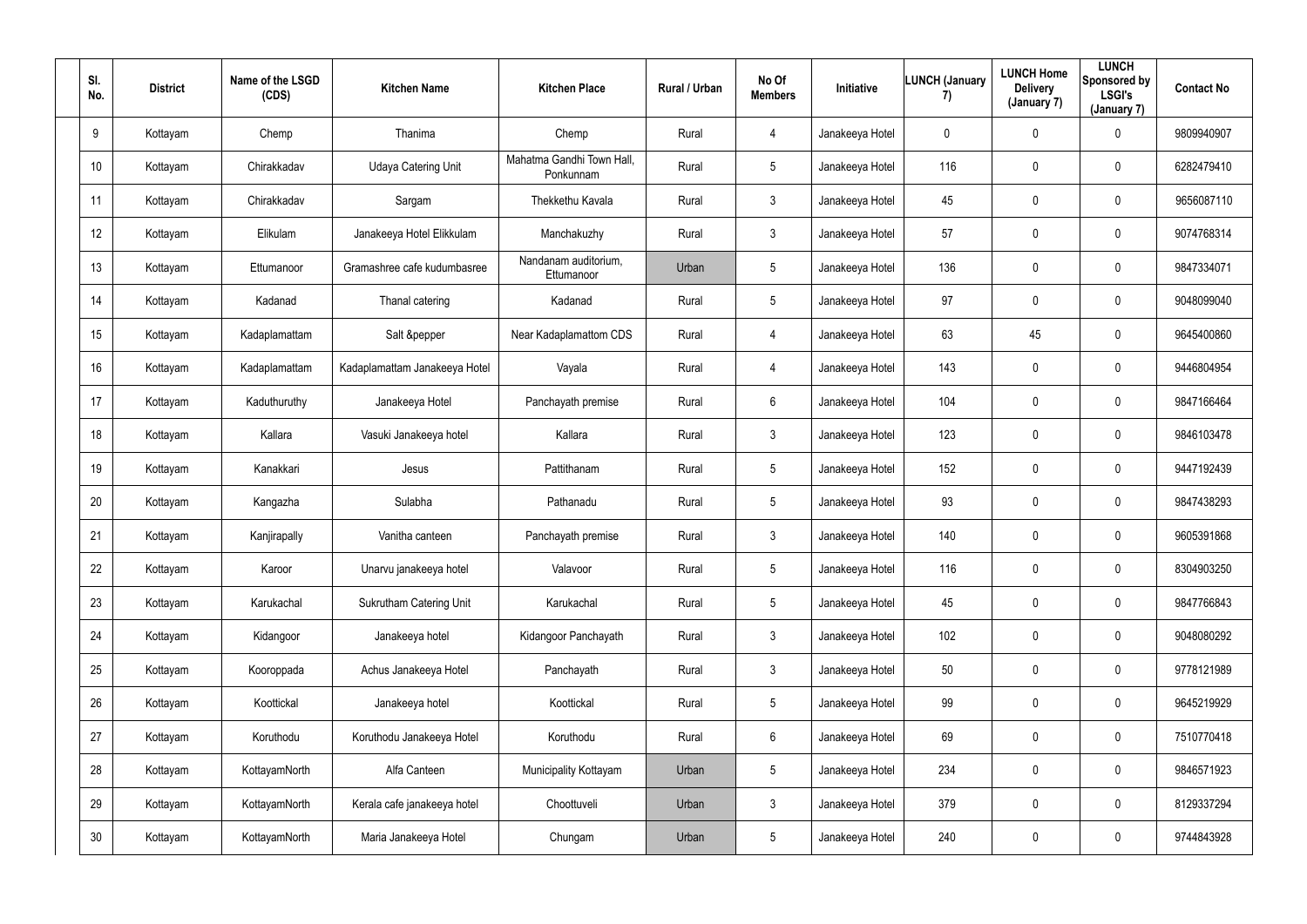|    | SI.<br>No. | <b>District</b> | Name of the LSGD<br>(CDS) | <b>Kitchen Name</b>             | <b>Kitchen Place</b>           | Rural / Urban | No Of<br><b>Members</b> | Initiative      | <b>LUNCH (January</b><br>7) | <b>LUNCH Home</b><br><b>Delivery</b><br>(January 7) | <b>LUNCH</b><br>Sponsored by<br>LSGI's<br>(January 7) | <b>Contact No</b> |
|----|------------|-----------------|---------------------------|---------------------------------|--------------------------------|---------------|-------------------------|-----------------|-----------------------------|-----------------------------------------------------|-------------------------------------------------------|-------------------|
|    | 31         | Kottayam        | KottayamNorth             | Ambady Janakeeya Hotel          | Karapuzha                      | Urban         | 4                       | Janakeeya Hotel | $\mathbf 0$                 | 0                                                   | $\mathbf 0$                                           | 9496374594        |
|    | 32         | Kottayam        | Kozhuvanal                | Rohini Janakeeya Hotel          | Vakkappulam                    | Rural         | $3\phantom{.0}$         | Janakeeya Hotel | $\mathbf 0$                 | 0                                                   | $\mathbf 0$                                           | 9400216885        |
|    | 33         | Kottayam        | Kuravilangadu             | kudumbashree janakeeya hotel    | kuravilangady by pass junction | Rural         | $5\phantom{.0}$         | Janakeeya Hotel | 145                         | 0                                                   | $\mathbf 0$                                           | 7559022364        |
|    | 34         | Kottayam        | Kurichi                   | Swad Catering                   | Cheruvelippadi                 | Rural         | 4                       | Janakeeya Hotel | 317                         | 0                                                   | $\mathbf 0$                                           | 9847891917        |
|    | 35         | Kottayam        | Madappally                | SR catering                     | Mammoodu                       | Rural         | $3\phantom{.0}$         | Janakeeya Hotel | 85                          | 0                                                   | $\overline{0}$                                        | 9747702203        |
|    | 36         | Kottayam        | Manimala                  | Vanitha canteen                 | Manimala                       | Rural         | $\mathbf{3}$            | Janakeeya Hotel | 140                         | 0                                                   | $\mathbf 0$                                           | 9946318069        |
|    | 37         | Kottayam        | Manjoor                   | Oruma catering unit             | Kuruppanthara                  | Rural         | $5\phantom{.0}$         | Janakeeya Hotel | 75                          | 63                                                  | $\overline{2}$                                        | 9349189590        |
|    | 38         | Kottayam        | Marangattupilly           | Marangattupilly Janakeeya Hotel | Marangattupilly                | Rural         | 4                       | Janakeeya Hotel | 102                         | 0                                                   | $\mathbf 0$                                           | 9544416772        |
|    | 39         | Kottayam        | Maravanthuruth            | Changathi                       | Maravanthuruth                 | Rural         | 4                       | Janakeeya Hotel | 69                          | 0                                                   | $\mathbf 0$                                           | 9744598169        |
|    | 40         | Kottayam        | Meenachil                 | Akshaya Janakeeya hotel         | Idamattam                      | Rural         | 4                       | Janakeeya Hotel | 115                         | 0                                                   | $\mathbf{3}$                                          | 9747190979        |
| 82 | 41         | Kottayam        | Meenachil                 | Archana janakeeya Hotel         | Paika                          | Rural         | $5\phantom{.0}$         | Janakeeya Hotel | 196                         | 0                                                   | $\mathbf 0$                                           | 9048759539        |
|    | 42         | Kottayam        | Meenadom                  | Nainus                          | Meenadom                       | Rural         | $3\phantom{.0}$         | Janakeeya Hotel | 75                          | 0                                                   | $\mathbf 0$                                           | 9539752801        |
|    | 43         | Kottayam        | Melukavu                  | Seenayi Cafe centre             | Melukavumattam                 | Rural         | 5                       | Janakeeya Hotel | 97                          | 0                                                   | $\overline{0}$                                        | 9744546703        |
|    | 44         | Kottayam        | Moonnilav                 | Aiswarya                        | Moonnilav                      | Rural         | $\mathfrak{Z}$          | Janakeeya Hotel | 63                          | $\mathbf 0$                                         | $\mathbf 0$                                           | 8281227689        |
|    | 45         | Kottayam        | Mulakkulam                | Janakeeya Hotel                 | Moorkkattilpadi                | Rural         | $\overline{4}$          | Janakeeya Hotel | 62                          | $\pmb{0}$                                           | $\mathbf 0$                                           | 9747856382        |
|    | 46         | Kottayam        | Mundakkayam               | Janakeeya Hotel Mundakkayam     | Mundakkayam                    | Rural         | $6\overline{6}$         | Janakeeya Hotel | 130                         | 0                                                   | $\mathbf 0$                                           | 9495314979        |
|    | 47         | Kottayam        | Nedumkunnam               | Nanma Kudumbashree Unit         | Nedumkunnam                    | Rural         | $5\phantom{.0}$         | Janakeeya Hotel | 60                          | $\mathbf 0$                                         | $\overline{1}$                                        | 7306791612        |
|    | 48         | Kottayam        | Neendoor                  | Gruhasree ME Unit               | Panchayath                     | Rural         | 3 <sup>1</sup>          | Janakeeya Hotel | 45                          | 0                                                   | $\mathbf 0$                                           | 9847756958        |
|    | 49         | Kottayam        | Njeezhoor                 | Annapoorna Janakeeya Hotel      | Panchayath                     | Rural         | $\overline{4}$          | Janakeeya Hotel | 81                          | 0                                                   | $\overline{0}$                                        | 9745246839        |
|    | 50         | Kottayam        | Pala                      | Angel Janakeeya Hotel           | Pala Municipality              | Urban         | $\overline{4}$          | Janakeeya Hotel | 193                         | $\pmb{0}$                                           | $\mathbf 0$                                           | 9745963125        |
|    | 51         | Kottayam        | Pala                      | Harithasree catering            | Chethimattam                   | Urban         | $5\phantom{.0}$         | Janakeeya Hotel | 225                         | 0                                                   | $\mathbf 0$                                           | 9895154240        |
|    | 52         | Kottayam        | Pallickathodu             | Sangeetha                       | Pallickathodu Bus stand        | Rural         | 3 <sup>1</sup>          | Janakeeya Hotel | 118                         | 0                                                   | $\overline{0}$                                        | 9633814381        |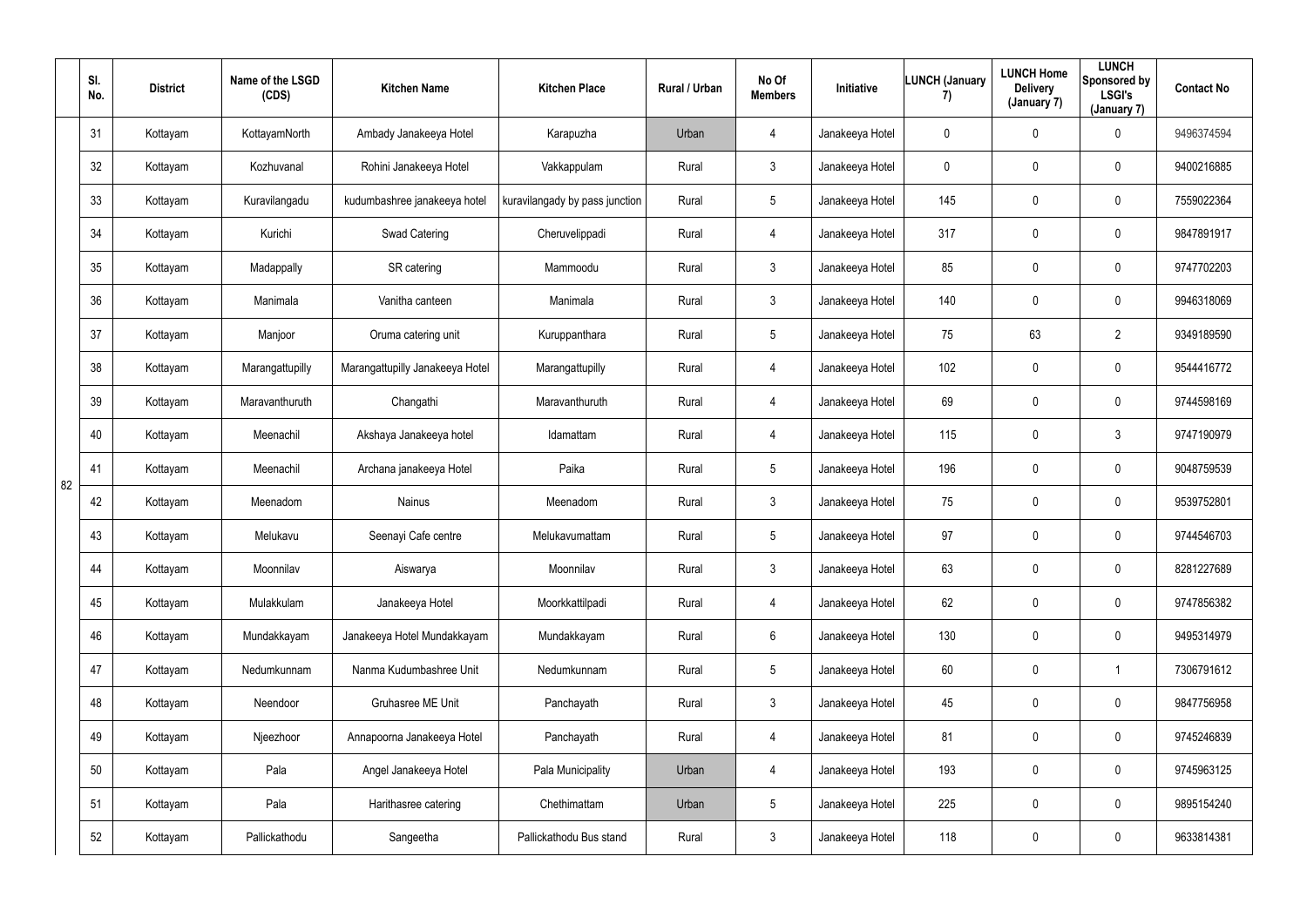| SI.<br>No. | <b>District</b> | Name of the LSGD<br>(CDS) | <b>Kitchen Name</b>          | <b>Kitchen Place</b>     | Rural / Urban | No Of<br><b>Members</b> | Initiative      | LUNCH (January<br>7) | <b>LUNCH Home</b><br><b>Delivery</b><br>(January 7) | <b>LUNCH</b><br>Sponsored by<br><b>LSGI's</b><br>(January 7) | <b>Contact No</b> |
|------------|-----------------|---------------------------|------------------------------|--------------------------|---------------|-------------------------|-----------------|----------------------|-----------------------------------------------------|--------------------------------------------------------------|-------------------|
| 53         | Kottayam        | Pampady                   | Thrupthi                     | Pampady Town             | Rural         | 5 <sub>5</sub>          | Janakeeya Hotel | 18                   | 0                                                   | $\mathbf 0$                                                  | 9633013622        |
| 54         | Kottayam        | Panachikkadu              | Ruchi Canteen                | Paruthumpara             | Rural         | 5 <sub>5</sub>          | Janakeeya Hotel | 88                   | 0                                                   | $\mathbf 0$                                                  | 9656411494        |
| 55         | Kottayam        | Parathodu                 | Janakeeya Hotel Parathodu    | Panchayath               | Rural         | 4                       | Janakeeya Hotel | 65                   | 0                                                   | $\mathbf 0$                                                  | 7907455541        |
| 56         | Kottayam        | Paippadu                  | Thejus                       | Paippadu                 | Rural         | 5 <sub>5</sub>          | Janakeeya Hotel | 227                  | 0                                                   | $\overline{0}$                                               | 7034621426        |
| 57         | Kottayam        | Poonjar                   | Haritham                     | Poonjar                  | Rural         | $5\overline{)}$         | Janakeeya Hotel | 98                   | 0                                                   | $\mathbf 0$                                                  | 9495235348        |
| 58         | Kottayam        | poonjar south             | Sowbhagya Janakeeya Hotel    | poonjar south            | Rural         | 4                       | Janakeeya Hotel | 160                  | 0                                                   | $\mathbf 0$                                                  | 9495151799        |
| 59         | Kottayam        | Ramapuram                 | Ruchi                        | Ramapuram                | Rural         | 4                       | Janakeeya Hotel | 156                  | 44                                                  | $\mathbf 0$                                                  | 9495107277        |
| 60         | Kottayam        | T.V.Puram                 | Vijaya Janakeeya Hotel       | TV Puram                 | Rural         | 3 <sup>1</sup>          | Janakeeya Hotel | $\mathbf 0$          | 0                                                   | $\mathbf 0$                                                  | 9847614136        |
| 61         | Kottayam        | Teekkoy                   | Kairali                      | Vagamattom, Kallambhagam | Rural         | 3 <sup>1</sup>          | Janakeeya Hotel | 102                  | 0                                                   | $\overline{0}$                                               | 7025702768        |
| 62         | Kottayam        | Thalanad                  | Nanma                        | Muttambhagam Kavala      | Rural         | $\mathbf{3}$            | Janakeeya Hotel | 32                   | 0                                                   | $\overline{0}$                                               | 9961289547        |
| 63         | Kottayam        | Thalappalam               | Ameya                        | Thalappalam              | Rural         | 4                       | Janakeeya Hotel | 110                  | 0                                                   | $\mathbf 0$                                                  | 7025932626        |
| 64         | Kottayam        | Thalayolaparambu          | kudumbashree janakeeya hotel | Thalayolaparambu         | Rural         | 3 <sup>1</sup>          | Janakeeya Hotel | 91                   | 0                                                   | $\mathbf 0$                                                  | 7994830570        |
| 65         | Kottayam        | Thidanadu                 | Janani                       | Chemmlamattam            | Rural         | 6                       | Janakeeya Hotel | 104                  | 0                                                   | 0\$                                                          | 9562695545        |
| 66         | Kottayam        | Thidanadu                 | Krishna                      | Near Panchayath          | Rural         | $\overline{4}$          | Janakeeya Hotel | 260                  | 0                                                   | $\mathbf 0$                                                  | 9605565960        |
| 67         | Kottayam        | Thiruvarppu               | Sreeparvathy food products   | Illickal                 | Rural         | $\mathbf{3}$            | Janakeeya Hotel | 148                  | $\pmb{0}$                                           | $\mathbf 0$                                                  | 9747289846        |
| 68         | Kottayam        | Thrikkodithanam           | Swanthanam                   | Thrikkodithanam          | Rural         | $5\overline{)}$         | Janakeeya Hotel | 54                   | 0                                                   | $\mathbf 0$                                                  | 7902729237        |
| 69         | Kottayam        | Udayanapuram              | Uppum Mulakum                | Nerekadavu               | Rural         | 3 <sup>1</sup>          | Janakeeya Hotel | $\pmb{0}$            | 0                                                   | $\mathbf 0$                                                  | 8111850728        |
| $70\,$     | Kottayam        | Udayanapuram              | Aiswarya Activity Group      | Vaikom Block Panchayath  | Rural         | $5\phantom{.0}$         | Janakeeya Hotel | 84                   | 0                                                   | $\mathbf 0$                                                  | 9847437286        |
| 71         | Kottayam        | Uzhavoor                  | Uzhavoor Janakeeya Hotel     | Uzhavoor Town            | Rural         | 8                       | Janakeeya Hotel | 143                  | 82                                                  | 15                                                           | 9746074266        |
| 72         | Kottayam        | Vaikom                    | <b>Chanees Eats</b>          | Chalapparambu            | Urban         | $\overline{4}$          | Janakeeya Hotel | 79                   | 0                                                   | $\mathbf 0$                                                  | 9446467389        |
| 73         | Kottayam        | Vakathanam                | Padheyam                     | Njaliakuzhi              | Rural         | $6\overline{6}$         | Janakeeya Hotel | 157                  | $\pmb{0}$                                           | $\mathbf 0$                                                  | 9495010073        |
| 74         | Kottayam        | Vazhappally               | Udayam                       | Vazhappally              | Rural         | 4                       | Janakeeya Hotel | 98                   | 0                                                   | $\overline{0}$                                               | 9562267564        |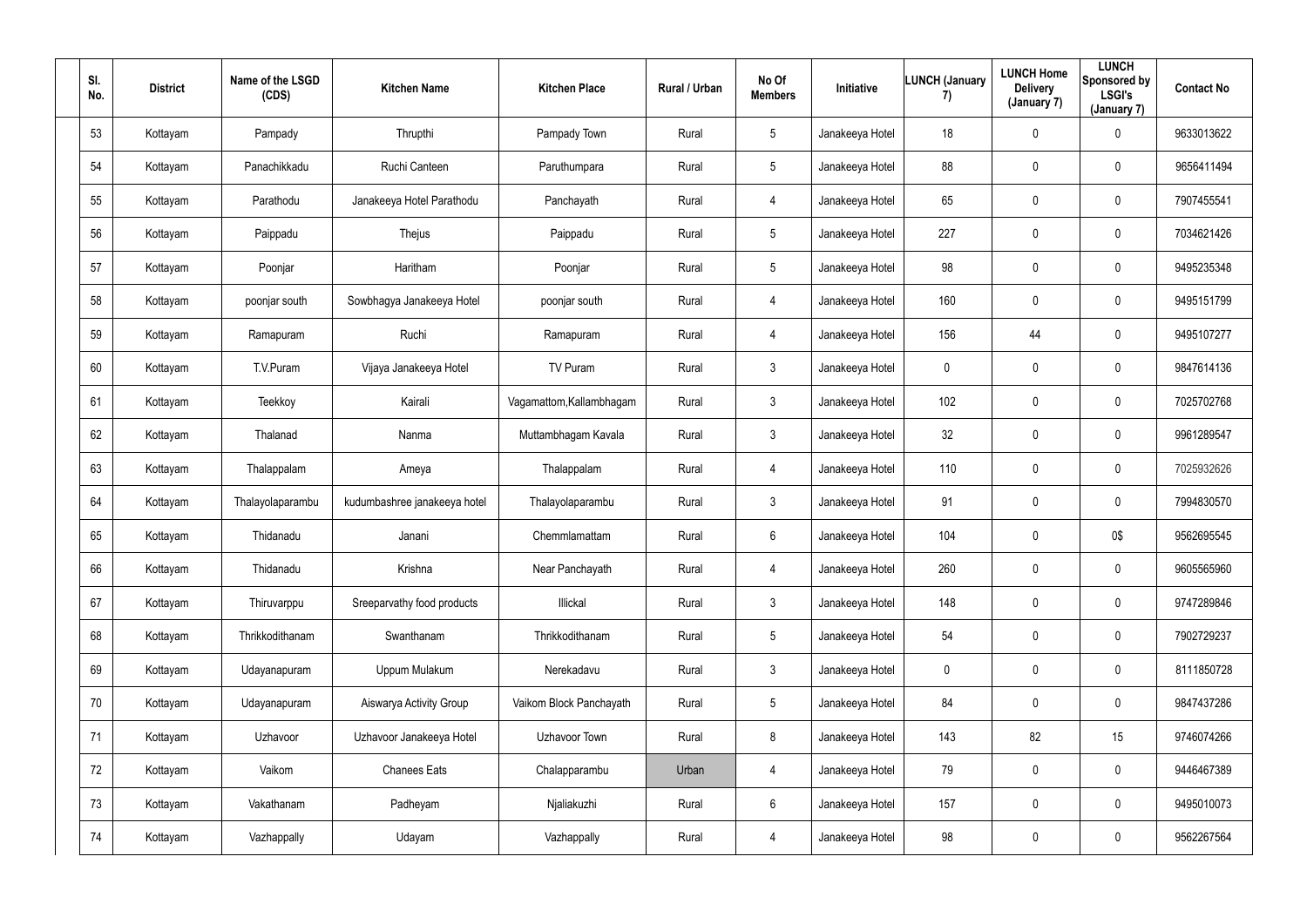|    | SI.<br>No.      | <b>District</b> | Name of the LSGD<br>(CDS) | <b>Kitchen Name</b>                                      | <b>Kitchen Place</b>                        | Rural / Urban | No Of<br><b>Members</b> | Initiative      | <b>LUNCH (January</b><br>7) | <b>LUNCH Home</b><br><b>Delivery</b><br>(January 7) | <b>LUNCH</b><br>Sponsored by<br><b>LSGI's</b><br>(January 7) | <b>Contact No</b> |
|----|-----------------|-----------------|---------------------------|----------------------------------------------------------|---------------------------------------------|---------------|-------------------------|-----------------|-----------------------------|-----------------------------------------------------|--------------------------------------------------------------|-------------------|
|    | 75              | Kottayam        | Vazhoor                   | Kudumbashree Canteen Unit At<br>Vazhoor Grama Panchayath | Vazhoor Grama Panchayath<br><b>Building</b> | Rural         | 5 <sup>5</sup>          | Janakeeya Hotel | 52                          | $\mathbf 0$                                         | $\mathbf 0$                                                  | 9544717796        |
|    | 76              | Kottayam        | Vazhoor                   | New India                                                | Nedumavu                                    | Rural         | 3 <sup>1</sup>          | Janakeeya Hotel | 35                          | 0                                                   | $\mathbf 0$                                                  | 9744581242        |
|    | 77              | Kottayam        | Vechoor                   | Treeland Annapoorna                                      | <b>Bund Road</b>                            | Rural         | $\mathfrak{Z}$          | Janakeeya Hotel | 90                          | 0                                                   | $\mathbf 0$                                                  | 8606814487        |
|    | 78              | Kottayam        | Veliyannoor               | Thanima foods                                            | Veliyannoor                                 | Rural         | $\mathfrak{Z}$          | Janakeeya Hotel | 140                         | $\mathbf 0$                                         | $\pmb{0}$                                                    | 9744392147        |
|    | 79              | Kottayam        | Vellavoor                 | Uppum Mulakum Janakeeya Hotel                            | Panchayath premise                          | Rural         | $5\phantom{.0}$         | Janakeeya Hotel | 52                          | $\mathbf 0$                                         | $\mathbf 0$                                                  | 9188317288        |
|    | 80              | Kottayam        | Velloor                   | Puzhayoram catering                                      | Near Velloor cds office                     | Rural         | 4                       | Janakeeya Hotel | 88                          | $\mathbf 0$                                         | $\pmb{0}$                                                    | 9895522286        |
|    | 81              | Kottayam        | Vijayapuram               | Niravu                                                   | Iranjal                                     | Rural         | 3                       | Janakeeya Hotel | 369                         | $\mathbf 0$                                         | $\mathbf 0$                                                  | 9495245895        |
|    | 82              | Kottayam        | Vijayapuram               | Renown Janakeeya Hotel                                   | Vadavathoor                                 | Rural         | $5\phantom{.0}$         | Janakeeya Hotel | 199                         | 0                                                   | $\mathbf 0$                                                  | 8606536302        |
| 82 |                 |                 |                           |                                                          |                                             |               | 336                     |                 | 9215                        | 234                                                 | 21                                                           |                   |
|    |                 | Kozhikode       | Balussery                 | Unarvu Janakeeya Hotel                                   | Balussery                                   | Rural         | 5                       | Janakeeya Hotel | 153                         | 0                                                   | $\mathbf 0$                                                  | 95440 03929       |
|    | $\overline{2}$  | Kozhikode       | Panangad                  | Kairali Janakeeya Hotel                                  | Balussery mukku at K K<br>hospital          | Rural         | 3 <sup>1</sup>          | Janakeeya Hotel | 438                         | $\mathbf 0$                                         | $\mathbf 0$                                                  | 97450 85782       |
|    | 3               | Kozhikode       | Koorachundu               | Koorachundu Janakeeya hotel                              | Koorachundu                                 | Rural         | 4                       | Janakeeya Hotel | 279                         | $\mathbf 0$                                         | $\mathbf 0$                                                  | 94967 07886       |
|    | 4               | Kozhikode       | Koorachundu               | Koottayma Janakeeya Hotel                                | Kallanode                                   | Rural         | $5\phantom{.0}$         | Janakeeya Hotel | 352                         | $\mathbf 0$                                         | $\mathbf 0$                                                  | 94967 26850       |
|    | $5\phantom{.0}$ | Kozhikode       | Kottur                    | Sneha Janakeeya Hotel                                    | Kottur                                      | Rural         | $5\phantom{.0}$         | Janakeeya Hotel | 123                         | $\mathbf 0$                                         | $\overline{0}$                                               | 97456 72101       |
|    | 6               | Kozhikode       | Naduvannur                | Naduvannur Janakeeya Hotel                               | Naduvannur                                  | Rural         | $\overline{7}$          | Janakeeya Hotel | 335                         | 0                                                   | $\overline{0}$                                               | 8592-031802       |
|    | $\overline{7}$  | Kozhikode       | Naduvannur                | Kudumbashree Janakeeya Hotel                             | Anjolimukku                                 | Rural         | $\mathbf{3}$            | Janakeeya Hotel | 358                         | $\pmb{0}$                                           | $\overline{0}$                                               | 9995947043        |
|    | 8               | Kozhikode       | Ulliyeri                  | Ulliyeri Janakeeya Hotel                                 | Ulliyeri                                    | Rural         | 4                       | Janakeeya Hotel | 335                         | 0                                                   | $\overline{0}$                                               | 89434 06681       |
|    | 9               | Kozhikode       | Unnikulam                 | Swad Janakeeya Hotel                                     | Ekarool Kaappil Road                        | Rural         | 3 <sup>1</sup>          | Janakeeya Hotel | 711                         | 0                                                   | $\overline{0}$                                               | 85475 75474       |
|    | 10 <sup>°</sup> | Kozhikode       | Unnikulam                 | Chaithanya Janakeeya Hotel                               | Opposite unnikulam<br>gramapanchayath       | Rural         | $\mathfrak{Z}$          | Janakeeya Hotel | 684                         | $\pmb{0}$                                           | $\overline{0}$                                               | 87141 31460       |
|    | 11              | Kozhikode       | Nanminda                  | Akshaya vanitha hotel                                    | Nanminda panchayath building                | Rural         | $\mathfrak{Z}$          | Janakeeya Hotel | 138                         | $\pmb{0}$                                           | $\overline{0}$                                               | 9961184212        |
|    | 12              | Kozhikode       | Thalakkulathur            | Thalakkulathur Janakeeya Hotel                           | Parambath                                   | Rural         | 4                       | Janakeeya Hotel | 252                         | 0                                                   | $\overline{0}$                                               | 7593067511        |
|    | 13              | Kozhikode       | Kakkodi                   | Kakkodi Janakeeya Hotel                                  | Kakkodi Bazar                               | Rural         | $\overline{7}$          | Janakeeya Hotel | 432                         | $\pmb{0}$                                           | $\pmb{0}$                                                    | 8943123615        |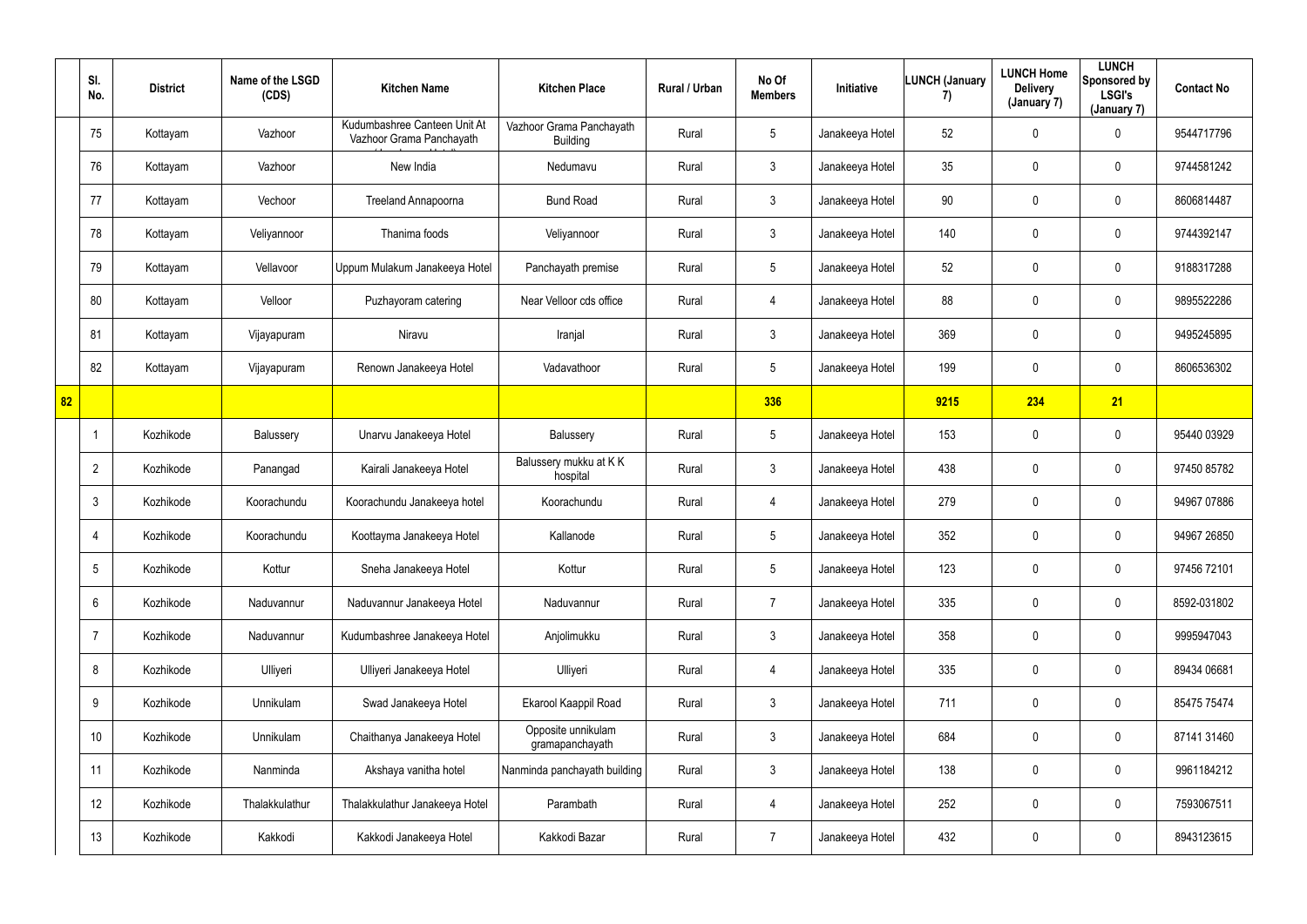| SI.<br>No. | <b>District</b> | Name of the LSGD<br>(CDS) | <b>Kitchen Name</b>                      | <b>Kitchen Place</b>      | Rural / Urban | No Of<br><b>Members</b> | Initiative      | <b>LUNCH (January</b><br>7) | <b>LUNCH Home</b><br><b>Delivery</b><br>(January 7) | <b>LUNCH</b><br>Sponsored by<br><b>LSGI's</b><br>(January 7) | <b>Contact No</b> |
|------------|-----------------|---------------------------|------------------------------------------|---------------------------|---------------|-------------------------|-----------------|-----------------------------|-----------------------------------------------------|--------------------------------------------------------------|-------------------|
| 14         | Kozhikode       | Chelannur                 | Oottupura Janakeeya Hotel                | Ambalathukulangara        | Rural         | $\overline{7}$          | Janakeeya Hotel | 140                         | $\mathbf 0$                                         | $\overline{2}$                                               | 9846010528        |
| 15         | Kozhikode       | Narikkuni                 | Amma Janakeeya Hotel                     | Narikkuni                 | Rural         | $\mathbf{3}$            | Janakeeya Hotel | 145                         | 0                                                   | $\mathbf 0$                                                  | 9645606562        |
| 16         | Kozhikode       | Kakkoor                   | Janakeeya Hotel Kakkoor                  | Kakkoor                   | Rural         | $5\phantom{.0}$         | Janakeeya Hotel | 105                         | 0                                                   | 10 <sup>1</sup>                                              | 8592050112        |
| 17         | Kozhikode       | Koduvally                 | Sadhya Janakeeya Hotel                   | G M L P School, Koduvally | Urban         | $5\phantom{.0}$         | Janakeeya Hotel | 482                         | 0                                                   | $\overline{0}$                                               | 8593898831        |
| 18         | Kozhikode       | Koduvally                 | KKN Janakeeya Hotel Koduvally            | Nellamkandi               | Urban         | $\mathbf{3}$            | Janakeeya Hotel | 163                         | 0                                                   | $\mathbf 0$                                                  | 9847650894        |
| 19         | Kozhikode       | Koduvally                 | Swad Janakeeya Hotel                     | Manipuram                 | Urban         | $5\phantom{.0}$         | Janakeeya Hotel | 223                         | 0                                                   | $\mathbf 0$                                                  | 9946991995        |
| 20         | Kozhikode       | Madavoor                  | Madavoor Janakeeya Hotel                 | Near madavoor panchayath  | Rural         | $5\phantom{.0}$         | Janakeeya Hotel | 197                         | 0                                                   | $\overline{0}$                                               | 8547590842        |
| 21         | Kozhikode       | Omasseri                  | Annapoornna Janakeeya Hotel              | Omasseri                  | Rural         | $\overline{4}$          | Janakeeya Hotel | 313                         | 0                                                   | $\overline{0}$                                               | 9605102599        |
| 22         | Kozhikode       | Puthuppadi                | Ruchi Janakeeya Hotel                    | Puthupadi                 | Rural         | $5\phantom{.0}$         | Janakeeya Hotel | 276                         | 0                                                   | $\overline{0}$                                               | 7909113114        |
| 23         | Kozhikode       | Kizhakkoth                | Swad Janakeeya Hotel                     | Mariveettilthazham        | Rural         | $\overline{4}$          | Janakeeya Hotel | 150                         | 0                                                   | $\mathbf 0$                                                  | 9847086665        |
| 24         | Kozhikode       | Thamarassery              | Pavithram Janakeeya hotel                | Thamarassery old stand    | Rural         | $6^{\circ}$             | Janakeeya Hotel | 374                         | 0                                                   | $\mathbf 0$                                                  | 9048389661        |
| 25         | Kozhikode       | Kodenchery                | Kairali Janakeeya Hotel                  | Kodenchery                | Rural         | $\overline{4}$          | Janakeeya Hotel | 122                         | 0                                                   | $\mathbf 0$                                                  | 9446037829        |
| 26         | Kozhikode       | Koodaranji                | Ruchikkoot Janakeeya Hotel               | Koodaranji                | Rural         | $6\overline{6}$         | Janakeeya Hotel | 268                         | 0                                                   | $\mathbf 0$                                                  | 9496439278        |
| 27         | Kozhikode       | Thiruvambadi              | Pulari Janakeeya Hotel                   | Thondimmal                | Rural         | $5\phantom{.0}$         | Janakeeya Hotel | 93                          | 0                                                   | $\mathbf 0$                                                  | 7034264232        |
| 28         | Kozhikode       | Kattippara                | Ruchi Janakeeya Hotel                    | Chamal                    | Rural         | $6\phantom{.}6$         | Janakeeya Hotel | 190                         | 0                                                   | $\mathbf 0$                                                  | 7591974045        |
| 29         | Kozhikode       | Koyilandy North           | Naveena canteen                          | Near new bus stand        | Urban         | $\overline{7}$          | Janakeeya Hotel | 633                         | 0                                                   | 3                                                            | 9544185262        |
| 30         | Kozhikode       | Koyilandy North           | Koyilandi Nagarasabha Janakeeya<br>Hotel | Near Kollamchira          | Urban         | 10                      | Janakeeya Hotel | 435                         | $\mathbf 0$                                         | $\mathbf 0$                                                  | 8943191728        |
| 31         | Kozhikode       | Koyilandi South           | Snehadeepam Janakeeya Hotel              | Muthambi                  | Urban         | $6\phantom{.0}$         | Janakeeya Hotel | 59                          | 0                                                   | $\mathbf 0$                                                  | 9188198658        |
| 32         | Kozhikode       | Koyilandi South           | Kudumbashree Janakeeya Hotel             | Koyilandi Market          | Urban         | $\mathbf{3}$            | Janakeeya Hotel | 295                         | $\mathbf 0$                                         | $\mathbf 0$                                                  |                   |
| 33         | Kozhikode       | Chengottukavu             | Amma Janakeeya Hotel                     | Edakkulam                 | Rural         | $5\phantom{.0}$         | Janakeeya Hotel | 154                         | 0                                                   | $\mathbf 0$                                                  | 9048235785        |
| 34         | Kozhikode       | Atholi                    | Atholi Janakeeya Hotel                   | Kodassery                 | Rural         | $\overline{4}$          | Janakeeya Hotel | 143                         | 0                                                   | $\mathbf 0$                                                  | 9072499251        |
| $35\,$     | Kozhikode       | Moodadi                   | Ruchi Janakeeya Hotel                    | Moodadi                   | Rural         | $5\phantom{.0}$         | Janakeeya Hotel | 330                         | $\pmb{0}$                                           |                                                              | 8281226403        |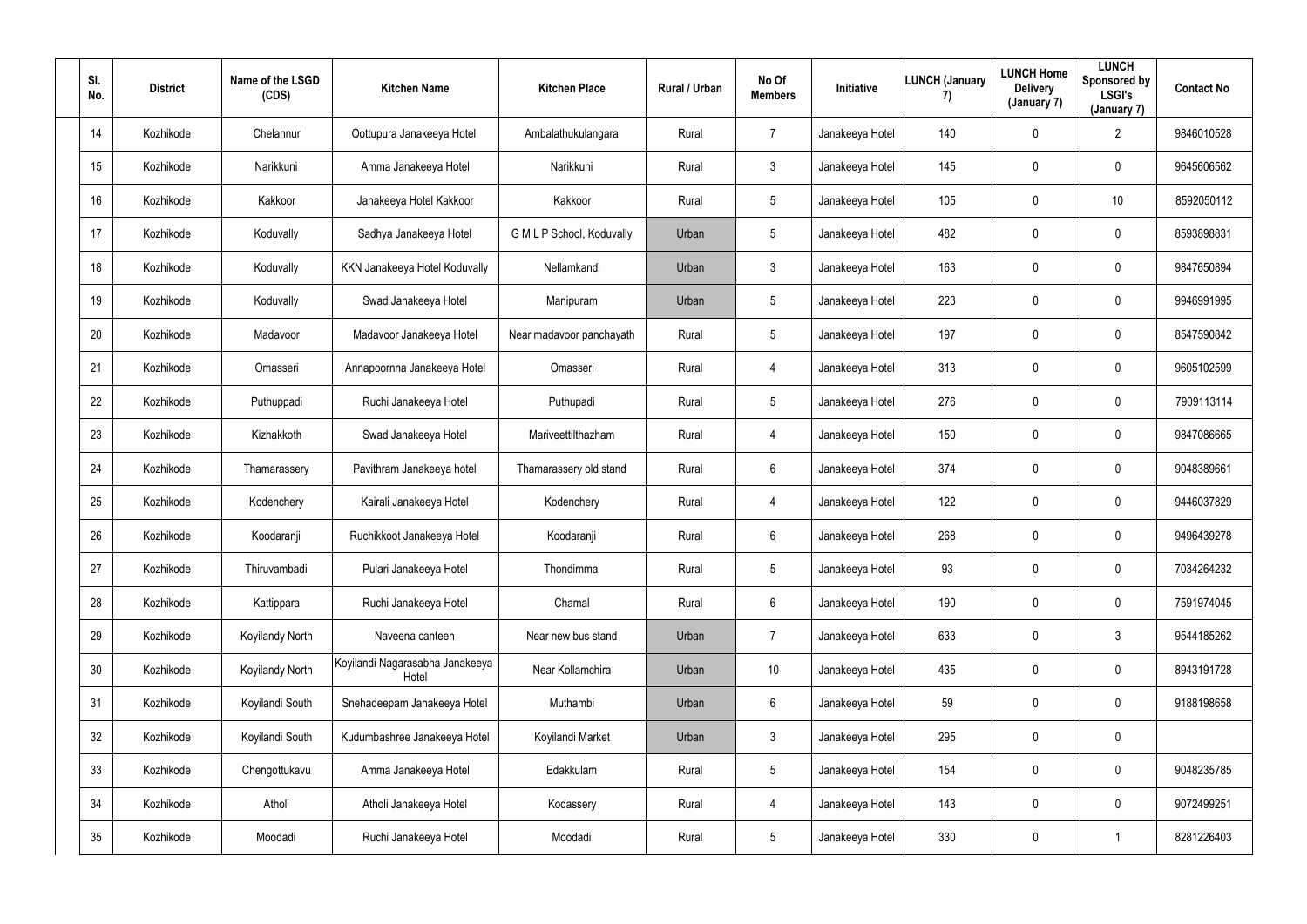|     | SI.<br>No. | <b>District</b> | Name of the LSGD<br>(CDS) | <b>Kitchen Name</b>         | <b>Kitchen Place</b>                        | Rural / Urban | No Of<br><b>Members</b> | Initiative      | <b>LUNCH (January</b><br>7) | <b>LUNCH Home</b><br><b>Delivery</b><br>(January 7) | <b>LUNCH</b><br>Sponsored by<br><b>LSGI's</b><br>(January 7) | <b>Contact No</b> |
|-----|------------|-----------------|---------------------------|-----------------------------|---------------------------------------------|---------------|-------------------------|-----------------|-----------------------------|-----------------------------------------------------|--------------------------------------------------------------|-------------------|
|     | 36         | Kozhikode       | Chemancheri               | Annapoornna Janakeeya Hotel | Pookkad                                     | Rural         | 5 <sup>5</sup>          | Janakeeya Hotel | 150                         | $\mathbf 0$                                         | 1                                                            | 9048235785        |
|     | 37         | Kozhikode       | Arikkulam                 | Thanima Janakeeya Hotel     | Kurudimukku                                 | Rural         | 4                       | Janakeeya Hotel | 145                         | 0                                                   | $\mathbf 1$                                                  | 9645137125        |
|     | 38         | Kozhikode       | Arikkulam                 | Ruchiyidam Janakeeya Hotel  | Arikkulam                                   | Rural         | 4                       | Janakeeya Hotel | 75                          | 0                                                   | $\mathbf 0$                                                  | 9048410803        |
|     | 39         | Kozhikode       | Kozhikode Central.        | Ruchikkoott                 | <b>District Veterinary Hospital</b>         | Urban         | $\mathfrak{Z}$          | Janakeeya Hotel | 946                         | 245                                                 | $\pmb{0}$                                                    | 7025774213        |
|     | 40         | Kozhikode       | Kozhikode Central         | Sneha Ruchikkoott           | Mankavu                                     | Urban         | 4                       | Janakeeya Hotel | 498                         | 120                                                 | $\mathbf 0$                                                  | 8921995031        |
|     | 41         | Kozhikode       | Kozhikode Central         | Tripthi Janakeeya Hotel     | Near AMLP School,<br>Moozhikkal             | Urban         | $\mathfrak{Z}$          | Janakeeya Hotel | 692                         | 117                                                 | $\mathbf 0$                                                  | 8129200288        |
|     | 42         | Kozhikode       | Kozhikode Central         | New Ganesh                  | Kovoor, near library                        | Urban         | $5\phantom{.0}$         | Janakeeya Hotel | 1440                        | 105                                                 | $\overline{0}$                                               | 9349123701        |
|     | 43         | Kozhikode       | Kozhikode Central         | Ruchippura Janakeeya Hotel  | Near Focus mall, New bus<br>stand Kozhikode | Urban         | $\mathfrak{Z}$          | Janakeeya Hotel | 990                         | 0                                                   | $\mathbf 0$                                                  | 9605602806        |
|     | 44         | Kozhikode       | Kozhikode Central         | Souparnika Janakeeya Hotel  | Medical college near chest<br>hospital      | Urban         | 6                       | Janakeeya Hotel | 485                         | 0                                                   | $\mathbf 0$                                                  | 8281709784        |
|     | 45         | Kozhikode       | Kozhikode North           | Udayam kudumbasree canteen  | Thadambattuthazham                          | Urban         | 5                       | Janakeeya Hotel | 700                         | 28                                                  | $\mathbf 0$                                                  | 7736850096        |
|     | 46         | Kozhikode       | Kozhikode North           | Ruchi                       | Elathoor, Chettikulam                       | Urban         | 4                       | Janakeeya Hotel | 318                         | $\mathbf 0$                                         | $\mathbf 0$                                                  | 9947743713        |
|     | 47         | Kozhikode       | Kozhikode North           | Tasty Janakeeya Hotel       | Butt road                                   | Urban         | 5 <sup>5</sup>          | Janakeeya Hotel | 572                         | 130                                                 | $\mathbf 0$                                                  | 9074462795        |
|     | 48         | Kozhikode       | Kozhikode North           | Oruma                       | Eranjikkal                                  | Urban         | 4                       | Janakeeya Hotel | 382                         | 16                                                  | $\mathbf 0$                                                  |                   |
|     | 49         | Kozhikode       | Feroke                    | Ruchi vanitha mess          | <b>Feroke Muncipality</b>                   | Urban         | $\overline{7}$          | Janakeeya Hotel | 240                         | 0                                                   | $\mathbf 0$                                                  | 9544468026        |
|     | 50         | Kozhikode       | Feroke                    | Mithra Janakeeya Hotel      | Ambalangadi                                 | Urban         | $5\phantom{.0}$         | Janakeeya Hotel | 265                         | 0                                                   | $\overline{0}$                                               | 9847657229        |
|     | 51         | Kozhikode       | Feroke                    | Chemmeen Janakeeya Hotel    | Karuvanthuruthi                             | Urban         | 4                       | Janakeeya Hotel | 262                         | $\pmb{0}$                                           | $\mathbf 0$                                                  |                   |
|     | 52         | Kozhikode       | Ramanattukara             | Tasty catering unit         | Ramanattukara                               | Urban         | $6\phantom{.}6$         | Janakeeya Hotel | 464                         | 0                                                   | $\overline{0}$                                               | 9961004004        |
| 106 | 53         | Kozhikode       | KozhikodeSouth            | Ushass cattering            | Meenchantha school                          | Urban         | $5\phantom{.0}$         | Janakeeya Hotel | 789                         | 0                                                   | $\overline{0}$                                               | 9645629224        |
|     | 54         | Kozhikode       | Kozhikode South           | Oruma                       | Naduvattam                                  | Urban         | 4                       | Janakeeya Hotel | 262                         | 0                                                   | $\overline{0}$                                               | 9747405960        |
|     | 55         | Kozhikode       | Kozhikode South           | Ruchi Janakeeya Hotel       | Kundayithode                                | Urban         | $5\phantom{.0}$         | Janakeeya Hotel | 575                         | 0                                                   | $\pmb{0}$                                                    | 9526521036        |
|     | 56         | Kozhikode       | Kozhikode South           | Five star                   | Palayam                                     | Urban         | 4                       | Janakeeya Hotel | 372                         | 0                                                   | $\mathbf 0$                                                  | 9744307041        |
|     | 57         | Kozhikode       | Olavanna                  | Kailamadam Janakeeya Hotel  | Pantheerankavu bypass                       | Rural         | $6\overline{6}$         | Janakeeya Hotel | 358                         | 210                                                 | $\pmb{0}$                                                    | 9526123535        |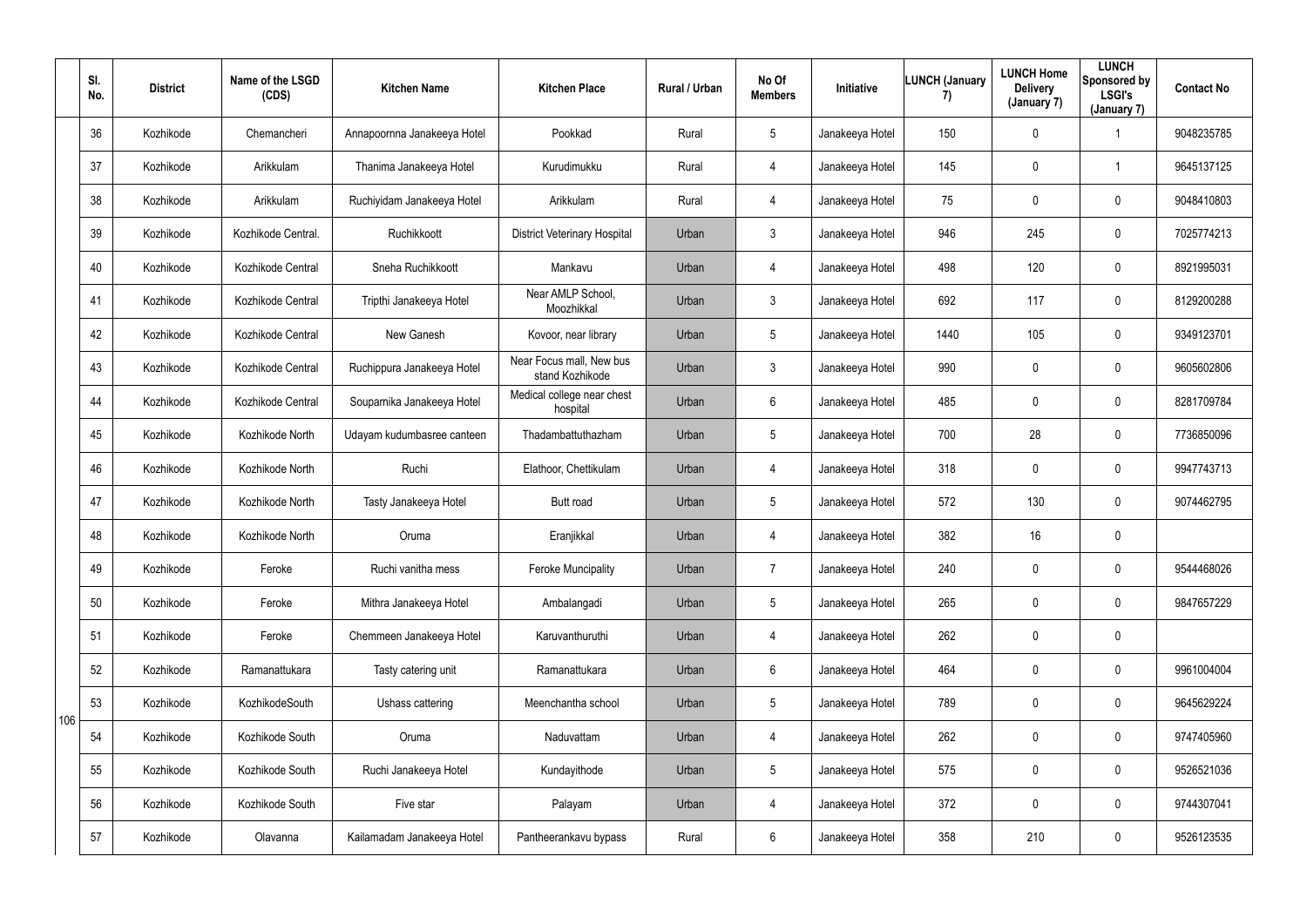| SI.<br>No. | <b>District</b> | Name of the LSGD<br>(CDS) | <b>Kitchen Name</b>                       | <b>Kitchen Place</b>               | Rural / Urban | No Of<br><b>Members</b> | Initiative      | <b>LUNCH (January</b><br>7) | <b>LUNCH Home</b><br><b>Delivery</b><br>(January 7) | <b>LUNCH</b><br>Sponsored by<br><b>LSGI's</b><br>(January 7) | <b>Contact No</b> |
|------------|-----------------|---------------------------|-------------------------------------------|------------------------------------|---------------|-------------------------|-----------------|-----------------------------|-----------------------------------------------------|--------------------------------------------------------------|-------------------|
| 58         | Kozhikode       | Olavanna                  | Snehitha Janakeeya Hotel                  | Kunnathupalam                      | Rural         | $6^{\circ}$             | Janakeeya Hotel | 329                         | 181                                                 | $\mathbf 0$                                                  | 9072771905        |
| 59         | Kozhikode       | Kadalundi                 | Kadambhari Janakeeya Hotel                | Mannoor valavil                    | Rural         | $6^{\circ}$             | Janakeeya Hotel | $\mathbf 0$                 | 0                                                   | $\mathbf 0$                                                  | 9349923675        |
| 60         | Kozhikode       | Mukkam                    | Mukkam Friends Janakeeya hotel            | Mukkam                             | Urban         | $\overline{4}$          | Janakeeya Hotel | 421                         | 0                                                   | $\mathbf 0$                                                  | 9497215604        |
| 61         | Kozhikode       | Mukkam                    | Oottupura Janakeeya Hotel                 | Manassery                          | Urban         | 4                       | Janakeeya Hotel | 476                         | 0                                                   | $\overline{0}$                                               | 9645563417        |
| 62         | Kozhikode       | Chathamangalam            | Prakruthi                                 | Chathamangalam vipanana<br>kendram | Rural         | $5\overline{)}$         | Janakeeya Hotel | 80                          | 0                                                   | $\mathbf 0$                                                  | 9745828787        |
| 63         | Kozhikode       | Perumanna                 | Thushara Janakeeya Hotel                  | Vallikkunnu                        | Rural         | $5\overline{)}$         | Janakeeya Hotel | 212                         | 0                                                   | $\mathbf 0$                                                  | 8113873612        |
| 64         | Kozhikode       | Kodiyathur                | Kanivu                                    | Eranjimavu                         | Rural         | 4                       | Janakeeya Hotel | 132                         | 0                                                   | $\mathbf 0$                                                  | 9048094053        |
| 65         | Kozhikode       | Karassery                 | Karassery CDS Janakeeya Hotel             | Near karassery panchayath          | Rural         | 4                       | Janakeeya Hotel | 164                         | 0                                                   | $\mathbf 0$                                                  | 9645120636        |
| 66         | Kozhikode       | Kuruvattoor               | Nanma Janakeeya Hotel                     | Payambra                           | Rural         | 4                       | Janakeeya Hotel | 132                         | 0                                                   | $\overline{0}$                                               | 8547413299        |
| 67         | Kozhikode       | Mavoor                    | Koottayma Janakeeya Hotel                 | Mavoor                             | Rural         | 4                       | Janakeeya Hotel | 417                         | 0                                                   | $\overline{0}$                                               | 9961856227        |
| 68         | Kozhikode       | Peruvayal                 | Tripthi Janakeeya Hotel                   | Velliparambu                       | Rural         | $5\overline{)}$         | Janakeeya Hotel | 260                         | 0                                                   | $\mathbf 0$                                                  | 6238723687        |
| 69         | Kozhikode       | Kunnamangalam             | Snehapuram Janakeeya Hotel                | Karanthoor                         | Rural         | $\mathbf{3}$            | Janakeeya Hotel | $\mathbf 0$                 | 0                                                   | $\mathbf 0$                                                  | 9048545152        |
| 70         | Kozhikode       | Kuttiadi                  | Janakeeya Hotel                           | Kuttiadi Town                      | Rural         | 9                       | Janakeeya Hotel | 248                         | 0                                                   | $\overline{0}$                                               | 8606099575        |
| 71         | Kozhikode       | Kavilumpara               | Kavilumpara panchayath<br>Janakeeya Hotel | Thottilpalam                       | Rural         | $\overline{4}$          | Janakeeya Hotel | 322                         | 0                                                   | $\mathbf 0$                                                  | 8157900256        |
| 72         | Kozhikode       | Maruthonkara              | Thanima Janakeeya Hotel                   | Adukkath                           | Rural         | $5\phantom{.0}$         | Janakeeya Hotel | 402                         | 0                                                   | $\mathbf 0$                                                  | 9846974198        |
| 73         | Kozhikode       | Velom                     | Samridhi                                  | Kallumpuram - Theekkuni            | Rural         | $5\phantom{.0}$         | Janakeeya Hotel | 207                         | $\pmb{0}$                                           | $\mathbf 0$                                                  | 9846813401        |
| 74         | Kozhikode       | Kunnummal                 | Ruchi Janakeeya Hotel                     | Kakkattil                          | Rural         | 5 <sup>5</sup>          | Janakeeya Hotel | 371                         | 0                                                   | $\mathbf 0$                                                  | 9605800608        |
| 75         | Kozhikode       | Naripatta                 | Sthree sakthi Janakeeya Hotel             | Kaiveli                            | Rural         | $5\phantom{.0}$         | Janakeeya Hotel | 175                         | 0                                                   | $\mathbf 0$                                                  | 9645339232        |
| 76         | Kozhikode       | Kayakkodi                 | Samridhi Janakeeya Hotel                  | Kayakkodi                          | Rural         | $5\phantom{.0}$         | Janakeeya Hotel | 233                         | 0                                                   | $\mathbf 0$                                                  | 9495587551        |
| 77         | Kozhikode       | Thurayur                  | Cds coffee house                          | Thurayur                           | Rural         | $5\overline{)}$         | Janakeeya Hotel | 210                         | $\pmb{0}$                                           | $\mathbf 0$                                                  | 9048028293        |
| 78         | Kozhikode       | Payyoli                   | Mithra                                    | Payyoli Municipality               | Urban         | $5\overline{)}$         | Janakeeya Hotel | 240                         | 0                                                   | $\mathbf 0$                                                  | 8606505900        |
| 79         | Kozhikode       | Meppayur                  | Ruchi canteen                             | Meppayur                           | Rural         | $5\overline{)}$         | Janakeeya Hotel | 343                         | 0                                                   | $\mathbf 0$                                                  | 9447469729        |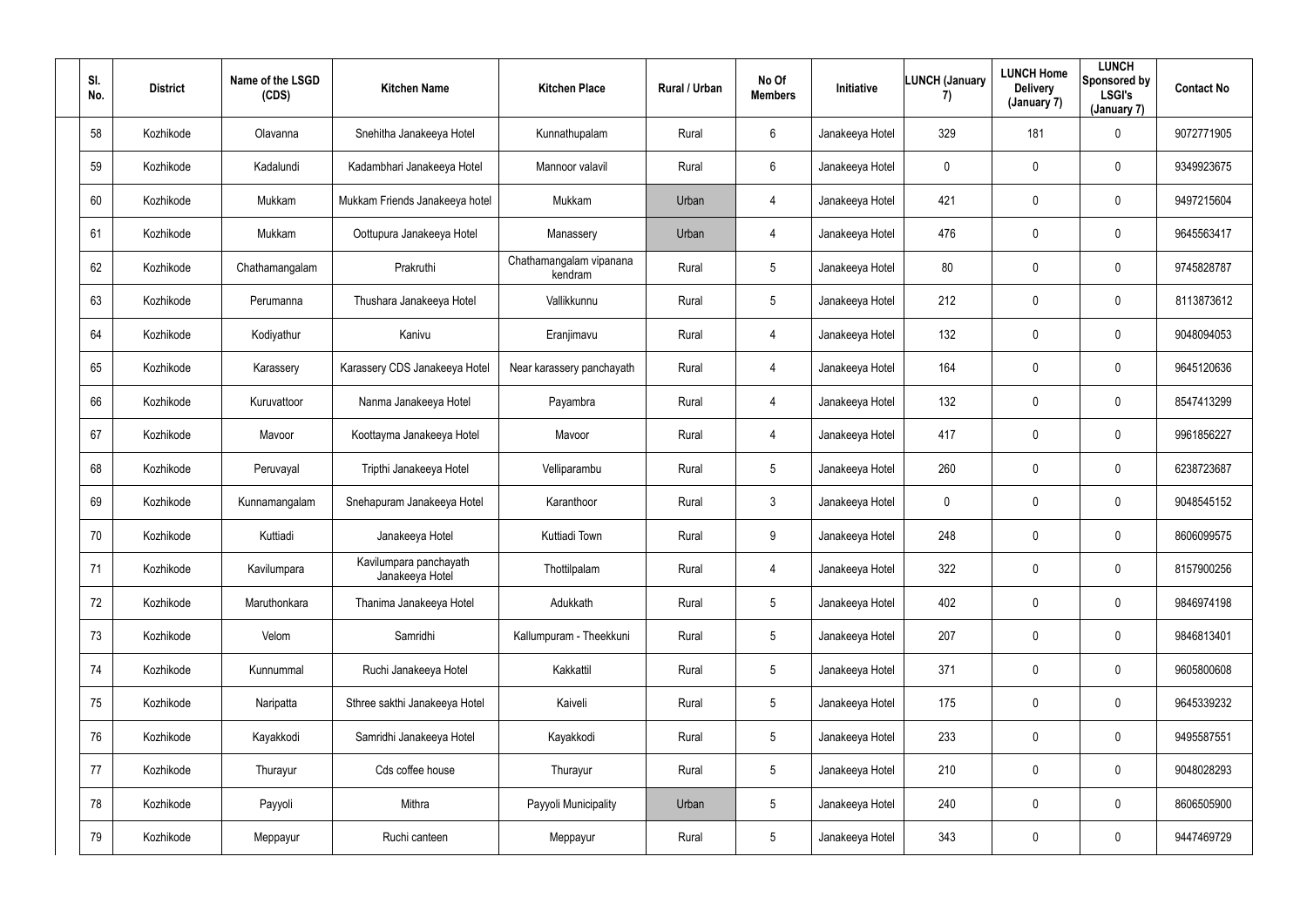| SI.<br>No. | <b>District</b> | Name of the LSGD<br>(CDS) | <b>Kitchen Name</b>                                  | <b>Kitchen Place</b>                               | Rural / Urban | No Of<br><b>Members</b> | Initiative      | <b>LUNCH (January</b><br>7) | <b>LUNCH Home</b><br><b>Delivery</b><br>(January 7) | <b>LUNCH</b><br>Sponsored by<br><b>LSGI's</b><br>(January 7) | <b>Contact No</b> |
|------------|-----------------|---------------------------|------------------------------------------------------|----------------------------------------------------|---------------|-------------------------|-----------------|-----------------------------|-----------------------------------------------------|--------------------------------------------------------------|-------------------|
| 80         | Kozhikode       | Thikkodi                  | Kaippunnyam Janakeeya Hotel                          | Thikkodi                                           | Rural         | 5 <sub>5</sub>          | Janakeeya Hotel | 190                         | $\mathbf 0$                                         | $\mathbf 0$                                                  | 9526071250        |
| 81         | Kozhikode       | Keezhariyur               | Tripthi Janakeeya Hotel                              | Arayanattu para                                    | Rural         | 8                       | Janakeeya Hotel | 306                         | 0                                                   | $\overline{0}$                                               | 8592834034        |
| 82         | Kozhikode       | Chakkittappara            | Chakkittapara cds Hotel                              | Chakkittapara CDS                                  | Rural         | 3 <sup>1</sup>          | Janakeeya Hotel | 287                         | 0                                                   | $\overline{0}$                                               | 9526881089        |
| 83         | Kozhikode       | Cheruvannur               | Vanitha canteen                                      | near cheruvannur panchayath<br>office, Cheruvannur | Rural         | 5 <sup>5</sup>          | Janakeeya Hotel | 197                         | 0                                                   | $\mathbf 0$                                                  | 9400676505        |
| 84         | Kozhikode       | Koothali                  | Salkara stationary cum Coffee<br>house and photostat | Near Koothali panchayath<br>office                 | Rural         | $6\overline{6}$         | Janakeeya Hotel | 145                         | 0                                                   | $\mathbf 0$                                                  | 9847642496        |
| 85         | Kozhikode       | Changaroth                | Changorath Janakeeya Hotel                           | Near Vadakkumbad HSS                               | Rural         | 5 <sup>5</sup>          | Janakeeya Hotel | 101                         | 0                                                   | $\mathbf 0$                                                  | 9747353283        |
| 86         | Kozhikode       | Perambra                  | Perambra Janakeeya Hotel                             | Perambra                                           | Rural         | 4                       | Janakeeya Hotel | 360                         | 0                                                   | $\mathbf 0$                                                  | 6238677483        |
| 87         | Kozhikode       | Kayanna                   | Kudumbashree Janakeeya Hotel<br>Kayanna              | Kayanna Bazar                                      | Rural         | 3 <sup>1</sup>          | Janakeeya Hotel | 60                          | 0                                                   | $\mathbf 0$                                                  | 9496130121        |
| 88         | Kozhikode       | Nochad                    | Kudumbashree Janakeeya Hotel                         | Muliyangal                                         | Rural         | 5 <sub>5</sub>          | Janakeeya Hotel | 156                         | 0                                                   | $\mathbf 0$                                                  | 7034944936        |
| 89         | Kozhikode       | Ayenchery                 | Janakeeya Hotel Ayanchery                            | Ayanchery                                          | Rural         | 4                       | Janakeeya Hotel | 252                         | 0                                                   | $\mathbf 0$                                                  | 8078369520        |
| 90         | Kozhikode       | Maniyur                   | Ruchikoott Vanitha Hotel                             | Near maniyur panchayath<br>office, Navodaya stop   | Rural         | 4                       | Janakeeya Hotel | 149                         | 0                                                   | $\mathbf 0$                                                  | 9400097895        |
| 91         | Kozhikode       | Villiappally              | Janakeeya Hotel Villiappally                         | <b>Keezhal Mukku</b>                               | Rural         | 4                       | Janakeeya Hotel | 221                         | 0                                                   | $\mathbf 0$                                                  | 8086472039        |
| 92         | Kozhikode       | Thiruvallur               | Ruchi Janakeeya Hotel                                | Thiruvallur                                        | Rural         | $5\phantom{.0}$         | Janakeeya Hotel | 267                         | 0                                                   | $\mathbf 0$                                                  | 9400723619        |
| 93         | Kozhikode       | Edachery                  | Kudumbasree cafe and helpdesk                        | Edachery                                           | Rural         | $\overline{4}$          | Janakeeya Hotel | 240                         | 0                                                   | $\mathbf 0$                                                  | 7736287974        |
| 94         | Kozhikode       | Nadapuram                 | Uttupura canteen and catering                        | Kallachi                                           | Rural         | $6\overline{6}$         | Janakeeya Hotel | 452                         | 0                                                   | $\mathbf 0$                                                  | 9946448011        |
| 95         | Kozhikode       | Chekkyad                  | Ruchi vanitha hotel                                  | Puliyav                                            | Rural         | $\overline{4}$          | Janakeeya Hotel | 256                         | 0                                                   | $\mathbf 0$                                                  | 9048541152        |
| 96         | Kozhikode       | Valayam                   | Nanma Janakeeya Hotel                                | Valayam                                            | Rural         | $5\overline{)}$         | Janakeeya Hotel | 203                         | 0                                                   | $\mathbf 0$                                                  | 9207821783        |
| 97         | Kozhikode       | Purameri                  | Nanma Janakeeya Hotel                                | Purameri                                           | Rural         | $6\overline{6}$         | Janakeeya Hotel | 341                         | 0                                                   | $\mathbf 0$                                                  | 9745393164        |
| 98         | Kozhikode       | Vanimel                   | Vanimel Janakeeya Hotel                              | Bhoomivathukkal                                    | Rural         | $5\phantom{.0}$         | Janakeeya Hotel | 200                         | 0                                                   | $\mathbf 0$                                                  | 9048163049        |
| 99         | Kozhikode       | Tuneri                    | Menma Oottupura Janakeeya Hotel                      | Tuneri                                             | Rural         | 3 <sup>1</sup>          | Janakeeya Hotel | 227                         | 0                                                   | $\mathbf 0$                                                  | 9745251928        |
| 100        | Kozhikode       | Onchiyam                  | Adukkala                                             | Kannookkara                                        | Rural         | 3 <sup>1</sup>          | Janakeeya Hotel | $\mathbf 0$                 | 0                                                   | $\mathbf 0$                                                  | 8606115054        |
| 101        | Kozhikode       | Chorode                   | Janani Hotel and Catering Unit                       | Chorode                                            | Rural         | 4                       | Janakeeya Hotel | 285                         | 0                                                   | $\overline{0}$                                               | 9645426343        |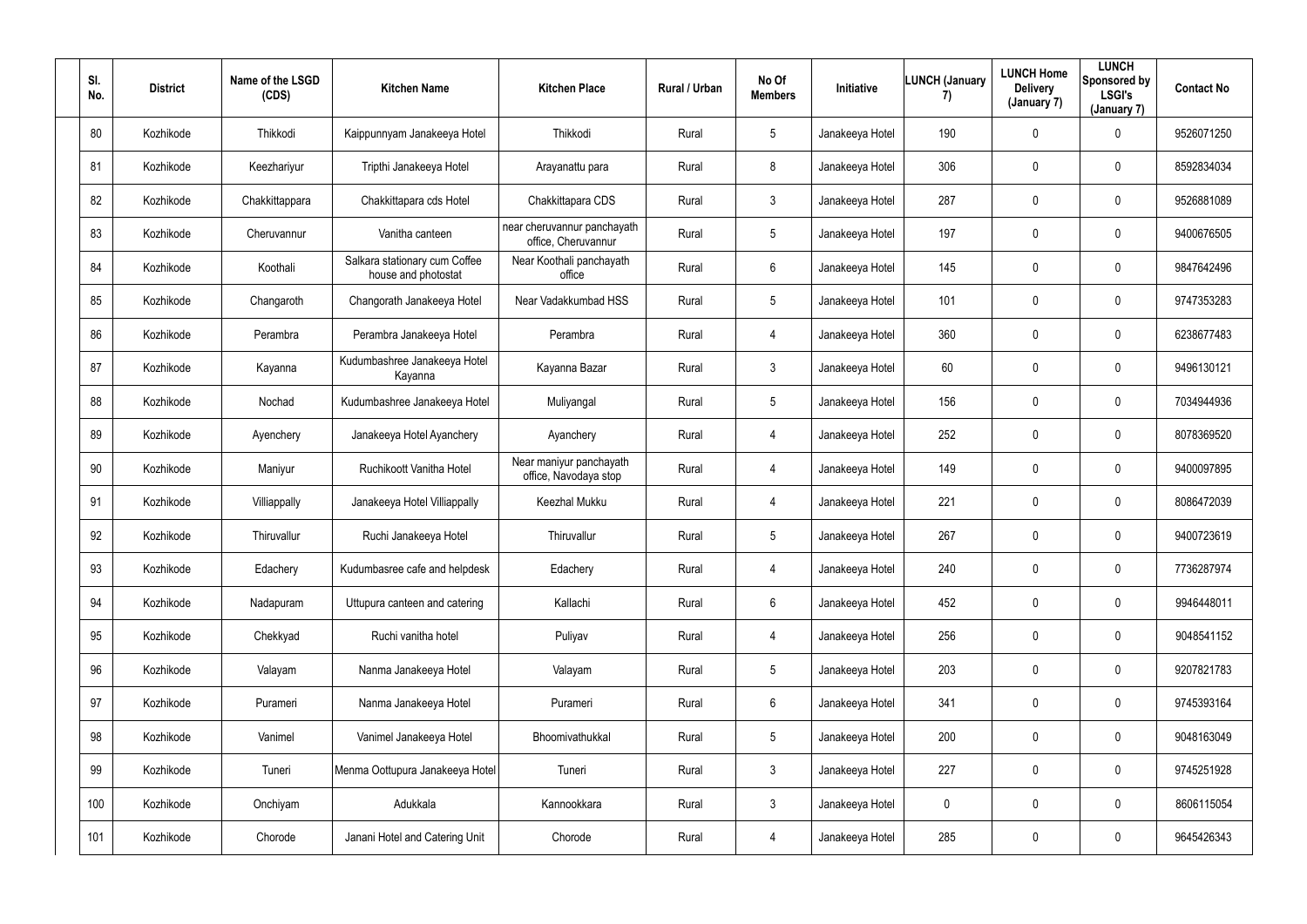|     | SI.<br>No.      | <b>District</b> | Name of the LSGD<br>(CDS) | <b>Kitchen Name</b>                      | <b>Kitchen Place</b>                            | Rural / Urban | No Of<br><b>Members</b> | Initiative      | <b>LUNCH (January</b><br>7) | <b>LUNCH Home</b><br><b>Delivery</b><br>(January 7) | <b>LUNCH</b><br>Sponsored by<br><b>LSGI's</b><br>(January 7) | <b>Contact No</b> |
|-----|-----------------|-----------------|---------------------------|------------------------------------------|-------------------------------------------------|---------------|-------------------------|-----------------|-----------------------------|-----------------------------------------------------|--------------------------------------------------------------|-------------------|
|     | 102             | Kozhikode       | Eramala                   | Janakeeya Hotel - Eramala                | Orkkatteri                                      | Rural         | 8                       | Janakeeya Hotel | 115                         | $\mathbf 0$                                         | $\mathbf 0$                                                  | 9645239675        |
|     | 103             | Kozhikode       | Vadakara West             | Janakeeya Hotel - Vadakara west          | Vadakara                                        | Urban         | $\mathfrak{Z}$          | Janakeeya Hotel | $\mathbf 0$                 | 0                                                   | $\mathbf 0$                                                  | 8943703596        |
|     | 104             | Kozhikode       | Vadakara West             | Chithra Janakeeya Hotel                  | Vadakara New bus stand                          | Urban         | $\mathfrak{Z}$          | Janakeeya Hotel | 356                         | 0                                                   | $\mathbf 0$                                                  | 9387762939        |
|     | 105             | Kozhikode       | Vadakara East             | Janakeeya Hotel Vadakara<br>Municipality | Edodi                                           | Urban         | 6                       | Janakeeya Hotel | 440                         | $\mathbf 0$                                         | $\pmb{0}$                                                    | 9207604876        |
|     | 106             | Kozhikode       | Azhiyoor                  | Janakeeya Hotel Azhiyoor                 | Chombala near Block Office                      | Rural         | $\mathfrak{Z}$          | Janakeeya Hotel | 247                         | 0                                                   | $\mathbf 0$                                                  | 8086159250        |
| 106 |                 |                 |                           |                                          |                                                 |               | 501                     |                 | 32287                       | 1152                                                | 18                                                           |                   |
|     |                 | Malappuram      | Triprangode               | Vishista Vanitha Canteen                 | Ottumpuram                                      | Rural         | $5\phantom{.0}$         | Janakeeya Hotel | 194                         | 38                                                  | $\mathbf 0$                                                  | 9526951352        |
|     | $\overline{2}$  | Malappuram      | Kondotty-2                | Amrutham Janakeeya Hotel                 | Kondotty busstand                               | Urban         | 4                       | Janakeeya Hotel | 514                         | 0                                                   | 4                                                            | 7356582539        |
|     | 3               | Malappuram      | Ponmundam                 | Janakeeya hotel                          | Athanikkal                                      | Rural         | 4                       | Janakeeya Hotel | 84                          | $\mathbf 0$                                         | $\pmb{0}$                                                    | 9746986753        |
|     |                 | Malappuram      | Ponnani-1                 | Samridhi                                 | Ponnani                                         | Urban         | 5                       | Janakeeya Hotel | 92                          | 0                                                   | $\mathbf 0$                                                  | 9526810552        |
|     | $5\phantom{.0}$ | Malappuram      | Parappanangadi            | Thathoos janakeeya hotel                 | Parappanangadi                                  | Urban         | $\mathfrak{Z}$          | Janakeeya Hotel | 180                         | 168                                                 | $\mathbf 0$                                                  | 9048515158        |
|     | 6               | Malappuram      | Edayur                    | mathuraka vanita hotel                   | vattaparamb                                     | Rural         | 3 <sup>1</sup>          | Janakeeya Hotel | 173                         | $\mathbf 0$                                         | $\pmb{0}$                                                    | 9995857550        |
|     | -7              | Malappuram      | Kaladi                    | Thripthi Janakeeya Hotel                 | Naripparamb                                     | Rural         | 4                       | Janakeeya Hotel | 130                         | $\mathbf 0$                                         | $\mathbf 0$                                                  | 9048111134        |
|     | 8               | Malappuram      | Tavanur                   | Snehitha                                 | Ayankalam                                       | Rural         | $5\phantom{.0}$         | Janakeeya Hotel | 57                          | $\mathbf 0$                                         | $\mathbf 0$                                                  | 9995887155        |
|     | 9               | Malappuram      | Karulai                   | Janakeeya Hotel                          | Karulayi Town                                   | Rural         | 4                       | Janakeeya Hotel | 75                          | 11                                                  | $\overline{0}$                                               | 9388070564        |
|     | 10              | Malappuram      | Melattur                  | Melattur Janakeeya Hotel                 | Melattur                                        | Rural         | 5 <sub>5</sub>          | Janakeeya Hotel | 263                         | $\pmb{0}$                                           | $\overline{0}$                                               | 9497644650        |
|     | 11              | Malappuram      | Vallikkunnu               | Ruchikootu                               | Anangadi                                        | Rural         | 4                       | Janakeeya Hotel | 202                         | 87                                                  | $\overline{0}$                                               | 9846828029        |
|     | 12              | Malappuram      | Parappanangadi            | Sobhika Janakeeya hotel                  | Parappanangadi                                  | Urban         | $5\phantom{.0}$         | Janakeeya Hotel | 451                         | 155                                                 | $\overline{0}$                                               | 9048220552        |
|     | 13              | Malappuram      | Vazhakkad                 | Ruchi hotel vazhakkad                    | Gup school vazhakkad                            | Rural         | $5\phantom{.0}$         | Janakeeya Hotel | 349                         | 206                                                 | $\overline{0}$                                               | 9656316072        |
|     | 14              | Malappuram      | Amarambalam               | Janakeeya Hotel                          | <b>Opposite Federal Bank</b><br>Pookkottumpadam | Rural         | 4                       | Janakeeya Hotel | 108                         | 8                                                   | $\overline{0}$                                               | 8157060589        |
|     | 15              | Malappuram      | Marakkara                 | Famous Hotel                             | marakkara                                       | Rural         | $\mathbf{3}$            | Janakeeya Hotel | $\mathbf 0$                 | 0                                                   | $\overline{0}$                                               | 6238909658        |
|     | 16              | Malappuram      | Ozhur                     | Archana Vanitha Canteen                  | Pulparambu                                      | Rural         | $2^{\circ}$             | Janakeeya Hotel | 150                         | $\pmb{0}$                                           | $\pmb{0}$                                                    | 9645906084        |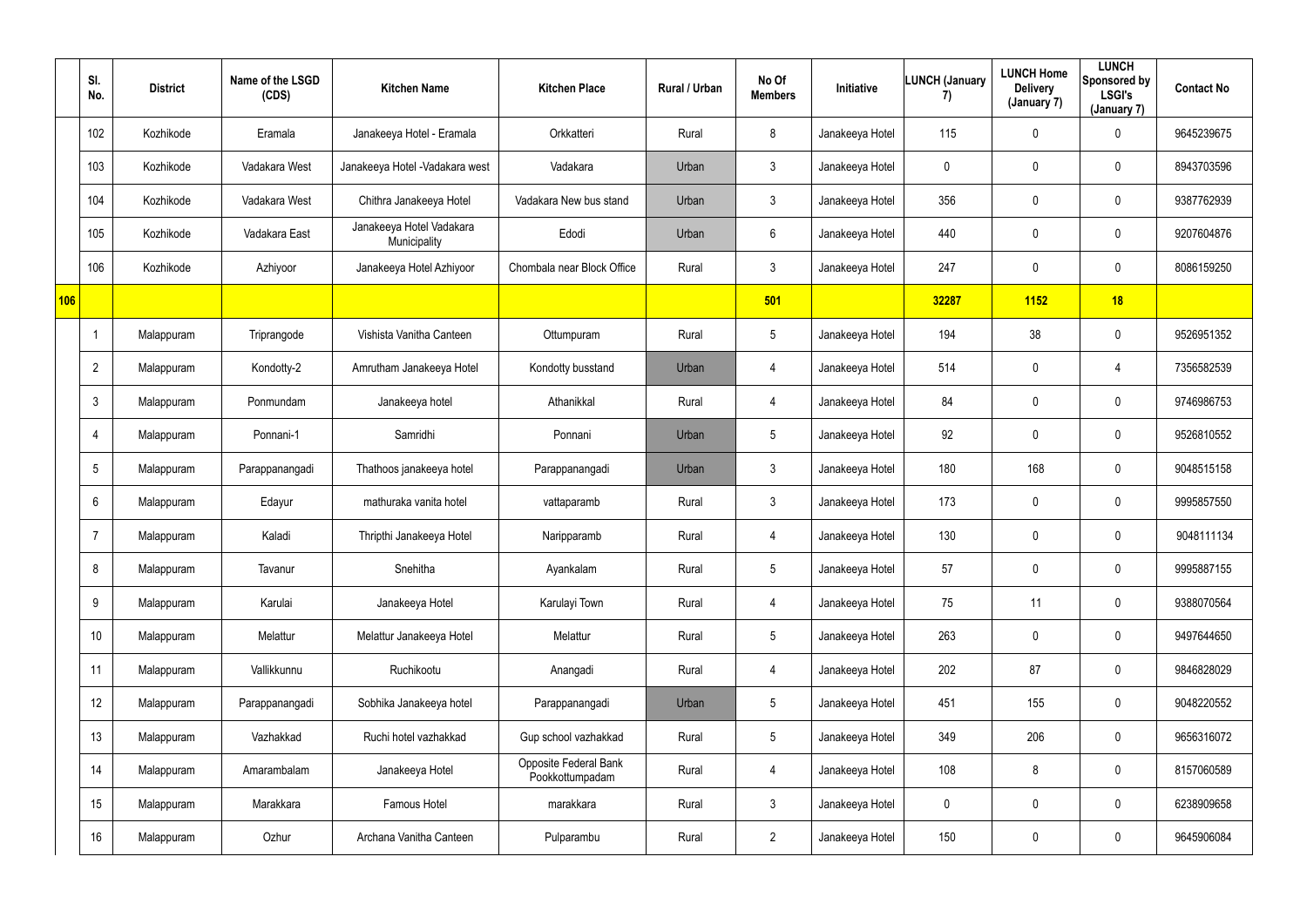| SI.<br>No. | <b>District</b> | Name of the LSGD<br>(CDS) | <b>Kitchen Name</b>         | <b>Kitchen Place</b> | Rural / Urban | No Of<br><b>Members</b> | Initiative      | <b>LUNCH (January</b><br>7) | <b>LUNCH Home</b><br><b>Delivery</b><br>(January 7) | <b>LUNCH</b><br>Sponsored by<br><b>LSGI's</b><br>(January 7) | <b>Contact No</b> |
|------------|-----------------|---------------------------|-----------------------------|----------------------|---------------|-------------------------|-----------------|-----------------------------|-----------------------------------------------------|--------------------------------------------------------------|-------------------|
| 17         | Malappuram      | Keezhuparambu             | Sisiram hotel keezhuparambu | New bazar kuniyil    | Rural         | $5\overline{)}$         | Janakeeya Hotel | 144                         | 70                                                  | $\mathbf 0$                                                  | 8086830582        |
| 18         | Malappuram      | Irimbiliyam               | nandanam vanita hotel       | kotappuram           | Rural         | $5\overline{)}$         | janakeeya Hotel | 156                         | 0                                                   | $\mathbf 0$                                                  | 7306302029        |
| 19         | Malappuram      | Porur                     | Kudumbasree vanitha canteen | Cherukod             | Rural         | 4                       | Janakeeya Hotel | 131                         | 0                                                   | $\mathbf 0$                                                  | 9745425647        |
| 20         | Malappuram      | Tirunavaya                | Vibhava Cafesree            | Karathoor            | Rural         | 4                       | Janakeeya Hotel | 75                          | 22                                                  | $\overline{0}$                                               | 9645414837        |
| 21         | Malappuram      | Moothedam                 | Moothedam janakeeya hotel   | Karappuram           | Rural         | $\mathbf{3}$            | Janakeeya Hotel | 217                         | 0                                                   | $\mathbf 0$                                                  | 9447630154        |
| 22         | Malappuram      | Vazhayur                  | Three Star Janakeeya Hotel  | Karad                | Rural         | 4                       | Janakeeya Hotel | 298                         | 67                                                  | $\mathbf 0$                                                  | 9744305921        |
| 23         | Malappuram      | urngattiri                | Oottupura                   | Therattummal         | Rural         | $5\phantom{.0}$         | Janakeeya Hotel | 103                         | 85                                                  | $\mathbf 0$                                                  | 9562851125        |
| 24         | Malappuram      | Maranchery                | Janakeeya Hotel maranchey   | Panambad             | Rural         | $5\phantom{.0}$         | Janakeeya Hotel | 72                          | 126                                                 | $\mathbf 0$                                                  | 9048081621        |
| 25         | Malappuram      | Athavanad                 | Janakeeya Bhakshanasala     | Vettichira           | Rural         | 5 <sub>5</sub>          | Janakeeya Hotel | 170                         | 0                                                   | $\overline{0}$                                               | 9495291580        |
| 26         | Malappuram      | Pothukal                  | Vanitha Canteen             | Nettikulam           | Rural         | 6                       | Janakeeya Hotel | 130                         | 0                                                   | $\overline{0}$                                               | 9048501397        |
| 27         | Malappuram      | Mampad                    | <b>Bismi Cafe</b>           | Mampad               | Rural         | $\mathbf{3}$            | Janakeeya Hotel | 126                         | 0                                                   | $\mathbf 0$                                                  | 9961170251        |
| 28         | Malappuram      | Marakkara                 | Ruchikoottu                 | <b>AC Nirappu</b>    | Rural         | $5\overline{)}$         | Janakeeya Hotel | 53                          | 0                                                   | $\mathbf 0$                                                  | 9745625415        |
| 29         | Malappuram      | Alipparambu               | Oottupura                   | Alipparambu          | Rural         | $5\phantom{.0}$         | Janakeeya Hotel | 167                         | 0                                                   | $\overline{0}$                                               | 9847690941        |
| 30         | Malappuram      | Valanchery                | Janakkeeya Hotel            | Valanchery           | Urban         | $5\phantom{.0}$         | Janakeeya Hotel | 197                         | $\mathbf 0$                                         | $\mathbf 0$                                                  | 8593812408        |
| 31         | Malappuram      | Chaliyar                  | Chaliyar Janakeeya Hotel    | Akambaadam           | Rural         | $\mathbf{3}$            | Janakeeya Hotel | 112                         | 31                                                  | $\mathbf 0$                                                  | 9605274841        |
| 32         | Malappuram      | Kalikavu                  | Friends Janakeeya Hotel     | Kalikavu             | Rural         | 4                       | Janakeeya Hotel | 96                          | 10 <sup>°</sup>                                     | $\mathbf 0$                                                  | 9745751684        |
| 33         | Malappuram      | Angadipuram               | Janakeeya Hotel             | Angadipuram          | Rural         | $\overline{4}$          | Janakeeya Hotel | 198                         | 0                                                   | $\mathbf 0$                                                  | 7902314724        |
| 34         | Malappuram      | Puzhakkattri              | Jasmin                      | Puzhakkattiri        | Rural         | $5\phantom{.0}$         | Janakeeya Hotel | 162                         | 118                                                 | $\mathbf 0$                                                  | 9495497872        |
| 35         | Malappuram      | Nannamukku                | Tanima                      | Nannamukku           | Rural         | $5\phantom{.0}$         | Janakeeya Hotel | 175                         | 134                                                 | $\mathbf 0$                                                  | 8943417885        |
| 36         | Malappuram      | Moorkkanad                | Oruma Janakeeya Hotel       | Moorkkanad           | Rural         | $5\overline{)}$         | Janakeeya Hotel | 86                          | 94                                                  | $\mathbf 0$                                                  | 9605728248        |
| 37         | Malappuram      | Edavanna                  | Souhrtham Janakeeya Hotel   | Edavanna             | Rural         | $5\overline{)}$         | Janakeeya Hotel | 203                         | 95                                                  | $\mathbf 0$                                                  | 9746986110        |
| 38         | Malappuram      | Tirur                     | Ruchi Janakeeya Hotel       | Tirur                | Urban         | 4                       | Janakeeya Hotel | 476                         | 42                                                  | $\mathbf 0$                                                  | 9895409528        |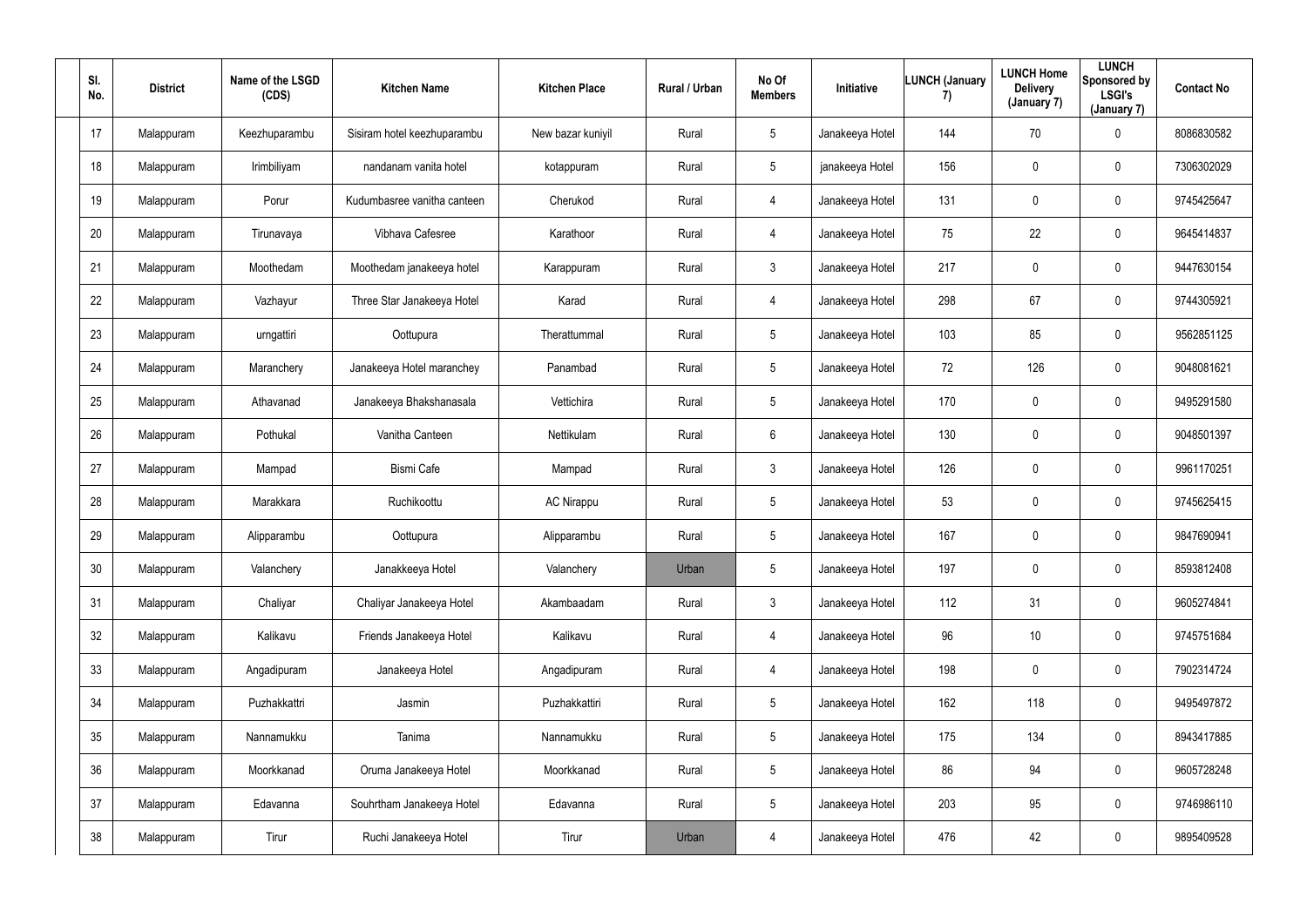| SI.<br>No. | <b>District</b> | Name of the LSGD<br>(CDS) | <b>Kitchen Name</b>                               | <b>Kitchen Place</b>   | Rural / Urban | No Of<br><b>Members</b> | Initiative      | <b>LUNCH (January</b><br>7) | <b>LUNCH Home</b><br><b>Delivery</b><br>(January 7) | <b>LUNCH</b><br>Sponsored by<br><b>LSGI's</b><br>(January 7) | <b>Contact No</b> |
|------------|-----------------|---------------------------|---------------------------------------------------|------------------------|---------------|-------------------------|-----------------|-----------------------------|-----------------------------------------------------|--------------------------------------------------------------|-------------------|
| 39         | Malappuram      | Tirur                     | Amrutham Janakeeya Hotel                          | Tirur                  | Urban         | $\overline{4}$          | Janakeeya Hotel | 286                         | $\mathbf 0$                                         | $\mathbf 0$                                                  | 9745074259        |
| 40         | Malappuram      | Edappal                   | Daya Cafesree                                     | Edappal                | Rural         | $5\overline{)}$         | Janakeeya Hotel | 142                         | 0                                                   | $\mathbf 0$                                                  | 9895439056        |
| 41         | Malappuram      | Koottilangadi             | Janakeeya Hotel                                   | Koottilangadi          | Rural         |                         | Janakeeya Hotel | 45                          | 60                                                  | $\overline{2}$                                               | 9539471939        |
| 42         | Malappuram      | Vattamkulam               | Vibhava Janakeeya Hotel                           | Edappal                | Rural         | $\overline{4}$          | Janakeeya Hotel | 168                         | 0                                                   | $\overline{0}$                                               | 9744844512        |
| 43         | Malappuram      | Nilambur                  | Annapporna Janakeeya Hotel                        | Nilambur               | Urban         | 8                       | Janakeeya Hotel | 382                         | 147                                                 | $\mathbf 0$                                                  | 8547795364        |
| 44         | Malappuram      | Puzhakkattri              | PT Group                                          | Ramapuram              | Rural         | $\overline{4}$          | Janakeeya Hotel | 148                         | 42                                                  | $\mathbf 0$                                                  | 9745108676        |
| 45         | Malappuram      | Vazhikkadavu              | Vanitha Janakeeya Hotel                           | Manimooli              | Rural         | $\overline{4}$          | Janakeeya Hotel | 137                         | 45                                                  | $\mathbf 0$                                                  | 8943046755        |
| 46         | Malappuram      | Chungathara               | Chungathara Annapoorna Vanitha<br>Janakeeya Hotel | Chalikkulam            | Rural         | $\mathbf{3}$            | Janakeeya Hotel | 62                          | 0                                                   | $\mathbf 0$                                                  | 9745674102        |
| 47         | Malappuram      | Vallikunnu                | Punathil Janakeeya Hotel                          | Vallikunnu             | Rural         | $\overline{4}$          | Janakeeya Hotel | 103                         | 167                                                 | $\overline{0}$                                               | 9946051042        |
| 48         | Malappuram      | Tirurangadi               | Nirmalyam Janakeeya Hotel                         | Chanthappadi           | Urban         | $5\phantom{.0}$         | Janakeeya Hotel | 304                         | 199                                                 | $\overline{0}$                                               | 9895168511        |
| 49         | Malappuram      | Purathur                  | Purathur Janakeeya Hotel                          | Kavilakkad             | Rural         | $\mathbf{3}$            | Janakeeya Hotel | 89                          | 45                                                  | $\mathbf 0$                                                  | 9645170119        |
| 50         | Malappuram      | Kuruva                    | Swad                                              | Ambalaparamb           | Rural         | $\overline{4}$          | Janakeeya Hotel | $\overline{0}$              | 0                                                   | $\mathbf 0$                                                  | 9495993543        |
| 51         | Malappuram      | Perumanna Klari           | Perumanna Klari Janakeeya Hotel                   | Near Panjayathu office | Rural         | $\mathbf{3}$            | Janakeeya Hotel | 86                          | 0                                                   | $\mathbf 0$                                                  | 7306197556        |
| 52         | Malappuram      | Kuttippuram               | Janakeeya Hotel Kuttippurram                      | Kuttipuram             | Rural         | $5\phantom{.0}$         | Janakeeya Hotel | 202                         | $\mathbf 0$                                         | $\mathbf 0$                                                  | 8921459017        |
| 53         | Malappuram      | Niramaruthur              | Annapporna Janakeeya Hotel                        | Mangad                 | Rural         | $\mathbf{3}$            | Janakeeya Hotel | 145                         | 0                                                   | $\mathbf 0$                                                  | 9746334349        |
| 54         | Malappuram      | Veliyancode               | Cafe Kudumbashree                                 | Eramangalam            | Rural         | $\mathbf{3}$            | Janakeeya Hotel | $\pmb{0}$                   | 0                                                   | $\mathbf 0$                                                  | 9567575145        |
| 55         | Malappuram      | Pulilkal                  | Ruchi Koottu Janakeeya Hotel                      | Pulikkal               | Rural         | $\overline{4}$          | Janakeeya Hotel | 186                         | 15                                                  | $\mathbf 0$                                                  | 9947039208        |
| 56         | Malappuram      | Karuvarakund              | Janakeeya Hotel                                   | Karuvarakund           | Rural         | $\overline{4}$          | Janakeeya Hotel | 225                         | 27                                                  | $\mathbf 0$                                                  | 9562233316        |
| 57         | Malappuram      | Thuvvur                   | Janakeeya Hotel                                   | Thuvvur                | Rural         | $5\overline{)}$         | Janakeeya Hotel | 115                         | 32 <sub>2</sub>                                     | $\mathbf 0$                                                  | 8075365565        |
| 58         | Malappuram      | Kottakkal                 | Kottakkal Janakeeya Hotel                         | Kottakkal              | Urban         | 3 <sup>1</sup>          | Janakeeya Hotel | 369                         | 0                                                   | $\mathbf 0$                                                  | 9946216609        |
| 59         | Malappuram      | Kuzhimanna                | Mythri Janakkeeya Hotel                           | Cheruparamb            | Rural         | $\overline{4}$          | Janakeeya Hotel | 187                         | 93                                                  | $\mathbf 0$                                                  | 9961738543        |
| 60         | Malappuram      | Talakkad                  | Talakkad Janakeeya Hotel                          | <b>BP</b> Angadi       | Rural         | $\overline{4}$          | Janakeeya Hotel | $\boldsymbol{0}$            | 0                                                   | $\mathbf 0$                                                  | 9447824517        |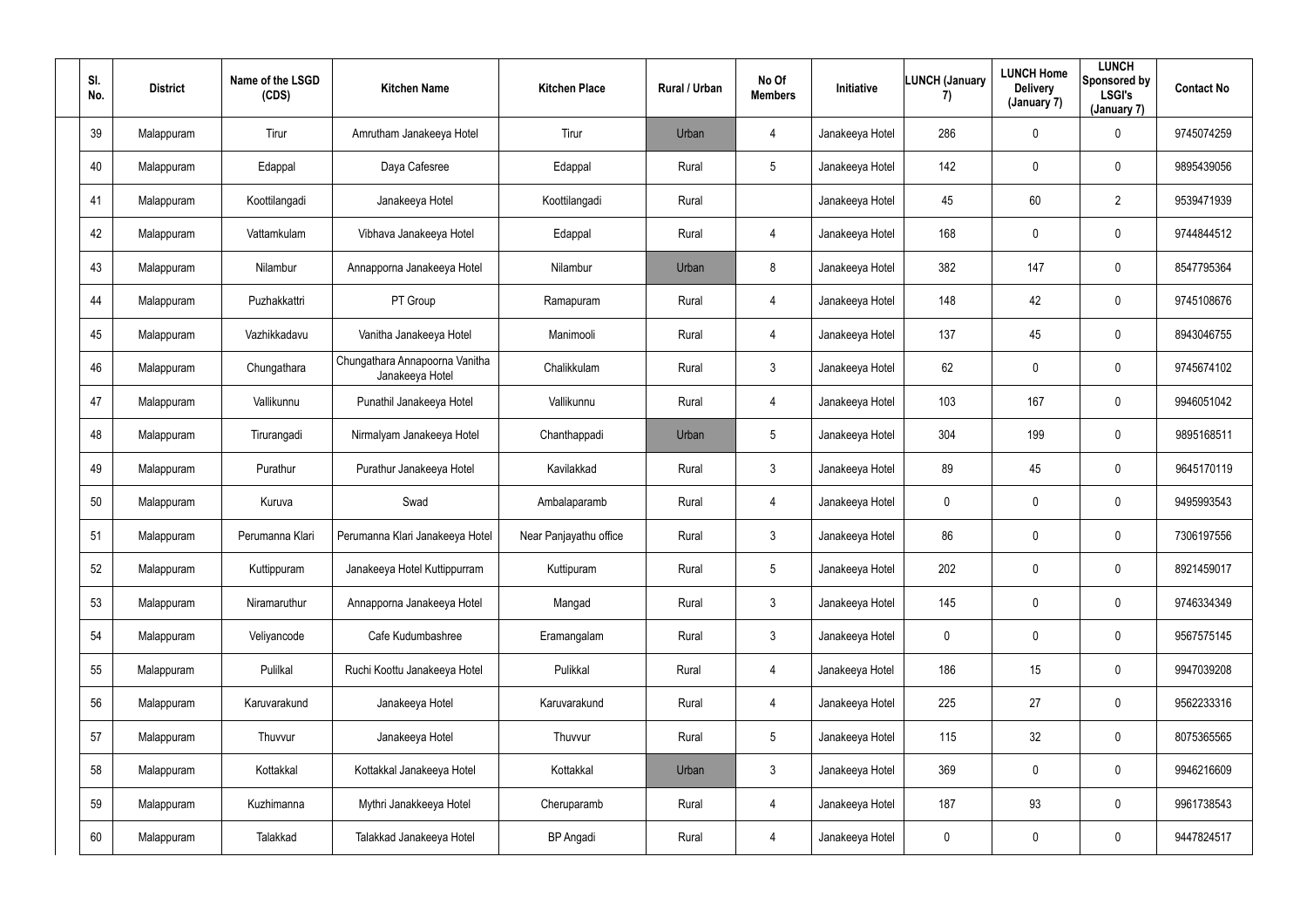|     | SI.<br>No. | <b>District</b> | Name of the LSGD<br>(CDS) | <b>Kitchen Name</b>          | <b>Kitchen Place</b> | Rural / Urban | No Of<br><b>Members</b> | Initiative      | <b>LUNCH (January</b><br>7) | <b>LUNCH Home</b><br><b>Delivery</b><br>(January 7) | <b>LUNCH</b><br>Sponsored by<br><b>LSGI's</b><br>(January 7) | <b>Contact No</b> |
|-----|------------|-----------------|---------------------------|------------------------------|----------------------|---------------|-------------------------|-----------------|-----------------------------|-----------------------------------------------------|--------------------------------------------------------------|-------------------|
|     | 61         | Malappuram      | Areecode                  | Haritha sree Janakeeya Hotel | Pookottuchola        | Rural         | 4                       | Janakeeya Hotel | 79                          | 15                                                  | $\mathbf 0$                                                  | 7025072558        |
| 126 | 62         | Malappuram      | Cherukkavu                | Kitchen Hut Janakeeya Hotel  | Chevayoor            | Rural         | 4                       | Janakeeya Hoel  | 175                         | 79                                                  | $\overline{4}$                                               | 9895195887        |
|     | 63         | Malappuram      | Thiruvali                 | Janakeeya hotel              | Thiruvali            | Rural         | $5\phantom{.0}$         | Janakeeya Hotal | 108                         | 0                                                   | $\mathbf 0$                                                  | 9746385945        |
|     | 64         | Malappuram      | Alamcode                  | Janakeeya hotel              | Alamcode             | Rural         | $5\overline{)}$         | Janakeeya Hotal | 183                         | 121                                                 | $\mathbf 0$                                                  | 8129368109        |
|     | 65         | Malappuram      | Manjeri 1                 | Cafe Janakeeya hotel         | Manjeri              | Urban         | $6\phantom{.0}$         | Janakeeya Hotal | 231                         | 22                                                  | $\overline{2}$                                               | 7336671011        |
|     | 66         | Malappuram      | kalpakanchery             | Janakeeya HOTEL              | Kalpakanchery        | Rural         | 4                       | Janakeeya Hotel | 100                         | $\mathbf 0$                                         | $\overline{0}$                                               | 9048929947        |
|     | 67         | Malappuram      | Kodur                     | Janakeeya hotel              | vadakkemanna         | Rural         | $3\phantom{.0}$         | Janakeeya hotel | 118                         | 36                                                  | $\mathbf 0$                                                  | 9605430938        |
|     | 68         | Malappuram      | Anakayam                  | janakeeya hotel              | Anakayam             | Rural         | $5\phantom{.0}$         | Janakeeya hotel | 286                         | 0                                                   | $\overline{0}$                                               | 7025840671        |
|     | 69         | Malappuram      | Malappuram                | Janakeeya Hotel              | Malappuram           | Urban         | $\mathbf{3}$            | Janakeeya Hotal | 193                         | 30                                                  | $\mathbf 0$                                                  | 8281125864        |
|     | 70         | Malappuram      | Tanur                     | Azhimukham Janakeeya hotel   | tanur                | Urban         | $\mathbf{3}$            | Janakeeya Hotel | 227                         | 0                                                   | $\mathbf 0$                                                  | 7594914843        |
|     | 71         | Malappuram      | Elamkulam                 | Janapriya                    | Kunnakav             | Rural         | 4                       | Janakeeya Hotel | 152                         | $\mathbf 0$                                         | $\overline{0}$                                               | 9496725446        |
|     | 72         | Malappuram      | Wandoor                   | Janakeeya Hotel              | wandoor              | Rural         | 4                       | Janakeeya Hotel | 98                          | 55                                                  | $\overline{0}$                                               | 8086064498        |
|     | 73         | Malappuram      | Perinthalmanna            | samrthi janakeeya hotei      | Perinthalmanna       | Urban         | $5\phantom{.0}$         | Janakeeya hotel | 171                         | 0                                                   | $\mathbf 0$                                                  | 7994259773        |
|     | 74         | Malappuram      | Munniyur                  | Oottupura                    | Munniyur             | Rural         | $5\phantom{.0}$         | Janakeeya Hotel | 221                         | 183                                                 | $\pmb{0}$                                                    |                   |
|     | 75         | Malappuram      | AR Nagar                  | Aiswarya                     | AR Nagar             | Rural         | $\mathbf{3}$            | Janakeeya Hotel | 154                         | $\mathbf 0$                                         | $\overline{0}$                                               |                   |
|     | 76         | Malappuram      | Thenjippalam              | Nanma                        | Thenjippalam         | Rural         |                         | Janakeeya Hotel | 290                         | 121                                                 | $\overline{0}$                                               |                   |
|     | 77         | Malappuram      | Peruvallur                | Anugraha                     | Super bazar          | Rural         | 5 <sub>5</sub>          | Jankeeya Hotel  | 160                         | 106                                                 | $\mathbf{3}$                                                 | 9747037665        |
|     | 78         | Malappuram      | Muthuvallur               | Nanma janakeeya hotel        | Muthuparambu         | Rural         | 3 <sup>1</sup>          | Janakeeya hotel | 409                         | $\mathbf 0$                                         | $\overline{0}$                                               | 9744406501        |
|     | 79         | Malappuram      | mankada                   | janakeeya hatel              | Aryiranazhipadi      | Rural         | $\mathbf{3}$            | janakeeya hotel | $\mathbf 0$                 | 0                                                   | $\overline{0}$                                               | 9539855520        |
|     | 80         | Malappuram      | Vengara                   | Ponnoos hotel                | Vengara              | Rural         | 4                       | Janakeeya hotel | 246                         | 0                                                   | $\overline{0}$                                               | 9947424618        |
|     | 81         | Malappuram      | Pulpatta                  | Santhwanam Janakeeya hotel   | Padikkal parambil    | Rural         | 5 <sub>5</sub>          | Janakeeya hotel | 371                         | 346                                                 | $\overline{0}$                                               | 9526367569        |
|     | 82         | Malappuram      | Keezhattur                | Keezhattur Janakeeya hotel   | Keezhattur           | Rural         | 4                       | Janakeeya hotel | 60                          | 0                                                   | $\pmb{0}$                                                    | 9539209640        |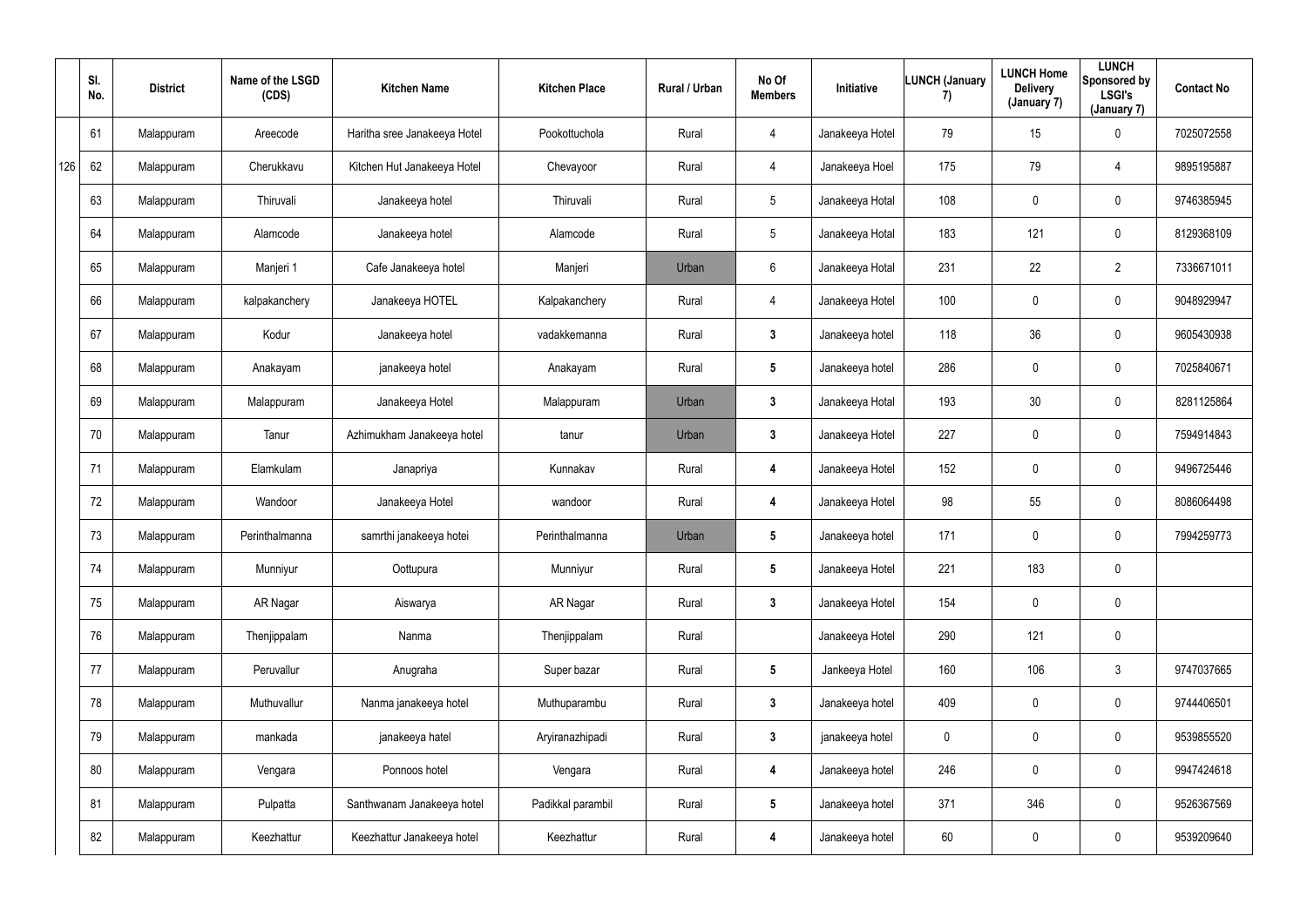| SI.<br>No. | <b>District</b> | Name of the LSGD<br>(CDS) | <b>Kitchen Name</b>      | <b>Kitchen Place</b> | Rural / Urban | No Of<br><b>Members</b> | Initiative      | LUNCH (January<br>7) | <b>LUNCH Home</b><br><b>Delivery</b><br>(January 7) | <b>LUNCH</b><br>Sponsored by<br><b>LSGI's</b><br>(January 7) | <b>Contact No</b> |
|------------|-----------------|---------------------------|--------------------------|----------------------|---------------|-------------------------|-----------------|----------------------|-----------------------------------------------------|--------------------------------------------------------------|-------------------|
| 83         | Malappuram      | Cherumundam               | Nanma janakeeya hotel    | Manchingapara        | Rural         | 4                       | Janakeeya hotel | 85                   | 0                                                   | $\mathbf 0$                                                  | 9496048689        |
| 84         | Malappuram      | Chelambre                 | Soorya Janakeeya hotel   | Pulluparamb          | Rural         | $\mathbf{3}$            | Janakeeya hotel | 86                   | 105                                                 | $\overline{0}$                                               | 7994179285        |
| 85         | Malappuram      | Ponmala                   | Janakeeya hotel          | Chappangadi          | Rural         | 4                       | Janakeeya hotel | 226                  | 0                                                   | $\mathbf 0$                                                  | 9605811748        |
| 86         | Malappuram      | Thennala                  | <b>Bismi Hotel</b>       | Pookkiparamb         | Rural         | 4                       | Jankeeya Hotel  | 280                  | 0                                                   | $\mathbf 0$                                                  | 9995757092        |
| 87         | Malappuram      | Tanalur                   | Janakeeya Hotel          | Tanalur              | Rural         |                         | Jankeeya Hotel  | 243                  | $\mathbf 0$                                         | $\mathbf 0$                                                  |                   |
| 88         | Malappuram      | Parappur                  | Janakeeya Hotel          | chullipparambu       | Rural         | $5\phantom{.0}$         | Janakeeya Hotel | 256                  | 0                                                   | $\mathbf 0$                                                  | 9961091317        |
| 89         | Malappuram      | Edarikkode                | Janakeeya Hotel          | Edarikkod            | Rural         | $\mathbf{3}$            | Janakeeya Hotel | $\mathbf 0$          | 0                                                   | $\mathbf 0$                                                  | 8089003770        |
| 90         | Malappuram      | Oorakam                   | Ammoos                   | Panchayath padi      | Rural         | $\mathbf{3}$            | Janakeeya Hotel | 265                  | 0                                                   | $\overline{0}$                                               | 9526449294        |
| 91         | Malappuram      | Nannambra                 | Veeturuchi               | Kundoor Athani       | Rural         | 4                       | Janakeeya Hotel | 40                   | 323                                                 | $\overline{0}$                                               | 9400618659        |
| 92         | Malappuram      | Pandikkad                 | Janakeeya Hotel          | Pandikkad            | Rural         | 4                       | Janakeeya Hotel | 185                  | 0                                                   | $\mathbf 0$                                                  | 9995504081        |
| 93         | Malappuram      | Chokkad                   | Natturuchi               | Chokkad              | Rural         |                         | Janakeeya Hotel | 80                   | 95                                                  | $\mathbf 0$                                                  |                   |
| 94         | Malappuram      | Cheekode                  | Cheekode Janakeeya Hotel | Cheekode             | Rural         |                         | Janakeeya Hotel | $\mathbf 0$          | 0                                                   | $\overline{0}$                                               |                   |
| 95         | Malappuram      | Makkarapparamb            | Subiksha                 | Makkarapparamb       | Rural         | $\mathbf{3}$            | Janakeeya Hotel | 72                   | 21                                                  | $\overline{0}$                                               | 8089003770        |
| 96         | Malappuram      | Ponnani-1                 | Devi Janakeeya Hotel     | Ponnani              | Urban         | $5\phantom{.0}$         | Janakeeya Hotel | $\mathbf 0$          | 0                                                   | $\mathbf 0$                                                  | 9961919097        |
| 97         | malappuram      | mangalam                  | Soubagya                 | mangalam             | Rural         | $5\phantom{.0}$         | janakeeya hotel | 129                  | 80                                                  | $\overline{0}$                                               |                   |
| 98         | Malappuram      | Trikkalangode             | janakeeya hotel          | karakkunnu           | Rural         | $6\phantom{.}6$         | Janakeeya Hotel | 224                  | 0                                                   | $\mathbf 0$                                                  |                   |
| 99         | Malppuram       | Morayoor                  | Janakeeya hotel          | Valanchery           | Rural         | 3 <sup>1</sup>          | Janakeeya hotel | 85                   | $\mathbf 0$                                         | $\mathbf 0$                                                  |                   |
| 100        | Malappuram      | Perumbadapp               | Janakeeya hotel          | Perumbadapp          | Rural         | 4                       | Janakeeya hotel | $\boldsymbol{0}$     | 0                                                   | $\mathbf 0$                                                  |                   |
| 101        | Malappuram      | Tirur                     | Samruthi Janakeeya Hotel | Vettom               | <b>RURAL</b>  |                         | Janakeeya hotel | 105                  | 176                                                 | $\mathbf 0$                                                  |                   |
| 102        | Malappuram      | Kondotty                  | Janakeeya hotel          | vazhakad             | <b>RURAL</b>  |                         | janakeeya hotel | 326                  | 218                                                 | $\mathbf 0$                                                  |                   |
| 103        | Malappuram      | Perinthalmanna            | Janakeeya hotel          | pulamanthole         | <b>RURAL</b>  | 4                       | Janakeeya hotel | 174                  | 0                                                   | $\mathbf 0$                                                  |                   |
| 104        | Malappuram      | Tanur                     | Jankeeya hotel           | Valavannur           | <b>RURAL</b>  |                         | Janakeeya hotel | 150                  | $\pmb{0}$                                           | $\mathbf 0$                                                  |                   |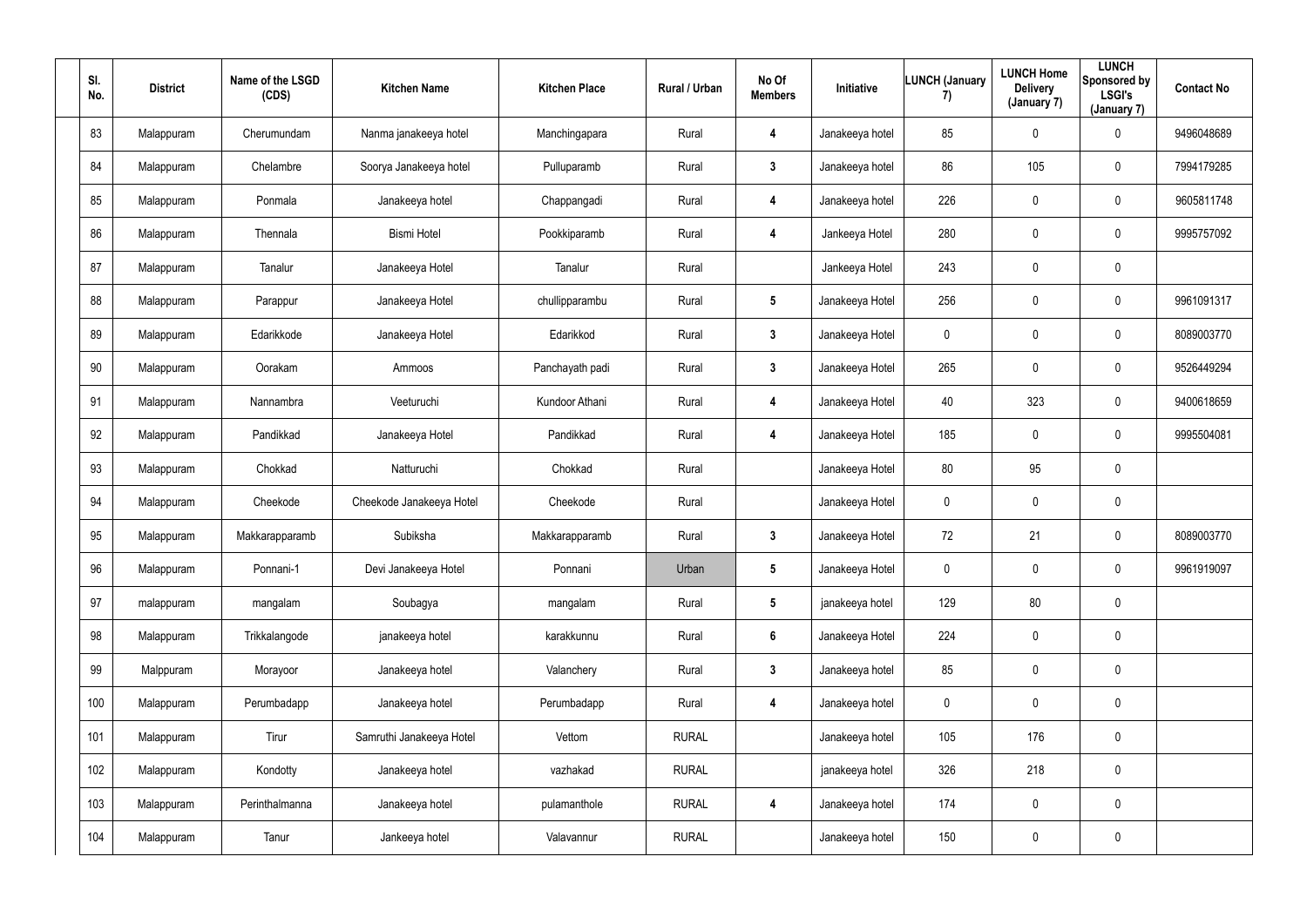| SI.<br>No. | <b>District</b> | Name of the LSGD<br>(CDS) | <b>Kitchen Name</b>       | <b>Kitchen Place</b> | Rural / Urban | No Of<br><b>Members</b> | Initiative      | LUNCH (January<br>7) | <b>LUNCH Home</b><br><b>Delivery</b><br>(January 7) | <b>LUNCH</b><br>Sponsored by<br><b>LSGI's</b><br>(January 7) | <b>Contact No</b> |
|------------|-----------------|---------------------------|---------------------------|----------------------|---------------|-------------------------|-----------------|----------------------|-----------------------------------------------------|--------------------------------------------------------------|-------------------|
| 105        | Malappuram      | kottakkal                 | Janakeeya hotel           | kotakkal             | <b>URBAN</b>  |                         | Janakeeya hotel | 316                  | $\mathbf 0$                                         | $\pmb{0}$                                                    |                   |
| 106        | Malappuram      | Vettom                    | Thripthi Janakeeya Hotel  | vettom               | <b>RURAL</b>  |                         | Janakeeya hotel | 127                  | $\mathbf 0$                                         | $\overline{0}$                                               |                   |
| 107        | Malappuram      | Nilambur                  | Janakeeya hotel           | nilambur             | <b>URBAN</b>  |                         | Janakeeya hotel | 255                  | 25                                                  | $\overline{0}$                                               |                   |
| 108        | Malappuram      | Nilambur                  | Janakeeya hotel           | nilambur             | <b>URBAN</b>  |                         | Janakeeya hotel | 293                  | $\pmb{0}$                                           | $\mathbf 0$                                                  |                   |
| 109        | Malappuram      | Vallikkunn                | Rasakkut                  |                      | Rural         |                         | janakeeyahotel  | 160                  | 121                                                 | $\overline{0}$                                               |                   |
| 110        | Malappuram      | kuruva                    | Ruchi                     |                      | Rural         | $5\phantom{.0}$         | Janakeeyahotel  | 112                  | 21                                                  | $\overline{0}$                                               | 9745414800        |
| 111        | Malappuram      | Kannamangalam             |                           |                      | Rural         |                         | Janakeeya Hotel | 481                  | $\overline{0}$                                      | $\overline{0}$                                               |                   |
| 112        | Malappuram      | Othungal                  | janakeeya hotel           | Othukkungal          | Rural         | $5\phantom{.0}$         | Janakeeya Hotel | 280                  | $\mathbf 0$                                         | $\overline{0}$                                               | 9656716066        |
| 113        | Malappuram      | Pookkottur                | janakeeya hotel           | valluvambram         | Rural         | 4                       | Janakeeya Hotel | 237                  | $\mathbf 0$                                         | $\mathbf 0$                                                  | 9447334084        |
| 114        | Malappuram      | Edakkara                  | Edakkara janakeeya hotel  |                      | Rural         |                         | janakeeya hotel | 184                  | $\mathbf 0$                                         | $\pmb{0}$                                                    |                   |
| 115        | Malappuram      | porur                     | Thanima Janakeeya Hotel   |                      | Rural         |                         | janakeeya hotel | 102                  | $\pmb{0}$                                           | $\mathbf 0$                                                  | 9539928567        |
| 116        | Malappuram      | pulikkal                  | Janakeeya Hotel           | pulikkal             | Rural         |                         | Janakeeya Hotel | 132                  | 40                                                  | $\overline{0}$                                               |                   |
| 117        | malappuram      | thanur                    | amma janakeeyahottel      |                      | Rural         | $5\phantom{.0}$         | janakeeyahottel | 379                  | $\mathbf 0$                                         | $\boldsymbol{0}$                                             |                   |
| 118        | malappuram      | pallikkal                 | padheyam janakeeyahottel  |                      | Rural         | $5\phantom{.0}$         | janakeeyahotel  | 147                  | 67                                                  | $\mathbf 0$                                                  |                   |
| 119        | Malappuram      | chelembra                 | janakeeyahotel2           |                      | Rural         |                         | janakeeyahotel  | 182                  | 81                                                  | $\mathbf 0$                                                  |                   |
| 120        | Malappuram      | Purathur                  | Safa Janakeeya Hotel      | Paravanna            | Rural         | $5\phantom{.0}$         | Janakeeya Hotel | $\pmb{0}$            | $\mathbf 0$                                         | $\mathbf 0$                                                  |                   |
| 121        | malappuram      | vazhayur                  | puthuma janakeeyahotel    |                      | Rural         |                         | janakeeyahotel  | 181                  | 67                                                  | $\mathbf 0$                                                  |                   |
| 122        | malappuram      | mangalam                  | janakeeyahotel2           |                      | Rural         |                         | janakeeyahotel  | 211                  | 81                                                  | $\bm{0}$                                                     |                   |
| 123        | malappuram      | kuttippuram               | nilayoram janakeeya hotel |                      |               | $\overline{\mathbf{4}}$ | janakeeyahotel  | 122                  | $\pmb{0}$                                           | $\mathbf 0$                                                  |                   |
| 124        | malapluram      | thazhekode                |                           |                      | Rural         |                         |                 | 421                  | $\pmb{0}$                                           | $\mathbf 0$                                                  |                   |
| 125        | malappuram      | munniyur                  | my kitchen                | Alinchuvad           | Rural         | $5\phantom{.0}$         | janakeeya hotel | 172                  | 161                                                 | $\overline{2}$                                               | 8589809765        |
| 126        | Malappuram      | Mangalam                  | Ruchikkoottu              | Mangalam             | Rural         | 4                       | Janakeeya hotel | 140                  | $35\phantom{.0}$                                    | $\bm{0}$                                                     |                   |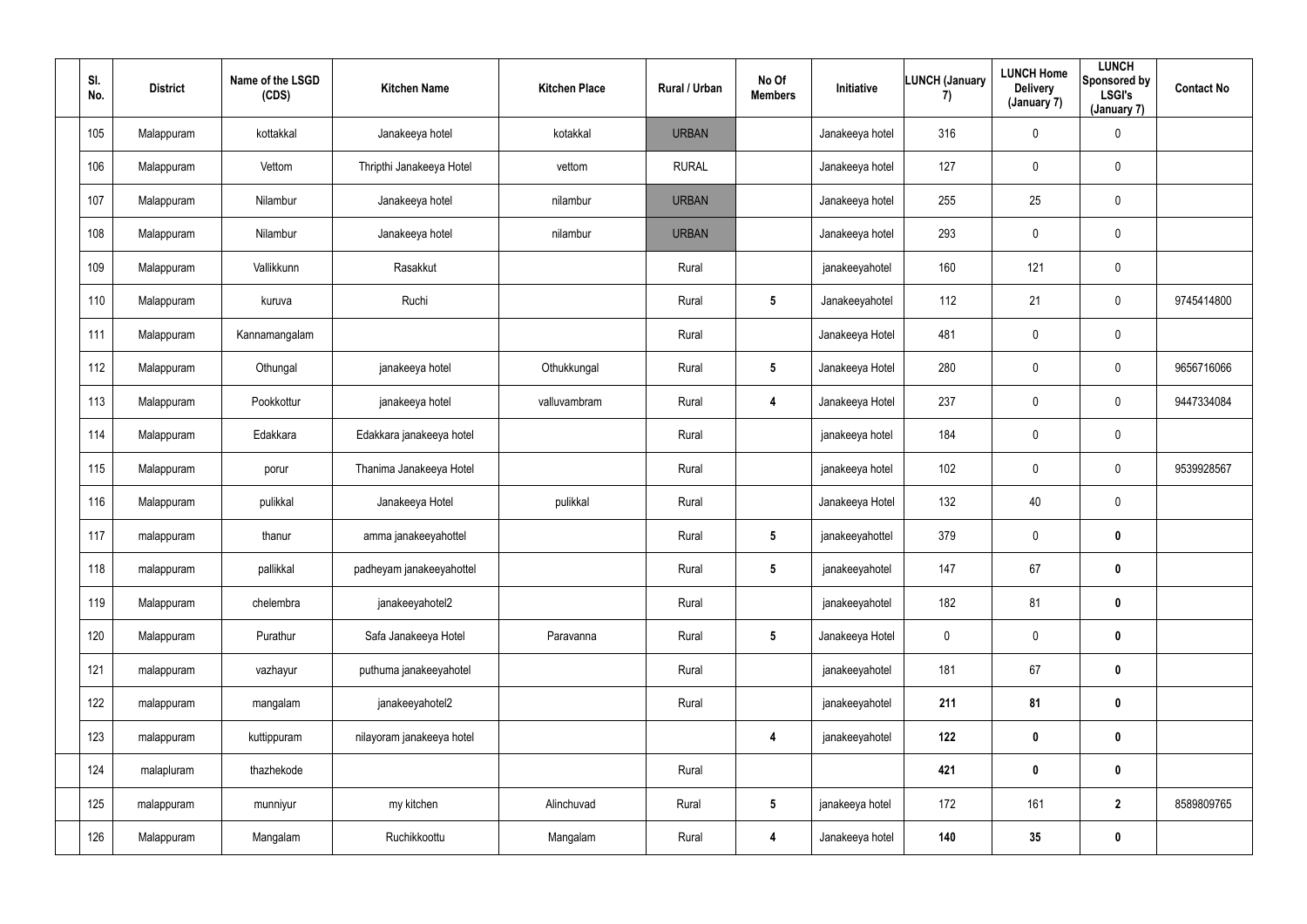|     | SI.<br>No.      | <b>District</b> | Name of the LSGD<br>(CDS) | <b>Kitchen Name</b>             | <b>Kitchen Place</b>                      | Rural / Urban | No Of<br><b>Members</b> | <b>Initiative</b> | <b>LUNCH (January</b><br>7) | <b>LUNCH Home</b><br><b>Delivery</b><br>(January 7) | <b>LUNCH</b><br>Sponsored by<br><b>LSGI's</b><br>(January 7) | <b>Contact No</b> |
|-----|-----------------|-----------------|---------------------------|---------------------------------|-------------------------------------------|---------------|-------------------------|-------------------|-----------------------------|-----------------------------------------------------|--------------------------------------------------------------|-------------------|
| 126 |                 |                 |                           |                                 |                                           |               |                         |                   | 21627                       | 5270                                                | 17                                                           |                   |
|     |                 | Palakkad        | Elapully                  | Nakshathra Vanitha canteen      | Canteen                                   | Rural         | 4                       | Janakeeya Hotel   | 100                         | $\mathbf 0$                                         | $\pmb{0}$                                                    | 8547384972        |
|     | $\overline{2}$  | Palakkad        | Nalleppilly               | Vanitha Canteen                 | Canteen                                   | Rural         | 4                       | Janakeeya Hotel   | $\mathbf 0$                 | $\mathbf 0$                                         | $\mathbf 0$                                                  | 9656232569        |
|     | $\mathbf{3}$    | Palakkad        | Chittur                   | Thanal vanitha Canteen          | Thathamangalam, Mettuvalavu               | Urban         | 3                       | Janakeeya Hotel   | 341                         | 0                                                   | $\pmb{0}$                                                    | 9447105400        |
|     | $\overline{4}$  | Palakkad        | chittur                   | urapp janakeeya hotel           | Anicode junction                          | urban         | $5\overline{)}$         | Janakeeya hotel   | 173                         | $\mathbf 0$                                         | $\mathbf 0$                                                  | 9349930549        |
|     | $5\phantom{.0}$ | Palakkad        | polpully                  | subiksha janakeeya hotel        | kallootiyal                               | Rural         | $5\overline{)}$         | Janakeeya hotel   | 0                           | $\mathbf 0$                                         | $\pmb{0}$                                                    | 9495197498        |
|     | 6               | Palakkad        | Eruthenpathy              | Nila janakeeya hotel            | Mooniilmada muniyappan<br>kshethram near  | Rural         | $5\phantom{.0}$         | Janakeeya hotel   | $\mathbf 0$                 | $\mathbf 0$                                         | $\mathbf 0$                                                  | 9037290925        |
|     | $\overline{7}$  | Palakkad        | Perumatty                 | Nanam Janakeeya hotel           | kannimari                                 | Rural         | $3\phantom{.0}$         | Janakeeya hotel   | $\mathbf 0$                 | $\mathbf 0$                                         | $\mathbf 0$                                                  | 9605529657        |
|     | 8               | Palakkad        | Vadakarapathy             | soubhagya janakeeya hotel       | vadakarapathy panchayath                  | Rural         | $5\phantom{.0}$         | Janakeeya hotel   | $\mathbf 0$                 | $\mathbf 0$                                         | $\pmb{0}$                                                    | 9633578756        |
|     | 9               | Palakkad        | Kozhinjampara             | Sreesakthi Janakeeya hotel      | Kozhinjampara<br>gramapanchayth, near bus | Rural         | $5\phantom{.0}$         | Janakeeya hotel   | $\mathbf 0$                 | 0                                                   | $\pmb{0}$                                                    | 9847121105        |
|     | 10              | Palakkad        | Vadakkenchery             | Oottupura Vanitha Canteen       | Panchayath building,<br>Vadakkenchery     | Rural         | 4                       | Janakeeya Hotel   | 247                         | $\mathbf 0$                                         | $\mathbf 0$                                                  | 9656360141        |
|     | 11              | Palakkad        | PKD North                 | Cafesree                        | opp. ksrtc bus stand,<br>Manjakulam road  | Urban         | $5\phantom{.0}$         | Janakeeya Hotel   | $\mathbf 0$                 | $\mathbf 0$                                         | $\pmb{0}$                                                    | 9037332005        |
|     | 12              | Palakkad        | Ongallur                  | Amma canteen                    | Ongallur vipanana kendram                 | Rural         | 4                       | Janakeeya Hotel   | 103                         | $\mathbf 0$                                         | $\pmb{0}$                                                    | 7560924507        |
|     | 13              | Palakkad        | Muthuthala                | Sreelakshmi vanitha canteen     | Muthuthala panchayath                     | Rural         | 4                       | Janakeeya Hotel   | 193                         | 0                                                   | $\mathbf 0$                                                  | 7558865485        |
|     | 14              | Palakkad        | Koppam                    | Natturuchi kudumbashree cafe    | Near koppam village                       | Rural         | $5\phantom{.0}$         | Janakeeya Hotel   | 155                         | 0                                                   | $\overline{0}$                                               | 8075779172        |
|     | 15              | Palakkad        | Paruthur                  | Mamatty vanitha canteen         | Near panchayath                           | Rural         | $5\phantom{.0}$         | Janakeeya Hotel   | 50                          | 0                                                   | $\overline{0}$                                               | 9544847874        |
|     | 16              | Palakkad        | Vilayur                   | Souhritha caffesree (Ruchipura) | Near Vilayur Panchayath                   | Rural         | $6\overline{6}$         | Janakeeya Hotel   | 106                         | 0                                                   | $\overline{0}$                                               | 9747342046        |
|     | 17              | palakkad        | Kulukkallur               | Snehitha Janakeeya hotel        | Kulukkallur panchayath                    | Rural         | $5\phantom{.0}$         | Janakeeya hotel   | 60                          | 0                                                   | $\overline{0}$                                               | 9746701454        |
|     | 18              | Palakkad        | Pattambi                  | Janakeeya hotel                 | near Govt samskritha college,<br>Pattambi | Urban         | $\boldsymbol{4}$        | Janakeeya hotel   | $\mathbf 0$                 | 0                                                   | $\overline{0}$                                               | 9562043428        |
|     | 19              | Palakkad        | Erimayur                  | Thanima Vanitha Canteen         | Panchayath building, Erimayur             | Rural         | $5\phantom{.0}$         | Janakeeya Hotel   | 52                          | 0                                                   | $\overline{2}$                                               | 9746440633        |
|     | 20              | Palakkad        | Kizhekkencheri            | Vanitha Canteen                 | Panchayath Building,<br>Kizhakkenchery    | Rural         | 4                       | Janakeeya Hotel   | 92                          | 0                                                   | $\mathbf 1$                                                  | 9747923418        |
|     | 21              | Palakkad        | Peringottukkurrissi       | Aiswarya Vanitha canteen        | Panchayth building                        | Rural         | 3                       | Janakeeya Hotel   | $\pmb{0}$                   | 0                                                   | $\pmb{0}$                                                    | 9048665884        |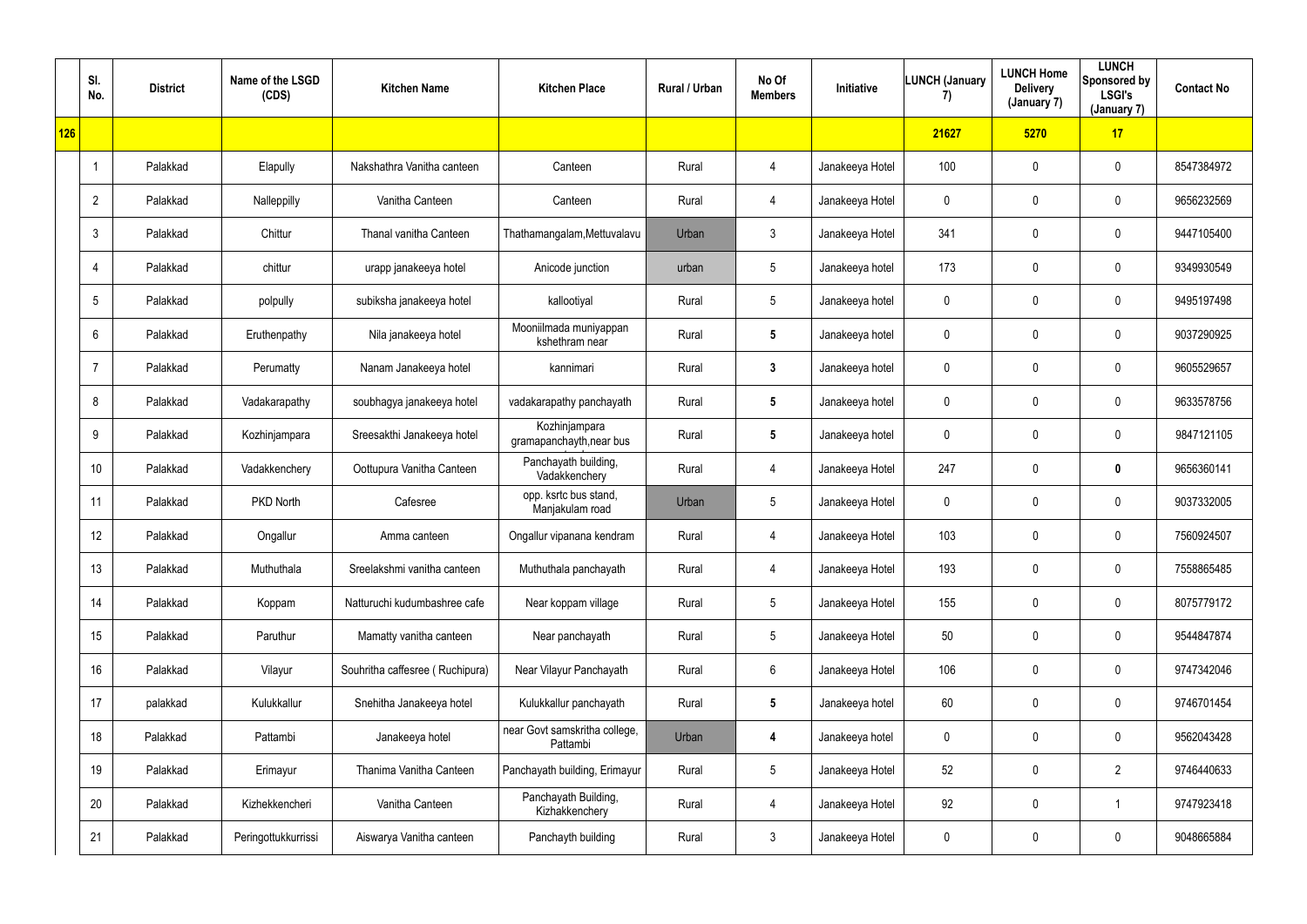| SI.<br>No. | <b>District</b> | Name of the LSGD<br>(CDS) | <b>Kitchen Name</b>                      | <b>Kitchen Place</b>                   | Rural / Urban | No Of<br><b>Members</b> | Initiative       | <b>LUNCH (January</b><br>7) | <b>LUNCH Home</b><br><b>Delivery</b><br>(January 7) | <b>LUNCH</b><br>Sponsored by<br><b>LSGI's</b><br>(January 7) | <b>Contact No</b> |
|------------|-----------------|---------------------------|------------------------------------------|----------------------------------------|---------------|-------------------------|------------------|-----------------------------|-----------------------------------------------------|--------------------------------------------------------------|-------------------|
| 22         | Palakkad        | Mundoor                   | Bharath vanitha canteen                  | Panchayath building                    | Rural         | $\mathbf{3}$            | Janakeeya Hotel  | $\mathbf 0$                 | $\mathbf 0$                                         | $\mathbf 0$                                                  | 8592830607        |
| 23         | Palakkad        | Kodumbu                   | kripa                                    | kodumb panchayath                      | Rural         | 4                       | Janakeeya HoteL  | 45                          | 0                                                   | $\overline{0}$                                               | 9048682860        |
| 24         | Palakkad        | Thirumittakode            | Thirumuttam Janakeeya Hotel              | Karukaputhur                           | Rural         | $6\overline{6}$         | Janakeeya Hotel  | 124                         | 0                                                   | $\mathbf 0$                                                  | 9072841599        |
| 25         | Palakkad        | Akathethara               | Nanma canteen                            | kalyanamandapam                        | Rural         | $\mathfrak{Z}$          | Janakeeya Hotel  | 120                         | 0                                                   | $\overline{0}$                                               | 7025563510        |
| 26         | Palakkad        | Marutharoad               | flavours cantteen                        | panchayath                             | Rural         | $5\overline{)}$         | Janakeeya Hotela | 124                         | 0                                                   | $\mathbf 0$                                                  | 9746227966        |
| 27         | Palakkad        | Trithala                  | Kairali Vanitha Hotel                    | Thirthala                              | Rural         | $5\overline{)}$         | Janakeeya Hotel  | 127                         | 0                                                   | $\mathbf 0$                                                  | 9048710155        |
| 28         | Palakkad        | Kongad                    | Annapoorna vanitha canteen               | Near Kongad village office             | Rural         | $5\phantom{.0}$         | Janakeeya Hotel  | 113                         | 0                                                   | $\overline{0}$                                               | 9645425774        |
| 29         | Palakkad        | Sreekrishnapuram          | Subiksha canteen                         | Near panchayath office                 | Rural         | $\mathbf{3}$            | Janakeeya Hotel  | 124                         | 0                                                   | $\overline{0}$                                               | 8086697226        |
| 30         | Palakkad        | Pallassana                | dhanalakshmi vanitha canteen             | pallassana panchayath<br>building      | Rural         | 5 <sub>5</sub>          | Janakeeya Hotel  | 197                         | 0                                                   | $\overline{0}$                                               | 8943225892        |
| 31         | Palakkad        | Nenmmara                  | Nemmara Janakeeya hotel                  | Nemmara junction                       | Rural         | 4                       | Janakeeya hotel  | 295                         | 0                                                   | $\overline{0}$                                               | 8157850935        |
| 32         | Palakkad        | Ayilur                    | Janakeeya hotel                          | Thalavettanpara, Ayilur                | Rural         | $\mathbf{3}$            | Janakeeya hotel  | 17                          | 0                                                   | $\mathbf 0$                                                  | 9539517856        |
| 33         | Palakkad        | Melarkode                 | Janakeeya Hotel                          | near Melarkode panchayath              | Rural         | 4                       | Janakeeya hotel  | 218                         | $\mathbf 0$                                         | $\mathbf 0$                                                  | 8606193918        |
| 34         | Palakkad        | Vandazhi                  | janakeeya hotel                          | Kaniyamangalam                         | Rural         | $\mathbf{3}$            | Janakeeya hotel  | 65                          | 0                                                   | $\overline{0}$                                               | 9645919937        |
| 35         | Palakkad        | Nelliayampathy            | Janakeeya hotel                          | near Panchayat, kaikaty                | Rural         | $\overline{4}$          | Janakeeya hotel  | $\mathbf 0$                 | 0                                                   | $\mathbf 0$                                                  | 9497123529        |
| 36         | Palakkad        | Elavanchery               | Snehatheeram                             | Near GUPS, Vattekkad                   | Rural         | $5\phantom{.0}$         | Janakeeya Hotel  | 156                         | 0                                                   | $\mathbf 0$                                                  | 9744195274        |
| 37         | Palakkad        | Kollemkode                | Priya Vanitha Canteen                    | Block Panchayath Office,<br>Kollengode | Rural         | 4                       | Janakeeya Hotel  | 238                         | 0                                                   | $\mathbf 0$                                                  | 9745456764        |
| 38         | Palakkad        | Koduvayur                 | Samridhi Kudumbashree Vanitha<br>Canteen | Panchayath Building                    | Rural         | $5\phantom{.0}$         | Janakeeya Hotel  | 180                         | 0                                                   | $\mathbf 0$                                                  | 8086263595        |
| 39         | Palakkad        | Pattanchery               | Sreelakshmi vanitha canteen              | Panchayath Building                    | Rural         | $\overline{4}$          | Janakeeya Hotel  | 46                          | 0                                                   | $\mathbf 0$                                                  | 8086916932        |
| 40         | Palakkad        | Pudunagaram               | Janakeeya Hotel                          | Near KSEB, Pudunagaram                 | Rural         | 4                       | Janakeeya hotel  | 195                         | 0                                                   | $\mathbf 0$                                                  | 9497241598        |
| 41         | Palakkad        | Vadavanoor                | Sree Muruka Janakeeya Hotel              | Vydhyasala, Vadavanoor                 | Rural         | $5\overline{)}$         | Janakeeya hotel  | 163                         | 0                                                   | $\mathbf 0$                                                  | 9567011729        |
| 42         | Palakkad        | Peruvemba                 | Samridi Janakeeya Hotel                  | Peruvemba Junction                     | Rural         | 4                       | Jankeeya hotel   | 26                          | 0                                                   | $\mathbf 0$                                                  | 918089611261      |
| 43         | Palakkad        | Muthalamada               | Janakeeya Hotel                          | Chulliyarmedu                          | Rural         | 4                       | Jankeeya hotel   | 279                         | 0                                                   | $\overline{0}$                                               | 9633730067        |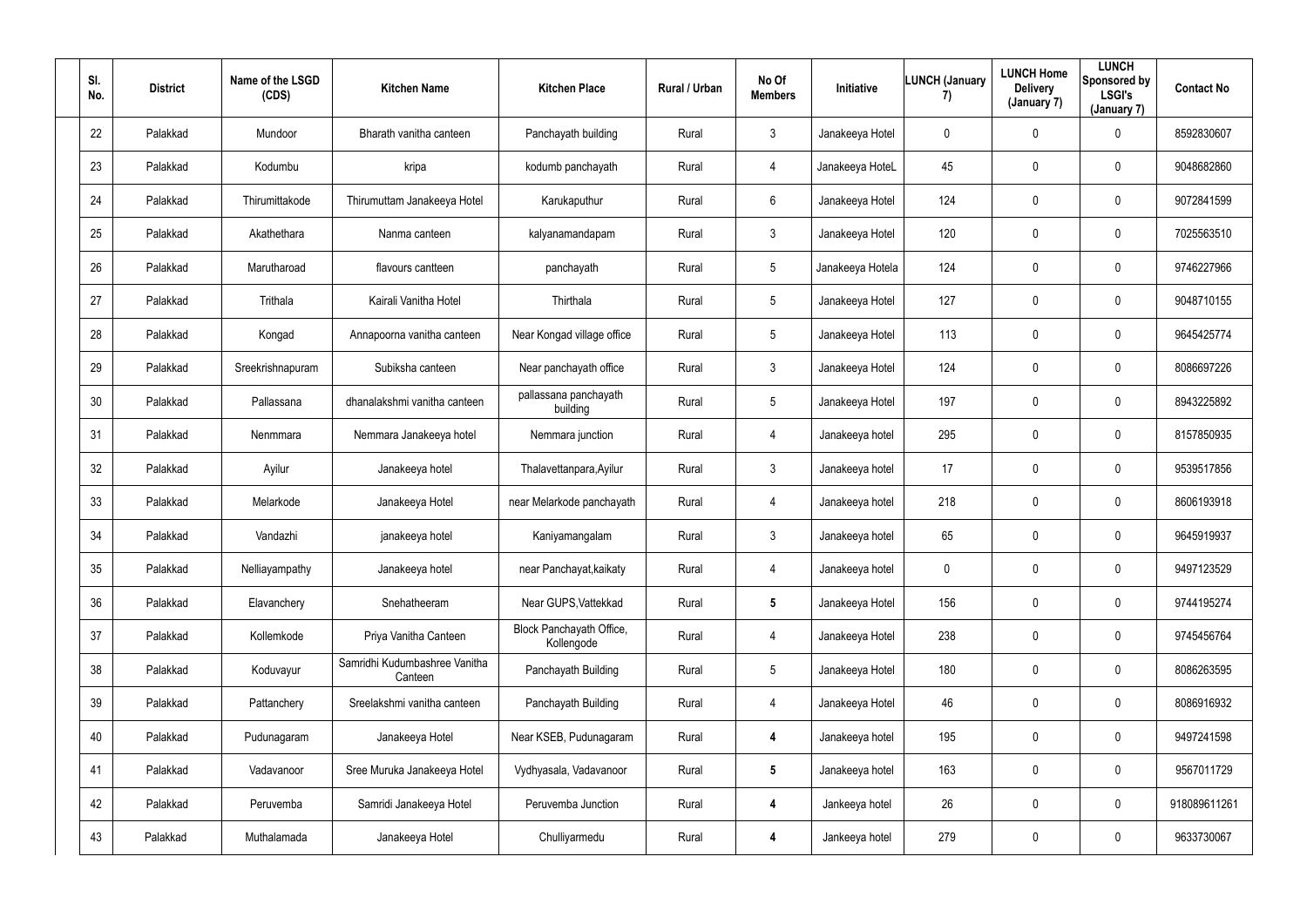|     | SI.<br>No. | <b>District</b> | Name of the LSGD<br>(CDS) | <b>Kitchen Name</b>                         | <b>Kitchen Place</b>                            | Rural / Urban | No Of<br><b>Members</b> | <b>Initiative</b> | <b>LUNCH (January</b><br>7) | <b>LUNCH Home</b><br><b>Delivery</b><br>(January 7) | <b>LUNCH</b><br>Sponsored by<br><b>LSGI's</b><br>(January 7) | <b>Contact No</b> |
|-----|------------|-----------------|---------------------------|---------------------------------------------|-------------------------------------------------|---------------|-------------------------|-------------------|-----------------------------|-----------------------------------------------------|--------------------------------------------------------------|-------------------|
|     | 44         | Palakkad        | Cherppalasseri            | Swad Janakiyahotel, CPY                     | Scheduled caste coperative<br>society hall, cpy | Urban         | 5                       | Janakeeya Hotel   | 144                         | 0                                                   | $\mathbf 0$                                                  | 9447746082        |
|     | 45         | Palakkad        | Vellinezhi                | Aiswarya kudumbashree                       | Adakkaputhur                                    | Rural         | $\mathfrak{Z}$          | Janakeeya Hotel   | 104                         | 0                                                   | $\overline{0}$                                               | 9747730588        |
|     | 46         | Palakkad        | Keralasseri               | Bhagyasree janakeeya hotel                  | Near village office                             | Rural         | $\mathbf{3}$            | Janakeeya Hotel   | 56                          | 0                                                   | $\overline{0}$                                               | 8606125128        |
|     | 47         | Palakkad        | Kottayi                   | Kudumbashree Vanitha canteen                | Near Kottayi Panchayath                         | Rural         | 4                       | Jankeeya hotel    | 85                          | 0                                                   | $\mathbf 0$                                                  | 9605699847        |
|     | 48         | Palakkad        | anakkara                  | udayasurya vanitha canteen                  | kumbidi                                         | rural         | 5                       | Janakeeya Hotel   | 160                         | 0                                                   | $\overline{0}$                                               | 9895947614        |
|     | 49         | Palakkad        | kappur                    | jeevanam hotel                              | kumaranellur                                    | rural         | 6                       | Janakeeya Hotel   | 199                         | 0                                                   | $\mathbf 0$                                                  | 9605308385        |
| 102 | 50         | Palakkad        | Malampauzha               | Nandhanam canteen                           | near fantasy park                               | Rural         | $5\phantom{.0}$         | Janakeeya HotelT  | 186                         | 0                                                   | $\mathbf 0$                                                  | 807587062         |
|     | 51         | Palakkad        | Puduppariyaram            | Anaswara Canteen                            | Panchayath                                      | Rural         | 4                       | Janakeeya Hotel   | 78                          | 0                                                   | $\overline{0}$                                               | 9526677781        |
|     | 52         | Palakkad        | kadambazhipuram           | Reshmi janakeeya hotel                      | 16 mail                                         | Rural         | 5                       | Janakeeya Hotel   | 135                         | 0                                                   | $\mathbf 0$                                                  | 9048375891        |
|     | 53         | Palakkad        | Kadambazhipuram           | Ardhram Janakeeya hotel                     | Pulapatta                                       | Rural         | $\mathfrak{Z}$          | Janakeeya Hotel   | 71                          | 0                                                   | $\overline{0}$                                               | 9495775246        |
|     | 54         | Palakkad        | Kannambra                 | Sree kurumba canteen                        | kannambra                                       | Rural         | 4                       | Janakeeya Hotel   | 211                         | 0                                                   | $\mathbf 0$                                                  | 8157815819        |
|     | 55         | Palakkad        | karakkurissi              | Janakiya hotel                              | Near ammus auditorium,<br>Ayappankavu           | Rural         | $\mathfrak{Z}$          | Janakeeya Hotel   | 125                         | 0                                                   | $\mathbf 0$                                                  | 6238788932        |
|     | 56         | Palakkad        | Thenkara                  | Subiksham janakeeya hotel                   | Ayurveda hospital compound<br>Then kara         | Rural         | 5                       | Janakeeya Hotel   | 80                          | 0                                                   | $\overline{0}$                                               | 9747557333        |
|     | 57         | Palakkad        | Alanallur                 | Keerthi vanitha canteen and<br>catering     | Near panchayath Alanallur                       | Rural         | $5\phantom{.0}$         | Janakeeya hotel   | 105                         | $\mathbf 0$                                         | $\mathbf 0$                                                  | 9495447569        |
|     | 58         | Palakkad        | Pudur                     | Asil canteen                                | Pudur panchayath                                | Rural         | 4                       | Janakeeya hotel   | 63                          | $\pmb{0}$                                           | $\mathbf 0$                                                  | 8086968050        |
|     | 59         | Palakkad        | Parali                    | Annasree Janakeeya hotel                    | Near parali panchayath                          | Rural         | 4                       | Janakeeya hotel   | 98                          | 0                                                   | $\mathbf 0$                                                  | 8281829238        |
|     | 60         | Palakkad        | Mannur                    | Kudumbasree janakeeya hotel                 | Mannur panchayath                               | Rural         | $5\phantom{.0}$         | Janakeeya hotel   | 74                          | 0                                                   | $\mathbf 0$                                                  | 9495771095        |
|     | 61         | Palakkad        | Kuzhalmannam              | Janasree jankeeya hotel                     | Kuzhalmannam block<br>panchayth                 | Rural         | $\mathbf{3}$            | Jankeeya hotel    | 160                         | 0                                                   | $\mathbf 0$                                                  | 9847364980        |
|     | 62         | Palakkad        | Kavassery                 | samridhi Janakeeya Hotel                    | Alathur road, kavasheery                        | Rural         | $6\phantom{.}6$         | Janakeeya hotel   | 117                         | $\mathbf 0$                                         | $\mathbf 0$                                                  | 9747570761        |
|     | 63         | palakkad        | chalissery                | Thanal janakeeya hotel                      | chalissery panchayath building                  | Rural         | $\mathfrak{Z}$          | Janakeeya hotel   | 50                          | $\pmb{0}$                                           | $\mathbf 0$                                                  | 9562702284        |
|     | 64         | palakkad        | Kottopadam                | Iva canteen and catering janakeeya<br>hotel | Block building, Near<br>aryambavu junction      | Rural         | $\overline{4}$          | Janakeeya hotel   | 160                         | $\pmb{0}$                                           | $\mathbf 0$                                                  | 9074818126        |
|     | 65         | palakkad        | kumaramputhur             | Ruchi cafe janakeeya hotel                  | Panchayath kumaramputhur                        | Rural         | $\mathbf{3}$            | Janakeeya hotel   | 312                         | 0                                                   | $\overline{0}$                                               | 8589968705        |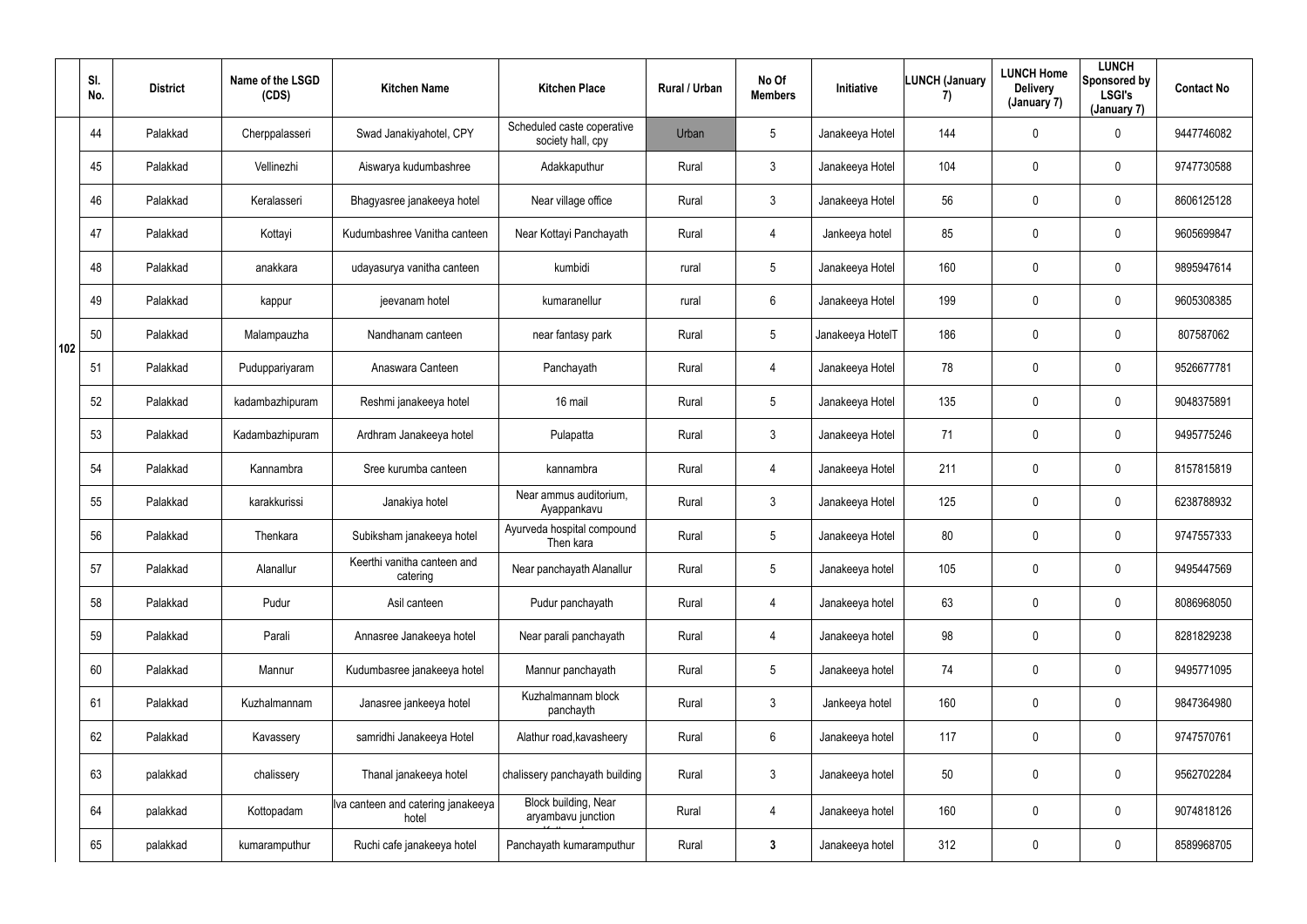| SI.<br>No. | <b>District</b> | Name of the LSGD<br>(CDS) | <b>Kitchen Name</b>         | <b>Kitchen Place</b>                | Rural / Urban | No Of<br><b>Members</b> | Initiative      | <b>LUNCH (January</b><br>7) | <b>LUNCH Home</b><br><b>Delivery</b><br>(January 7) | <b>LUNCH</b><br>Sponsored by<br><b>LSGI's</b><br>(January 7) | <b>Contact No</b> |
|------------|-----------------|---------------------------|-----------------------------|-------------------------------------|---------------|-------------------------|-----------------|-----------------------------|-----------------------------------------------------|--------------------------------------------------------------|-------------------|
| 66         | palakkad        | Malampuzha                | Amma janakeeya hotel        | kadukkamkunnu, Malampuzha           | Rural         | $\mathbf{3}$            | Janakeeya hotel | 405                         | $\mathbf 0$                                         | $\mathbf 0$                                                  | 9446521664        |
| 67         | palakkad        | Alathur                   | Rich Janakeeya hotel        | Near bus stand, Alathur             | Rural         | 4                       | Janakeeya hotel | 302                         | 0                                                   | 12                                                           | 9947030779        |
| 68         | palakkad        | Karimpuzha                | Janakeeya hotel             | Karimpuzha panchayath               | Rural         | $\mathbf{3}$            | Janakeeya hotel | 92                          | 0                                                   | $\overline{0}$                                               | 9961502739        |
| 69         | Palakkad        | Thenkurissi               | Eyeshee janakeeya hotel     | Panchayth building,<br>Thenkurissi  | Rural         | 4                       | Jankeeya hotel  | 81                          | 0                                                   | $\overline{0}$                                               | 9995662723        |
| 70         | Palakkad        | Agali                     | Janakeeya Hotel             | Block Panchayath building,<br>Agali | Rural         | $5\phantom{.0}$         | Jankeeya hotel  | 169                         | 0                                                   | $\mathbf 0$                                                  | 9037878897        |
| 71         | Palakkad        | Sholayur                  | Powrnami janakeeya hotel    | anakkatty bus stand                 | Rural         | 4                       | Jankeeya hotel  | $\mathbf 0$                 | 0                                                   | $\mathbf 0$                                                  | 9159556404        |
| 72         | Palakkad        | Puthushery                | Janakeeya hotel             | Puthushery panchayath               | Rural         | $5\phantom{.0}$         | Janakeeya hotel | 128                         | 0                                                   | $\mathbf 0$                                                  | 9562772723        |
| 73         | Palakkad        | Karimba                   | Janakeeya hotel             | Panchayath premise                  | Rural         | $\mathbf{3}$            | Janakeeya Hotel | 112                         | 0                                                   | $\mathbf 0$                                                  | 9562163979        |
| 74         | Palakkad        | Nagalasseri               | Janakeeya hotel             | near koottanad bus stand            | Rural         | $5\phantom{.0}$         | Janakeeya hotel | 250                         | 0                                                   | $\mathbf 0$                                                  | 8921928291        |
| 75         | Palakkad        | Mathur                    | Nila janakeeya Hotel        | Near Panchayth, Mathur              | Rural         | 4                       | Jankeeya hotel  | 132                         | 0                                                   | $\mathbf 0$                                                  | 9562356483        |
| 76         | Palakkad        | Chalavara                 | Janakeeya hotel             | Chalavara panchayath                | Rural         | $5\overline{)}$         | Janakeeya hotel | 116                         | 0                                                   | $\mathbf 0$                                                  | 9544659942        |
| 77         | Palakkad        | Ananganadi                | vanitha cateen              | near Ananganadi panchayath          | Rural         | $\mathbf{3}$            | Janakeeya Hotel | 68                          | 0                                                   | $\mathbf 0$                                                  | 8921410495        |
| 78         | Palakkad        | Lakkidiperur              | Janakeeya hotel             | Lekkidi perur panchayath            | Rural         | $5\phantom{.0}$         | Jankeeya hotel  | 110                         | 0                                                   | $\mathbf 0$                                                  | 6238921903        |
| 79         | Palakkad        | Nellaya                   | Janakeeya hotel             | Nellaya panchayath                  | Rural         | 4                       | Janakeeya hotel | 66                          | 0                                                   | $\mathbf 0$                                                  | 9562432883        |
| 80         | Palakkad        | Shornur                   | Oottupura Janakeeya hotel   | near bus stand, Shoranur            | Urban         | $5\phantom{.0}$         | Janakeeya hotel | 252                         | 0                                                   | $\mathbf 0$                                                  | 9747102377        |
| 81         | Palakkad        | Shornur                   | Snehadeepam Janakeeya hotel | Shoranur municipality               | Urban         | 4                       | Janakeeya hotel | 164                         | 0                                                   | $\mathbf 0$                                                  | 6238755729        |
| 82         | Palakkad        | Thrikkadiri               | Janakeeya hotel             | Samskarika nilayam                  | Rural         | 4                       | Janakeeya hotel | 50                          | 0                                                   | $\mathbf 0$                                                  | 9544806032        |
| 83         | palakkad        | Vaniyamkulam              | Janakeeya hotel             | near PK DAS hospital                | Rural         | $3\phantom{a}$          | Janakeeya hotel | 238                         | 0                                                   | 3                                                            | 9947408415        |
| 84         | Palakkad        | Ambalappara               | Janakiya hotel              | ambalappara<br>kalyanamandapam      | Rural         | $5\phantom{.0}$         | Janakeeya Hotel | 66                          | 0                                                   | $\mathbf 0$                                                  | 8129562289        |
| 85         | Palakkad        | Vallappuzha               | Janakeeya hotel             | Hayath Complex, Vallappuzha         | Rural         | 5 <sub>5</sub>          | Janakeeya Hotel | 219                         | 0                                                   | $\mathbf 0$                                                  | 8086406897        |
| 86         | Palakkad        | Shoranur                  | Ela janakeeya hotel         | Vpc market, kulappully              | Urban         | $\mathbf{3}$            | Janakeeya hotel | 172                         | 0                                                   | $\mathbf 0$                                                  | 8129769113        |
| 87         | Palakkad        | Mankara                   | Subiksha Janakeeya hotel    | Near Mankara Panchayath             | Rural         | $5\phantom{.0}$         | Janakeeya hotel | 83                          | 0                                                   | $\mathbf 0$                                                  | 8549045637        |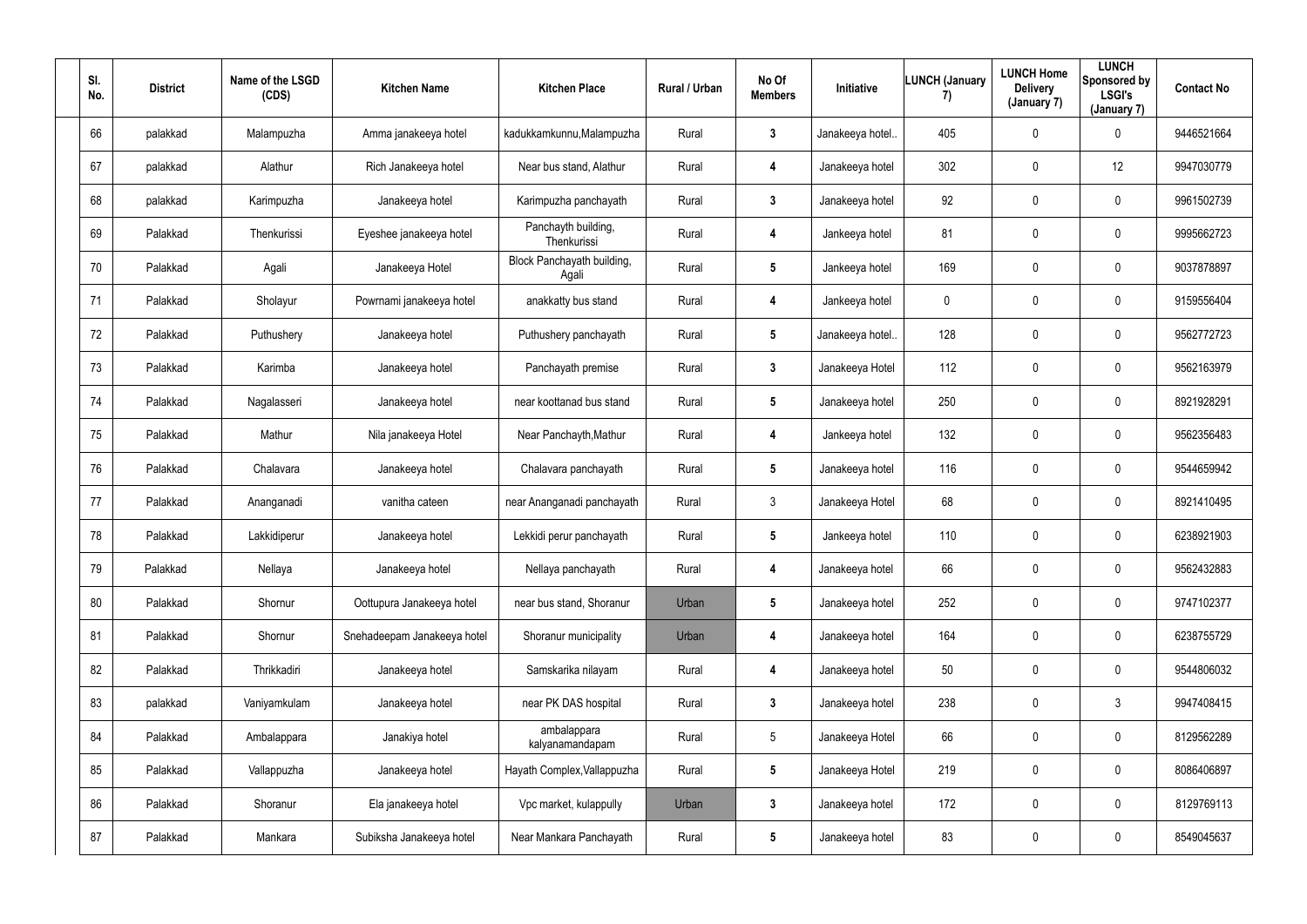|    | SI.<br>No.               | <b>District</b> | Name of the LSGD<br>(CDS) | <b>Kitchen Name</b>             | <b>Kitchen Place</b>                       | Rural / Urban | No Of<br><b>Members</b> | Initiative      | LUNCH (January<br>7) | <b>LUNCH Home</b><br><b>Delivery</b><br>(January 7) | <b>LUNCH</b><br><b>Sponsored by</b><br><b>LSGI's</b><br>(January 7) | <b>Contact No</b> |
|----|--------------------------|-----------------|---------------------------|---------------------------------|--------------------------------------------|---------------|-------------------------|-----------------|----------------------|-----------------------------------------------------|---------------------------------------------------------------------|-------------------|
|    | 88                       | Palakkad        | Kanjirapuzha              | Surya Janakeeya hotel           | Kanjirapuzha, panchayath                   | Rural         | $5\phantom{.0}$         | Janakeeya hotel | 136                  | $\overline{0}$                                      | $\mathbf 0$                                                         | 9048698194        |
|    | 89                       | Palakkad        | Thachanattukara           | Haritham janakeeya hotel        | 53 mile, Thachanattukara                   | Rural         | $3\phantom{.0}$         | Janakeeya hotel | 36                   | $\mathbf 0$                                         | $\overline{0}$                                                      | 9605097810        |
|    | 90                       | Palakkad        | Puthukode                 | Puthuma jankeeya hotel          | Thachanadi junction                        | Rural         | 6                       | Janakeeya hotel | 294                  | $\mathbf 0$                                         | $\boldsymbol{0}$                                                    | 9744459080        |
|    | 91                       | Palakkad        | Tarur                     | Jankeeya Hotel                  | Infront of vilage office, Tarurk           | Rural         | 4                       | Janakeeya hotel | 96                   | $\mathbf 0$                                         | $\overline{0}$                                                      | 8606780959        |
|    | 92                       | Palakkad        | Pirayiri                  | Janakeeya hotel                 | Near Panchayath office                     | Rural         | $5\phantom{.0}$         | Janakeeya hotel | $\mathbf 0$          | $\overline{0}$                                      | $\overline{0}$                                                      | 9037495586        |
|    | 93                       | Palakkad        | Palakkad ulb              | Ruchi                           | Near Balaji hospital, Fort<br>Maidan       | Urban         | 4                       | Janakeeya hotel | 210                  | $\mathbf 0$                                         | $\mathbf 0$                                                         | 7994185687        |
|    | 94                       | Palakkad        | Pookkottukavu             | Punya                           | Pookkottukavu Centre                       | Rural         | 4                       | Janakeeya Hotel | 111                  | $\mathbf 0$                                         | $\pmb{0}$                                                           | 9745511432        |
|    | 95                       | Palakkad        | Kuthanoor                 | Suryodayam jankeeya hotel       | Kalapara, kuthanoor                        | Rural         | $5\phantom{.0}$         | Jankeeya hotel  | 60                   | $\overline{0}$                                      | $\mathbf 0$                                                         | 9995159738        |
|    | 96                       | Palakkad        | Thiruvegappura            | Janakeeya Hotel                 | Kaippuram                                  | Rural         | $5\phantom{.0}$         | Jankeeya hotel  | 155                  | $\mathbf 0$                                         | $\overline{0}$                                                      | 8921882903        |
|    | 97                       | Palakkad        | Thachampara               | Vanitha canteen Janakeeya Hotel | Thachampara town                           | Rural         | 4                       | Jankeeya hotel  | 153                  | $\boldsymbol{0}$                                    | $\mathbf 0$                                                         | 9497826216        |
|    | 98                       | Palakkad        | Kannadi                   | Sweet jankeeya hotel            | Yakkara junction                           | Rural         | $3\phantom{.0}$         | Jankeeya hotel  | 182                  | $\mathbf 0$                                         | $\overline{0}$                                                      | 9846918028        |
|    | 99                       | Palakkad        | Pattithara                | Bavana janakeeya hotel          | kottappadam                                | Rural         | $5\phantom{.0}$         | Janakeeya hotel | $\mathbf 0$          | $\overline{0}$                                      | $\pmb{0}$                                                           | 9074163402        |
|    | 100                      | Palakkad        | Mannarkkad                | Janakeeya Hotel                 | muncipal building, busstand,<br>mannarkkad | Urban         | 4                       | Janakeeya hotel | 162                  | $\mathbf 0$                                         | $\pmb{0}$                                                           |                   |
|    | 101                      | Palakkad        | Pirayiri                  | Kudumbashree janakeeya hotel    | Kallekkad Block Panchayath                 | Rural         | $5\phantom{.0}$         | janakeeya hotel | 60                   | $\pmb{0}$                                           | $\overline{0}$                                                      | 8137940343        |
|    | 102                      | Palakkad        | Marutharoad               | Sreelakshmi janakeeya hotel     | Pirivusala                                 | Rural         | 4                       | janakeeya hotel | 248                  | $\overline{0}$                                      | $\overline{0}$                                                      | 9048636162        |
| 99 |                          |                 |                           |                                 |                                            |               | 434                     |                 | 12475                | $\overline{0}$                                      | 18                                                                  |                   |
|    | $\overline{\phantom{a}}$ | Pathanamthitta  | Anicadu                   | Janatha janakeeya hotel         | Nooromave                                  | Rural         | $\mathbf{3}$            | Janakeeya Hotel | 102                  | $\pmb{0}$                                           | $\overline{0}$                                                      | 6282875679        |
|    | $\overline{2}$           | Pathanamthitta  | Kaviyoor                  | Janakeeya Hotel                 | Manakkachira                               | Rural         | $\overline{4}$          | Janakeeya Hotel | 162                  | $\pmb{0}$                                           | $\overline{0}$                                                      | 9747886172        |
|    | $\mathfrak{Z}$           | Pathanamthitta  | Kottanadu                 | Janakeeya Hotel                 | Kottanadu                                  | Rural         | 4                       | Janakeeya Hotel | 170                  | $\pmb{0}$                                           | $\overline{0}$                                                      | 6282382608        |
|    | $\overline{4}$           | Pathanamthitta  | Kalloopara                | Janakeeya Hotel                 | Kalloopara                                 | Rural         | $5\overline{)}$         | Janakeeya Hotel | 94                   | $\pmb{0}$                                           | $\overline{0}$                                                      | 9947471024        |
|    | $5\phantom{.0}$          | Pathanamthitta  | Kunnamthanam              | Thripthi Hotel                  | Kunnamthanam                               | Rural         | $\mathbf{3}$            | Janakeeya Hotel | 86                   | $\pmb{0}$                                           | $\overline{0}$                                                      | 6235908328        |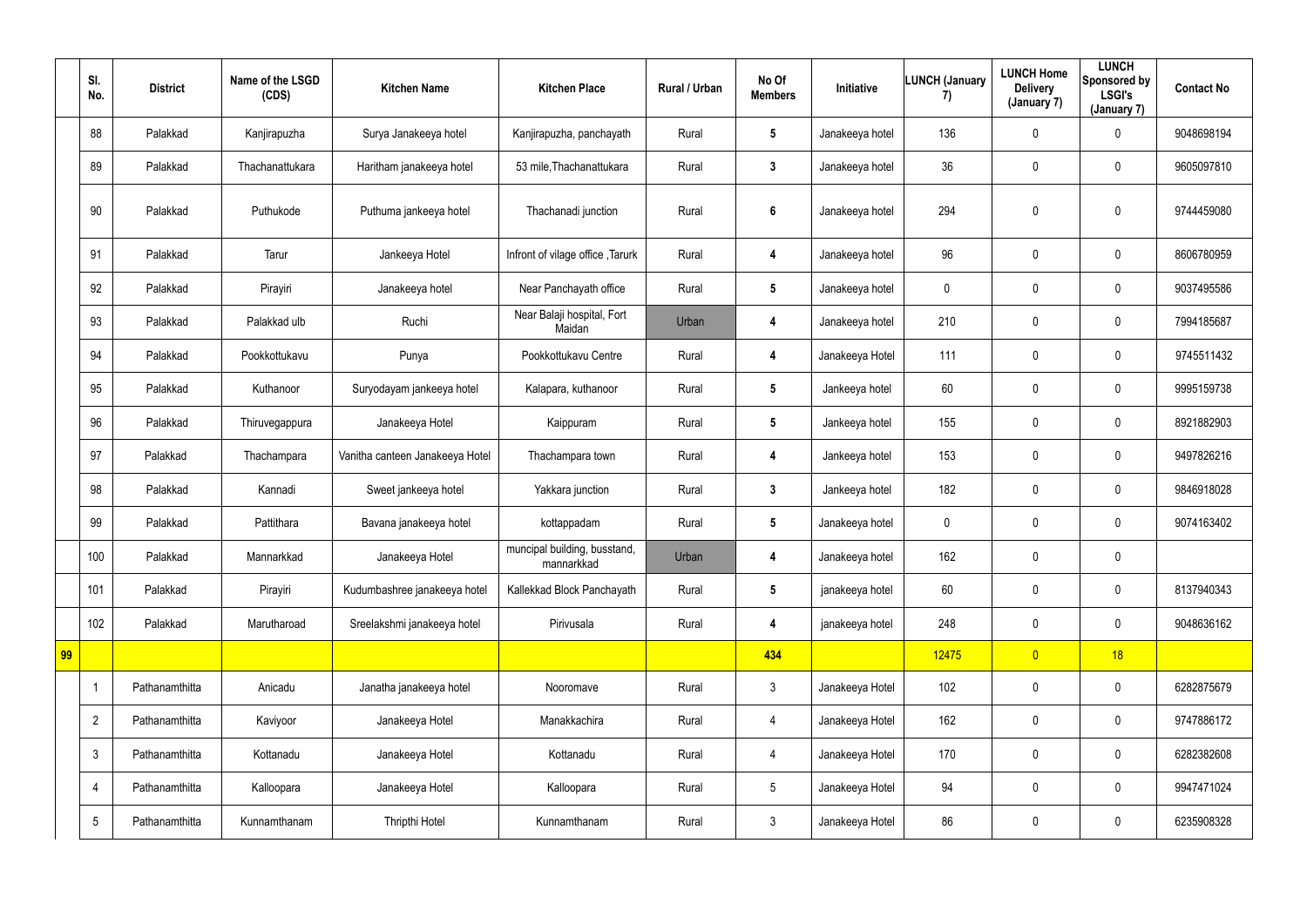| SI.<br>No.      | <b>District</b> | Name of the LSGD<br>(CDS) | <b>Kitchen Name</b>             | <b>Kitchen Place</b>        | Rural / Urban | No Of<br><b>Members</b> | Initiative      | <b>LUNCH (January</b><br>7) | <b>LUNCH Home</b><br><b>Delivery</b><br>(January 7) | <b>LUNCH</b><br>Sponsored by<br><b>LSGI's</b><br>(January 7) | <b>Contact No</b> |
|-----------------|-----------------|---------------------------|---------------------------------|-----------------------------|---------------|-------------------------|-----------------|-----------------------------|-----------------------------------------------------|--------------------------------------------------------------|-------------------|
| $6\phantom{.}6$ | pathanamthitta  | mallappally               | janakeeya hotel                 | mallappally                 | Rural         | $\mathbf{3}$            | janakeeya hotel | 141                         | $\mathbf 0$                                         | $\mathbf 0$                                                  | 9744194830        |
| $\overline{7}$  | Pathanamthitta  | kottangal                 | janakeeya hotel                 | kottangal                   | Rural         | $\mathbf{3}$            | Janakeeya Hotel | 131                         | 0                                                   | $\mathbf 0$                                                  | 9526690541        |
| 8               | Pathanamthitta  | Nedumpuram                | Nedumpram Janakeeya Hotel       | Podiyadi                    | Rural         | $5\phantom{.0}$         | Janakeeya Hotel | 57                          | 0                                                   | $\mathbf 0$                                                  | 919188291409      |
| 9               | Pathanamthitta  | Niranam                   | Sakhi cafe                      | Niranam                     | Rural         | $\mathbf{3}$            | Janakeeya Hotel | 61                          | 0                                                   | $\mathbf 0$                                                  | 919526423710      |
| 10              | Pathanamthitta  | Peringara                 | Haritha samrudhi Catering       | <b>PMVHS Pringara</b>       | Rural         | $\overline{4}$          | Janakeeya Hotel | 148                         | 0                                                   | $\mathbf 0$                                                  | 919961219550      |
| 11              | Pathanamthitta  | Peringara                 | Pulari janakeeya Hotel          | swamipalam                  | Rural         | $\overline{4}$          | Janakeeya hotel | 60                          | 0                                                   | $\mathbf 0$                                                  | 919656132036      |
| 12              | Pathanamthitta  | Kuttor                    | Nanma Catering                  | <b>GHS Kuttoor</b>          | Rural         | $\mathbf{3}$            | Janakeeya Hotel | 82                          | 0                                                   | $\mathbf 0$                                                  | 919526323212      |
| 13              | Pathanamthitta  | Kadapra                   | Niradeepam janakeeya hotel      | Kadapra                     | Rural         | $\overline{4}$          | Janakeeya Hotel | $\overline{0}$              | 0                                                   | $\mathbf 0$                                                  | 9656512066        |
| 14              | Pathanamthitta  | Eraviperoor               | Avi cafe                        | Avi cafe                    | Rural         | $\mathbf{3}$            | Janakeeya Hotel | $\mathbf 0$                 | 0                                                   | $\overline{0}$                                               | 6238013293        |
| 15              | Pathanamthitta  | Koipuram                  | Ammas kudumbashree cafe         | Muttamon                    | Rural         | $5\phantom{.0}$         | Janakeeya Hotel | 100                         | 0                                                   | $\mathbf 0$                                                  | 9961485931        |
| 16              | Pathanamthitta  | Thottappuzhassery         | Thottapuzhassery Jankeeya Hotel | Thottapuzhassery            | Rural         | $\overline{4}$          | Janakeeya Hotel | $\overline{0}$              | 0                                                   | $\mathbf 0$                                                  | 9656403054        |
| 17              | Pathanamthitta  | Puramattom                | Top N Taste                     | Puramattom                  | Rural         | $\mathbf{3}$            | Janakeeya Hotel | 50                          | 0                                                   | $\mathbf 0$                                                  | 9526728230        |
| 18              | Pathanamthitta  | Ayroor                    | Janakeeya Hotel                 | Ayroor                      | Rural         | $6\overline{6}$         | Janakeeya Hotel | 47                          | 0                                                   | $\mathbf 0$                                                  | 8086653951        |
| 19              | Pathanamthitta  | Ezhumattor                | Swad Hotel                      | Thadiyoor                   | Rural         | $\mathbf{3}$            | Janakeeya Hotel | 58                          | 0                                                   | $\mathbf 0$                                                  | 9526857335        |
| 20              | Pathanamthitta  | Kozhencherry              | Ruchi Janakeeya hotel           | Community hall, kozhenchery | Rural         | $\overline{4}$          | Janakeeya Hotel | $\pmb{0}$                   | 0                                                   | $\mathbf 0$                                                  | 9947387912        |
| 21              | Pathanamthitta  | Mallappuzhassery          | Snehadeepam                     | Paramootil                  | Rural         | $6\overline{6}$         | Janakeeya Hotel | 51                          | 0                                                   | $\mathbf 0$                                                  | 9847170052        |
| 22              | Pathanamthitta  | Chennerkara               | Thanal Kudumbasree Cafe         | Nallanikunnu                | Rural         | $5\phantom{.0}$         | Janakeeya Hotel | 35                          | 0                                                   | $\mathbf 0$                                                  | 9747469562        |
| 23              | Pathanamthitta  | Cherukole                 | Janakeeya Hotel                 | Cherukole                   | Rural         | 3 <sup>1</sup>          | Janakeeya Hotel | 70                          | 0                                                   | $\mathbf 0$                                                  | 7907811728        |
| 24              | Pathanamthitta  | Elanthoor                 | Janakeeya Hotel                 | Vary                        | Rural         | $\overline{4}$          | Janakeeya Hotel | 50                          | $\mathbf 0$                                         | $\mathbf 0$                                                  | 9946047385        |
| 25              | Pathanamthitta  | naranganam                | janakeeya hotel                 | kadammanitta                | Rural         | $\mathbf{3}$            | janakeeya hotel | 75                          | 0                                                   | $\mathbf 0$                                                  | 9744478962        |
| 26              | Pathanamthitta  | Omalloor                  | Janakeeya Hotel                 | Omalloor                    | Rural         |                         | Janakeeya Hotel | 58                          | 0                                                   | $\mathbf 0$                                                  |                   |
| 27              | Pathanamthitta  | Chittar                   | Chittar janakiya hotel          | Koothattukulam              | Rural         | $\mathbf{3}$            | Janakeeya Hotel | 180                         | 0                                                   | $\overline{0}$                                               | 9072374618        |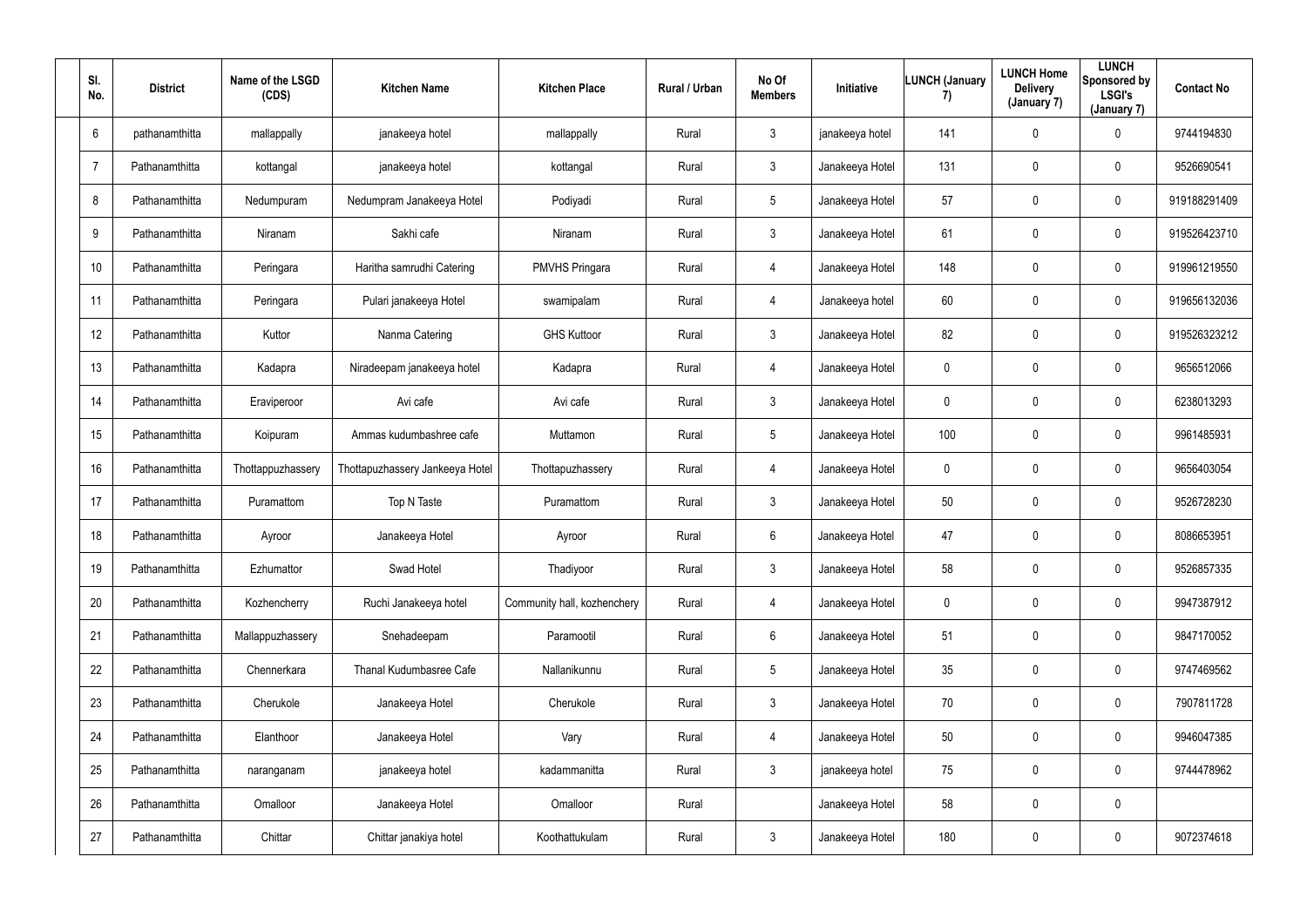|    | SI.<br>No. | <b>District</b> | Name of the LSGD<br>(CDS) | <b>Kitchen Name</b>        | <b>Kitchen Place</b>   | Rural / Urban | No Of<br><b>Members</b> | Initiative      | <b>LUNCH (January</b><br>7) | <b>LUNCH Home</b><br><b>Delivery</b><br>(January 7) | <b>LUNCH</b><br>Sponsored by<br><b>LSGI's</b><br>(January 7) | <b>Contact No</b> |
|----|------------|-----------------|---------------------------|----------------------------|------------------------|---------------|-------------------------|-----------------|-----------------------------|-----------------------------------------------------|--------------------------------------------------------------|-------------------|
|    | 28         | Pathanamthitta  | Naranammoozhi             | Thanima                    | Arakkamon              | Rural         | $\mathbf{3}$            | Janakeeya Hotel | $\mathbf 0$                 | $\mathbf 0$                                         | $\overline{0}$                                               | 9605021278        |
|    | 29         | Pathanamthitta  | Perunadu                  | Perunadu Janakeeya Hotel   | Perunadu               | Rural         | $5\phantom{.0}$         | Janakeeya Hotel | $\mathbf 0$                 | $\mathbf 0$                                         | $\mathbf 0$                                                  |                   |
| 58 | 30         | Pathanamthitta  | Ranni-Angadi              | Angadi Janakeeya Hotel     | Thoodathil church hall | Rural         | $5\phantom{.0}$         | Janakeeya Hotel | 168                         | $\mathbf 0$                                         | $\mathbf 0$                                                  | 9961190622        |
|    | 31         | Pathanamthitta  | Ranni-Pazhavangadi        | Navami Hotel               | Makkappuzha            | Rural         | 4                       | Janakeeya Hotel | $\mathbf 0$                 | $\mathbf 0$                                         | $\mathbf 0$                                                  | 9562135824        |
|    | 32         | Pathanamthitta  | Seethathodu               | Thanima catering unit      | Seethathodu            | Rural         | $5\phantom{.0}$         | Janakeeya Hotel | 65                          | 60                                                  | $\overline{0}$                                               | 9747622310        |
|    | 33         | Pathanamthitta  | Ranni                     | Janakeeya Hotel            | Ranni                  | Rural         | 4                       | Janakeeya Hotel | 68                          | 0                                                   | $\mathbf 0$                                                  | 99462338752       |
|    | 34         | Pathanamthitta  | Vechhoochira              | Annapoorneswary hotel      | Venkurinji             | Rural         | 4                       | Janakeeya Hotel | 187                         | $\mathbf 0$                                         | $\overline{0}$                                               | 8547264134        |
|    | 35         | Pathanamthitta  | Vadasserikara             | Thannal Janakeeya Hotel    | Vadasserikara          | Rural         | $5\phantom{.0}$         | Janakeeya Hotel | 87                          | $\mathbf 0$                                         | $\mathbf 0$                                                  | 8590107684        |
|    | 36         | Pathanamthitta  | Vallickodu                | Janakeeya Hotel            | Vallicodu              | Rural         | 5                       | Janakeeya Hotel | 152                         | 0                                                   | $\bf{0}$                                                     | 8547121591        |
|    | 37         | Pathanamthitta  | Pramadom                  | Aishwarya Janakeeya Hotel  | Pramadom               | Rural         | $\mathbf{3}$            | Janakeeya Hotel | 80                          | $\mathbf 0$                                         | $\mathbf 0$                                                  | 9495312020        |
|    | 38         | Pathanamthitta  | Aruvappulam               | Janakeeya Hotel            | Kallely                | Rural         | $\mathbf{3}$            | Janakeeya Hotel | 87                          | $\mathbf 0$                                         | $\mathbf 0$                                                  | 9656700499        |
|    | 39         | Pathanamthitta  | mylapra                   | Manna janakeeya hotel      | mylapra                | Rural         | $\mathbf{3}$            | janakeeya hotel | 30                          | $\mathbf 0$                                         | $\mathbf 0$                                                  | 9961750470        |
|    | 40         | Pathanamthitta  | Thannithodu               | Flowers janakeeya hotel    | Thannithodu            | Rural         | $\mathfrak{Z}$          | Janakeeya hotel | 131                         | $\mathbf 0$                                         | $\mathbf 0$                                                  | 9061295035        |
|    | 40         | Pathanamthitta  | Malayappuzha              | Janakeeya Hotel            | Malayappuzha           | Rural         | $\mathfrak{Z}$          | Janakeeya Hotel | 192                         | $\pmb{0}$                                           | $\mathbf 0$                                                  |                   |
|    | 41         | Pathanamthitta  | Konni                     | Janakeeya Hotel            | Konni                  | Rural         | $\mathbf{3}$            | Janakeeya Hotel | $\mathbf 0$                 | $\pmb{0}$                                           | $\overline{0}$                                               |                   |
|    | 43         | Pathanamthitta  | Kalanjoor                 | Kalanjoor janakeeya Hotel  | Kalanjoor              | Rural         | 4                       | Janakeeya Hotel | 225                         | $\pmb{0}$                                           | $\overline{0}$                                               | 6238045066        |
|    | 44         | Pathanamthitta  | Ezhamkulam                | Swad Catering Unit         | Enathu                 | Rural         | $5\phantom{.0}$         | Janakeeya Hotel | 302                         | 0                                                   | $\overline{0}$                                               | 9747243317        |
|    | 45         | Pathanamthitta  | Kodumon                   | Ruchiyidam Janakeeya Hotel | Kodumon                | Rural         | $\overline{7}$          | Janakeeya Hotel | 63                          | 0                                                   | $\overline{0}$                                               | 75611017112       |
|    | 46         | Pathanamthitta  | Erathu                    | Janakeeya Hotel            | Erathu                 | Rural         | 4                       | Janakeeya Hotel | 195                         | $\pmb{0}$                                           | $\overline{0}$                                               | 9645102262        |
|    | 47         | Pathanamthitta  | Enadimangalam             | Janakeeya Hotel            | Elamannoor             | Rural         | 4                       | Janakeeya Hotel | 114                         | $\pmb{0}$                                           | $\overline{0}$                                               |                   |
|    | 48         | Pathanamthitta  | Kadampanadu               | Janakeeya Hotel            | Mannady                | Rural         | $\mathbf{3}$            | Janakeeya Hotel | 79                          | 0                                                   | $\overline{0}$                                               |                   |
|    | 49         | Pathanamthitta  | Pallickal                 |                            |                        | Rural         |                         | Janakeeya Hotel | 240                         | 0                                                   | $\overline{0}$                                               |                   |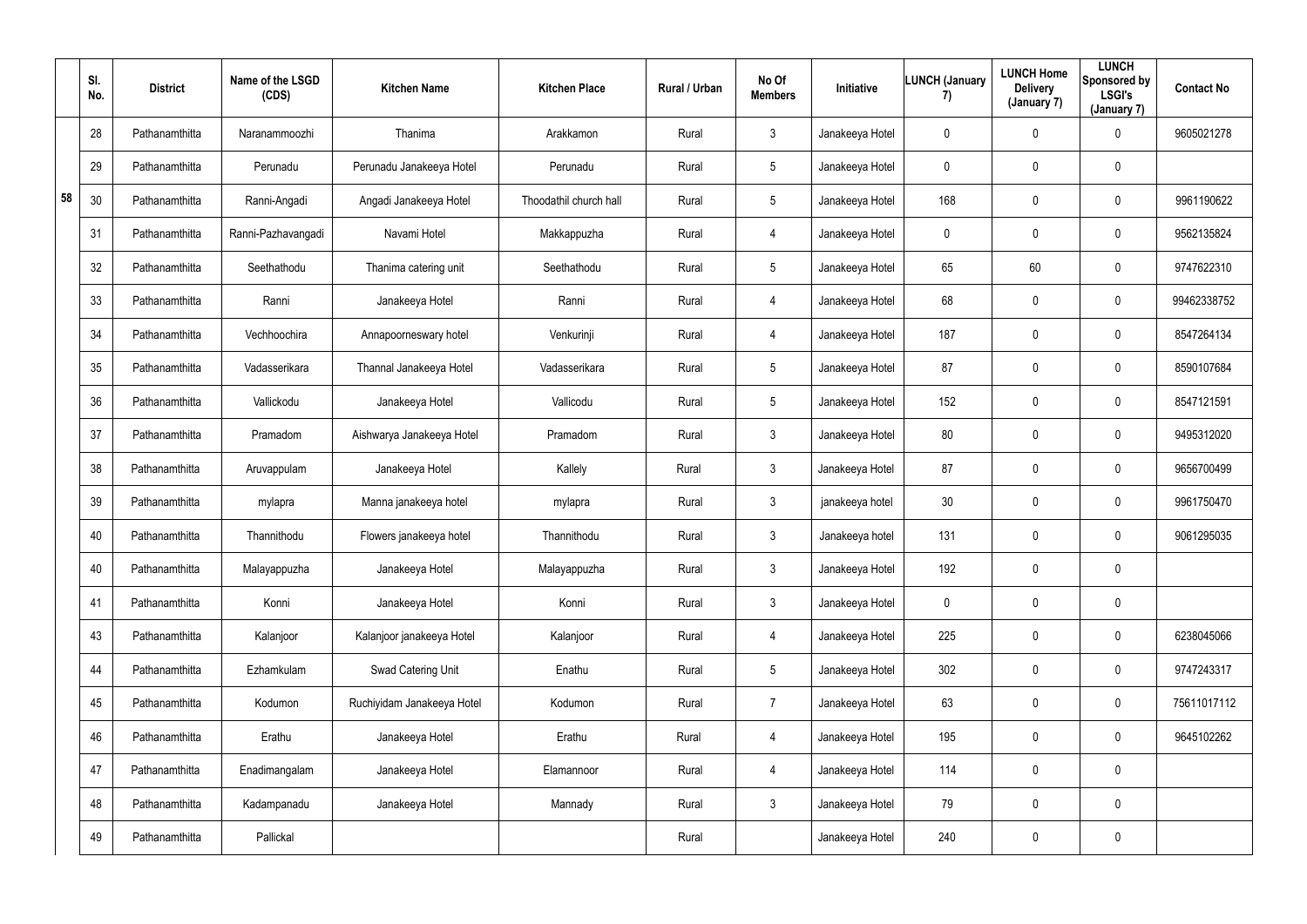|    | SI.<br>No.      | <b>District</b>    | Name of the LSGD<br>(CDS) | <b>Kitchen Name</b>           | <b>Kitchen Place</b>                 | Rural / Urban | No Of<br><b>Members</b> | Initiative      | <b>LUNCH (January</b><br>7) | <b>LUNCH Home</b><br><b>Delivery</b><br>(January 7) | <b>LUNCH</b><br>Sponsored by<br><b>LSGI's</b><br>(January 7) | <b>Contact No</b> |
|----|-----------------|--------------------|---------------------------|-------------------------------|--------------------------------------|---------------|-------------------------|-----------------|-----------------------------|-----------------------------------------------------|--------------------------------------------------------------|-------------------|
|    | 50              | Pathanamthitta     | Thumpamon                 | Ruchi Cafe                    | Mampilali                            | Rural         | $5\phantom{.0}$         | Janakeeya Hotel | 210                         | $\mathbf 0$                                         | $\overline{0}$                                               | 9188300026        |
|    | 51              | Pathanamthitta     | Kulanada                  | Bhagyalekshmi cafe unit       | Kaipuzha                             | Rural         | $\mathbf{3}$            | Janakeeya Hotel | 85                          | $\mathbf 0$                                         | $\mathbf 0$                                                  |                   |
|    | 52              | Pathanamthitta     | Pandalam Thekkekara       | Pandalam Thekkekara           | Thatta                               | Rural         | 3 <sup>1</sup>          | Janakeeya Hotel | 138                         | $\mathbf 0$                                         | $\mathbf 0$                                                  | 9526224922        |
|    | 53              | Pathanamthitta     | Aranmula                  | Janakeeya Hotel               | Aranmula                             | Rural         | $5\phantom{.0}$         | Janakeeya Hotel | 13                          | $\mathbf 0$                                         | $\bf{0}$                                                     | 9656296503        |
|    | 54              | Pathanamthitta     | Mezhuveli                 | Thripthi Janakeeya Hotel      | Mezhuveli                            | Rural         | $\mathfrak{Z}$          | Janakeeya Hotel | 23                          | $\mathbf 0$                                         | $\mathbf 0$                                                  | 9495265971        |
|    | 55              | Pathanamthitta     | Adoor                     | Amma Catering Unit            | Adoor                                | Urban         | $5\phantom{.0}$         | Janakeeya Hotel | $\mathbf 0$                 | $\mathbf 0$                                         | $\mathbf 0$                                                  | 8606887490        |
|    | 56              | Pathanamthitta     | Pandalam                  | Ruchi catering                | Sivarenjini Auditorium               | Urban         | $5\phantom{.0}$         | Janakeeya Hotel | $\overline{0}$              | $\mathbf 0$                                         | $\bf{0}$                                                     | 9846212739        |
|    | 57              | Pathanamthitta     | <b>Thiruvalla East</b>    | janakeeya hotel               | near private bus stand<br>thiruvalla | Urban         | $5\phantom{.0}$         | Janakeeya Hotel | 287                         | 0                                                   | $\bf{0}$                                                     | 919847729416      |
|    | 58              | Pathanamthitta     | Thiruvalla West           | janakeeya hotel               | kizhakkan muthoor                    | Urban         | $5\phantom{.0}$         | Janakeeya Hotel | 105                         | 0                                                   | $\overline{0}$                                               | 919656132036      |
|    | 59              | Pathanamthitta     | Pathanamthitta            | Janakeeya Hotel               | <b>Near Municipality Office</b>      | Urban         | $5\phantom{.0}$         | Janakeeya Hotel | 50                          | 0                                                   | $\bf{0}$                                                     |                   |
| 58 |                 |                    |                           |                               |                                      |               | 229                     |                 | 5444                        | 60                                                  | $\bullet$                                                    |                   |
|    | -1              | Thiruvananthapuram | Parassala                 | Bhagyalekshmi janakeeya hotel | Mundaplavila                         | Rural         | $5\phantom{.0}$         | Janakeeya Hotel | 399                         | 0                                                   | $\bf{0}$                                                     | 9895463718        |
|    | $\overline{2}$  | Thiruvananthapuram | Karode                    | Karode janakeeya hotel        | Paavaara,<br>pazhaya uchakkada       | Rural         | $5\phantom{.0}$         | Janakeeya Hotel | 347                         | $\mathbf 0$                                         | $\overline{0}$                                               | 9605122139        |
|    | $\mathbf{3}$    | Thiruvananthapuram | Thirupuram                | Thirupuram janakeeya hotel    | Pazhayakada                          | Rural         | $5\phantom{.0}$         | Janakeeya Hotel | 182                         | $\mathbf 0$                                         | $\bf{0}$                                                     | 7034723987        |
|    | $\overline{4}$  | Thiruvananthapuram | Chenkal                   | Karuna janakeeya hotel        | Udiyankulangara                      | Rural         | $5\phantom{.0}$         | Janakeeya Hotel | 300                         | 0                                                   | $\overline{0}$                                               | 9746726109        |
|    | $\overline{5}$  | Thiruvananthapuram | Kulathoor                 | Nakshatra janakeeya hotel     | Attapuram                            | Rural         | $5\phantom{.0}$         | Janakeeya Hotel | 465                         | 0                                                   | $\overline{0}$                                               | 8301924221        |
|    | $6\phantom{.}6$ | Thiruvananthapuram | Neyyattinkara 1           | Oottupura                     | Neyyattinkara                        | Urban         | $5\phantom{.0}$         | Janakeeya Hotel | 455                         | 0                                                   | $\pmb{0}$                                                    | 8129192485        |
|    | $\overline{7}$  | Thiruvananthapuram | Neyyattinkara 1           | Cafesree Janakeeya Hotel      | Vazhimukku                           | Urban         | $5\phantom{.0}$         | Janakeeya Hotel | 565                         | 0                                                   | $\bf{0}$                                                     | 9995604997        |
|    | 8               | Thiruvananthapuram | Neyyattinkara 1           | Thripthi janakeeya Hotel      | perumpazhuthoor                      | urban         | 4                       | janakeeya Hotel | 190                         | 0                                                   | $\overline{0}$                                               | 6282944199        |
|    | 9               | Thiruvananthapuram | Neyyattinkara 2           | Harsha catering unit          | Neyyattinkara                        | Urban         | $5\phantom{.0}$         | Janakeeya Hotel | 290                         | 0                                                   | $\bf{0}$                                                     | 9048822770        |
|    | 10              | Thiruvananthapuram | Neyyattinkara 2           | Devarose Janakeeya Hotel      | Amaravila                            | Urban         | $5\phantom{.0}$         | Janakeeya Hotel | 133                         | 0                                                   | $\overline{0}$                                               | 9995028659        |
|    | 11              | Thiruvananthapuram | Kollayil                  | ems janakeeya hotel           | Dhanuvachapuram                      | Rural         | $5\phantom{.0}$         | Janakeeya Hotel | 416                         | 0                                                   | $\pmb{0}$                                                    | 8157880624        |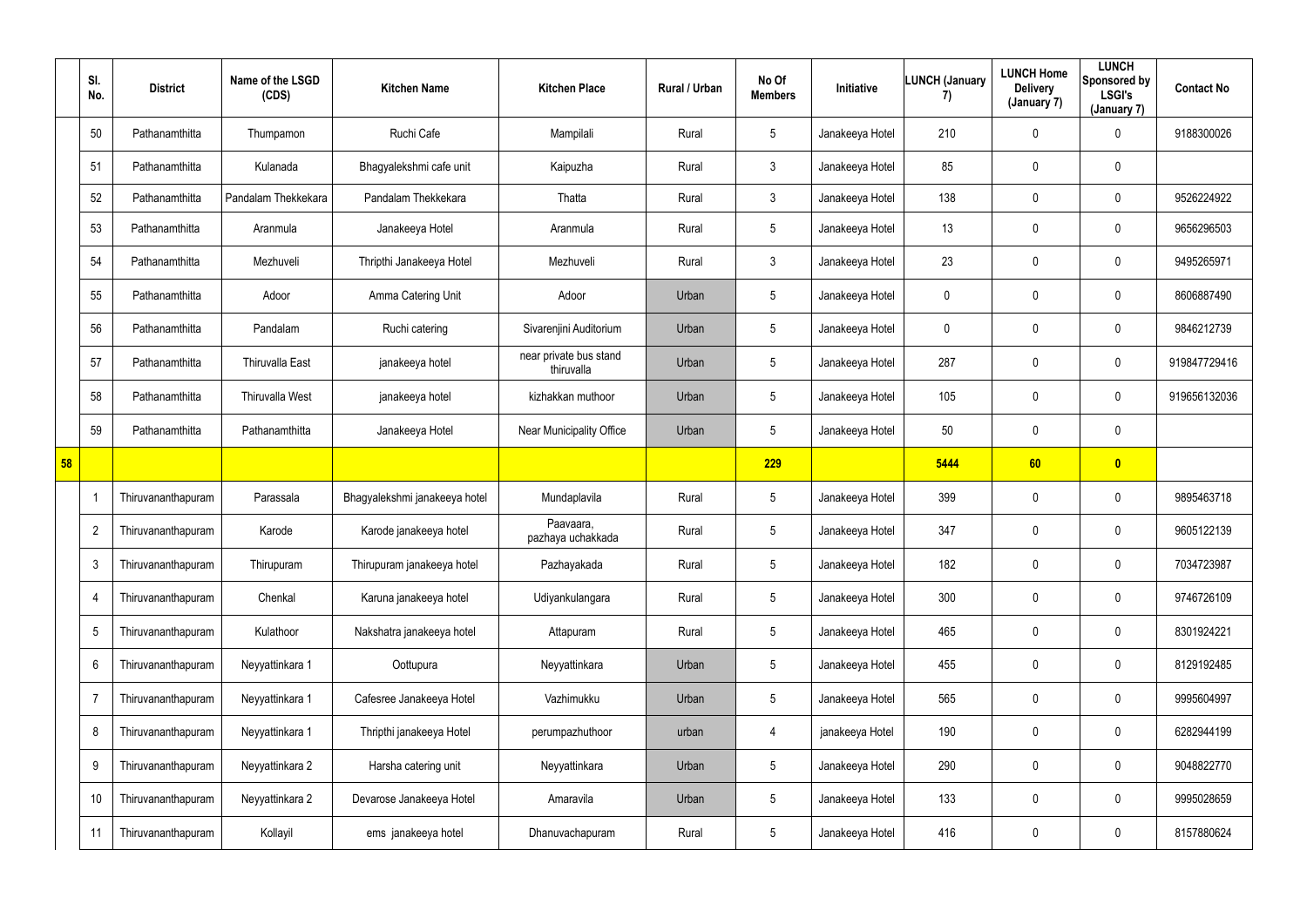| SI.<br>No. | <b>District</b>    | Name of the LSGD<br>(CDS) | <b>Kitchen Name</b>                       | <b>Kitchen Place</b>                       | Rural / Urban | No Of<br><b>Members</b> | Initiative      | <b>LUNCH (January</b><br>7) | <b>LUNCH Home</b><br><b>Delivery</b><br>(January 7) | <b>LUNCH</b><br>Sponsored by<br><b>LSGI's</b><br>(January 7) | <b>Contact No</b> |
|------------|--------------------|---------------------------|-------------------------------------------|--------------------------------------------|---------------|-------------------------|-----------------|-----------------------------|-----------------------------------------------------|--------------------------------------------------------------|-------------------|
| 12         | Thiruvananthapuram | Kunnathukal               | Aiswarya Janakeeya Hotel -<br>Kunnathukal | Kuruwad, paliyodu                          | Rural         | $\mathbf{3}$            | Janakeeya Hotel | $\mathbf 0$                 | 0                                                   | $\mathbf 0$                                                  | 9539549507        |
| 13         | Thiruvananthapuram | Vellarada                 | Eden Janakeeya Hotel                      | Panachamoodu, Vellarada                    | Rural         | 5                       | Janakeeya Hotel | 675                         | 0                                                   | $\mathbf 0$                                                  | 8547973305        |
| 14         | Thiruvananthapuram | Vellarada                 | Chandrika Janakeeya Hotel -<br>Vellarada  | Vellarada                                  | Rural         | $6\overline{6}$         | Janakeeya Hotel | 105                         | 0                                                   | $\mathbf 0$                                                  | 9539366295        |
| 15         | Thiruvananthapuram | Aryankode                 | Aryan Janakeeya Hotel -<br>Aryankode      | Aryankode                                  | Rural         | $5\phantom{.0}$         | Janakeeya Hotel | 155                         | 0                                                   | $\mathbf 0$                                                  | 9746905408        |
| 16         | Thiruvananthapuram | Aryankode                 | stree souhritha jh                        | chemboor                                   | Rural         | $5\phantom{.0}$         | Janakeeya Hotel | 128                         | 0                                                   | $\mathbf 0$                                                  |                   |
| 17         | Thiruvananthapuram | Ottashekharamangala<br>m  | Minnaram Janakeeya Hotel                  | Kuravara, Near<br>Ottashekharamangalam UPS | Rural         | $\overline{4}$          | Janakeeya Hotel | 196                         | 0                                                   | $\mathbf 0$                                                  | 9567553161        |
| 18         | Thiruvananthapuram | Kollayil                  | Janakeeya Hotel                           | Mylakkara                                  | Rural         | 5                       | Janakeeya Hotel | 128                         | 0                                                   | $\mathbf 0$                                                  | 9605076268        |
| 19         | Thiruvananthapuram | perunkadavila             | shankholi janakeeya hotel                 | perunkadavila                              | rural         | $3\phantom{.0}$         | Janakeeya Hotel | 153                         | 0                                                   | $\mathbf 0$                                                  |                   |
| 20         | Thiruvananthapuram | Amboori                   | Janakeeya Hotel                           | Amboori                                    | Rural         | $5\phantom{.0}$         | Janakeeya Hotel | 0                           | 0                                                   | $\mathbf 0$                                                  | 9747169098        |
| 21         | Thiruvananthapuram | Athiyanoor                | Kudumbashree janakeeya hotel              | Venpakal                                   | Rural         | $\overline{4}$          | Janakeeya Hotel | 158                         | 0                                                   | $\mathbf 0$                                                  | 919562752580      |
| 22         | Thiruvananthapuram | Kottukal                  | Vismaya janakeeya hotel                   | Uchakkada                                  | Rural         | $5\phantom{.0}$         | Janakeeya Hotel | 345                         | $\overline{0}$                                      | $\mathbf 0$                                                  | 6282447041        |
| 23         | Thiruvananthapuram | Kanjiramkulam             | Padaswaram unit                           | Kanjiramkulam                              | Rural         | $\overline{4}$          | Janakeeya Hotel | $\mathbf 0$                 | 0                                                   | $\mathbf 0$                                                  | 919072899432      |
| 24         | Thiruvananthapuram | Karumkulam                | Alil Janakeeya Hotel                      | Pallam                                     | Rural         | 5                       | Janakeeya Hotel | 85                          | 0                                                   | $\mathbf 0$                                                  | 917736513673      |
| 25         | Thiruvananthapuram | Venganoor                 | Venganoor Ruchi janakeeya hotel           | Peringamala                                | Rural         | $10$                    | Janakeeya Hotel | 112                         | 0                                                   | $\mathbf 0$                                                  | 9656309710        |
| 26         | Thiruvananthapuram | Vilavoorkkal              | Priyam Janakeeya Hotel                    | Chanthamukku, Peyadu Jn                    | Rural         | $5\phantom{.0}$         | Janakeeya Hotel | 321                         | 0                                                   | $\mathbf 0$                                                  | 7902504494        |
| 27         | Thiruvananthapuram | Vilavoorkal               | Vilavoorkal janakeeya hotel               | Pottayil                                   | Rural         | 5                       | Janakeeya Hotel | 298                         | 0                                                   | $\overline{0}$                                               | 9497883130        |
| 28         | Thiruvananthapuram | Kalliyoor                 | Stree Shakthi Janakeeya Hotel             | Kalliyoor                                  | Rural         | $5\phantom{.0}$         | Janakeeya Hotel | $\pmb{0}$                   | $\mathbf 0$                                         | $\overline{0}$                                               | 9074998782        |
| 29         | Thiruvananthapuram | Maranalloor               | Mayooram Janakeeya Hotel                  | Mannadikkonam                              | Rural         | $\overline{4}$          | Janakeeya Hotel | 173                         | 0                                                   | $\mathbf 0$                                                  | 9847371025        |
| 30         | Thiruvananthapuram | Pallichal                 | Vandhanam Janakeeya hotel                 | Naruvamoodu                                | Rural         | $\overline{4}$          | Janakeeya Hotel | 221                         | 0                                                   | $\mathbf 0$                                                  | 9562636222        |
| 31         | Thiruvananthapuram | Vilappil                  | Sreebhadra janakeey a hotel               | peyad                                      | Rural         | $5\phantom{.0}$         | Janakeeya Hotel | 235                         | 0                                                   | $\overline{0}$                                               | 919496194745      |
| 32         | Thiruvananthapuram | Malayinkeezhu             | Thapasya janakeeya hotel                  | Aruvacode                                  | Rural         | $5\phantom{.0}$         | Janakeeya Hotel | 175                         | $\mathbf 0$                                         | $\mathbf 0$                                                  | 9074329707        |
| 3,3        | Thiruvananthapuram | balaramapuram             | Karunya                                   | balaramapuram                              | rural         | $5\phantom{.0}$         | Janakeeya Hotel | 169                         | $\pmb{0}$                                           | $\overline{0}$                                               |                   |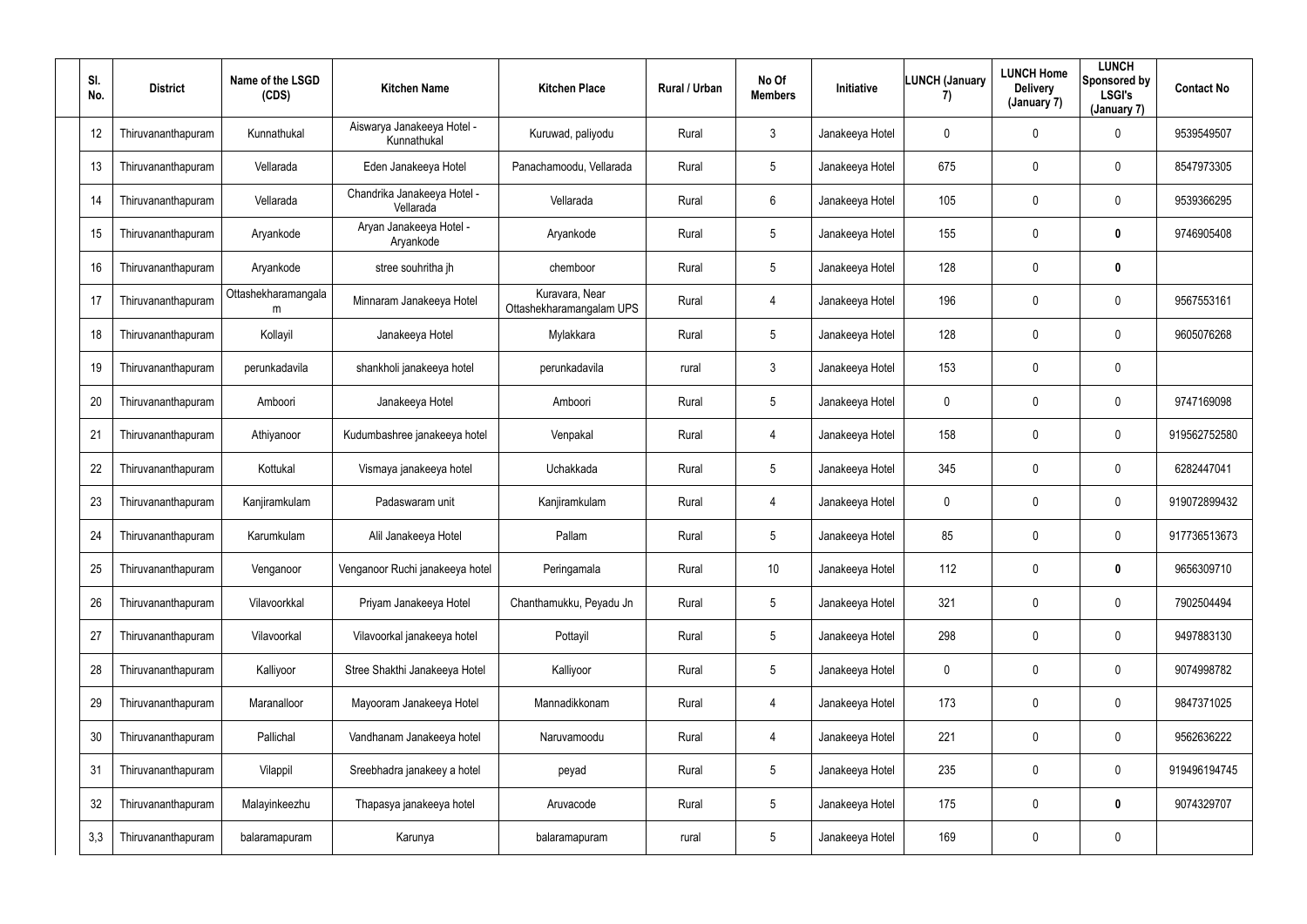|     | SI.<br>No. | <b>District</b>    | Name of the LSGD<br>(CDS)  | <b>Kitchen Name</b>                           | <b>Kitchen Place</b>                              | Rural / Urban | No Of<br><b>Members</b> | Initiative      | <b>LUNCH (January</b><br>7) | <b>LUNCH Home</b><br><b>Delivery</b><br>(January 7) | <b>LUNCH</b><br>Sponsored by<br><b>LSGI's</b><br>(January 7) | <b>Contact No</b> |
|-----|------------|--------------------|----------------------------|-----------------------------------------------|---------------------------------------------------|---------------|-------------------------|-----------------|-----------------------------|-----------------------------------------------------|--------------------------------------------------------------|-------------------|
|     | 34         | Thiruvananthapuram | Andoorkonam                | Thiruvathira janakeeya hotel                  | Kaniyapuram                                       | Rural         | 3                       | Janakeeya Hotel | 112                         | 0                                                   | $\mathbf 0$                                                  | 8921698989        |
|     | 35         | Thiruvananthapuram | Kadinamkulam               | Sabarmathi janakeeya hotel                    | Chitattumukku                                     | Rural         | 4                       | Janakeeya Hotel | 104                         | $\mathbf 0$                                         | $\overline{0}$                                               |                   |
|     | 36         | Thiruvananthapuram | Azhoor                     | Kudumbadsree janakeeya hotel                  | Azhoor                                            | Rural         | 4                       | Janakeeya Hotel | 98                          | $\mathbf 0$                                         | $\mathbf 0$                                                  | 8129060294        |
|     | 37         | Thiruvanathapuram  | Pothencode                 | Pothencode Kudumbashree<br>Janakeeya hotel    | Pothencode ayiroorppara<br>Farmers centre         | Rural         | 5                       | Janakeeya Hotel | 112                         | $\mathbf 0$                                         | $\mathbf 0$                                                  | 9037832338        |
|     | 38         | Thiruvananthapuram | Mangalapuram               | Mangalapuram Kudumbashree<br>Janakeeya Hotel  | Managalapuram Junction,<br>Near Panchayath Office | Rural         | 5                       | Janakeeya Hotel | 105                         | $\mathbf 0$                                         | $\overline{0}$                                               | 9995459534        |
|     | 39         | Thiruvananthapuram | Mangalapuram               | Swad Kudumbashree Janakeeya<br>hotel          | Murukkumpuzha                                     | Rural         | $\mathbf{3}$            | Janakeeya Hotel | 96                          | $\mathbf 0$                                         | $\mathbf 0$                                                  | 8281624670        |
|     | 40         | Thiruvananthapuram | Mangalapuram               | Ruchisagaram Kudumbashree<br>Janakeeya Hotel  | Chembakamangalam                                  | Rural         | 5                       | Janakeeya Hotel | 103                         | $\mathbf 0$                                         | $\overline{0}$                                               | 8139079929        |
|     | 41         | Thiruvanathapuram  | <b>TVM Corporation CDS</b> | Krishnakripa Janakeeya hotel                  | Anayara                                           | Urban         | 5                       | Janakeeya Hotel | 145                         | $\mathbf 0$                                         | $\overline{0}$                                               | 9745823832        |
|     | 42         | Thiruvanathapuram  | <b>TVM Corporation CDS</b> | Vanitha Janakeeya Hotel                       | Manvila                                           | Urban         | 4                       | Janakeeya Hotel | 113                         | 0                                                   | $\overline{0}$                                               | 8129412369        |
|     | 43         | Thiruvanathapuram  | <b>TVM Corporation CDS</b> | Bhagyalekshmi Kudumbashree<br>Janakeeya Hotel | EK Nayanar Trust, Medical<br>College              | Urban         | 6                       | Janakeeya Hotel | 97                          | $\mathbf 0$                                         | $\overline{0}$                                               |                   |
|     | 44         | Thiruvanathapuram  | <b>TVM Corporation CDS</b> | Tripthi Janakeeya Hotel                       | Pallithura                                        | Urban         | 3                       | Janakeeya Hotel | 114                         | $\mathbf 0$                                         | $\mathbf 0$                                                  | 9387738568        |
|     | 45         | Thiruvanathapuram  | <b>TVM Corporation CDS</b> | soubhagya janakeeya Hotel                     | kazhakoottam                                      | Urban         | 3                       | janakeeya Hotel | 96                          | $\mathbf 0$                                         | $\overline{0}$                                               | 8921555192        |
|     | 46         | Thiruvanathapuram  | <b>TVM Corporation CDS</b> | Uthradam Janakeeya Hotel                      | Pattom                                            | Urban         | $\mathbf{3}$            | janakeeya Hotel | 107                         | $\mathbf 0$                                         | $\overline{0}$                                               | 8281062575        |
|     | 47         | Thiruvananthapuram | <b>TVM Corporation CDS</b> | Janakeeya hotel                               | Mannarakonam                                      | Urban         | $\mathbf{3}$            | Janakeeya Hotel | 102                         | 0                                                   | $\mathbf 0$                                                  | 8281088923        |
|     | 48         | Thiruvananthapuram | <b>TVM Corporation CDS</b> | Kismath Janakeeya Hotel                       | Pottakuzhi                                        | Urban         | $\mathbf{3}$            | Janakeeya Hotel | 412                         | 0                                                   | $\overline{0}$                                               | 8129179622        |
|     | 49         | Thiruvananthapuram | <b>TVM Corporation CDS</b> | Salt and Pepper                               | Poomalliyoorkkonam                                | Urban         | $\mathbf{3}$            | Janakeeya Hotel | 325                         | 0                                                   | $\mathbf 0$                                                  | 8593986935        |
|     | 50         | Thiruvananthapuram | <b>TVM Corporation CDS</b> | Sreebhadra Janakeeya Hotel                    | Pettah                                            | Urban         | $\overline{4}$          | Janakeeya Hotel | 315                         | 0                                                   | $\overline{0}$                                               | 9847227647        |
|     | 51         | Thiruvananthapuram | <b>TVM Corporation CDS</b> | kalavara Janakeeya Hotel                      | vattiyoorkavu                                     | Urban         | $\mathbf{3}$            | Janakeeya Hotel | 356                         | 0                                                   | $\overline{0}$                                               | 9847655426        |
|     | 52         | Thiruvananthapuram | <b>TVM Corporation CDS</b> | punartham kudumbashree                        | kudappanakunnu                                    | Urban         | 3                       | Janakeeya Hotel | 170                         | 0                                                   | $\overline{0}$                                               | 9747115789        |
|     | 53         | Thiruvananthapuram | <b>TVM Corporation CDS</b> | peroor JH                                     | Palayam                                           | Urban         | $\mathfrak{Z}$          | Janakeeya Hotel | 345                         | 0                                                   | $\mathbf 0$                                                  | 8086119633        |
| 109 | 54         | Thiruvananthapuram | Aryanadu                   | Aryanad Janakeeya Hotel                       | Aryanad                                           | Rural         | 6                       | Janakeeya Hotel | 267                         | 0                                                   | $\mathbf 0$                                                  | 9207447839        |
|     | 55         | Thiruvananthapuram | Kuttichal                  | Kutichal Janakeeya Hotel                      | Kuttichal                                         | Rural         | $5\phantom{.0}$         | Janakeeya Hotel | 228                         | 0                                                   | $\overline{0}$                                               | 9446331479        |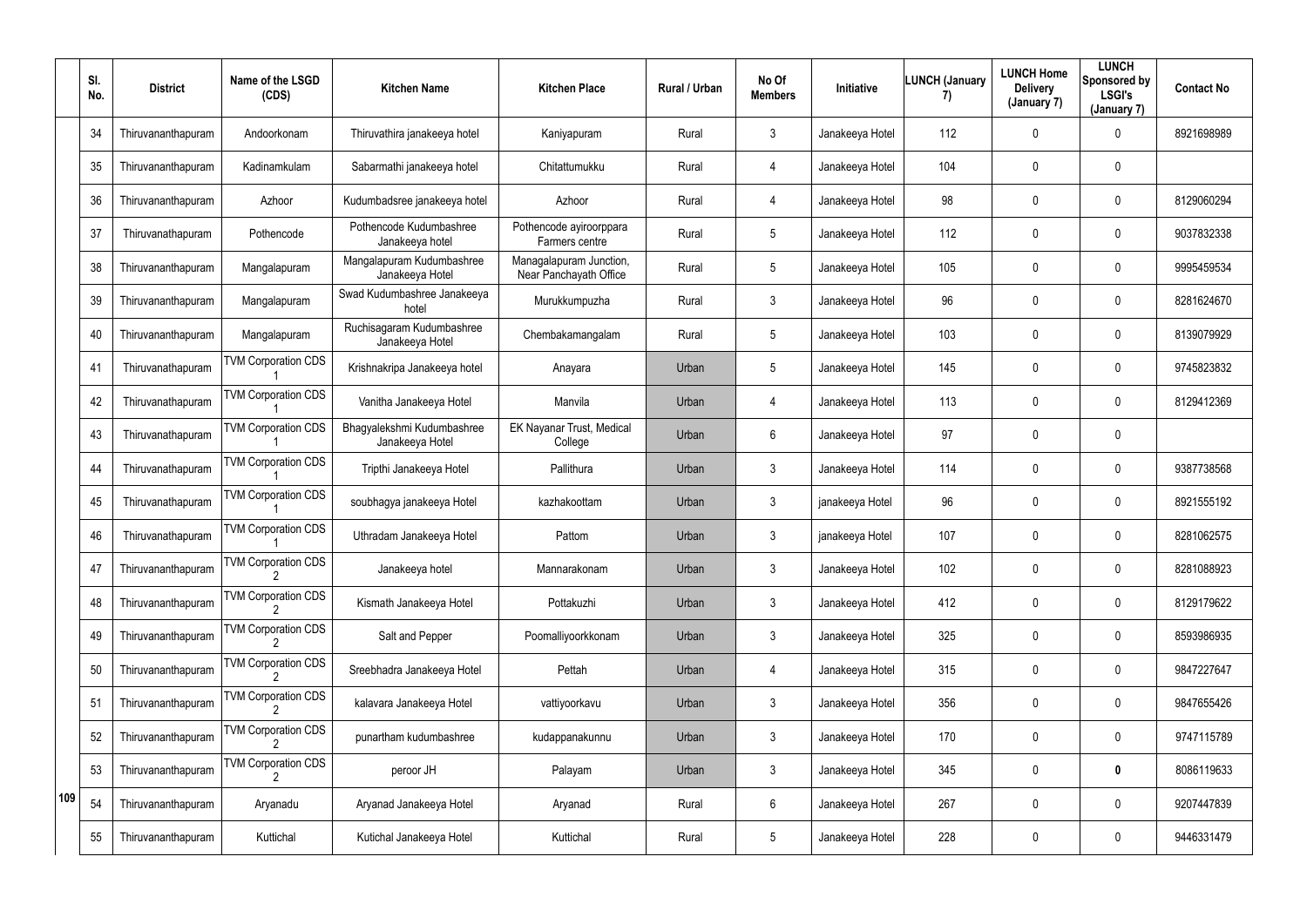| SI.<br>No. | <b>District</b>    | Name of the LSGD<br>(CDS) | <b>Kitchen Name</b>                     | <b>Kitchen Place</b>                              | Rural / Urban | No Of<br><b>Members</b> | Initiative      | <b>LUNCH (January</b><br>7) | <b>LUNCH Home</b><br><b>Delivery</b><br>(January 7) | <b>LUNCH</b><br>Sponsored by<br><b>LSGI's</b><br>(January 7) | <b>Contact No</b> |
|------------|--------------------|---------------------------|-----------------------------------------|---------------------------------------------------|---------------|-------------------------|-----------------|-----------------------------|-----------------------------------------------------|--------------------------------------------------------------|-------------------|
| 56         | Thiruvananthapuram | Poovachal                 | Poovachal Janakeeya Hotel               | Poovachal Panchayath                              | Rural         | $5\phantom{.0}$         | Janakeeya Hotel | 159                         | $\mathbf 0$                                         | $\mathbf 0$                                                  | 9495225046        |
| 57         | Thiruvananthapuram | Vithura                   | Navodaya Janakeeya hotel                | Koppam, Vithura                                   | Rural         | $\overline{4}$          | Janakeeya Hotel | $\mathbf 0$                 | $\mathbf 0$                                         | $\overline{0}$                                               | 9946837014        |
| 58         | Thiruvananthapuram | Tholicode                 | Tholicode Janakeeya Hotel               | Pulimoodu, Near Bharath<br>Petrol Pump, Tholicode | Rural         | $\overline{4}$          | Janakeeya Hotel | $\pmb{0}$                   | 0                                                   | $\overline{0}$                                               | 9539995862        |
| 59         | Thiruvananthapuram | Vellanad                  | vellanad JH                             | kulacode vellanad                                 | Rural         | $\mathbf{3}$            | Janakeeya Hotel | $\mathbf 0$                 | 0                                                   | $\mathbf 0$                                                  | 9048295005        |
| 60         | Thiruvananthapuram | uzhamalackal              | mazhavil jh                             | Puthukulangara                                    | Rural         | $5\phantom{.0}$         | Janakeeya Hotel | 298                         | 0                                                   | $\mathbf 0$                                                  | 96457 54988       |
| 61         | Thiruvananthapuram | <b>TVPM Corpn CDS 4</b>   | Maithri Janakeeya Hotel                 | Poozhyakkunnu, Nemom, TVM                         | Urban         | $5\phantom{.0}$         | Janakeeya Hotel | $\mathbf 0$                 | 0                                                   | $\mathbf 0$                                                  | 9846905594        |
| 62         | Thiruvananthapuram | TVPM. Corpn. CDS III      | Janatha hotel                           | Over bridge                                       | Urban         | 9                       | Janakeeya Hotel | $\mathbf 0$                 | 0                                                   | $\overline{0}$                                               | 919746149160      |
| 63         | Thiruvananthapuram | TVPM. Corpn. CDS III      | Asraya Janakeeya Hotel                  | <b>DPI</b>                                        | Urban         | $\overline{4}$          | Janakeeya Hotel | 525                         | 0                                                   | $\mathbf 0$                                                  | 918113008306      |
| 64         | Thiruvananthapuram | TVPM. Corpn. CDS III      | Ruchikkoott                             | Mudavanmukal                                      | Urban         | $\overline{4}$          | Janakeeya Hotel | 100                         | 0                                                   | $\overline{0}$                                               | 917907579424      |
| 65         | Thiruvananthapuram | TVPM. Corpn. CDS IV       | Janakeeya hotel tvm corporation<br>cds4 | Vallakkadavu                                      | Urban         | $5\phantom{.0}$         | Janakeeya Hotel | 299                         | 0                                                   | $\mathbf 0$                                                  | 8129795072        |
| 66         | Thiruvananthapuram | TVPM. Corpn. CDS IV       | Karuna Janakeeya Hotel                  | Avaduthura                                        | Urban         | $5\overline{)}$         | Janakeeya Hotel | 304                         | 0                                                   | $\mathbf{3}$                                                 | 9567523799        |
| 67         | Thiruvananthapuram | Anadu                     | Nanma anad                              | Govt LPS Anad                                     | Rural         | $\overline{4}$          | Janakeeya Hotel | $\overline{0}$              | 0                                                   | $\overline{0}$                                               | 9645709754        |
| 68         | Thiruvananthapuram | Vembayam                  | Liya canteen                            | Perumboor near panchayath<br>office               | Rural         | 5                       | Janakeeya Hotel | $\mathbf 0$                 | 0                                                   | $\mathbf 0$                                                  | 9544337362        |
| 69         | Thiruvananthapuram | Vembayam                  | Four's Janakeeya Hotel                  | Naduveli Konchira                                 | Rural         | $\overline{4}$          | Janakeeya Hotel | 245                         | $\mathbf 0$                                         | $\mathbf 0$                                                  | 9526253578        |
| 70         | Thiruvananthapuram | Nedumangad 1              | Subhiksham                              | Irinjayam                                         | Urban         | $\overline{4}$          | Janakeeya Hotel | 245                         | 0                                                   | $\mathbf 0$                                                  | 9745606588        |
| 71         | Thiruvananthapuram | Nedumangad 1              | Ootupura                                | Pazhakutty                                        | Urban         | $6\overline{6}$         | Janakeeya Hotel | 452                         | 0                                                   | $\mathbf 0$                                                  | 7510910614        |
| 72         | Thiruvananthapuram | Nedumangad 2              | Niravu                                  | Near ksrtc bus stand                              | Urban         | $\overline{4}$          | Janakeeya Hotel | 537                         | $\mathbf 0$                                         | $\mathbf 0$                                                  | 9645958207        |
| 73         | Thiruvananthapuram | Nedumangad 2              | Ruchiyidam                              | <b>Near Municipality</b>                          | Urban         | $\mathbf 0$             | Janakeeya Hotel | 422                         | 0                                                   | $\mathbf 0$                                                  | 9846371353        |
| 74         | Thiruvananthapuram | Karakulam                 | Karakulam Vanitha hotel                 | Karakulam Junction                                | Rural         | $\overline{4}$          | Janakeeya Hotel | 376                         | 0                                                   | $\overline{0}$                                               | 9747176668        |
| 75         | Thiruvananthapuram | Panavoor                  | Kudumbashree vanitha hotel              | HI auditorium near panavoor<br>panchayath         | Rural         | 6                       | Janakeeya Hotel | 242                         | 0                                                   | $\overline{2}$                                               | 9526740817        |
| 76         | Thiruvananthapuram | Aruvikara                 | Nanma                                   | Aruvikara junction                                | Rural         | $\mathbf{3}$            | Janakeeya hotel | $\overline{0}$              | 0                                                   | $\mathbf 0$                                                  | 8606524464        |
| 77         | Thiruvananthapuram | Pullampara                | Janakeeya Hotel                         | Kalumkinmukham                                    | Rural         | $5\phantom{.0}$         | Janakeeya Hotel | 316                         | 0                                                   | $\boldsymbol{0}$                                             |                   |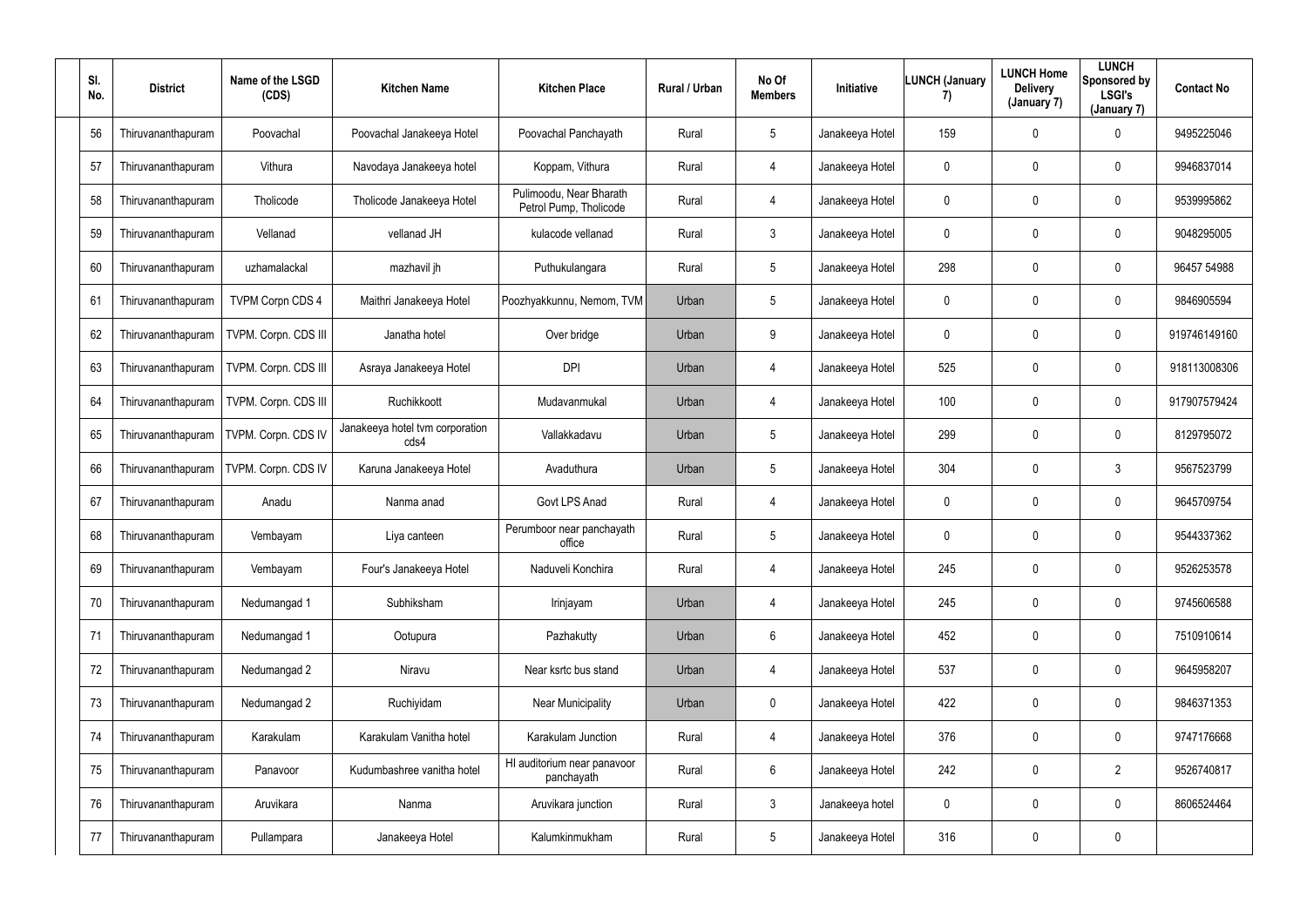| SI.<br>No. | <b>District</b>    | Name of the LSGD<br>(CDS) | <b>Kitchen Name</b>                    | <b>Kitchen Place</b>     | Rural / Urban | No Of<br><b>Members</b> | Initiative      | <b>LUNCH (January</b><br>7) | <b>LUNCH Home</b><br><b>Delivery</b><br>(January 7) | <b>LUNCH</b><br>Sponsored by<br><b>LSGI's</b><br>(January 7) | <b>Contact No</b> |
|------------|--------------------|---------------------------|----------------------------------------|--------------------------|---------------|-------------------------|-----------------|-----------------------------|-----------------------------------------------------|--------------------------------------------------------------|-------------------|
| 78         | Thiruvananthapuram | Pangode                   | Bhagyalekshmi janakeeya hotel          | Pangodu Panchayath Hall  | Rural         | $5\phantom{.0}$         | Janakeeya Hotel | $\mathbf 0$                 | 0                                                   | $\overline{0}$                                               |                   |
| 79         | Thiruvananthapuram | Manickal                  | Janakeeya hotel                        | Pirappancode             | Rural         | $6^{\circ}$             | Janakeeya Hotel | $\mathbf 0$                 | 0                                                   | $\mathbf 0$                                                  | 9745874522        |
| 80         | Thiruvananthapuram | Vamanapuram               | Pournami Kalamachal                    | Kalamachal               | Rural         | $5\phantom{.0}$         | Janakeeya Hotel | 251                         | 0                                                   | $\overline{0}$                                               | 9846825964        |
| 81         | Thiruvananthapuram | kallara                   | Amma janakeeya hotel                   | kallara                  | rural         | $\overline{4}$          | Janakeeya Hotel | 378                         | 0                                                   | $\mathbf 0$                                                  | 8111891405        |
| 82         | Thiruvananthapuram | nellanad                  | Nellanad janakeeya hotel               | keezhayikkonam           | rural         | $6\phantom{.}$          | Janakeeya Hotel | 293                         | 0                                                   | $\mathbf 0$                                                  | 9946994811        |
| 83         | Thiruvananthapuram | Pazhayakunnummel          | Chaitanya janakeeya hotel              | Pazhayakunnumel          | Rural         | $5\phantom{.0}$         | Janakeeya Hotel | $\mathbf 0$                 | 0                                                   | $\mathbf 0$                                                  | 9496997201        |
| 84         | Thiruvananthapuram | Karavaram                 | Takkolam, Karavaram janakeeya<br>hotel | Pullurmukk, kallambalam  | Rural         | $5\phantom{.0}$         | Janakeeya Hotel | $\mathbf 0$                 | 0                                                   | $\mathbf 0$                                                  | 9539723288        |
| 85         | Thiruvananthapuram | Kilimanoor                | Tanima vanitha canteen                 | Kilimanoor               | Rural         | $\overline{4}$          | Janakeeya Hotel | 182                         | 0                                                   | $\mathbf 0$                                                  | 9846657166        |
| 86         | Thiruvananthapuram | Pulimath                  | Iswarya catering unit                  | Pulimath, Karet          | Rural         | $\overline{4}$          | Janakeeya Hotel | 257                         | 0                                                   | $\mathbf 0$                                                  | 9645514593        |
| 87         | Thiruvananthapuram | Navaikkulam               | Kudumbashree janakeeya hotel           | Kadambaattukonam         | Rural         | $5\phantom{.0}$         | Janakeeya Hotel | 108                         | 0                                                   | $\overline{0}$                                               | 9400619476        |
| 88         | Thiruvananthapuram | Nagaroor                  | Janakeeya Hotel                        | Altharamoodu             | Rural         | $5\overline{)}$         | Janakeeya Hotel | 167                         | 0                                                   | $\mathbf 0$                                                  | 7034964806        |
| 89         | Thiruvananthapuram | Pallikal                  | pallikkal janakeeya hotel              | pakalkkuri               | rural         | 4                       | Janakeeya Hotel | 85                          | 0                                                   | $\mathbf 0$                                                  | 9447886364        |
| 90         | Thiruvananthapuram | Madavoor                  | Madavoor janakeeya hotel               | madavoor                 | rural         | $5\phantom{.0}$         | Janakeeya Hotel | 141                         | 0                                                   | $\overline{0}$                                               | 9526206002        |
| 91         | Thiruvananthapuram | Chirayinkeezh             | Sevenstar Janakeeya Hotel              | Sarkkara                 | Rural         | $5\phantom{.0}$         | Janakeeya Hotel | 105                         | 0                                                   | $\mathbf 0$                                                  | 8921556636        |
| 92         | Thiruvananthapuram | Kadaykkavoor              | Karmalamatha Janakeeya Hotel           | Kadakkavoor              | Rural         | $5\overline{)}$         | Janakeeya Hotel | 92                          | 0                                                   | $\mathbf 0$                                                  | 9645405591        |
| 93         | Thiruvananthapuram | Mudakkal                  | Sarovaram Janakeeya Hotel              | Valakkadu                | Rural         | $\mathfrak{Z}$          | Janakeeya Hotel | 117                         | 0                                                   | $\mathbf 0$                                                  | 8086240900        |
| 94         | Thiruvananthapuram | Vakkom                    | Jananai Janakeeya Hotel                | SN Junction, Jeeva Dhara | Rural         | $5\phantom{.0}$         | Janakeeya Hotel | 102                         | 0                                                   | $\mathbf 0$                                                  | 8137014724        |
| 95         | Thiruvananthapuram | Vakkom                    | Diya Janakeeya Hotel                   | Panayile Kadavu          | Rural         | $5\phantom{.0}$         | Janakeeya Hotel | 135                         | 0                                                   | $\mathbf 0$                                                  | 8590439391        |
| 96         | Thiruvananthapuram | Kizhuvilam                | Kudumbashree vanitha canteen           | Kizhuvillam              | Rural         | $\overline{4}$          | Janakeeya Hotel | 126                         | 0                                                   | $\mathbf 0$                                                  | 9747361312        |
| 97         | Thiruvananthapuram | Anchuthengu               | Swad Janakeeya Hotel                   | Anchuthengu              | Rural         | $5\phantom{.0}$         | Janakeeya Hotel | 142                         | 0                                                   | $\pmb{0}$                                                    |                   |
| 98         | Thiruvananthapuram | Attingal                  | Bhagyashree janakeeya hotel            | Attingal                 | Urban         | $5\overline{)}$         | Janakeeya Hotel | 95                          | 0                                                   | $\mathbf 0$                                                  | 9539968503        |
| 99         | Thiruvananthapuram | Cherunniyoor              | Lekshmi janakeeya hotel                | Dhalavapuram             | Rural         | $\mathbf{3}$            | Janakeeya Hotel | 94                          | 0                                                   | $2\overline{ }$                                              | 9995391999        |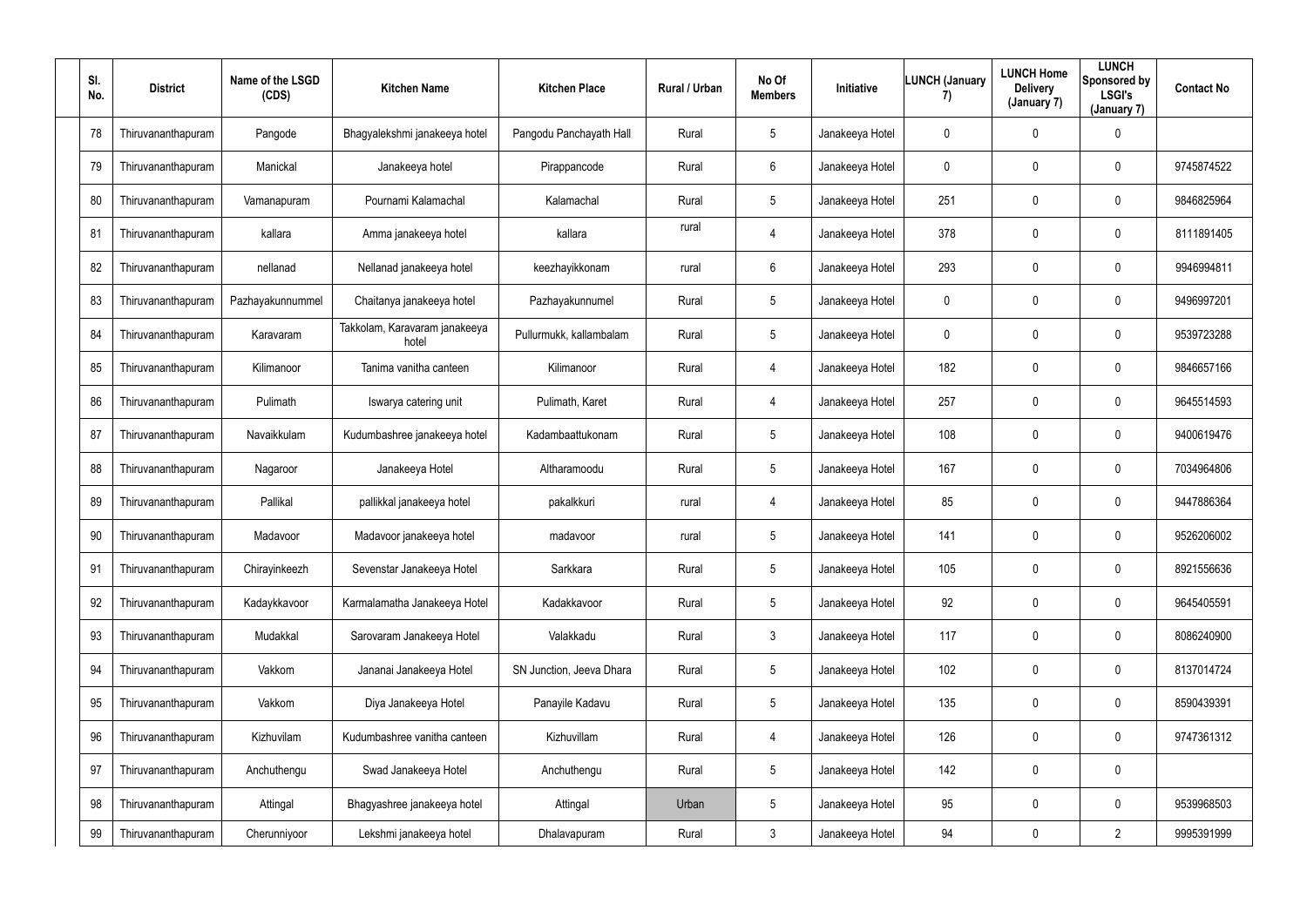|     | SI.<br>No.      | <b>District</b>    | Name of the LSGD<br>(CDS) | <b>Kitchen Name</b>                        | <b>Kitchen Place</b>                             | <b>Rural / Urban</b> | No Of<br><b>Members</b> | Initiative      | <b>LUNCH (January</b><br>7) | <b>LUNCH Home</b><br><b>Delivery</b><br>(January 7) | <b>LUNCH</b><br>Sponsored by<br><b>LSGI's</b><br>(January 7) | <b>Contact No</b> |
|-----|-----------------|--------------------|---------------------------|--------------------------------------------|--------------------------------------------------|----------------------|-------------------------|-----------------|-----------------------------|-----------------------------------------------------|--------------------------------------------------------------|-------------------|
|     | 100             | Thiruvananthapuram | Chemmaruthi               | Dreams janakeeya hotel                     | Mavinmoodu, muthana                              | Rural                | 5                       | Janakeeya Hotel | 183                         | $\mathbf 0$                                         | $\mathbf 0$                                                  | 8129240185        |
|     | 101             | Thiruvananthapuram | Chemmaruthi               | Natturuchi janakeeya hotel                 | Panayara&sivapuram                               | Rural                | $5\phantom{.0}$         | Janakeeya Hotel | 294                         | $\mathbf 0$                                         | $\mathbf 0$                                                  | 8129240185        |
|     | 102             | Thiruvananthapuram | Chemmaruthi               | <b>Bhanusree</b>                           | Chavadimukku                                     | Rural                | 4                       | Janakeeya Hotel | 170                         | $\mathbf 0$                                         | $\mathbf 0$                                                  | 8129240185        |
|     | 103             | Thiruvananthapuram | Manamboor                 | Manamboor janakeeya hotel                  | Kavalayoor                                       | Rural                | 4                       | Janakeeya Hotel | 132                         | 41                                                  | 2\$                                                          | 9074388684        |
|     | 104             | Thiruvananthapuram | Edava                     | Sreenandha janakeeyahotel                  | Kaappil                                          | Rural                | 5 <sup>5</sup>          | Janakeeya Hotel | 178                         | $\mathbf 0$                                         | $\mathbf 0$                                                  | 9895337334        |
|     | 105             | Thiruvananthapuram | Elakamon                  | Sreenarayana janakeeya hotel               | Elakamon                                         | Rural                | $\overline{7}$          | Janakeeya Hotel | 143                         | $\mathbf 0$                                         | $\mathbf 0$                                                  | 8086637798        |
|     | 106             | Thiruvananthapuram | Elakamon                  | kudumbashree janakeeya hotel               | Elakamon                                         | Rural                | 5 <sup>5</sup>          | janakeeya hotel | 44                          | $\mathbf 0$                                         | $\mathbf 0$                                                  | 8590725126        |
|     | 107             | Thiruvananthapuram | Vettoor                   | Kashi janakeeya hotel                      | Vettoor                                          | Rural                | 4                       | Janakeeya Hotel | 38                          | $\mathbf 0$                                         | $\overline{0}$                                               | 9061547396        |
|     | 108             | Thiruvananthapuram | Ottoor                    | Kudumbashree Janakeeya hotel               | ottoor                                           | rural                | $\mathfrak{Z}$          | Janakeeya Hotel | 84                          | $\mathbf 0$                                         | $\overline{0}$                                               | 8590570561        |
|     | 109             | Thiruvanathapuram  | Varkala                   | Janakeeya hotel                            | Varkala municipality                             | Urban                | $5\phantom{.0}$         | Janakeeya Hotel | 34                          | 0                                                   | $\overline{2}$                                               | 8943261611        |
| 107 |                 |                    |                           |                                            |                                                  |                      | 495                     |                 | 20186                       | 41                                                  | 11                                                           |                   |
|     |                 | Thrissur           | Kadangodu                 | Janakeeya Hotel Kadangod                   | Kadangod                                         | Rural                | 4                       | Janakeeya Hotel | 43                          | 35                                                  | $\overline{7}$                                               |                   |
|     | $\overline{2}$  | Thrissur           | Chalakudy                 | Thripthy Janakeeya Hotel<br>Chalakudy      | North Busstand Chalakudy                         | Urban                | 4                       | Janakeeya Hotel | 240                         | 155                                                 | $\mathbf 0$                                                  | 9544048190        |
|     | $\mathbf{3}$    | Thrissur           | Pananchery                | Pananchery Janakeeya Hotel                 | Pattikkad                                        | Rural                | $5\phantom{.0}$         | Janakeeya Hotel | 121                         | 78                                                  | $\overline{0}$                                               | 9746354118        |
|     | 4               | Thrissur           | Kadavallur                | Janakeeya Hotel Kadavalloor                | Panjayath Compound                               | Rural                | 4                       | Janakeeya Hotel | 34                          | 65                                                  | $\overline{0}$                                               | 8943983995        |
|     | $5\overline{)}$ | Thrissur           | Kattoor                   | Janakeeya Hotel Kattoor                    | Kudumbashree Vipanana<br>Kendram, Katoor Bazzar, | Rural                | $5\phantom{.0}$         | Janakeeya Hotel | $\mathbf 0$                 | $\mathbf 0$                                         | $\mathbf 0$                                                  |                   |
|     | 6               | Thrissur           | Elavally                  | Janakeeya Hotel Elavally                   | <b>Elavally Panchayath</b><br>Compound           | Rural                | $\overline{4}$          | Janakeeya Hotel | $\mathbf 0$                 | $\mathbf 0$                                         | $\mathbf 0$                                                  | 9744738247        |
|     | $\overline{7}$  | Thrissur           | Paralam                   | Paralam Janakeeya Hotel                    | Nanma Kudumbashree<br>canteen                    | Rural                | 3 <sup>1</sup>          | Janakeeya Hotel | 58                          | 105                                                 | $\mathbf 0$                                                  | 9744441594        |
|     | 8               | Thrissur           | Kadukutty                 | Uppum Mulakum Janakeeya Hotel<br>Kadukutty | Kottamuri Junction                               | Rural                | $5\overline{)}$         | Janakeeya Hotel | 64                          | 53                                                  | $\mathbf 0$                                                  | 9846634710        |
|     | 9               | Thrissur           | Thrissur 2                | Kuttanellur Janakeeya Hotel                | Kuttanellur                                      | Urban                | $5\overline{)}$         | Janakeeya Hotel | $\overline{0}$              | $\pmb{0}$                                           | $\mathbf 0$                                                  | 8330800498        |
|     | 10              | Thrissur           | Pazhayannur               | Janakeeya Hotel, Pazhayanoor               | Pazhayannur Panchayath                           | Rural                | 4                       | Janakeeya Hotel | 281                         | $\pmb{0}$                                           | $\mathbf 0$                                                  | 9400257329        |
|     | 11              | Thrissur           | Aloor                     | Aloor Janakeeya Hotel                      | Aloor                                            | Rural                | $5\phantom{.0}$         | Janakeeya Hotel | 84                          | 77                                                  | $\mathbf 0$                                                  | 9946922936        |
|     | 12              | Thrissur           | Muriyad                   | Jankeeya Hotel, Muriyad                    | Karuna Canteen, Muriyad                          | Rural                | $5\phantom{.0}$         | Janakeeya Hotel | 109                         | $\mathbf 0$                                         | $\mathbf 0$                                                  | 9961920358        |
|     | 13              | Thrissur           | Valapad                   | Janakeeya Hotel Valapad                    | Valapad Chanthapadi                              | Rural                | $6\overline{6}$         | Janakeeya Hotel | 116                         | $\boldsymbol{0}$                                    | 9                                                            |                   |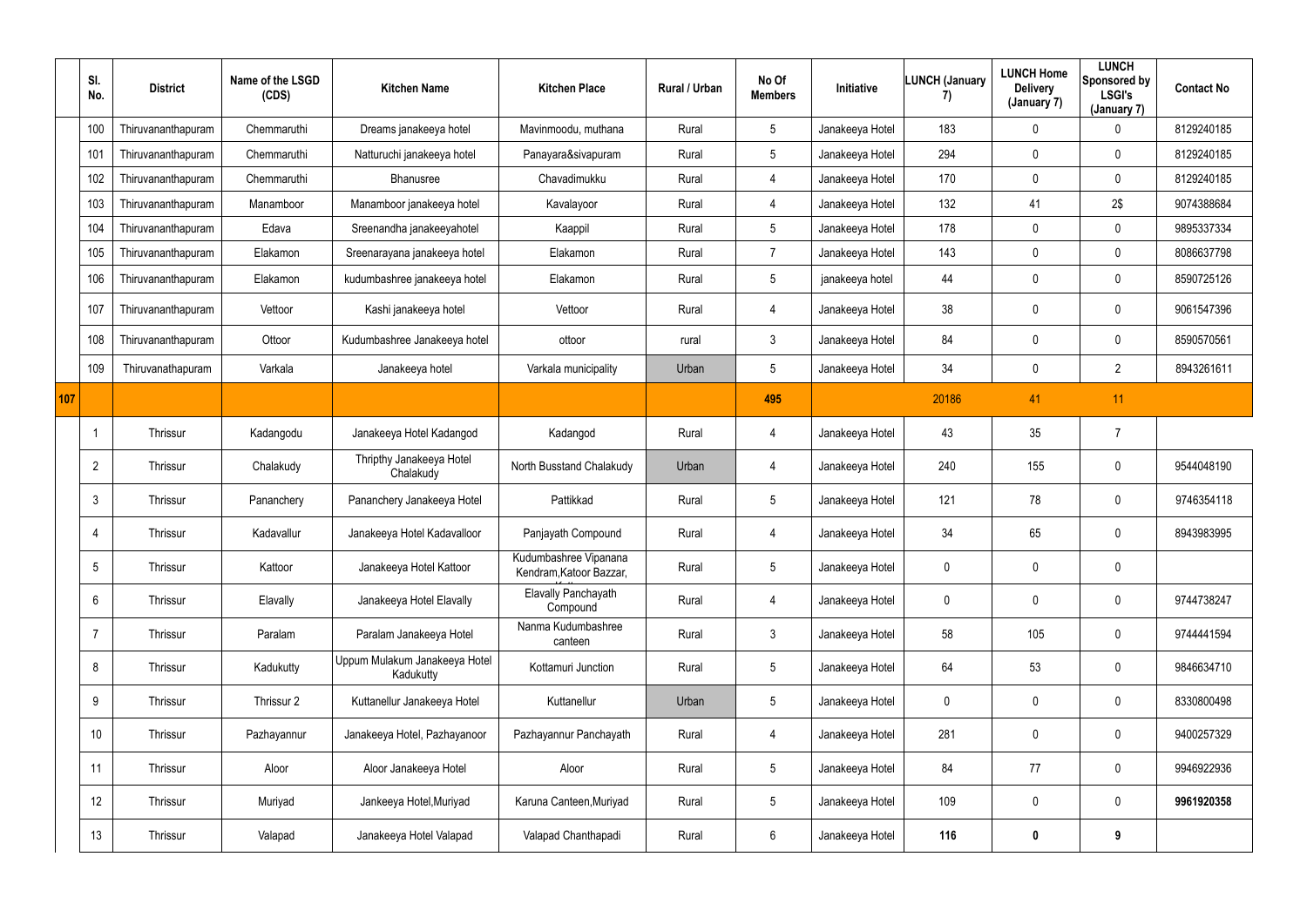| SI.<br>No.      | <b>District</b> | Name of the LSGD<br>(CDS) | <b>Kitchen Name</b>                             | <b>Kitchen Place</b>                         | Rural / Urban | No Of<br><b>Members</b> | Initiative      | <b>LUNCH (January</b><br>7) | <b>LUNCH Home</b><br><b>Delivery</b><br>(January 7) | <b>LUNCH</b><br>Sponsored by<br><b>LSGI's</b><br>(January 7) | <b>Contact No</b> |
|-----------------|-----------------|---------------------------|-------------------------------------------------|----------------------------------------------|---------------|-------------------------|-----------------|-----------------------------|-----------------------------------------------------|--------------------------------------------------------------|-------------------|
| 14              | Thrissur        | Kaipamangalam             | Kaipamngalam Janakeeya Hotel                    | Kaipamangalam Panchayath                     | Rural         | $3\phantom{.0}$         | Janakeeya Hotel | 198                         | $\mathbf 0$                                         | $\overline{2}$                                               |                   |
| 15              | Thrissur        | Annamanada                | Snehitha Catering                               | Annamanada                                   | Rural         | $5\overline{)}$         | Janakeeya Hotel | $\mathbf 0$                 | 46                                                  | $\overline{0}$                                               | 9747712615        |
| 16              | Thrissur        | Vellangallur              | Janakeeya Hotel Vellangallur                    | Panchayath Community Hall                    | Rural         | $6\overline{6}$         | Janakeeya Hotel | 56                          | 60                                                  | $\mathbf 0$                                                  | 9947462258        |
| 17              | Thrissur        | Pavaratty                 | Janakeeya Hotel Pavaratty                       | Akashaya Vanitha Canteen                     | Rural         | $\mathfrak{Z}$          | Janakeeya Hotel | 164                         | $\mathbf 0$                                         | $\pmb{0}$                                                    |                   |
| 18              | Thrissur        | Edathiruthy               | Janakeeya Hotel Edathuruthi<br>(Nalinam Stores) | Opposite of GLPS,<br>Chenthrappinni Centre   | Rural         | 4                       | Janakeeya Hotel | 139                         | $\mathbf 0$                                         | 1                                                            |                   |
| 19              | Thrissur        | Adatt                     | Janakeeya Hotel Adat                            | Muthuvara                                    | Rural         | 7                       | Janakeeya Hotel | 58                          | 67                                                  | $\mathbf 0$                                                  | 6235203703        |
| 20              | Thrissur        | Irinjalakuda 1            | Janakeeya Hotel Irinjalakuda Cds1               | Irinjalakuda Muncipality                     | Urban         | 4                       | Janakeeya Hotel | 72                          | $\mathbf 0$                                         | $\mathbf 0$                                                  | 9526912506        |
| 21              | Thrissur        | Parapookkara              | Janakeeya Hotel , Parapookkara                  | Panchayath Canteen                           | Rural         | 5                       | Janakeeya Hotel | 52                          | $\mathbf 0$                                         | $\pmb{0}$                                                    | 9605428611        |
| 22              | Thrissur        | Puthanchira               | Annapoorna Janakeeya Hotel<br>Puthenchira       | Panchayath Community Hall                    | Rural         | $5\overline{)}$         | Janakeeya Hotel | 21                          | 8                                                   | $\pmb{0}$                                                    | 9383421350        |
| 23              | Thrissur        | SreeNarayanapuram         | Sree Narayana Puram Janakeeya<br>Hotel          | Sreenarayanapuram<br>Panchayath              | Rural         | $5\overline{)}$         | Janakeeya Hotel | 155                         | $\mathbf 0$                                         | 1\$                                                          |                   |
| 24              | Thrissur        | Nadathara                 | Nadathara Janakeeya Hotel                       | Moorkanikkara                                | Rural         | 5                       | Janakeeya Hotel | 67                          | 85                                                  | $\overline{2}$                                               | 9744611176        |
| 25              | Thrissur        | Vallachira                | Vallachira Janakeeya Hotel                      | Vallachira Gramapanchayath                   | Rural         | 4                       | Janakeeya Hotel | 46                          | $\mathbf 0$                                         | $\mathbf 0$                                                  | 9744804256        |
| 26              | Thrissur        | Poyya                     | Janakeeya Hotel, Poyya                          | Poyya Junction                               | Rural         | 5                       | Janakeeya Hotel | $\overline{0}$              | $\mathbf 0$                                         | $\mathbf 0$                                                  | 7902318250        |
| 27              | Thrissur        | Wadakanchery 1            | Vrindavan Janakeeya Hotel                       | Ottupara                                     | Urban         | 5                       | Janakeeya Hotel | 180                         | $\mathbf 0$                                         | $\pmb{0}$                                                    |                   |
| 28              | Thrissur        | Varandarappilly           | Janakeeya Hotel                                 | Varandarappilly Panchayath                   | Rural         | $5\phantom{.0}$         | Janakeeya Hotel | 129                         | 34                                                  | $\overline{0}$                                               | 9048283463        |
| 29              | Thrissur        | Nenmanikkara              | Vanitha Janakeeya Hotel                         | Paliyekkara, Nenmanikkara<br>Gramapanchayath | Rural         | $5\phantom{.0}$         | Janakeeya Hotel | 84                          | 25                                                  | $\overline{0}$                                               | 9747494386        |
| 30 <sup>°</sup> | Thrissur        | Kodakara                  | Nanma Janakeeya Hotel                           | Kodakara Bus Stand                           | Rural         | $5\phantom{.0}$         | Janakeeya Hotel | 219                         | 216                                                 | $\overline{0}$                                               | 9946283762        |
| 31              | Thrissur        | Thekkumkkara              | Janakeeya Hotel Thekkumkara                     | Vanitha Canteen, Thekkumkara                 | Rural         | $\overline{4}$          | Janakeeya Hotel | $90\,$                      | $\pmb{0}$                                           | $\pmb{0}$                                                    |                   |
| 32              | Thrissur        | Alagappa Ngar             | Janakeeya Hotel                                 | Amballur                                     | Rural         | $5\phantom{.0}$         | Janakeeya Hotel | 130                         | 65                                                  | 3                                                            | 8606553521        |
| 33              | Thrissur        | Kolazhy                   | Janakeeya Hotel Kolazhy                         | <b>ZMLP School</b>                           | Rural         | $\overline{4}$          | Janakeeya Hotel | $\mathbf 0$                 | 128                                                 | $\overline{0}$                                               | 9645535725        |
| 34              | Thrissur        | Manalur                   | Janakeeya Hotel Manalur                         | Govt High School, Manaloor                   | Rural         | 6                       | Janakeeya Hotel | 55                          | 21                                                  | $\overline{4}$                                               | 9446619441        |
| 35              | Thrissur        | Arimpur                   | Janakeeya Hotel Arimbur                         | Kudumbashree Vanitha<br>Canteen , Arimbur    | Rural         | $5\phantom{.0}$         | Janakeeya Hotel | 212                         | $38\,$                                              | $\pmb{0}$                                                    | 9946789338        |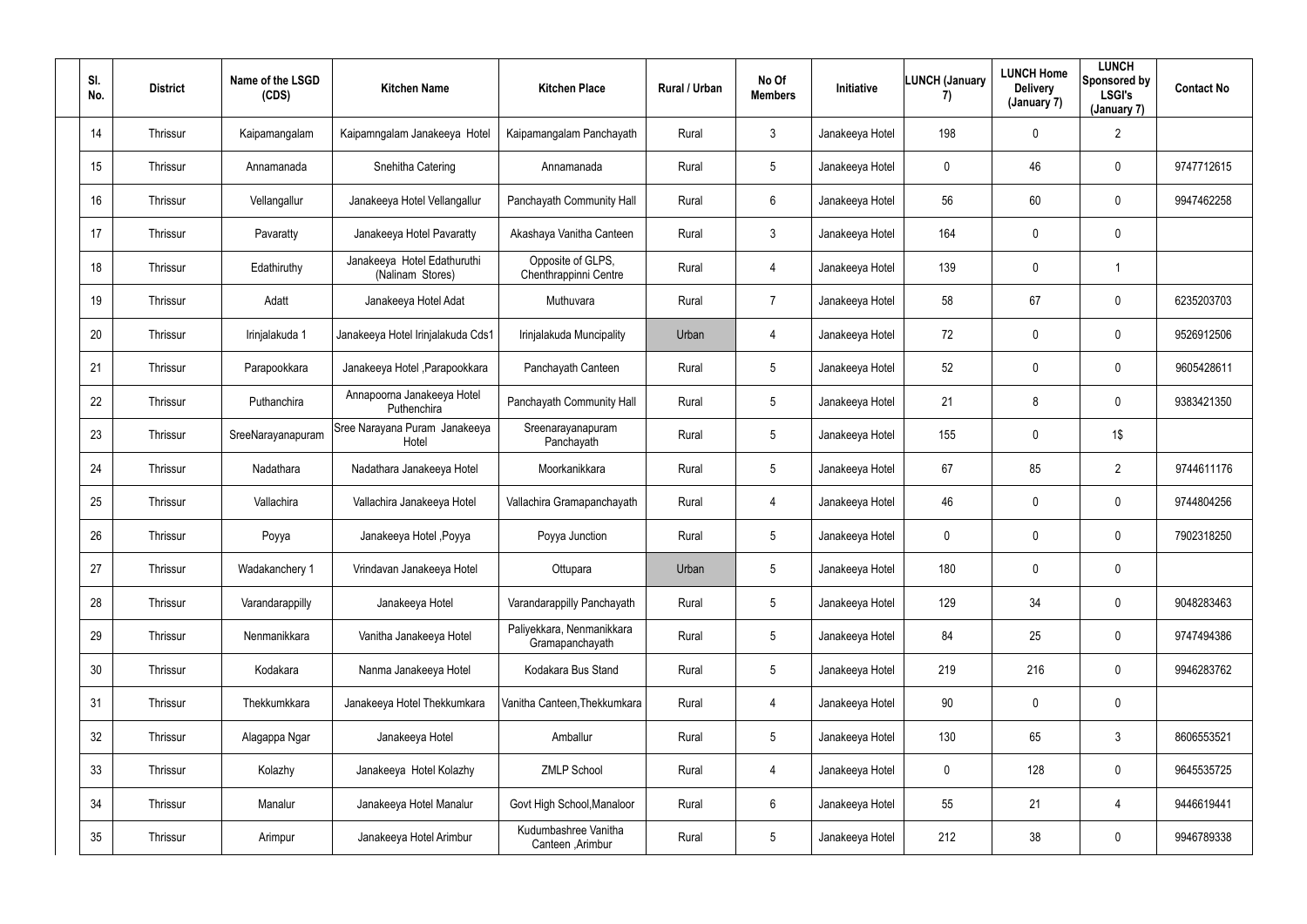|    | SI.<br>No. | <b>District</b> | Name of the LSGD<br>(CDS) | <b>Kitchen Name</b>                        | <b>Kitchen Place</b>               | Rural / Urban | No Of<br><b>Members</b> | Initiative      | <b>LUNCH (January</b><br>7) | <b>LUNCH Home</b><br><b>Delivery</b><br>(January 7) | <b>LUNCH</b><br>Sponsored by<br><b>LSGI's</b><br>(January 7) | <b>Contact No</b> |
|----|------------|-----------------|---------------------------|--------------------------------------------|------------------------------------|---------------|-------------------------|-----------------|-----------------------------|-----------------------------------------------------|--------------------------------------------------------------|-------------------|
|    | 36         | Thrissur        | Thanniyam                 | Thannyam Janakeeya Hotel                   | Peringottukara                     | Rural         | 4                       | Janakeeya Hotel | 65                          | 12                                                  | $\mathbf 0$                                                  | 9048570194        |
|    | 37         | Thrissur        | Madakkathara              | Madakkathara Annapoorna<br>Janakeeya Hotel | Madakkathara                       | Rural         | $6\phantom{.}$          | Janakeeya Hotel | 78                          | 65                                                  | $\overline{2}$                                               | 9388431507        |
|    | 38         | Thrissur        | Athirappilly              | Panchayath Kudumbashree<br>Canteen         | Athirappilly                       | Rural         | $\mathfrak{Z}$          | Janakeeya Hotel | $\mathbf 0$                 | $\mathbf 0$                                         | $\bf{0}$                                                     | 9496151187        |
|    | 39         | Thrissur        | Kodassery                 | Five Star Janakeeya Hotel                  | Kodassery                          | Rural         | 4                       | Janakeeya Hotel | 134                         | 53                                                  | $\mathbf 0$                                                  | 9846464927        |
|    | 40         | Thrissur        | Mattathur                 | Karunya<br>kudumbShree                     | Vellikkulangara                    | Rural         | $\overline{4}$          | Janakeeya Hotel | 208                         | 159                                                 | $\overline{0}$                                               | 9539102486        |
|    | 41         | Thrissur        | Koratty                   | Ruchi Janakeeya Hotel                      | Koratty                            | Rural         | 4                       | Janakeeya Hotel | 49                          | 43                                                  | 0.00\$                                                       | 9496527583        |
|    | 42         | Thrissur        | Thrikkoor                 | Susthira Janakeeya Hotel                   | Alengaad                           | Rural         | $\mathfrak{Z}$          | Janakeeya Hotel | 136                         | 42                                                  | 4                                                            | 8111847055        |
|    | 43         | Thrissur        | Venkitangu                | Ottupura<br>Janakeeya Hotel Vengidangu     | Vengidangu Panchayath              | Rural         | $\mathfrak{Z}$          | Janakeeya Hotel | 213                         | 71                                                  | $\overline{0}$                                               | 8156981840        |
|    | 44         | Thrissur        | Padiyoor                  | Padiyoor<br>Janakeya Hotel                 | HDC School, Kakkathuruthy          | Rural         | 5                       | Janakeeya Hotel | 64                          | 56                                                  | $\mathbf 0$                                                  | 9048817359        |
|    | 45         | Thrissur        | Pariyaram                 | Samridhi Janakeeya Hotel                   | Pariyaram                          | Rural         | $5\phantom{.0}$         | Janakeeya Hotel | 101                         | 91                                                  | $\mathbf 0$                                                  | 7025950795        |
|    | 46         | Thrissur        | Wadakanchery cds2         | Janakeeya Hotel, Wadakanchery<br>cds2      | Minaloor                           | Urban         | 3                       | Janakeeya Hotel | 103                         | $\mathbf 0$                                         | $\mathbf 0$                                                  |                   |
|    | 47         | Thrissur        | Kodungaloor cds2          | Jathikka Janakeeya Hotel                   | Arakkulam                          | Urban         | 4                       | Janakeeya Hotel | 103                         | $\mathbf 0$                                         | $\bf{0}$                                                     | 9745397171        |
| 96 | 48         | Thrissur        | Punnayur                  | Kaipunnyam Janakeeya Hotel                 | Edakazhiyur                        | Rural         | 5                       | Janakeeya Hotel | 75                          | 84                                                  | $\mathbf 0$                                                  | 9744680885        |
|    | 49         | Thrissur        | Velookkara                | Velookkara Janakeeya Hotel                 | Panchayath shopping complex        | Rural         | $\mathfrak{Z}$          | Janakeeya Hotel | 42                          | $\mathbf 0$                                         | $\mathbf 0$                                                  | 9048756685        |
|    | $50\,$     | Thrissur        | Meloor                    | Thanima Janakeeya Hotel Meloor             | Meloor centre                      | Rural         | 4                       | Janakeeya Hotel | 103                         | 37                                                  | $\overline{0}$                                               | 7902354039        |
|    | 51         | Thrissur        | Vallathol Nagar           | Janakeeya Hotel, Vallathol Nagar           | near youth welfare center          | rural         | $5\phantom{.0}$         | Janakeeya Hotel | 196                         | 0                                                   | $\overline{0}$                                               | 9961296574        |
|    | 52         | Thrissur        | Eriyad                    | janakeeya Hotel, eriyad                    | community hall                     | Rural         | 4                       | Janakeeya Hotel | $\mathbf 0$                 | $\mathbf 0$                                         | $\overline{0}$                                               |                   |
|    | 53         | Thrissur        | Edavilangu                | Janakeeya Hotel, Edavilangu                | Edavilangu Center                  | Rural         | $\overline{4}$          | Janakeeya Hotel | 170                         | $\pmb{0}$                                           | $\overline{0}$                                               |                   |
|    | 54         | Thrissur        | Avanoor                   | Janakeeya Hotel, Avanoor                   | near panchayath office,<br>Avanoor | Rural         | $5\phantom{.0}$         | Janakeeya Hotel | 56                          | 60                                                  | $\mathbf 0$                                                  | 9447343516        |
|    | 55         | Thrissur        | Mala                      | Janakeeya hotel Mala                       | Near panchayath office, Mala       | Rural         | $\overline{4}$          | Janakeeya Hotel | 126                         | 32                                                  | $\overline{0}$                                               | 9946442260        |
|    | 56         | Thrissur        | Guruvayur1                | Guruvayur Janakeeya Hotel                  | Guruvayur                          | Urban         | $\mathbf{3}$            | Janakeeya Hotel | 447                         | 236                                                 | $\overline{0}$                                               | 9961227858        |
|    | 57         | Thrissur        | Vadakkekad                | Kudumbasree janakeeya hotel                | Nalam kallu                        | Rural         | 4                       | Janakeeya Hotel | 76                          | 28                                                  | $\overline{0}$                                               | 9645190166        |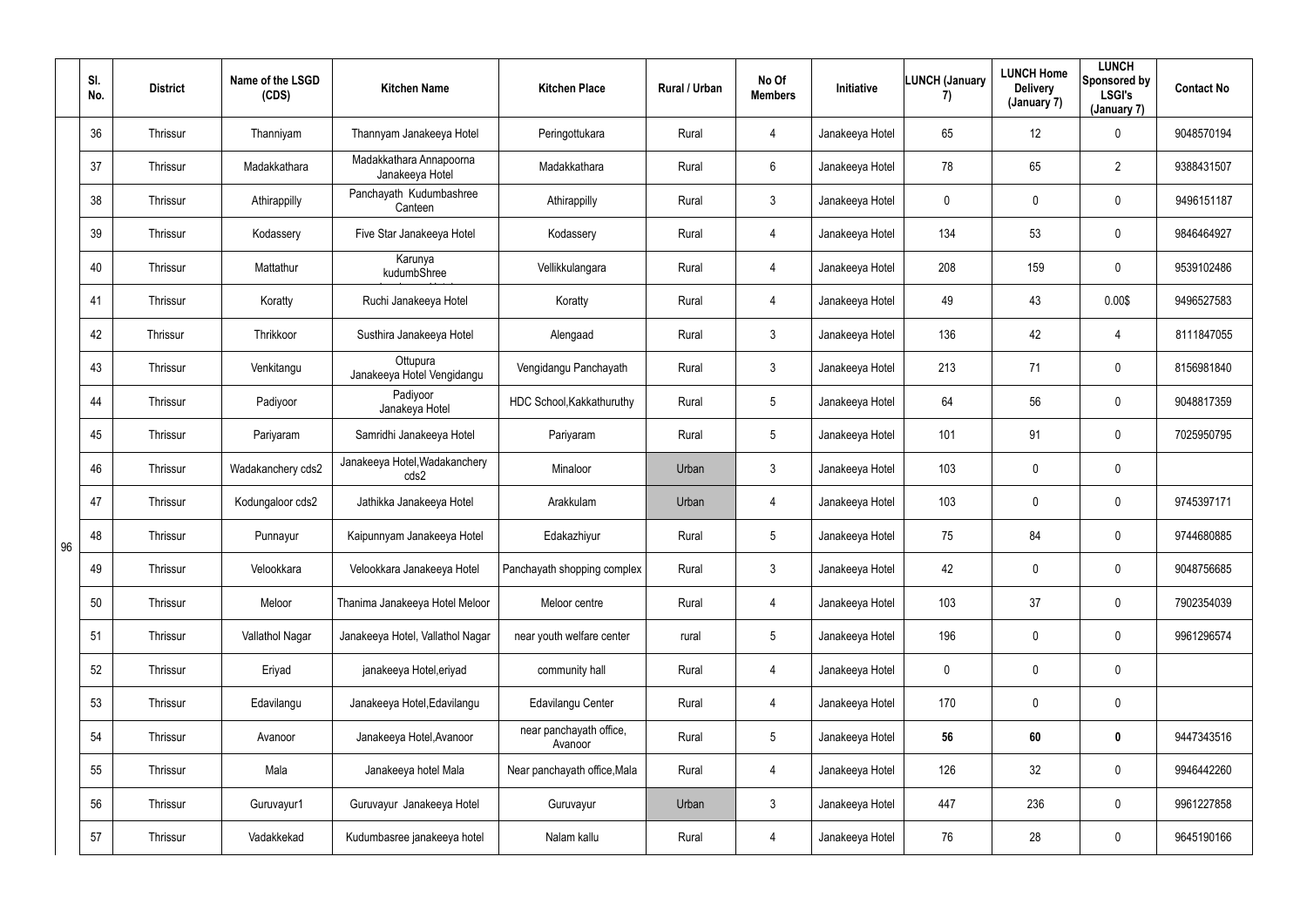| SI.<br>No. | <b>District</b> | Name of the LSGD<br>(CDS) | <b>Kitchen Name</b>               | <b>Kitchen Place</b>              | Rural / Urban | No Of<br><b>Members</b> | Initiative      | LUNCH (January<br>7) | <b>LUNCH Home</b><br><b>Delivery</b><br>(January 7) | <b>LUNCH</b><br>Sponsored by<br><b>LSGI's</b><br>(January 7) | <b>Contact No</b> |
|------------|-----------------|---------------------------|-----------------------------------|-----------------------------------|---------------|-------------------------|-----------------|----------------------|-----------------------------------------------------|--------------------------------------------------------------|-------------------|
| 58         | Thrissur        | Kadappuram                | Kadappuram janakeeya hotel        | Kadappuram panchayath<br>building | Rural         | $\overline{4}$          | Janakeeya Hotel | 104                  | 39                                                  | $\mathbf 0$                                                  | 8156984319        |
| 59         | Thrissur        | Chavakkad                 | Chavakkad Janakeeya hotel         | Chavakkad, near bus stand         | Urban         | 5 <sub>5</sub>          | Janakeeya Hotel | 158                  | 72                                                  | $\mathbf 0$                                                  | 7560874804        |
| 60         | Thrissur        | Engadiyoor                | pavithra janikeeya hotel          | Pokulangara                       | Rural         | $5\overline{)}$         | Janakeeya Hotel | 48                   | 0                                                   | $\mathbf 0$                                                  | 9562239618        |
| 61         | Thrissur        | Varavoor                  | Friends janakeeya hotel, Varavoor | Thichur                           | Rural         | 3 <sup>1</sup>          | Janakeeya Hotel | 59                   | 0                                                   | $\mathbf 0$                                                  |                   |
| 62         | Thrisssur       | Punnayurkulam             | Punnayurkkulam janakeeya hotel    | Althara centre                    | Rural         | $5\overline{)}$         | Janakeeya Hotel | 97                   | 35                                                  | $\mathbf 0$                                                  | 8086093454        |
| 63         | Thrissur        | Thiruwilamala             | Villuadry Janakeeya hotel         | Thiruwilamala                     | Rural         | 5 <sup>5</sup>          | Janakeeya Hotel | 138                  | $\mathbf 0$                                         | $\mathbf 0$                                                  | 9846174729        |
| 64         | Thrissur        | Kattakampal               | Janakeeya Hotel Kattakampal       | Chirakkal                         | Rural         | 4                       | Janakeeya Hotel | $\mathbf 0$          | 0                                                   | $\overline{0}$                                               |                   |
| 65         | Thrissur        | Kandanassery              | kandanassery janakeeya hotel      | kandanassery                      | Rural         | 5 <sub>5</sub>          | Janakeeya Hotel | 46                   | 35                                                  | $\overline{0}$                                               |                   |
| 66         | Thrissur        | Kaiparambu                | Janakeeya Hotel Kaiparambu        | Near mundoor health center        | Rural         | 5 <sub>5</sub>          | janakeeya hotel | 90                   | 18                                                  | $\overline{0}$                                               | 9645828069        |
| 67         | Thrissur        | Thrissur 2(new)           | kitchen girls janakeeya hotel     | Olari                             | urban         | 4                       | janakeeya hotel | 100                  | 56                                                  | $\overline{0}$                                               | 9388828112        |
| 68         | Thrissur        | Kuzhur                    |                                   | kuzhur                            | Rural         | 4                       | janakeeya hotel | $\overline{0}$       | 0                                                   | $\mathbf 0$                                                  | 9526566073        |
| 69         | Thrissur        | Chazhur                   | Chazur Janakeeya Hotel            | Pazhuvil Center                   | Rural         | 4                       | janakeeya hotel | 79                   | 26                                                  | $\mathbf 0$                                                  | 9061946216        |
| 70         | Thrissur        | Nattika                   | uttupura                          | Thriprayar                        | Rural         | $5\phantom{.0}$         | janakeeya hotel | 174                  | 0                                                   | $\overline{0}$                                               | 9544055637        |
| 71         | Thrissur        | Thalikulam                | Nidhi janakeeya hotel             | Puthenthodu                       | Rural         | $5\phantom{.0}$         |                 | 210                  | 0                                                   | $\mathbf 0$                                                  | 8606213960        |
| 72         | Thrissur        | Vadanapilly               | vadanappilly janakeeya hotel      | vadanapilly                       | Rural         | 5 <sub>5</sub>          | janakeeya hotel | 225                  | 0                                                   | $\mathbf 0$                                                  | 9947728948        |
| 73         | Thrissur        | orumanayur                | orumanayur janakeeya hotel        | orumanayur                        | rural         | $5\overline{)}$         | janakeeya hotel | 50                   | 70                                                  | $\mathbf 0$                                                  | 9995588758        |
| 74         | Thrissur        | Panjal                    | Five-star Janakeeya hotel         | Panjal                            | Rural         | $5\overline{)}$         | janakeeya hotel | 139                  | 0                                                   | $\mathbf 0$                                                  | 9746847353        |
| 75         | Thrissur        | veloor                    | Veloor Janakeeya hotel            | veloor                            | Rural         | $5\phantom{.0}$         | janakeeya hotel | 65                   | 25                                                  | $\mathbf 0$                                                  | 9447724685        |
| 76         | Thrissur        | Chowanoor                 | Chowanoor Janakeeya hotel         | Chowanoor                         | Rural         | 3 <sup>7</sup>          | janakeeya hotel | 40                   | 12                                                  | $\mathbf 0$                                                  | 9,526,340,307     |
| 77         | Thrissur        | Puthur                    | Puthur janakeeyahotel             | puthur                            | Rural         | $5\phantom{.0}$         | janakeeya hotel | 57                   | 62                                                  | $\mathbf 0$                                                  | 6238101595        |
| 78         | Thrissur        | Erumapetty                | subhiksha janakeeya hotel         | Erumapetty                        | Rural         | 5 <sub>5</sub>          | janakeeya hotel | 115                  | 40                                                  | $\mathbf 0$                                                  | 9207201880        |
| 79         | Thrissur        | Kondazhy                  | Santhwanam Janakeeya Hotel        | Kondazhy                          | Rural         | 4                       | janakeeya hotel | 36                   | 0                                                   | $\mathbf 0$                                                  | 9526401759        |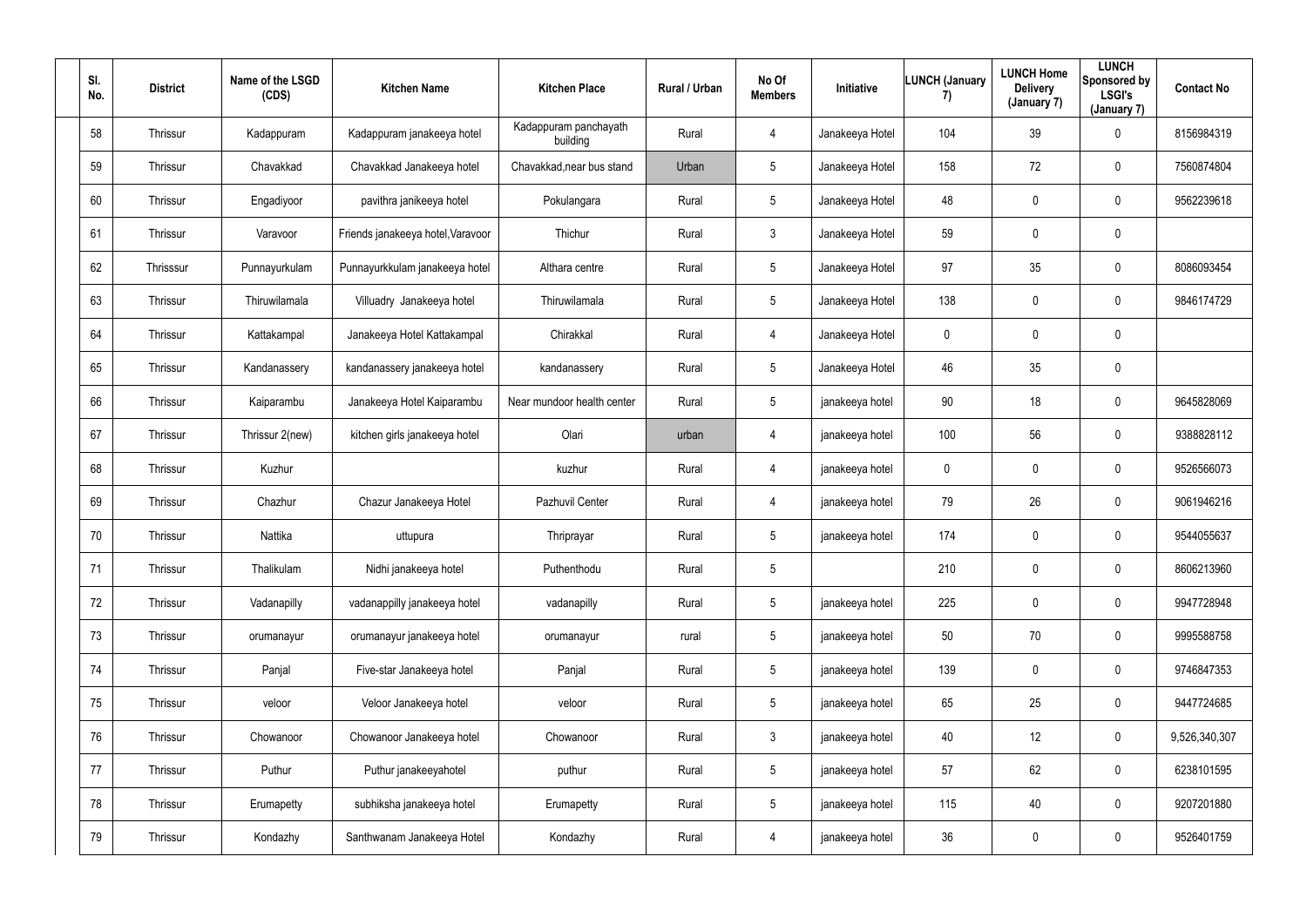| SI.<br>No.      | <b>District</b> | Name of the LSGD<br>(CDS) | <b>Kitchen Name</b>         | <b>Kitchen Place</b>                   | Rural / Urban | No Of<br><b>Members</b> | Initiative      | <b>LUNCH (January</b><br>7) | <b>LUNCH Home</b><br><b>Delivery</b><br>(January 7) | <b>LUNCH</b><br>Sponsored by<br><b>LSGI's</b><br>(January 7) | <b>Contact No</b> |
|-----------------|-----------------|---------------------------|-----------------------------|----------------------------------------|---------------|-------------------------|-----------------|-----------------------------|-----------------------------------------------------|--------------------------------------------------------------|-------------------|
| 80              | Thrissur        | Mullurkkara               | Kaniv Janakeeya Hotel       | Atoor                                  | Rural         | 4                       | janakeeya hotel | $\pmb{0}$                   | $\mathbf 0$                                         | $\mathbf 0$                                                  |                   |
| 81              | Thrissur        | Porkkulam                 | Porkulam janakeeya hotel    | Parempadam                             | Rural         | $5\phantom{.0}$         | Janakeeya hotel | $\mathbf 0$                 | 53                                                  | $\mathbf 0$                                                  | 8129017841        |
| 82              | Thrissur        | Puthukkad                 | Puthukkad Janakeeya Hotel   | Puthukkad                              | Rural         | $5\overline{)}$         | Janakeeya hotel | 78                          | 34                                                  | $\pmb{0}$                                                    | 7356668644        |
| 83              | Thrissur        | Choondal                  | Choondal Janakeeya Hotel    | <b>Kechery Centre</b>                  | Rural         | 8                       | Janakeeya Hotel | 87                          | 30                                                  | $\pmb{0}$                                                    |                   |
| 84              | Thrissur        | Cherpu                    | Cherpu Janakeeya Hotel      | Cherpu                                 | Rural         | 3                       | Janakeeya Hotel | 78                          | $\mathbf 0$                                         | $\overline{0}$                                               | 9605375648        |
| 85              | Thrissur        | Mathilakam                | Mathilakam Janakeeya hotel  | Mathilakam gramapanchayath<br>compound | Rural         | 3                       | Janakeeya hotel | 19                          | $\mathbf 0$                                         |                                                              | 9995986808        |
| 86              | Thrissur        | Anthikad                  | Anthikad Janakeeya hotel    | Anthikad                               | Rural         | $\overline{4}$          | Janakeeya hotel | $\mathbf 0$                 | $\mathbf 0$                                         | $\overline{0}$                                               |                   |
| 87              | Thrissur        | Mullassery                | Mullassery Janakeeya Hotel  | Mullassery centre                      | Rural         | $5\phantom{.0}$         | Janakeeya hotel | 120                         | 72                                                  | $\mathbf 0$                                                  |                   |
| 88              | Thrissur        | Karalam                   | Karalam Janakeeya Hotel     |                                        | Rural         | 4                       | Janakeeya hotel | 98                          | $\mathbf 0$                                         | $\mathbf 0$                                                  | 6282924636        |
| 89              | Thrissur        | Poomangalam               | Poomangalam Janakeeya Hotel | Edakkulam                              | Rural         | 3                       | Janakeeya hotel | 78                          | 19                                                  | $\mathbf 0$                                                  |                   |
| 90              | Thrissur        | MG Kavu                   | Annapoorna Janakeeya Hotel  | MG Kavu                                | Rural         | 4                       | Janakeeya hotel | 156                         | 58                                                  | $\mathbf 0$                                                  | 7558080131        |
| 91              | Thrissur        | chelakkara                | Nila janakeeya hotel        | chelakkara                             | rural         | $5^{\circ}$             | janakeeya hotel | 106                         | $\mathbf 0$                                         | $\pmb{0}$                                                    |                   |
| 92              | Thrissur        | Avinissery                | Avinissery Janakeeya Hotel  | Palakkal                               | Rural         | 4                       | janakeeya hotel | $\mathbf 0$                 | 138                                                 | $\mathbf 0$                                                  | 9446800192        |
| 93              | Thrissur        | Nadathara 2               | Grandmaas Janakeeya hotel   | Nadathara                              | Rural         | 5                       | Janakeeya Hotel | 149                         | 180                                                 | $\pmb{0}$                                                    |                   |
| 94              | Thrissur        | Chavakkad                 | Janakeeya hotel             | Chavakkad                              | Urban         | $5\phantom{.0}$         | Janakeeya hotel | 151                         | 31                                                  | $\mathbf 0$                                                  | 7034752180        |
| 95              | Thrissur        | Mala 2                    | Janakeeya hotel             |                                        | Rural         | $5\phantom{.0}$         | janakeeya hotel | $\mathbf 0$                 | 159                                                 | $\pmb{0}$                                                    |                   |
| 96              | Thrissur        | Thrissur1                 | Janakeeya hotel             | Mannuthy                               | Urban         | $5\overline{)}$         | janakeeya hotel | 150                         | 26                                                  | $\overline{2}$                                               | 919746287281      |
| 96              |                 |                           |                             |                                        |               | 430                     |                 | 9122                        | 3720                                                | 37                                                           |                   |
|                 | Wayanad         | Vellamunda                | Thanima mess                | 8/4 vellamuda                          | Rural         | 4                       | janakeeya Hotel | 210                         | $\mathbf 0$                                         | $\overline{0}$                                               | 7025659685        |
| $\overline{2}$  | Wayanad         | Thavinjal                 | Sobhagya Vanitha mess       | Thalappuzha<br>chungam                 | Rural         | 4                       | janakeeya Hotel | 213                         | 0                                                   | $\overline{0}$                                               | 9497247541        |
| $\mathbf{3}$    | Wayanad         | Vythiri                   | Dharshana catering          | Vythiri                                | Rural         | 4                       | janakeeya Hotel | 185                         | $\mathbf 0$                                         | $\overline{0}$                                               | 9074598184        |
| 4               | Wayanad         | Mullankolly               | Kairali catering group      | Mullankolli                            | Rural         | 3 <sup>1</sup>          | janakeeya Hotel | 126                         | $\mathbf 0$                                         | $\mathbf 0$                                                  | 9526706627        |
| $5\phantom{.0}$ | Wayanad         | Poothadi                  | Mary matha mess             | Kenichira                              | Rural         | 5 <sup>5</sup>          | janakeeya Hotel | 197                         | $\mathbf 0$                                         | $\pmb{0}$                                                    | 9526376970        |
| $6\overline{6}$ | Wayanad         | Meppadi                   | Cafe Kudumbashree           | Meppadi                                | Rural         | 5 <sub>5</sub>          | janakeeya Hotel | 238                         | $\pmb{0}$                                           | $\overline{0}$                                               | 9207935764        |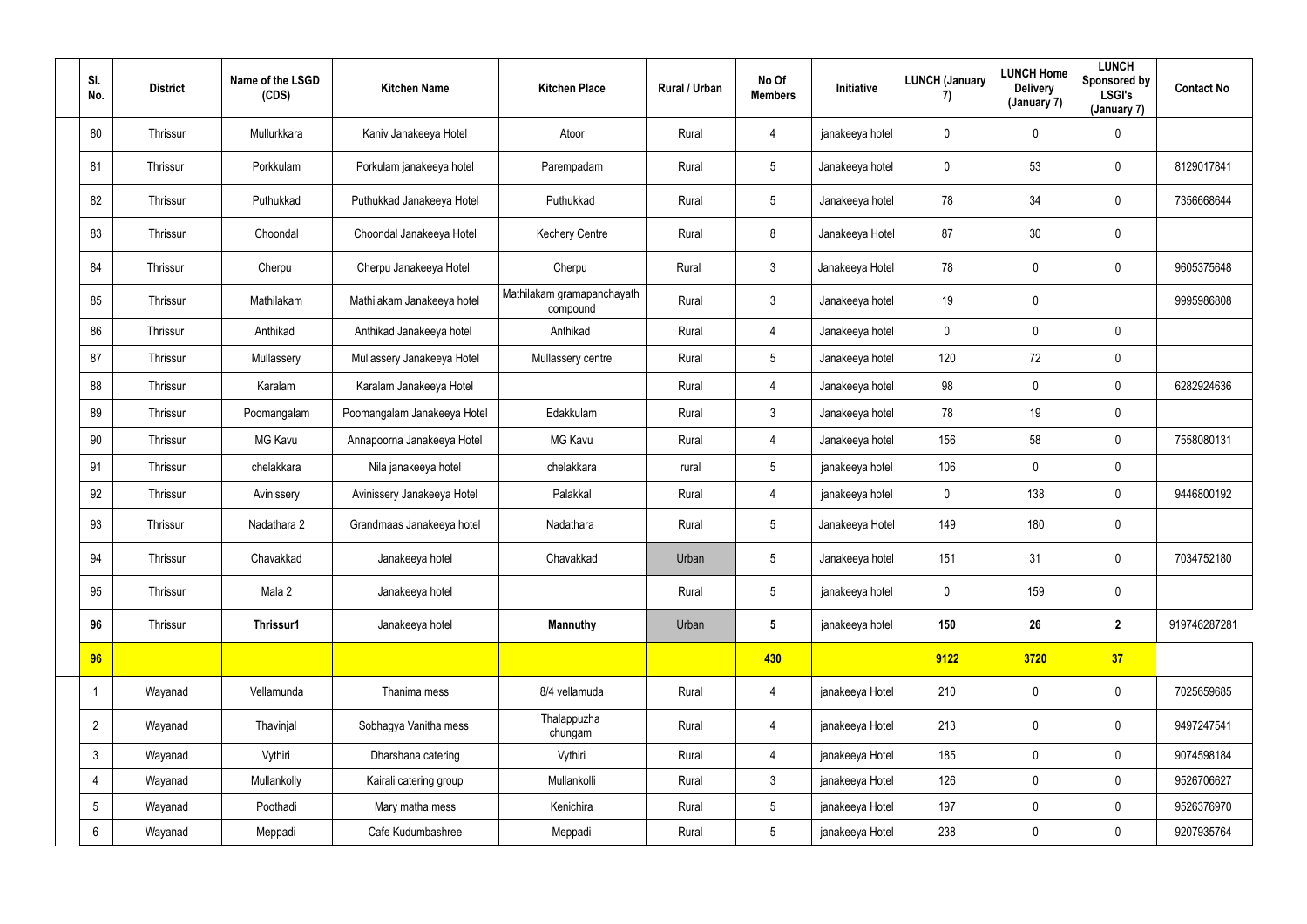|    | SI.<br>No.     | <b>District</b> | Name of the LSGD<br>(CDS) | <b>Kitchen Name</b>                 | <b>Kitchen Place</b>                   | Rural / Urban | No Of<br><b>Members</b> | Initiative      | <b>LUNCH (January</b><br>7) | <b>LUNCH Home</b><br><b>Delivery</b><br>(January 7) | <b>LUNCH</b><br>Sponsored by<br><b>LSGI's</b><br>(January 7) | <b>Contact No</b> |
|----|----------------|-----------------|---------------------------|-------------------------------------|----------------------------------------|---------------|-------------------------|-----------------|-----------------------------|-----------------------------------------------------|--------------------------------------------------------------|-------------------|
|    | $\overline{7}$ | Wayanad         | Pozhuthana                | Dhanya mess                         | Pozhuthana                             | Rural         | $\mathbf{3}$            | janakeeya Hotel | 211                         | $\mathbf 0$                                         | 0                                                            | 8111838165        |
|    | 8              | Wayanad         | Thondernad                | Thanima canteen                     | Korom                                  | Rural         | 3 <sup>1</sup>          | janakeeya Hotel | 71                          | $\mathbf 0$                                         | $\pmb{0}$                                                    | 8943476943        |
|    | 9              | Wayanad         | Meenangady                | Haritham Janakeeya Hotel            | Opposite police station,<br>Meenangadi | Rural         | $6\overline{6}$         | janakeeya Hotel | $\mathbf 0$                 | $\overline{0}$                                      | $\pmb{0}$                                                    | 9526895975        |
|    | 10             | Wayanad         | Nenmeni                   | Minnaram Mess and Chappathi<br>Unit | Cheeral                                | Rural         | $5\overline{)}$         | janakeeya Hotel | 158                         | 0                                                   | $\mathbf 0$                                                  | 8086835886        |
|    | 11             | Wayanad         | Thirunelli                | Adigamanai Mess and Catering        | Kartikulam                             | Rural         | $5\phantom{.0}$         | janakeeya Hotel | 179                         | $\mathbf 0$                                         | $\mathbf 0$                                                  | 9207406211        |
|    | 12             | Wayanad         | Mananthavady              | Dhanasree canteen                   | Mananthavadi                           | Urban         | $5\overline{)}$         | janakeeya Hotel | 285                         | $\mathbf 0$                                         | $\mathbf 0$                                                  | 9496997382        |
|    | 13             | Wayanad         | Ambalavayal               | <b>Ruchi Catering</b>               | kalathuvayal                           | Rural         | $5\phantom{.0}$         | janakeeya Hotel | 287                         | $\mathbf 0$                                         | $\pmb{0}$                                                    | 9495084437        |
| 28 | 14             | Wayanad         | Kaniyambetta              | sree Vinayaka                       | millumukk                              | rural         | $5\overline{)}$         | janakeeya Hotel | 159                         | $\overline{0}$                                      | $\mathbf 0$                                                  | 9061486938        |
|    | 15             | Wayanad         | Pulpally                  | Vinayaka catering                   | Pulpally                               | Rural         | 5                       | janakeeya Hotel | 280                         | $\mathbf 0$                                         | $\mathbf 0$                                                  | 9947319307        |
|    | 16             | Wayanad         | Noolpuzha                 | Friends catering                    | Naikketty                              | Rural         | $5\overline{)}$         | janakeeya Hotel | 245                         | $\overline{0}$                                      | $\mathbf 0$                                                  | 7558019388        |
|    | 17             | Wayanad         | Panamaram                 | Testy mess                          | Panamaram                              | Rural         | 4                       | janakeeya Hotel | 269                         | $\mathbf 0$                                         | $\overline{0}$                                               | 9605814620        |
|    | 18             | wayanad         | Moopainad                 | vanitha mess                        | vaduvanchal                            | Rural         | $5\overline{)}$         | janakeeya Hotel | 245                         | $\boldsymbol{0}$                                    | $\overline{0}$                                               | 974596708         |
|    | 19             | wayanad         | Edavaka                   | <b>Teasty Mess</b>                  | Irumbupalam                            | Rural         | 4                       | janakeeya Hotel | 189                         | $\overline{0}$                                      | $\overline{0}$                                               | 9847842390        |
|    | 20             | wayanad         | kalpetta                  | shiya catering                      | pallithazhe, kalpetta town             | urban         | 3                       | janakeeya Hotel | 388                         | $\overline{0}$                                      | $\boldsymbol{0}$                                             | 6282822890        |
|    | 21             | wayanad         | sulthan bathery           | preethis                            | near telephone exchange                | urban         | 5 <sup>5</sup>          | janakeeya Hotel | 429                         | $\pmb{0}$                                           | $\overline{0}$                                               | 9961088393        |
|    | 22             | wayanad         | Muttil                    | swad cattering                      | Muttil bus stand                       | Rural         | 5 <sup>5</sup>          | janakeeya Hotel | 221                         | $\mathbf 0$                                         | $\mathbf 0$                                                  | 9074461322        |
|    | 23             | wayanad         | padinjarathara            | oruma                               | padinjarathara town                    | Rural         | $5\overline{)}$         | janakeeya Hotel | 260                         | $\mathbf 0$                                         | $\overline{0}$                                               | 9495814542        |
|    | 24             | wayanad         | kalpetta                  | Anjuse cattering                    | kalpetta town                          | Urban         | 5 <sup>5</sup>          | janakeeya Hotel | $\mathbf 0$                 | $\mathbf 0$                                         | $\overline{0}$                                               | 9745883809        |
|    | 25             | wayanad         | Thariyode                 | Haritham                            | kavumadham town                        | Rural         | 3 <sup>1</sup>          | janakeeya Hotel | 116                         | $\mathbf 0$                                         | $\overline{0}$                                               | 9074095457        |
|    | 26             | wayanad         | Mananthavady              | chothis mess                        | Kozhikode road,<br>Mananthavady        | Urban         | 3 <sup>1</sup>          | janakeeya Hotel | 220                         | $\pmb{0}$                                           | $\overline{0}$                                               | 9947376596        |
|    | 27             | wayanad         | vengapalli                | Annapoorna                          | vengapalli town                        | Rural         | $5\phantom{.0}$         | janakeeya Hotel | 384                         | $\mathbf 0$                                         | $\overline{0}$                                               | 7592831851        |
|    | 28             | Wayanad         | Kottathara                | Jyothi vanitha mess                 | Venniyod                               | Rural         | 3 <sup>1</sup>          | janakeeya Hotel | 173                         | $\mathbf 0$                                         | $\overline{0}$                                               | 9961844026        |
| 28 |                |                 |                           | 675                                 |                                        |               | 122                     |                 | 5938                        | $\mathbf 0$                                         | $\mathbf 0$                                                  |                   |
|    |                |                 |                           |                                     |                                        | <b>TOTAL</b>  | 4638                    |                 | 11666                       | 12901                                               |                                                              |                   |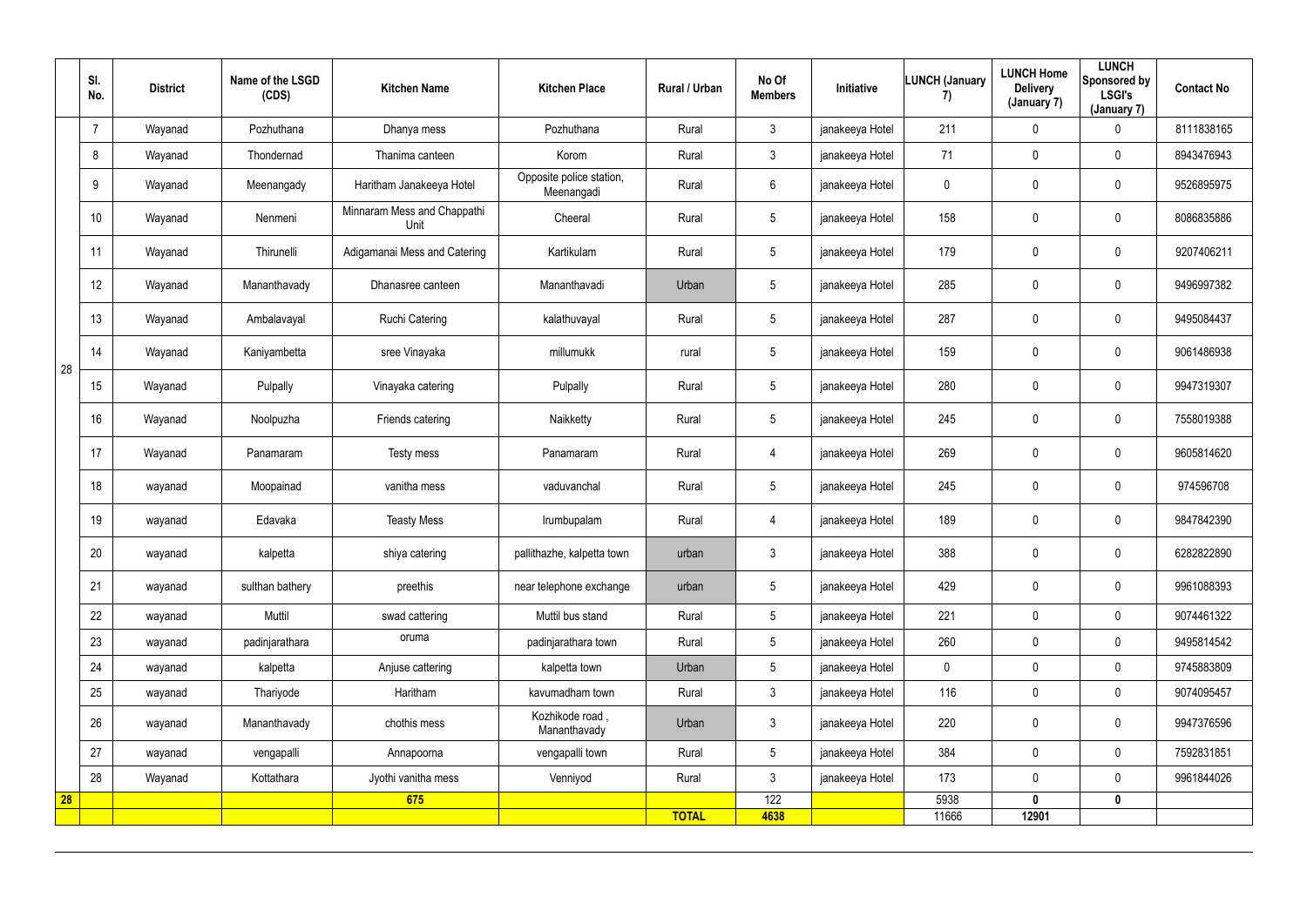| SI.<br>No. | <b>District</b> | Name of the LSGD<br>(CDS)                                                                        | <b>Kitchen Name</b>                                | <b>Kitchen Place</b>  | Rural / Urban                   | No Of<br><b>Members</b> | Initiative                                                           | LUNCH (January<br>7)                     | <b>LUNCH Home</b><br><b>Delivery</b><br>(January 7) | <b>LUNCH</b><br><b>Sponsored by</b><br><b>LSGI's</b><br>(January 7) | <b>Contact No</b> |
|------------|-----------------|--------------------------------------------------------------------------------------------------|----------------------------------------------------|-----------------------|---------------------------------|-------------------------|----------------------------------------------------------------------|------------------------------------------|-----------------------------------------------------|---------------------------------------------------------------------|-------------------|
|            |                 |                                                                                                  | STATUS OF JANAKEEYA HOTELS FUNCTIONING IN DISTRICT |                       |                                 |                         | STATUS OF FOOD DISTRIBUTED THROUGH JANAKEEYA HOTELS AS ON 07.01.2022 |                                          |                                                     |                                                                     |                   |
|            | <b>District</b> | <b>Total</b><br>Janakeeya Hotels                                                                 | <b>Rural Units</b>                                 | <b>Urban</b><br>units | <b>STATUS OF</b><br><b>FOOD</b> | Home<br><b>Delviery</b> | Food Sponsored<br>by LSGIs                                           | <b>TOTAL Meals</b><br><b>Distributed</b> |                                                     |                                                                     |                   |
|            | <b>TVM</b>      | 108                                                                                              | 78                                                 | 30                    | 20,186                          | 41                      | 11                                                                   | 20,238                                   |                                                     |                                                                     |                   |
|            | <b>KLM</b>      | 82                                                                                               | 72                                                 | 10 <sup>°</sup>       | 12232                           | 167                     | $\boldsymbol{\delta}$                                                |                                          | 12,407                                              |                                                                     |                   |
|            | PTA             | 59                                                                                               | 54                                                 | 5 <sub>5</sub>        | 5444                            | 60                      | $\overline{0}$                                                       | 5,504                                    |                                                     |                                                                     |                   |
|            | <b>ALP</b>      | 88                                                                                               | 79                                                 | 9                     | 6344                            | 4014                    | 47                                                                   | 10,405                                   |                                                     |                                                                     |                   |
|            | <b>KTM</b>      | 82                                                                                               | 73                                                 | $\overline{9}$        | 9215                            | 234                     | 21                                                                   | 9,470                                    |                                                     |                                                                     |                   |
|            | <b>IDK</b>      | 51                                                                                               | 50                                                 |                       | 7122                            | $\overline{0}$          | $\overline{4}$                                                       | 7,126                                    |                                                     |                                                                     |                   |
|            | <b>EKM</b>      | 114                                                                                              | 81                                                 | 33                    | 19046                           | 1963                    | 12 <sup>°</sup>                                                      |                                          | 21,021                                              |                                                                     |                   |
|            | <b>TSR</b>      | 96                                                                                               | 85                                                 | 11 <sub>1</sub>       | 9,122                           | 3,720                   | 37                                                                   | 12,879                                   |                                                     |                                                                     |                   |
|            | PGT             | 102                                                                                              | 92 <sub>1</sub>                                    | 10 <sub>1</sub>       | 12,475                          | $\overline{0}$          | 18                                                                   | 12,493                                   |                                                     |                                                                     |                   |
|            | <b>MLP</b>      | 126                                                                                              | 107                                                | 19 <sup>°</sup>       | 21,627                          | 5270                    | 17                                                                   | 26,914                                   |                                                     |                                                                     |                   |
|            | <b>WYD</b>      | 28                                                                                               | 23                                                 | 5 <sub>1</sub>        | 5938                            | $\overline{0}$          | $\pmb{0}$                                                            | 5,938                                    |                                                     |                                                                     |                   |
|            | <b>KKD</b>      | 106                                                                                              | 75                                                 | 31                    | 32,287                          | 1152                    | 18                                                                   | 33,457                                   |                                                     |                                                                     |                   |
|            | <b>KNR</b>      | 88                                                                                               | 74                                                 | 14 <sub>1</sub>       | 19,629                          | $\overline{0}$          | 12 <sup>°</sup>                                                      | 19,641                                   |                                                     |                                                                     |                   |
|            | <b>KSG</b>      | 42                                                                                               | 36                                                 | 6 <sub>1</sub>        | 7112                            | $\overline{0}$          | $\overline{0}$                                                       | 7,112                                    |                                                     |                                                                     |                   |
|            | <b>Total</b>    | 1172                                                                                             | 979                                                | 193                   | 187,779                         | 16,621                  | 205                                                                  |                                          | 204,605                                             |                                                                     |                   |
|            |                 |                                                                                                  | 2236                                               |                       |                                 | 204,605                 |                                                                      |                                          |                                                     |                                                                     |                   |
|            | <b>Date</b>     | <b>Grand Total of meals</b><br><b>Distributed through</b><br>Janakeeya hotel as<br>on 07.01.2022 | Urban<br>units                                     | <b>Total</b><br>units | Rs. 20 /Lunch<br><b>Parcel</b>  | Home<br><b>Delivery</b> | <b>LUNCH</b><br>sponsored by<br><b>LSGIs</b>                         | <b>Total Meals</b>                       |                                                     |                                                                     |                   |
|            | 07.01.2022      | 979                                                                                              | 193                                                | 1172                  | 187,779                         | 16,621                  | 205                                                                  |                                          | 204,605                                             |                                                                     |                   |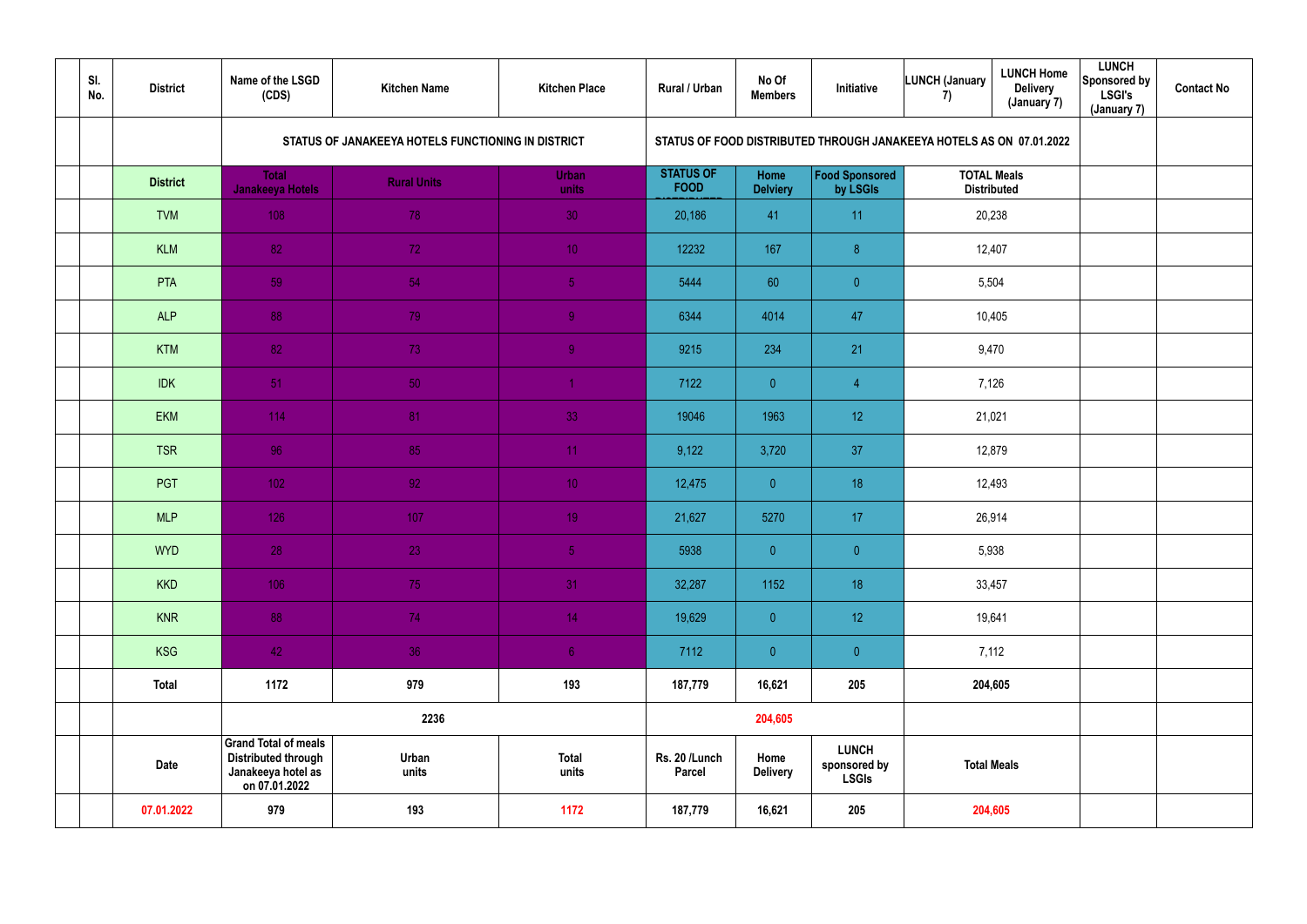| ייט.<br>No. | <b>District</b> | Name of the LSGD<br>(CDS) | <b>Kitchen Name</b> | <b>Kitchen Place</b> | <b>Rural / Urban</b> | No Of<br><b>Members</b> | Initiative | <b>LUNCH (January</b> | <b>LUNCH Home</b><br><b>Delivery</b><br>(January 7) | <b>LUNCH</b><br><b>Sponsored by</b><br><b>LSGI's</b><br>(January 7) | <b>Contact No</b> |
|-------------|-----------------|---------------------------|---------------------|----------------------|----------------------|-------------------------|------------|-----------------------|-----------------------------------------------------|---------------------------------------------------------------------|-------------------|
|-------------|-----------------|---------------------------|---------------------|----------------------|----------------------|-------------------------|------------|-----------------------|-----------------------------------------------------|---------------------------------------------------------------------|-------------------|

| Districts with same number of hotels<br><b>Each district use seperate cell for filling the</b>                                                                                    | tvm                                                                                                                                                                                                                                                                                                                                                                                | Wayanad                                                                                                                                                                                                                                      | Alappuzha                                                                   | Malappuram                          | Kozhikode                                                | Thrissur      | Kollam     |  |  |  |  |  |  |
|-----------------------------------------------------------------------------------------------------------------------------------------------------------------------------------|------------------------------------------------------------------------------------------------------------------------------------------------------------------------------------------------------------------------------------------------------------------------------------------------------------------------------------------------------------------------------------|----------------------------------------------------------------------------------------------------------------------------------------------------------------------------------------------------------------------------------------------|-----------------------------------------------------------------------------|-------------------------------------|----------------------------------------------------------|---------------|------------|--|--|--|--|--|--|
| details)                                                                                                                                                                          | Kannur                                                                                                                                                                                                                                                                                                                                                                             | Kasaragod                                                                                                                                                                                                                                    | Kottayam                                                                    | Palakkad                            | Pathanamthitta                                           | Ernakulam     | Kasaragod  |  |  |  |  |  |  |
| Districts with number of hotels increased                                                                                                                                         |                                                                                                                                                                                                                                                                                                                                                                                    |                                                                                                                                                                                                                                              |                                                                             |                                     |                                                          |               |            |  |  |  |  |  |  |
| Each district use seperate cell for filling the<br>details)                                                                                                                       |                                                                                                                                                                                                                                                                                                                                                                                    |                                                                                                                                                                                                                                              |                                                                             |                                     |                                                          |               |            |  |  |  |  |  |  |
| Districts with number of hotels with zero entry of<br>meals                                                                                                                       | Thrissur(11)                                                                                                                                                                                                                                                                                                                                                                       | Kasargod (2)                                                                                                                                                                                                                                 | Kottayam(6)                                                                 | Alappuzha<br>(443)                  | malappuram (10)                                          | Kozhikode(04) | Kannur-(2) |  |  |  |  |  |  |
| Each district use seperate cell for filling the<br>details)                                                                                                                       | pathanamthitta(10)                                                                                                                                                                                                                                                                                                                                                                 | Trivandrum (16)                                                                                                                                                                                                                              | ERNAKULAM (20)                                                              | Palakkad(5)                         | Wayanad (2)                                              | Idukki(4)     | Kollam(13) |  |  |  |  |  |  |
| New hotels started (numbers)                                                                                                                                                      |                                                                                                                                                                                                                                                                                                                                                                                    |                                                                                                                                                                                                                                              |                                                                             |                                     |                                                          |               |            |  |  |  |  |  |  |
| New hotels started at (location)                                                                                                                                                  |                                                                                                                                                                                                                                                                                                                                                                                    |                                                                                                                                                                                                                                              |                                                                             |                                     |                                                          |               |            |  |  |  |  |  |  |
|                                                                                                                                                                                   | TVM- Vellanadu, Vithura, Tholicode, Tvm cds 4Iljanatha kanjiramkulam                                                                                                                                                                                                                                                                                                               |                                                                                                                                                                                                                                              |                                                                             |                                     |                                                          |               |            |  |  |  |  |  |  |
|                                                                                                                                                                                   | Kottayam-Chembu, Kottayam north, kozhuvanal, melukav, TVPuram, Udayanapuram                                                                                                                                                                                                                                                                                                        |                                                                                                                                                                                                                                              |                                                                             |                                     |                                                          |               |            |  |  |  |  |  |  |
|                                                                                                                                                                                   |                                                                                                                                                                                                                                                                                                                                                                                    |                                                                                                                                                                                                                                              |                                                                             |                                     |                                                          |               |            |  |  |  |  |  |  |
|                                                                                                                                                                                   | Alappuzha - Alappuzha South Arattupuzha Arookutty Aroor Budhanoor Chennam Pallippuram Chennithala Cherthala Municipality Cherthala Municipality Cherthala South Ezhupunna Kadakkarappally<br>Kainakary Kanjikuzhy Karuvatta Kavalam Kodamthurath Kuthiyathode Mannar Mavelikara Municipality Mavelikkara Thekkekara Mavelikkara Thekkekara Mulakkuzha Muttar Nedumudy Neelamperoor | Panavally Pattanakkad Perumbalam Pulincunnu Punnapra North Ramankary Thaicattussery Thakazhy Thalavady Thannermukkom Thazhakkara Thuravoor Vayalar Veeyapuram Veliyanad                                                                      |                                                                             |                                     |                                                          |               |            |  |  |  |  |  |  |
|                                                                                                                                                                                   |                                                                                                                                                                                                                                                                                                                                                                                    | Ernakulam: Aikkaranad,Amballoor, Assamannoor, Cheranalloor,Chottanikkara,Edakkattuvayal,Karumalloor,Kochi East,Kochi West,Kuttampuzha,Maneed,Maradu, Mudakkuzha,Okkal,Paipra,Pootrikka,<br>Thrikkakkara East, Vadavukode Puthancruz, Valakom |                                                                             |                                     |                                                          |               |            |  |  |  |  |  |  |
|                                                                                                                                                                                   |                                                                                                                                                                                                                                                                                                                                                                                    |                                                                                                                                                                                                                                              |                                                                             | Wayanad -meenagadi, Kalpetta -anjus |                                                          |               |            |  |  |  |  |  |  |
|                                                                                                                                                                                   |                                                                                                                                                                                                                                                                                                                                                                                    |                                                                                                                                                                                                                                              | Kozhikode- Kunnamangalam, Vadakara west, Onchiyam, Kadalundi (Today off)    |                                     |                                                          |               |            |  |  |  |  |  |  |
|                                                                                                                                                                                   |                                                                                                                                                                                                                                                                                                                                                                                    | Malappuram                                                                                                                                                                                                                                   |                                                                             |                                     | Perumbadapp, Ponnani1, Edarikkode, Talakkad, Veliamcode, |               |            |  |  |  |  |  |  |
|                                                                                                                                                                                   |                                                                                                                                                                                                                                                                                                                                                                                    |                                                                                                                                                                                                                                              | Idukki - Edavetty, mankulam(happy) Senapathy, Vathikduy (mahima)(Today off) |                                     |                                                          |               |            |  |  |  |  |  |  |
| Kollam:-Ittiva, Oachira, Thrikkaruva, Karunagapally, Perayam, Ezhukone, Panmana, Kunnathoor, Kotttarakkara, Kalluvathukkal, Kottamkara, Panayam, Ariencavu JHs not opened today." |                                                                                                                                                                                                                                                                                                                                                                                    |                                                                                                                                                                                                                                              |                                                                             |                                     |                                                          |               |            |  |  |  |  |  |  |